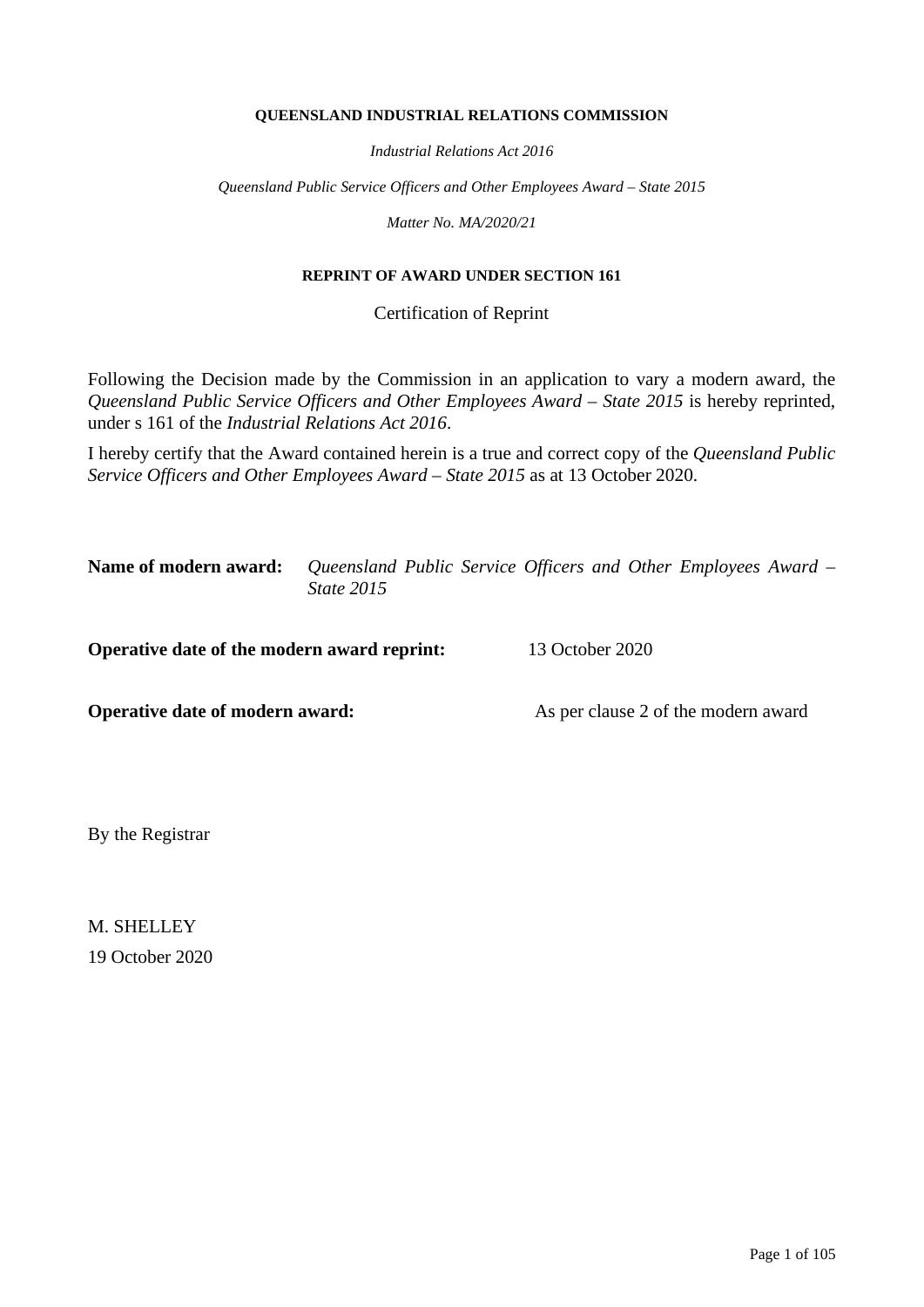# QUEENSLAND PUBLIC SERVICE OFFICERS AND OTHER **EMPLOYEES AWARD - STATE 2015**

## **Table of Contents**

| 1.  |                                                                             |
|-----|-----------------------------------------------------------------------------|
| 2.  |                                                                             |
| 3.  |                                                                             |
| 4.  |                                                                             |
| 5.  |                                                                             |
| 6.  |                                                                             |
|     |                                                                             |
| 7.  |                                                                             |
|     | PART 3 - Types of Employment, Consultation and Termination of Employment 10 |
| 8.  |                                                                             |
| 9.  |                                                                             |
| 10. |                                                                             |
| 11. |                                                                             |
|     |                                                                             |
| 12. |                                                                             |
| 13. |                                                                             |
| 14. |                                                                             |
|     |                                                                             |
| 15. |                                                                             |
|     |                                                                             |
| 17. |                                                                             |
| 18. |                                                                             |
|     |                                                                             |
| 19. |                                                                             |
| 20. |                                                                             |
| 21. |                                                                             |
| 22. |                                                                             |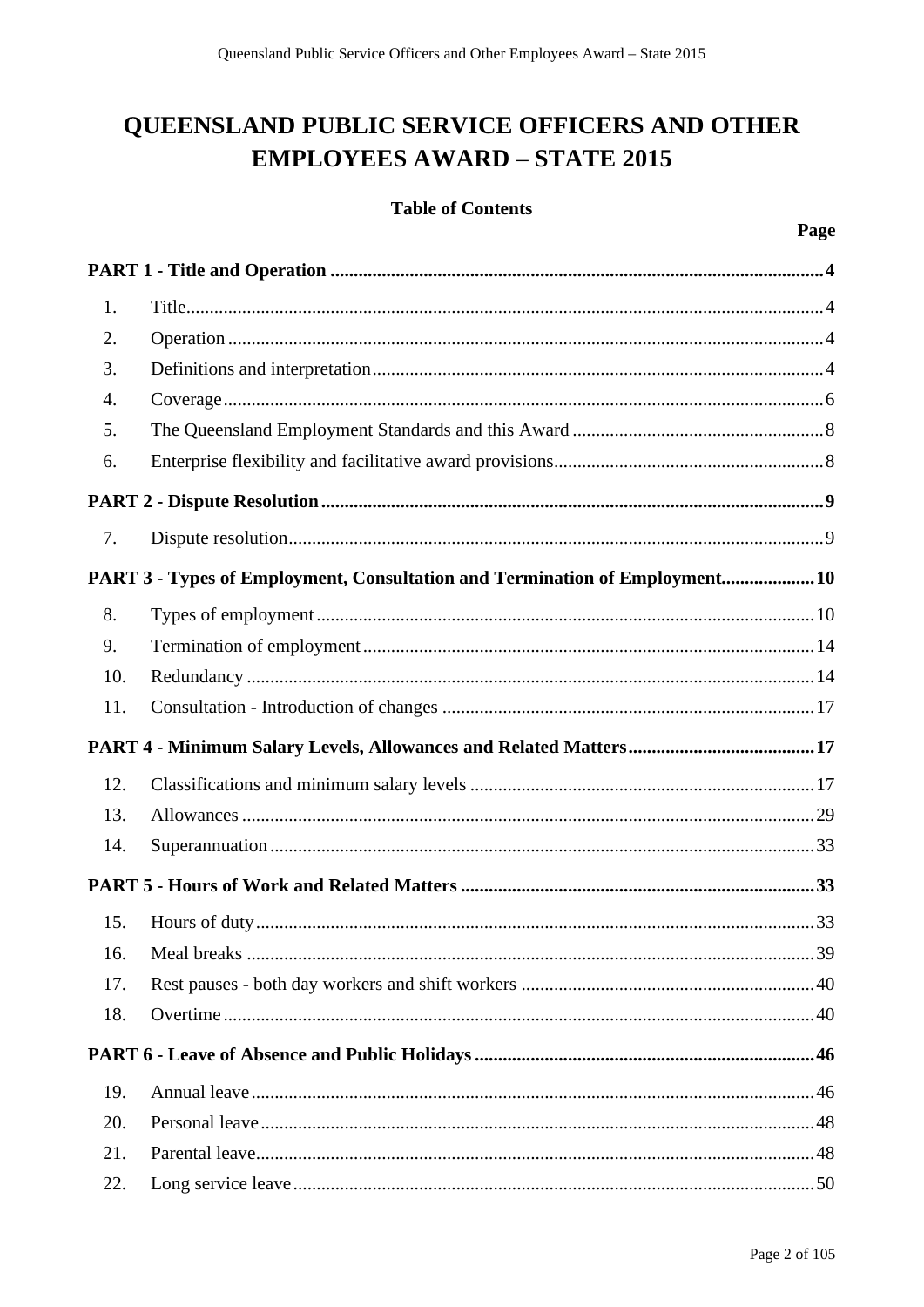| 23. |                                                                            |  |
|-----|----------------------------------------------------------------------------|--|
| 24. |                                                                            |  |
|     | PART 7 - Transfers, Travelling and Working Away from Usual Place of Work51 |  |
| 25. |                                                                            |  |
| 26. |                                                                            |  |
| 27. |                                                                            |  |
| 28. |                                                                            |  |
|     |                                                                            |  |
| 29. |                                                                            |  |
|     |                                                                            |  |
| 30. |                                                                            |  |
| 31. |                                                                            |  |
| 32. |                                                                            |  |
| 33. |                                                                            |  |
|     |                                                                            |  |
|     |                                                                            |  |
|     |                                                                            |  |
|     |                                                                            |  |
|     |                                                                            |  |
|     |                                                                            |  |
|     |                                                                            |  |
|     |                                                                            |  |
|     |                                                                            |  |
|     |                                                                            |  |
|     |                                                                            |  |
|     |                                                                            |  |
|     |                                                                            |  |
|     |                                                                            |  |
|     |                                                                            |  |
|     |                                                                            |  |
|     |                                                                            |  |
|     |                                                                            |  |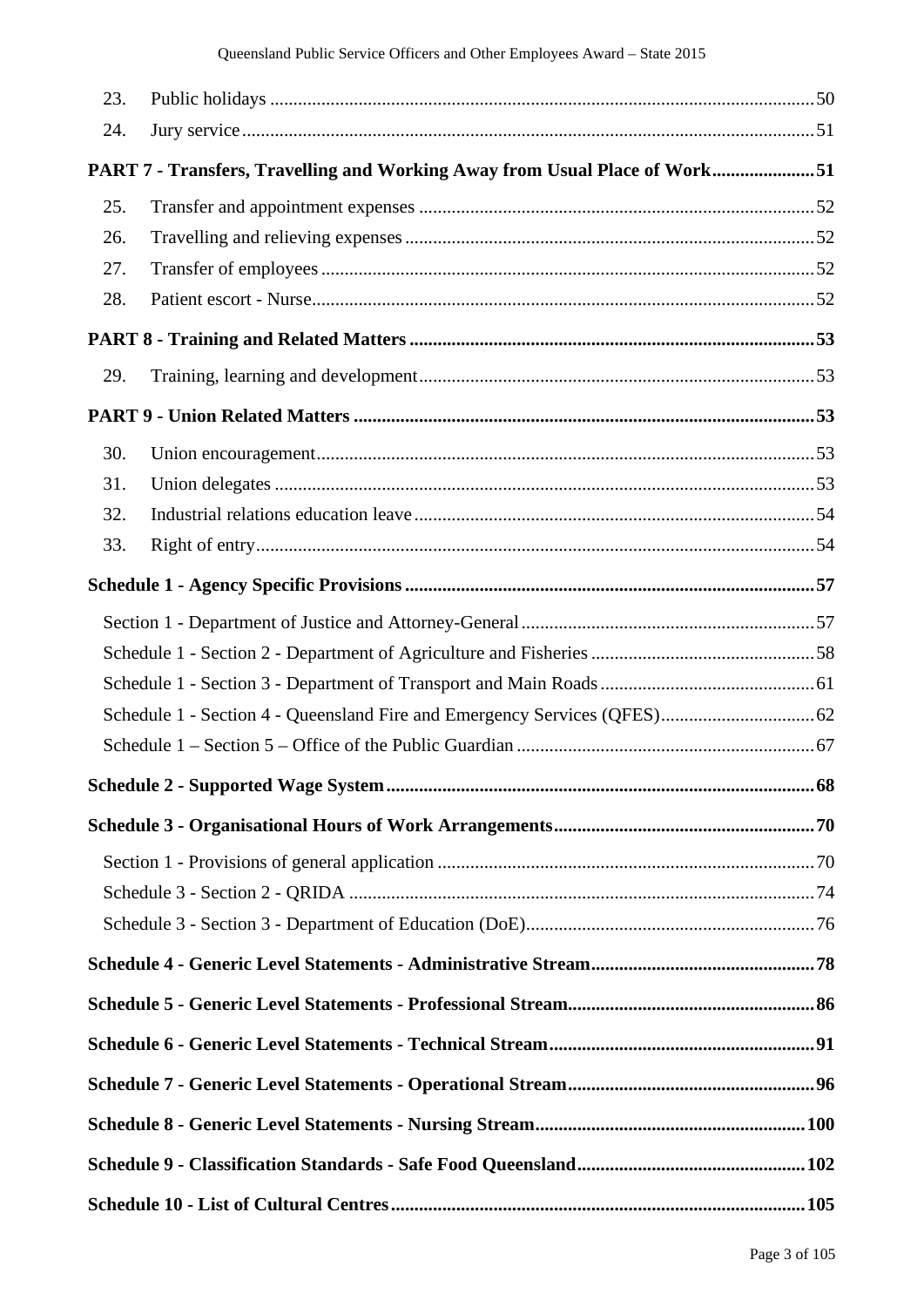## **PART 1 - Title and Operation**

## **1. Title**

This Award is known as the *Queensland Public Service Officers and Other Employees Award* – *State 2015*.

## **2. Operation**

This Award, made on 31 October 2015, operates from:

- 12 January 2016 for employees covered by the *Office of the Information Commissioner – Certified Agreement 2015*;
- 10 March 2016 for employees covered by the *Maritime Safety Queensland Maritime Operations Certified Agreement 2015*;
- 16 May 2016 for employees covered by the Q*Fleet Certified Agreement 2016*;
- 1 June 2016 for employees covered by the *State Government Entities Certified Agreement 2015*;
- 30 September 2016 for employees covered by the *State Government Security Certified Agreement 2016*;
- 5 October 2016 for Nurses employed by the Department of Education covered by the *Nurses and Midwives (Queensland Health and Department of Education and Training) Certified Agreement (EB9) 2016*;
- 9 February 2017 for employees covered by the *Transport and Main Roads Enterprise Bargaining Certified Agreement 2016*;
- 15 January 2018 for employees of National Injury Insurance Agency (Queensland);
- 31 August 2018 for employees of Trade and Investment Oueensland: and
- 13 October 2020 for employees appointed pursuant to section  $109(1)(a)$ , (b) or (c) of the *Public Guardian Act 2014*.

## **3. Definitions and interpretation**

Unless the context otherwise requires, in this Award:

**accrued time** means authorised work performed by an employee in excess of their ordinary working hours which has not been compensated by the payment of overtime and which is then available to be taken as paid accrued time off pursuant to clauses 8.2(d) and (e), 15.6 or Schedule 3

accrued time off means an approved paid absence during which an employee is able to access previously accrued time

**Act** means the *Industrial Relations Act 2016*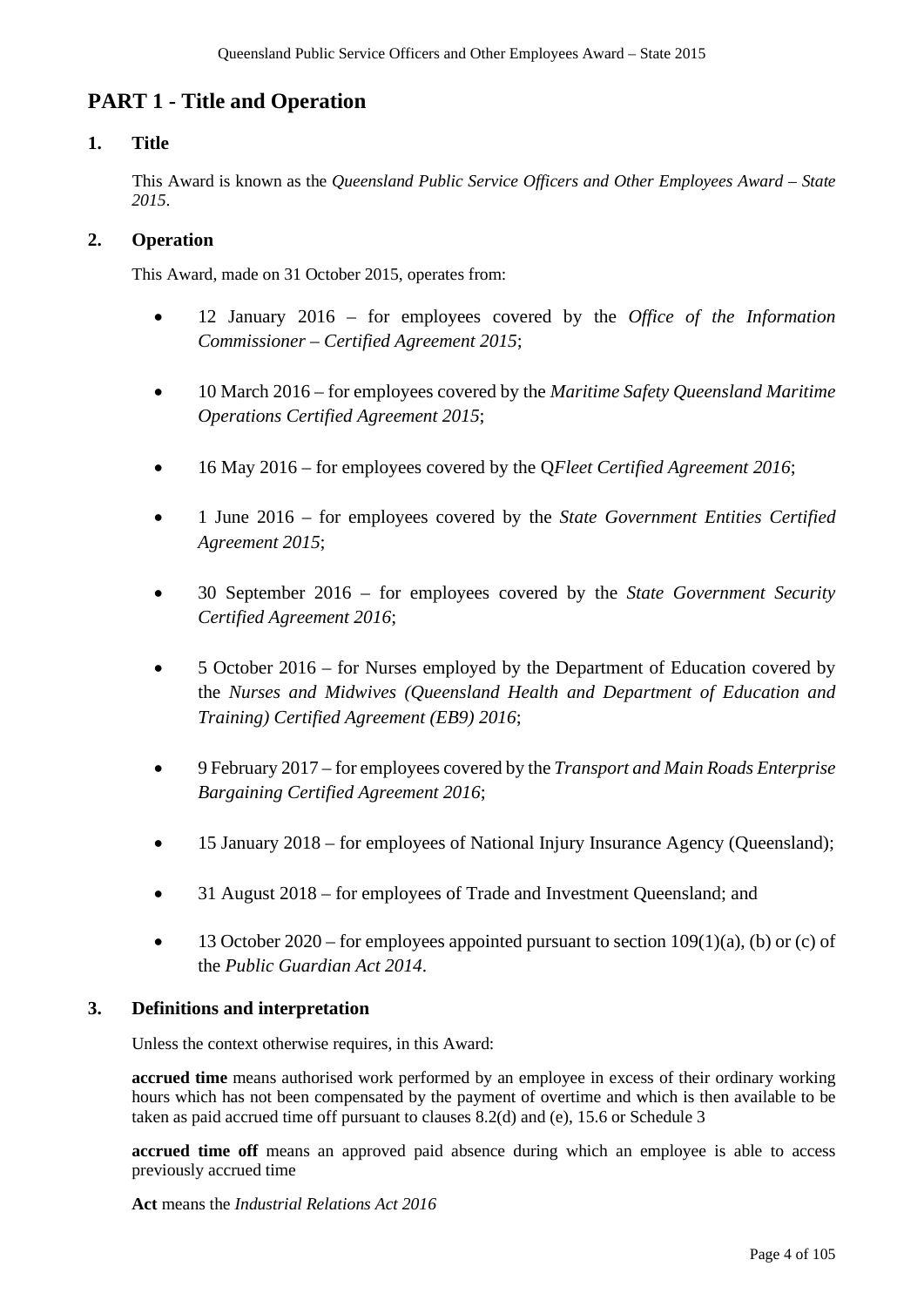**afternoon shift**, other than for the Crime and Corruption Commission, means any shift commencing at or after 1200 and at or before 1800. In the case of the Crime and Corruption Commission it means any shift commencing after 1000 and at or before 1800

**Australian Qualifications Framework (AQF)** means the national system of recognition for the issue of vocational qualifications

**chief executive** means a person appointed to that role pursuant to the provisions of one of the Acts mentioned in clause 4.1(a) or, for the purposes of this Award, such other person to whom the chief executive has delegated specific authorities

**classification level** comprises a minimum salary rate plus a number of increments in a particular stream through which employees will be eligible to progress

**Commission** means the Queensland Industrial Relations Commission

**Community Visitors** means employees appointed pursuant to section 109(1)(a), (b) or (c) of the *Public Guardian Act 2014.*

**continuous shift work** means work done by employees where the hours of work are regularly rotated in accordance with a shift roster covering 24 hours per day over a 7 day week

**Crime and Corruption Commission** is the name of the agency created by the *Crime and Corruption Act 2001*

**cultural centre** means one of the entities listed in Schedule 10

**day shift** means any shift worked as part of a non-continuous shift work system or a continuous shift work system which is not an afternoon shift or a night shift

**day work** means a single period of work (excluding a meal break) performed during the spread of ordinary hours which is not part of a non-continuous shift work or a continuous shift work system

**day worker** means a person who works day work

**department** means a department as defined in section 7 of the *Public Service Act 2008* or an agency, authority or entity however named created by, or referred to as being covered by, one of the Acts mentioned in clause 4.1(a)

**directive** means a ruling, or part of a ruling, made under section 53 or section 54 of the *Public Service Act 2008*

**employee** means a person appointed or engaged pursuant to one of the designated provisions in one of the Acts mentioned in clause 4.1(a)

**generic level statement** means a broad, concise statement of the duties, skills and responsibilities indicative of a given classification level

**increment** means for all employees an increase in salary from one paypoint to the next highest paypoint within a classification level

**majority of shift** means the day on which the major proportion of ordinary hours is worked where the starting and finishing times of that shift occur on different days

**National Injury Insurance Agency (Queensland)** is the name of the agency created by the National Injury Insurance Scheme (Queensland) Act 2016.

**night shift** means any shift commencing after 1800 and at or before 2400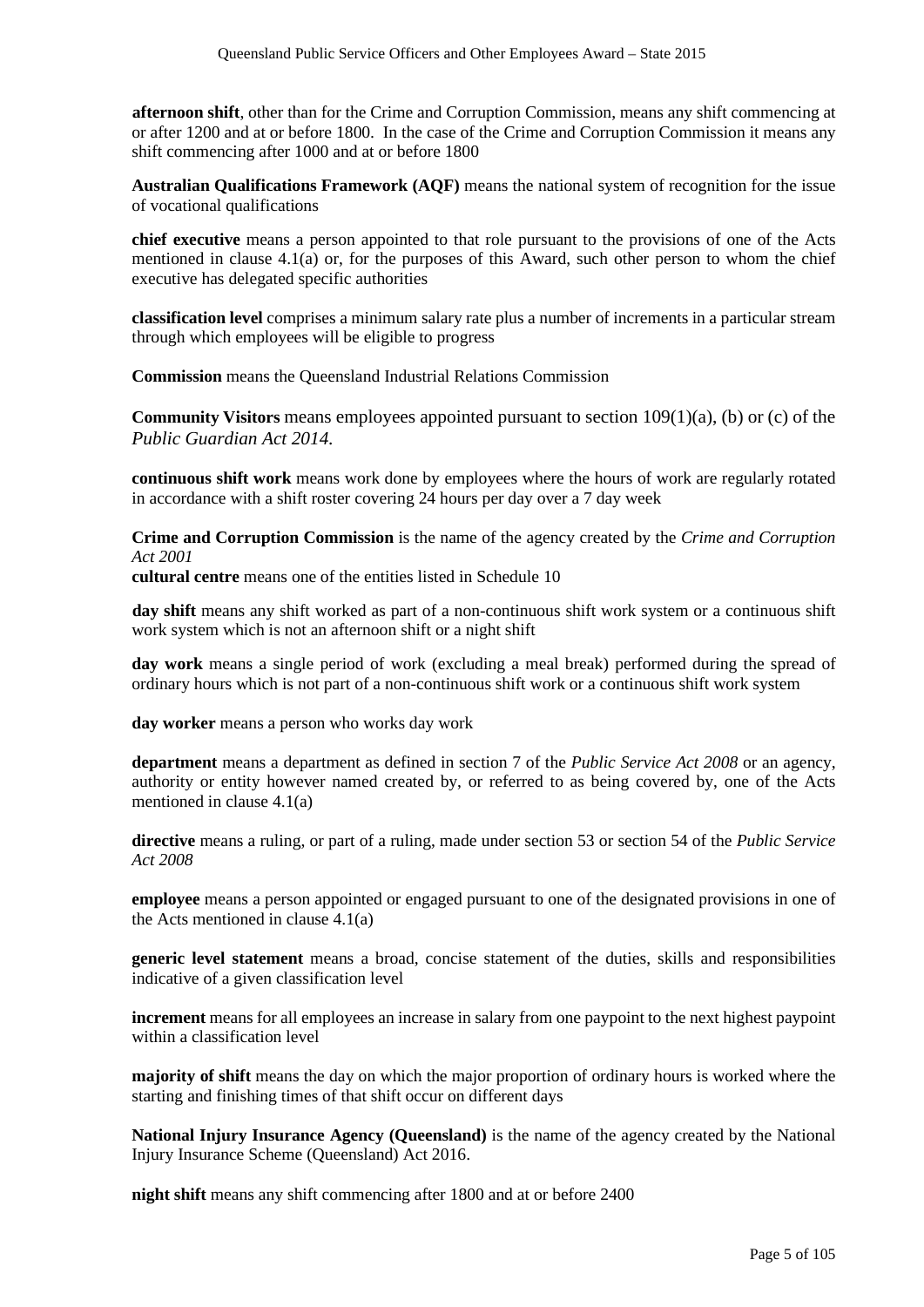**non-continuous shift work** means work regularly rotated in accordance with a roster which prescribes 2 or more shifts (day, afternoon or night) per day, but does not cover a 24 hour per day operation over a 7 day week (see continuous shift work)

**paypoint** means the specific rate of remuneration payable to employees within a classification level

**public holiday** has the same meaning as that provided in Schedule 5 of the Act

**public service officer** means an employee appointed pursuant to section 119 of the *Public Service Act 2008*

**QES** means the Queensland Employment Standards contained in Part 3 of Chapter 2 of the Act

**QRIDA** is the abbreviation of the name of the agency created by the *Rural and Regional Adjustment Act 1994* (*viz*: Queensland Rural and Industry Development Authority)

**Queensland Building and Construction Commission** means the Queensland Building and Construction Employing Office created by the *Queensland Building and Construction Commission Act 1991* 

**Residential Tenancies Authority** means the Residential Tenancies Employing Office created by the *Residential Tenancies and Rooming Accommodation Act 2008*

**rostered day off** means a day, other than a scheduled day off, on which an employee is not rostered for duty as a result of time accrued under the method of working ordinary hours implemented in accordance with clauses  $15.1(a)$  to (d), inclusive, or clause  $15.2$ 

**Safe Food Queensland** is the name of the agency created by the *Food Production (Safety) Act 2000* 

**scheduled day off** means:

- for an employee whose ordinary hours of duty are Monday to Friday: Saturday and Sunday
- for an employee whose ordinary hours of duty include a Saturday and/or Sunday: one of the two days each week, or four days each fortnight, that the employee is not rostered for duty in accordance with clause 15.1(f). Depending on the working arrangements, a Saturday and/or Sunday may also be a scheduled day off

**shift work** means work performed by an employee on day shift, afternoon shift or night shift, either solely or in any combination thereof, as part of a non-continuous shift work system or a continuous shift work system

**shift worker** means an employee who works shift work

**spread of ordinary hours** has the meaning ascribed to it in clause 15.3(a)

**Trade and Investment Queensland** is the name of the agency created by the *Trade and Investment Queensland Act 2013* 

**TOIL** means time off in lieu of payment for overtime

**union** means one of the industrial organisations of employees mentioned in clause 4.1(c)

#### **4. Coverage**

**4.1** This Award applies to: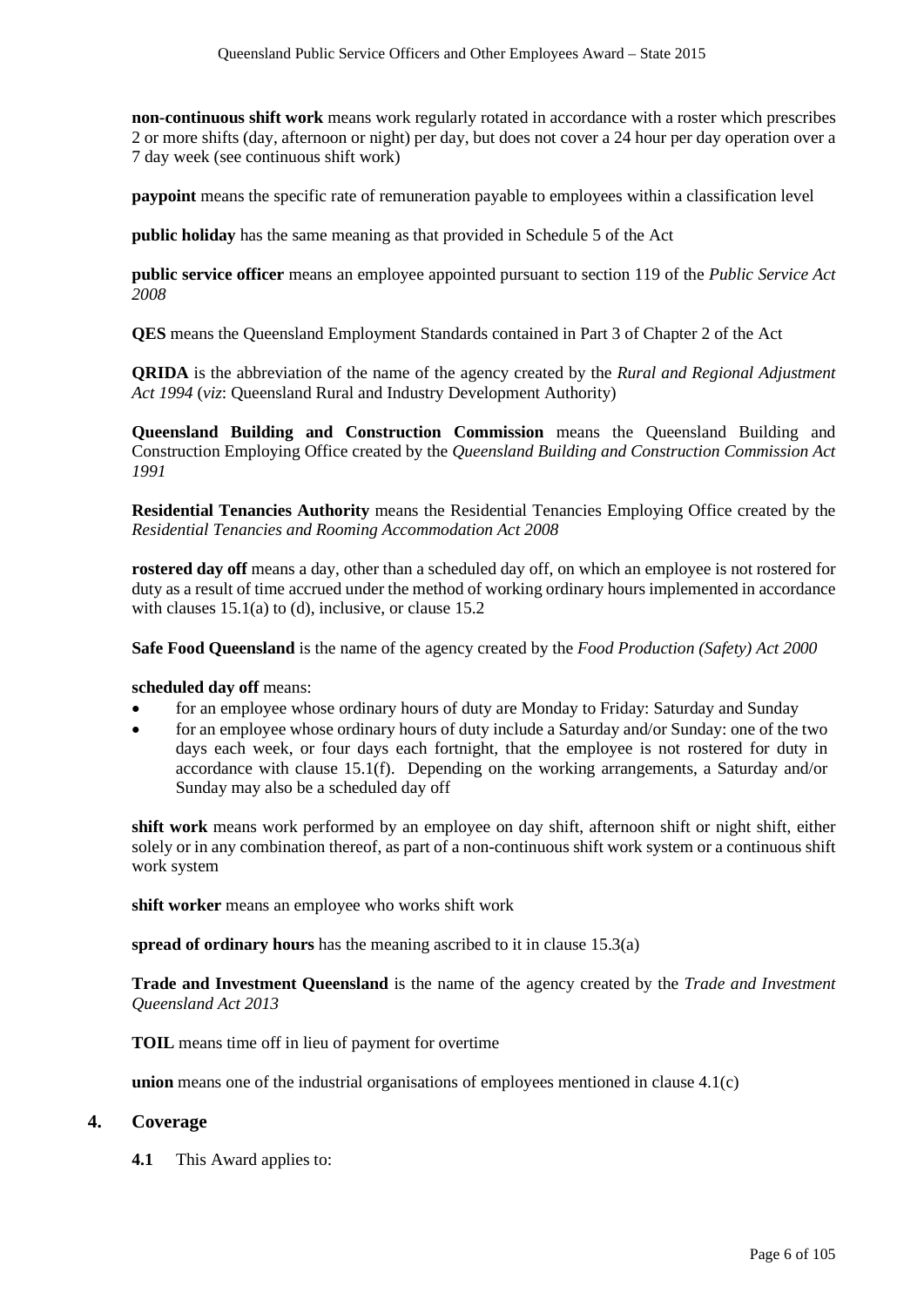- (a) (i) employees engaged in the public sector of the State of Queensland whose salaries or rates of pay are fixed by this Award and who are:
	- (A) appointed pursuant to section 119 or section 148 of the *Public Service Act 2008* or classified as an employee of the public service at the date of commencement of that Act; or
	- (B) appointed pursuant to section 254 of the *Crime and Corruption Act 2001*, other than employees appointed under a written contract of employment in accordance with section 254(4) of that Act; or
	- (C) appointed pursuant to section 15 of the *Food Production (Safety) Act 2000*; or
	- (D) appointed pursuant to section 29F of the *Queensland Building and Construction Commission Act 1991*; or
	- (E) appointed pursuant to section 497 of the *Residential Tenancies and Rooming Accommodation Act 2008*; or
	- (F) appointed pursuant to section 36 of the *Rural and Regional Adjustment Act 1994* or engaged pursuant to section 37 of the same Act; or
	- (G) appointed pursuant to section 63 of the *National Injury Insurance Scheme (Queensland) Act 2016*; or
	- (H) appointed pursuant to section 11 of the *Trade and Investment Queensland Act 2013*; or
	- (I) appointed pursuant to section 109(1)(a), (b) or (c) of the *Public Guardian Act 2014.*
	- (ii) employees employed by a Board of a cultural centre pursuant to:
		- (A) section 22 of the *Libraries Act 1998*; or
		- (B) section 21 of the *Queensland Art Gallery Act 1987*; or
		- (C) section 14 of the *Queensland Museum Act 1970*; and
- (b) each chief executive (however titled) of a government department, entity or cultural centre which employs employees covered by this Award in their capacity as the employer of such employees; and
- (c) the following industrial organisations of employees:
	- (i) Australian Institute of Marine and Power Engineers' Union of Employees, Queensland District;
	- (ii) Australian Maritime Officers Union Queensland Union of Employees;
	- (iii) Queensland Nurses and Midwives' Union of Employees;
	- (iv) The Association of Professional Engineers, Scientists and Managers, Australia, Queensland Branch, Union of Employees; and
	- (v) Together Queensland, Industrial Union of Employees,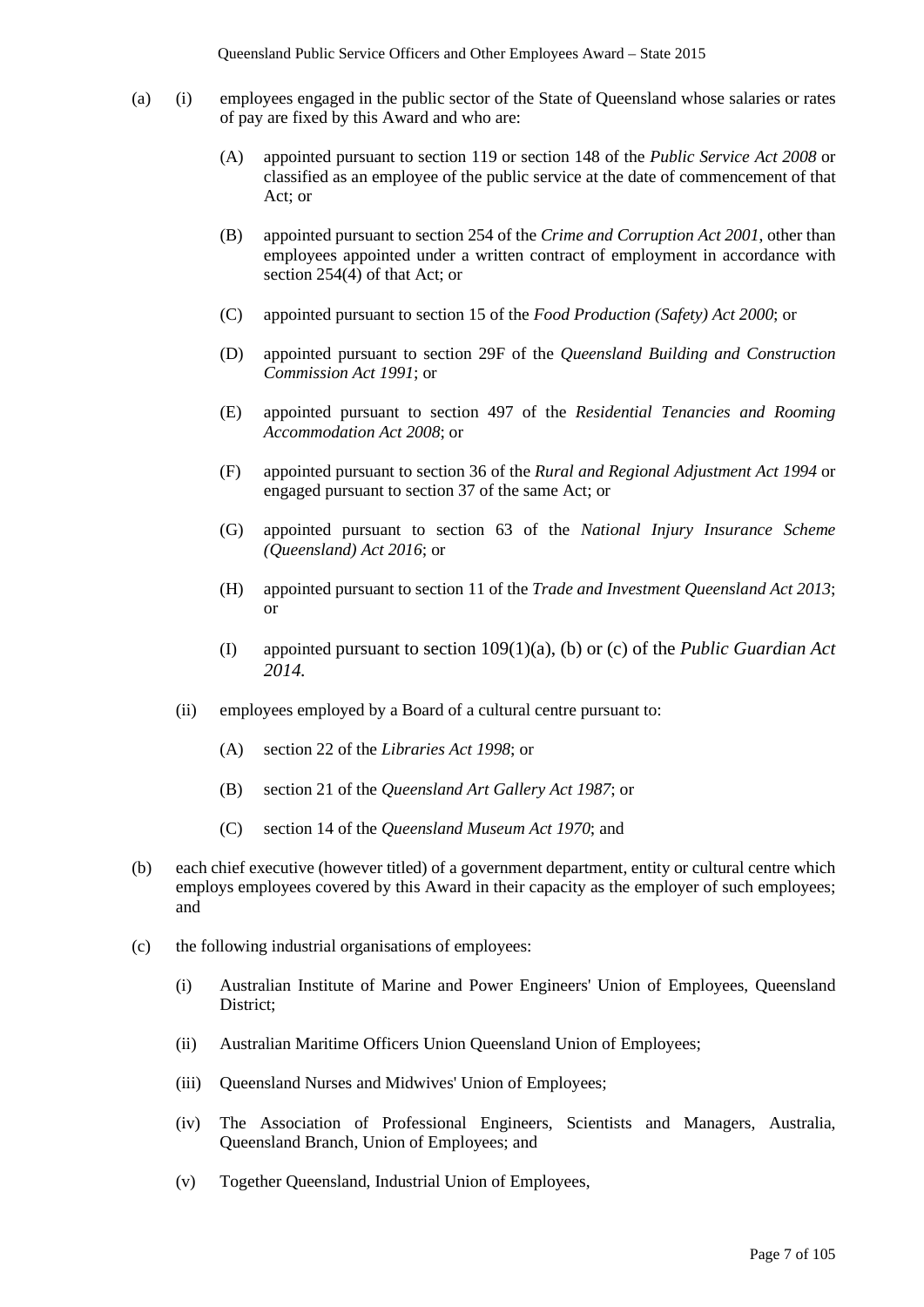to the exclusion of any other award.

**4.2** The provisions of this Award apply to all employees identified in clause 4.1(a). However, where a provision of a Schedule to this Award applies to a classification of employees or to employees of a department the provisions of the Schedule apply to the extent of any inconsistency.

## **5. The Queensland Employment Standards and this Award**

This Award together with the QES provide for a minimum safety net of enforceable conditions of employment for employees covered by this Award.

## **6. Enterprise flexibility and facilitative award provisions**

## **6.1 Enterprise flexibility**

- (a) As part of a process of improvement in productivity and efficiency, discussion should take place at an enterprise level to provide more flexible working arrangements, improvement in the quality of working life, enhancement of skills, training and job satisfaction and to encourage consultative mechanisms across the workplace.
- (b) The consultative processes established in an enterprise in accordance with clause 6.1 may provide an appropriate mechanism for consideration of matters relevant to clause 6.1(a). Union delegates at the place of work may be involved in such discussions.
- (c) Any proposed genuine agreement reached between an employer and employees in an enterprise is contingent upon the agreement being submitted to the Commission in accordance with Chapter 4 of the Act and is to have no force or effect until approval is given.

## **6.2 Procedures to implement facilitative award provisions**

Wherever facilitative provisions appear in this Award which allow for determination of the conditions of employment by agreement between the chief executive and the union, or the chief executive and the majority of employees affected, the following procedures shall apply:

- (a) Facilitative award provisions can be negotiated between management and employees who are directly affected by such proposals or between management and the union depending on the particular award provisions.
- (b) Employees may be represented by their local union delegate/s and shall have the right to be represented by their local union official/s.
- (c) Facilitative award provisions can only be implemented by agreement.
- (d) In determining the outcome from facilitative provisions neither party should unreasonably withhold agreement.
- (e) Agreement is defined as obtaining consent of greater than 50% of employees directly affected or of the union depending upon the particular award provisions.
- (f) Where a provision refers to agreement by the majority of employees affected, all employees directly affected shall be consulted. This consultation shall be undertaken where practicable as a group, or in groups. Should the consultation process identify employees with specific concerns which relate to either equity or occupational health and safety issues, such concerns may be catered for on an individual basis subject to operational requirements.
- (g) Any agreement reached must be documented and shall incorporate a review period.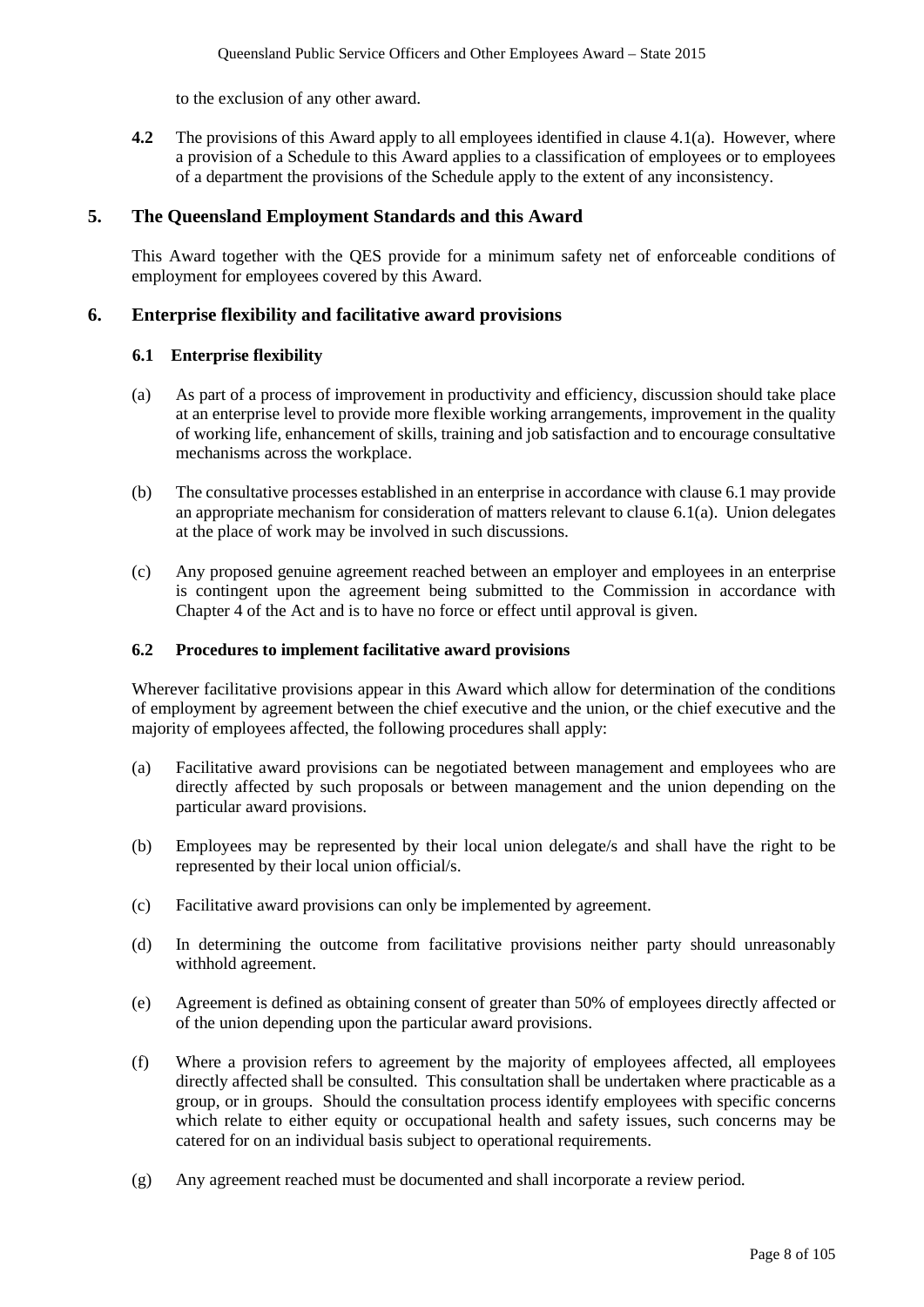(h) Where the agreement relates to either the working of ordinary hours on other than a Monday to Friday basis, the introduction of shift work or a change to the shift roster, the relevant union/s are to be notified in writing at least one week in advance of agreement being sought.

## **PART 2 - Dispute Resolution**

## **7. Dispute resolution**

## **7.1 Prevention and settlement of disputes - Award matters**

- (a) The objectives of this procedure are the avoidance and resolution of any disputes over matters covered by this Award by measures based on the provision of information and explanation, consultation, co-operation and negotiation.
- (b) Subject to legislation, while the dispute procedure is being followed normal work is to continue except in the case of a genuine safety issue. The *status quo* existing before the emergence of a dispute is to continue whilst the procedure is being followed. No party shall be prejudiced as to the final settlement by the continuation of work.
- (c) There is a requirement for management to provide relevant information and explanation and consult with the appropriate employee representatives.
- (d) In the event of any disagreement between the parties as to the interpretation or implementation of this Award, the following procedures shall apply:
	- (i) the matter is to be discussed by the employee's union representative and/or the employee/s concerned (where appropriate) and the immediate supervisor in the first instance. The discussion should take place within 24 hours and the procedure should not extend beyond 7 days;
	- (ii) if the matter is not resolved as per clause  $7.1(d)(i)$ , it shall be referred by the union representative and/or the employee/s to the appropriate management representative who shall arrange a conference of the relevant parties to discuss the matter. This process should not extend beyond 7 days;
	- (iii) if the matter remains unresolved it may be referred to the chief executive for discussion and appropriate action. This process should not exceed 14 days;
	- (iv) if the matter is not resolved then it may be referred by either party to the Commission.
- (e) Nothing contained in this procedure shall prevent a union or the employer from intervening in respect of matters in dispute should such action be considered conducive to achieving resolution.

#### **7.2 Employee grievance procedures - other than Award matters**

- (a) The objectives of the procedure are to promote the prompt resolution of grievances by consultation, co-operation and discussion to reduce the level of disputation and to promote efficiency, effectiveness and equity in the workplace.
- (b) The following procedure applies to all industrial matters within the meaning of the Act:
	- Stage 1: In the first instance the employee shall inform such employee's immediate supervisor of the existence of the grievance and they shall attempt to solve the grievance. It is recognised that an employee may exercise the right to consult such employee's union representative during the course of Stage 1.
	- Stage 2: If the grievance remains unresolved, the employee shall refer the grievance to the next in line management ("the manager"). The manager will consult with the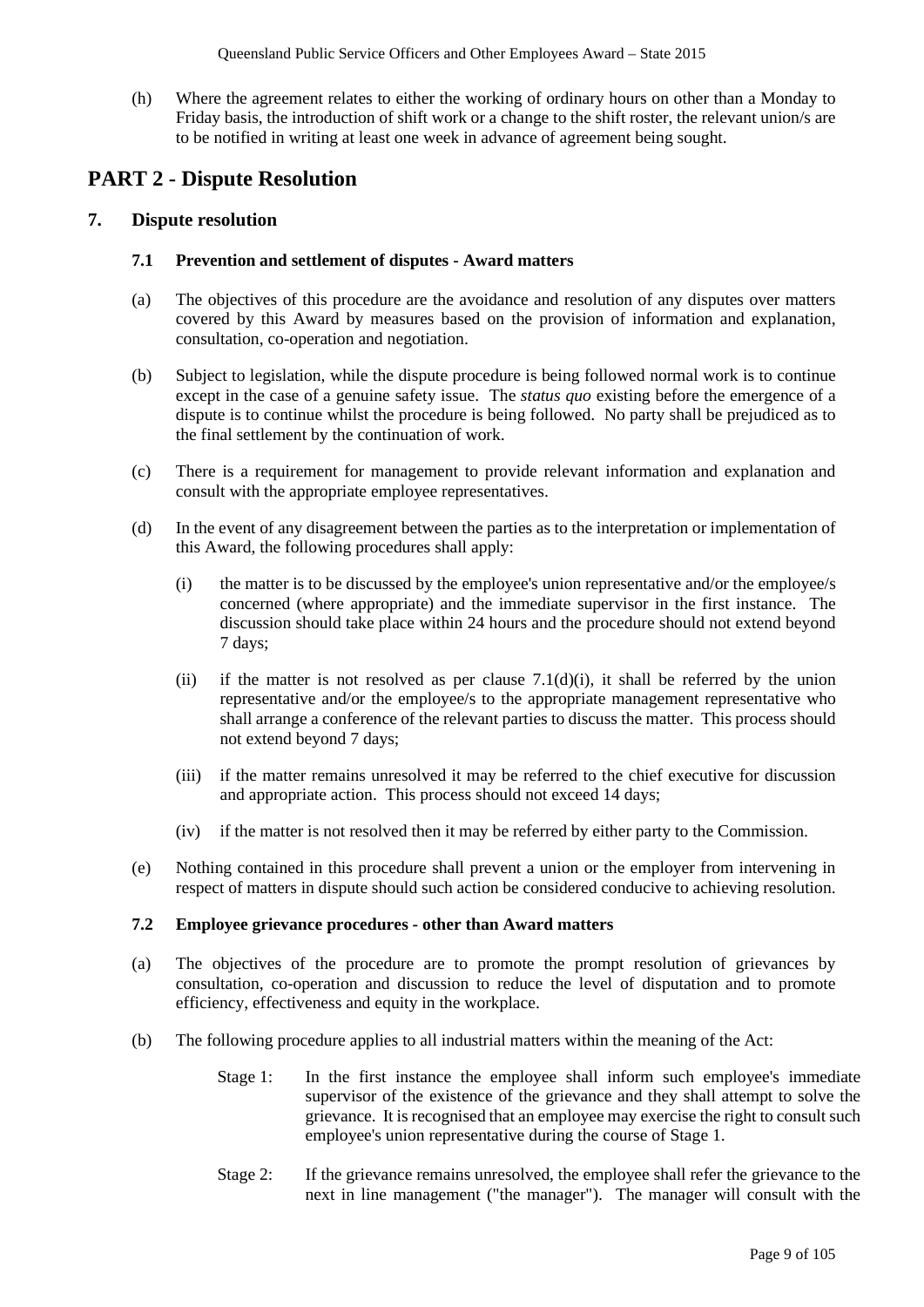relevant parties. The employee may exercise the right to consult or be represented by such employee's union representative during the course of Stage 2.

- Stage 3: If the grievance is still unresolved, the manager will advise the chief executive and the aggrieved employee may submit the matter in writing to the chief executive if such employee wishes to pursue the matter further. If desired by either party the matter shall also be notified to the relevant union.
- (c) The chief executive shall ensure that:
	- (i) the aggrieved employee or such employee's union representative has the opportunity to present all aspects of the grievance; and
	- (ii) the grievance shall be investigated in a thorough, fair and impartial manner.
- (d) The chief executive may appoint another person to investigate the grievance. The chief executive may consult with the relevant union in appointing an investigator. The appointed person shall be other than the employee's supervisor or manager.
- (e) If the matter is notified to the union, the investigator shall consult with the union during the course of the investigation. The chief executive shall advise the employee initiating the grievance, such employee's union representative and any other employee directly concerned of the determinations made as a result of the investigation of the grievance.
- (f) The procedure is to be completed in accordance with the following time frames unless the parties agree otherwise:
	- Stage 1: Discussions should take place between the employee and such employee's supervisor within 24 hours and the procedure shall not extend beyond 7 days.
	- Stage 2: Not to exceed 7 days.
	- Stage 3: Not to exceed 14 days.
- (g) If the grievance is not settled the matter may be referred to the Commission by the employee or the union.
- (h) Subject to legislation, while the grievance procedure is being followed normal work is to continue except in the case of a genuine safety issue. The *status quo* existing before the emergence of a grievance or dispute is to continue while the procedure is being followed. No party shall be prejudiced as to the final settlement by the continuation of work.
- (i) Where the grievance involves allegations of sexual harassment an employee should commence the procedure at Stage 3.

## **PART 3 - Types of Employment, Consultation and Termination of Employment**

#### **8. Types of employment**

An employee may be employed on a full-time, part-time or casual basis.

#### **8.1 Full-time employment**

A full-time employee is one who is engaged to work an average of 36.25 hours per week, unless 38 hours or 32.5 hours is specified elsewhere in this Award.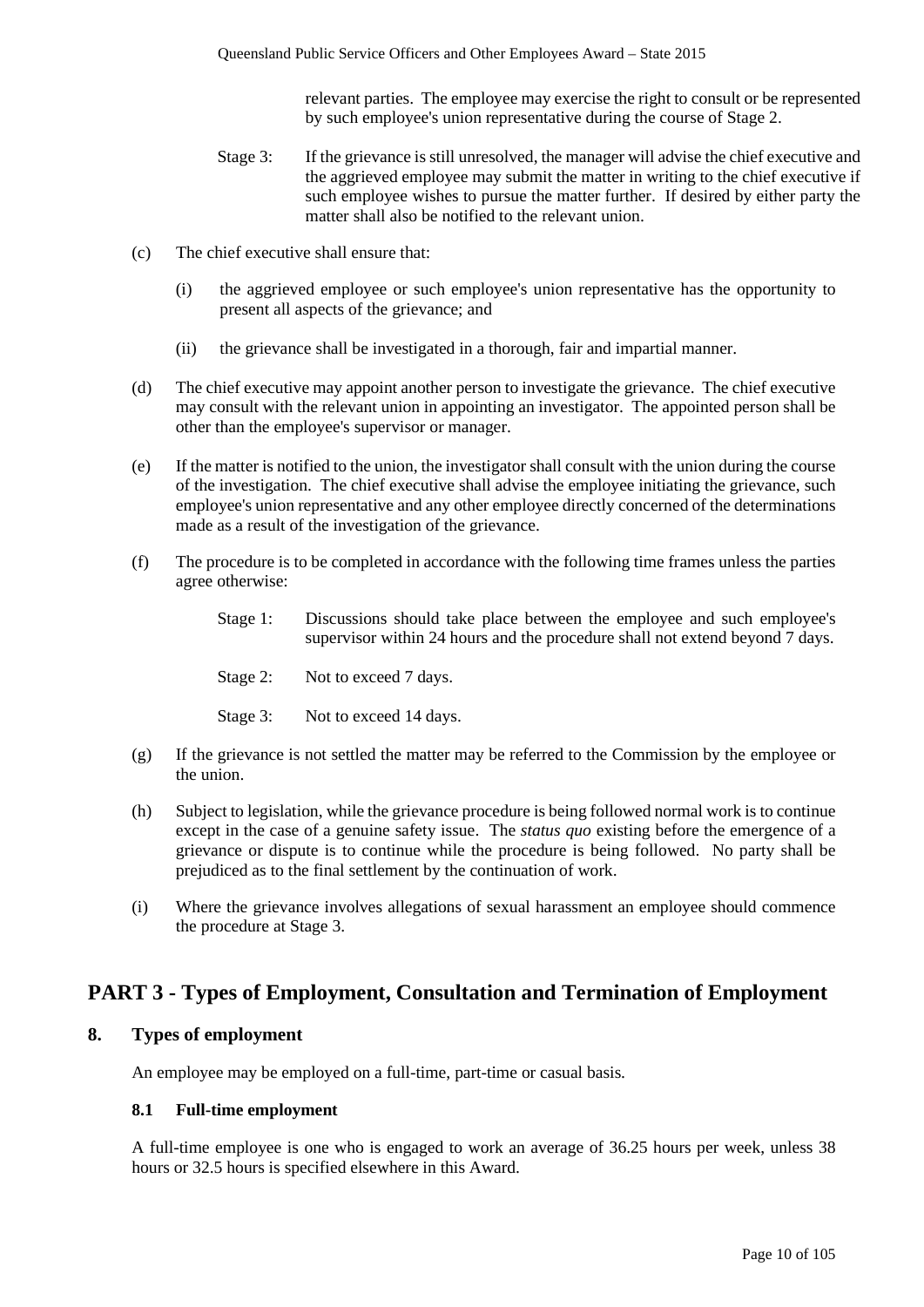#### **8.2 Part-time employment**

- (a) A part-time employee is an employee who:
	- (i) is engaged to work a regular pattern of ordinary hours each fortnight which are less than the ordinary hours worked by an equivalent full-time employee; and
	- (ii) receives, on a *pro rata* basis, the same salary and conditions of employment to those of an equivalent full-time employee who performs the same kind of work.
- (b) For each ordinary hour worked a part-time employee shall be paid no less than:
	- (i) 1/72.5th of the minimum fortnightly rate of pay for their classification where an equivalent full-time employee's ordinary hours of work are 36.25 hours per week; or
	- (ii) 1/76th of the minimum fortnightly rate of pay for their classification where an equivalent full-time employee's ordinary hours of work are 38 hours per week; or
	- (iii) 1/65th of the minimum fortnightly rate of pay for their classification where an equivalent full-time employee's ordinary hours of work are 32.5 hours per week.
- (c) The minimum payment on any day when work is performed shall be for 2 hours' work or other minimum payment as prescribed in the table below, to be made in respect to each engagement:

| Department, classification, group or area | Minimum engagement<br>per day |  |
|-------------------------------------------|-------------------------------|--|
| <b>Residential Tenancies Authority</b>    |                               |  |
| all part-time employees                   | 4 hours                       |  |

- (d) Additional ordinary hours
	- (i) By mutual agreement with their employer, a part-time employee may elect to work additional ordinary hours above their regular hours, up to and including full-time equivalent hours. The additional hours so worked are also to be taken into account in the *pro rata*  calculation of all entitlements.
	- (ii) Any such additional hours are to be treated as follows:
		- (A) day workers additional hours worked within the spread of ordinary hours prescribed in clause 15.3 are to be either paid for at the ordinary hourly rate or credited as accrued time as prescribed in clause 8.2(e);
		- (B) shift workers to be paid for at the ordinary hourly rate.
- (e) Additional ordinary hours where flexible working hours arrangements apply
	- (i) Subject to clause 8.2(e)(ii), where organisational hours of work arrangements (i.e. flexible working hours arrangements) as prescribed in clause 15.6 and Schedule 3 of this Award apply to a part-time employee working day work, any additional ordinary hours worked above 7.25 hours and up to 9.5 hours on any one day shall be credited as accrued time.
	- (ii) Where any such additional hours are performed on a day not ordinarily worked by the part-time employee working day work as part of their regular work pattern:
		- (A) such additional ordinary hours to a total of 7.25 ordinary working hours per day shall be paid for at the ordinary hourly rate which shall be taken into account in the *pro*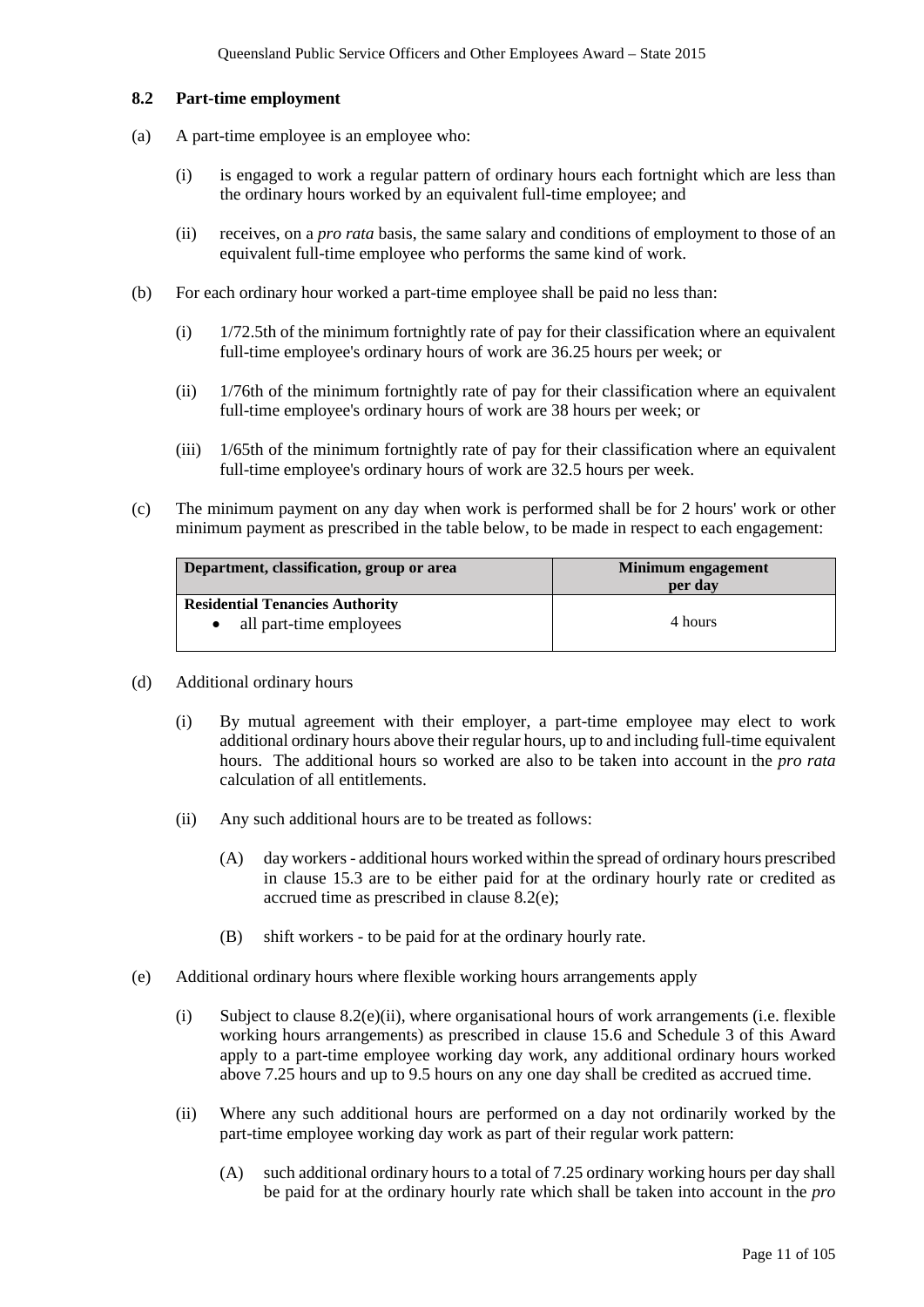*rata* calculation of all entitlements **or**, at the election of the employee, be credited as accrued time; and

- (B) such additional ordinary hours that exceed a total of 7.25 ordinary working hours per day shall be credited as accrued time.
- (f) Subject to clauses 8.2(d) and (e) all time worked by a part-time employee in excess of the agreed hours on any one day or, in the case of a day worker, outside the spread of ordinary hours of duty prescribed in clause 15.3, is to be paid at the appropriate overtime rate prescribed in clauses 18.2 or 18.3, as the case may be.
- (g) Part-time employees are eligible for payment of salary increments in accordance with the provisions of clause 12.9(a)(i).

#### **8.3 Casual employment**

- (a) (i) A casual employee is an employee who is engaged and paid as such.
	- (ii) A casual employee cannot be employed to work more ordinary hours than are worked by an equivalent full-time employee each week or fortnight, as the case may be.
- (b) A casual employee is entitled to receive, on a *pro rata* basis, the same pay and conditions of employment, other than leave entitlements, to those of an equivalent full-time employee who performs the same kind of work.
- (c) For each hour worked a casual employee shall be paid no less than:
	- (i) 1/72.5th of the minimum fortnightly rate of pay for their classification where an equivalent full-time employee's ordinary hours of work are 36.25 hours per week; or
	- (ii) 1/76th of the minimum fortnightly rate of pay for their classification where an equivalent full-time employee's ordinary hours of work are 38 hours per week; or
	- (iii) 1/65th of the minimum fortnightly rate of pay for their classification where an equivalent full-time employee's ordinary hours of work are 32.5 hours per week,

plus a casual loading of 23%.

(d) Each casual, engagement stands alone with a minimum payment as for 2 hours' work, or other minimum payment as described in the table below, to be made in respect to each engagement:

|      | Department, classification, group or area     | Minimum engagement per day     |
|------|-----------------------------------------------|--------------------------------|
| (i)  | of Agriculture<br><b>Department</b><br>and    |                                |
|      | <b>Fisheries</b>                              |                                |
|      |                                               |                                |
|      | casual Plant Health Inspectors<br>$\circ$     | 1 hour, for actual work        |
|      |                                               | performed on inspections       |
| (ii) | Department of Child Safety, Youth and         |                                |
|      | Women                                         |                                |
|      |                                               |                                |
|      | $-$ Youth<br>Convenors<br>Justice<br>$\Omega$ | Where the work performed       |
|      | Conferencing                                  | relates to telephone calls and |
|      |                                               | administrative work associated |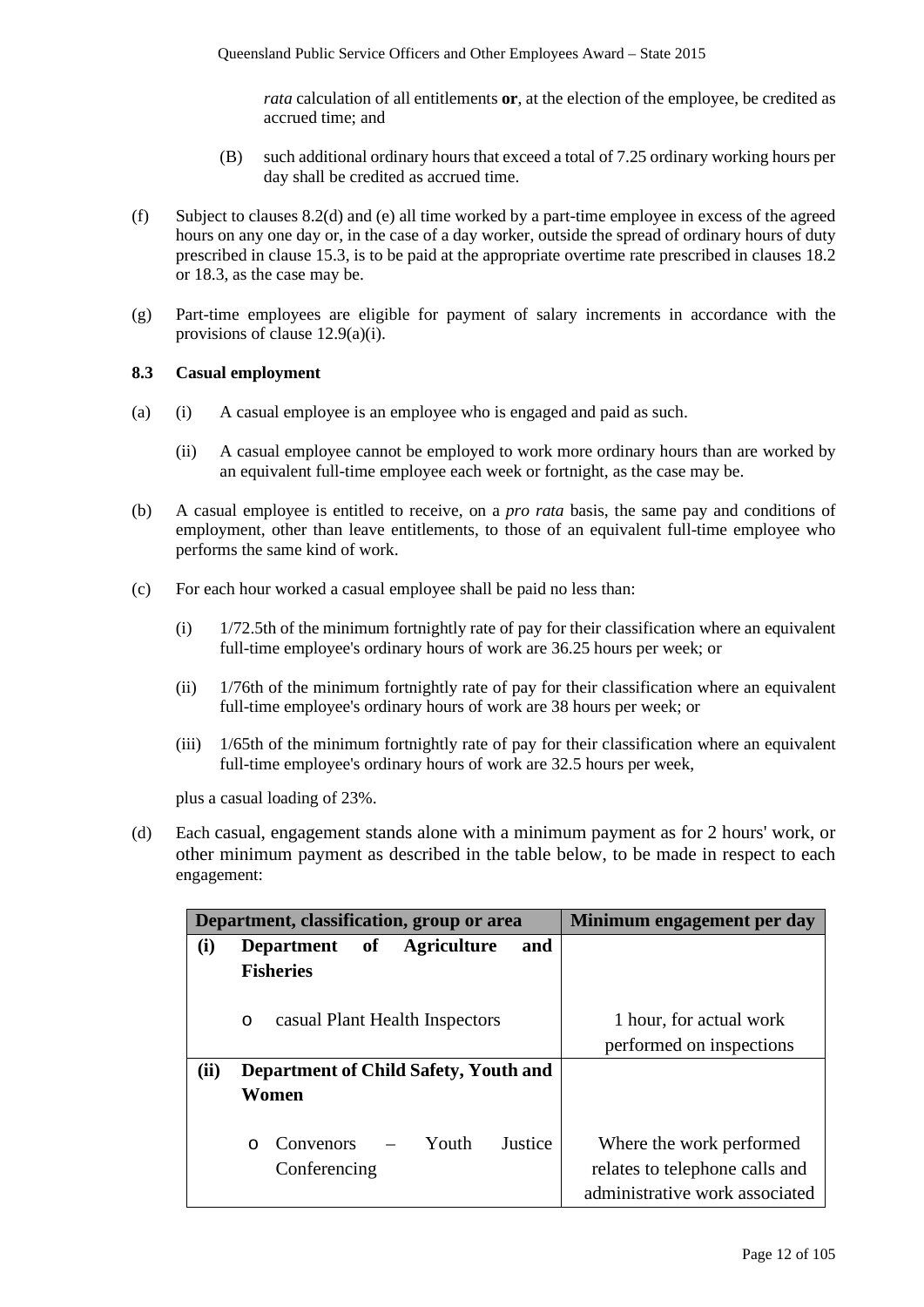|       |                                          | with ongoing conferences with  |
|-------|------------------------------------------|--------------------------------|
|       |                                          | clients, such work will be     |
|       |                                          | remunerated at the appropriate |
|       |                                          | rate based on the actual time  |
|       |                                          | worked.                        |
| (iii) | Department of Justice and Attorney-      |                                |
|       | <b>General:</b>                          |                                |
|       | Supreme and District Court Bailiffs<br>O | 4 hours worked                 |
| (iv)  | <b>Office of the Public Guardian:</b>    |                                |
|       | <b>Community Visitors</b><br>O           | hour                           |

- (e) The casual loading of 23% is paid instead of annual leave, paid personal/carer's leave, notice of termination, redundancy benefits and the other attributes of full-time or part-time employment. The loading constitutes part of the casual employee's salary for the purpose of calculating overtime, weekend penalties, public holiday and shift payments, where relevant.
- (f) Casual employees are eligible for payment of salary increments in accordance with the provisions of clause  $12.9(a)(ii)$ .
- (g) The long service leave entitlement of casual employees is recorded in clause 22.

## **8.4 Probationary employment**

- (a) Except where the employer and an employee agree to a different period or no period of probation prior to commencement of employment, the engagement of a full-time or part-time employee will in the first instance be subject to a probationary period of three months duration. If a period of probation of longer than three months is agreed, it must:
	- (i) be agreed in writing; and
	- (ii) be a reasonable period having regard to the nature and circumstances of the employment.
- (b) The employer may terminate the employment of an employee who is on probation at any time during the probationary period.
- (c) Where an employee's service is considered satisfactory or where an employee's service exceeds the designated probationary period or agreed extension the employee's appointment will be deemed to be confirmed.

## **8.5 Anti-discrimination**

- (a) In fulfilling their obligations under this Award, the parties must take reasonable steps to ensure that neither the Award provisions nor their operation are directly or indirectly discriminatory in their effects. Discrimination includes:
	- (i) discrimination on the basis of sex, relationship status, family responsibilities, pregnancy, parental status, breastfeeding, age, race, impairment, religious belief or religious activity,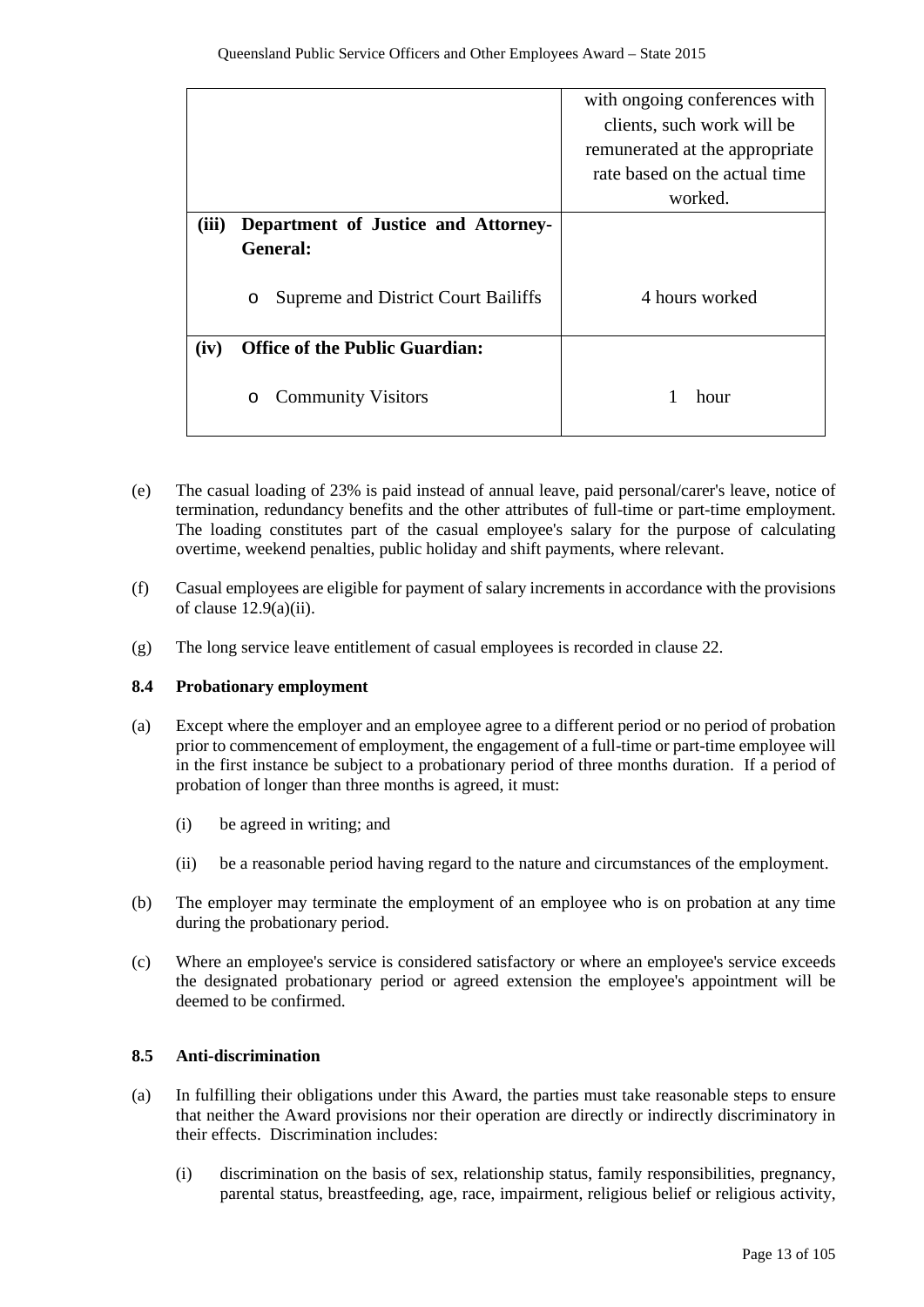political belief or activity, trade union activity, lawful sexual activity, gender identity, sexuality and association with, or in relation to, a person identified on the basis of any of the above attributes;

- (ii) sexual harassment; and
- (iii) racial and religious vilification.
- (b) Nothing in clause 8.5 is to be taken to affect:
	- (i) any different treatment (or treatment having different outcomes) which is specifically exempted under the *Anti-Discrimination Act 1991*;
	- (ii) an employee, employer or registered organisation, pursuing matters of discrimination, including by application to the Australian Human Rights Commission/Anti-Discrimination Commission Queensland.

#### **9. Termination of employment**

#### **9.1 Notice of termination by an employer**

Notice of termination by an employer is provided for in Division 13 of the QES. Clauses 9.2 to 9.5 supplement the QES provisions.

## **9.2 Notice of termination by an employee**

Unless otherwise agreed between the employer and an employee the notice of termination required by an employee, other than a casual employee, will be 2 weeks or 2 weeks' salary forfeited in lieu. If an employee fails to give the required notice the employer will have the right to withhold monies due to the employee with a maximum amount equal to the ordinary time rate of salary for the period of notice not provided.

#### **9.3 Notice cannot be offset**

In the absence of mutual agreement between the employer and the employee, annual leave or any part thereof cannot be considered as or nominated as notice for the purpose of giving notice of termination of employment.

#### **9.4 Job search entitlement**

Where an employer has given notice of termination to an employee for reasons other than redundancy, the employee must be allowed up to one day's time off without loss of pay for the purpose of seeking other employment. The time off is to be taken at times that are convenient to the employee after consultation with the employer.

#### **9.5 Statement of employment**

An employer shall, in the event of termination of employment, provide upon request to an employee who has been terminated a written statement specifying the period of employment and the classification or type of work performed by the employee.

## **10. Redundancy**

#### **10.1 Redundancy pay**

Redundancy pay is provided for in Division 13 of the QES. Clauses 10.2 to 10.9 supplement the QES provisions.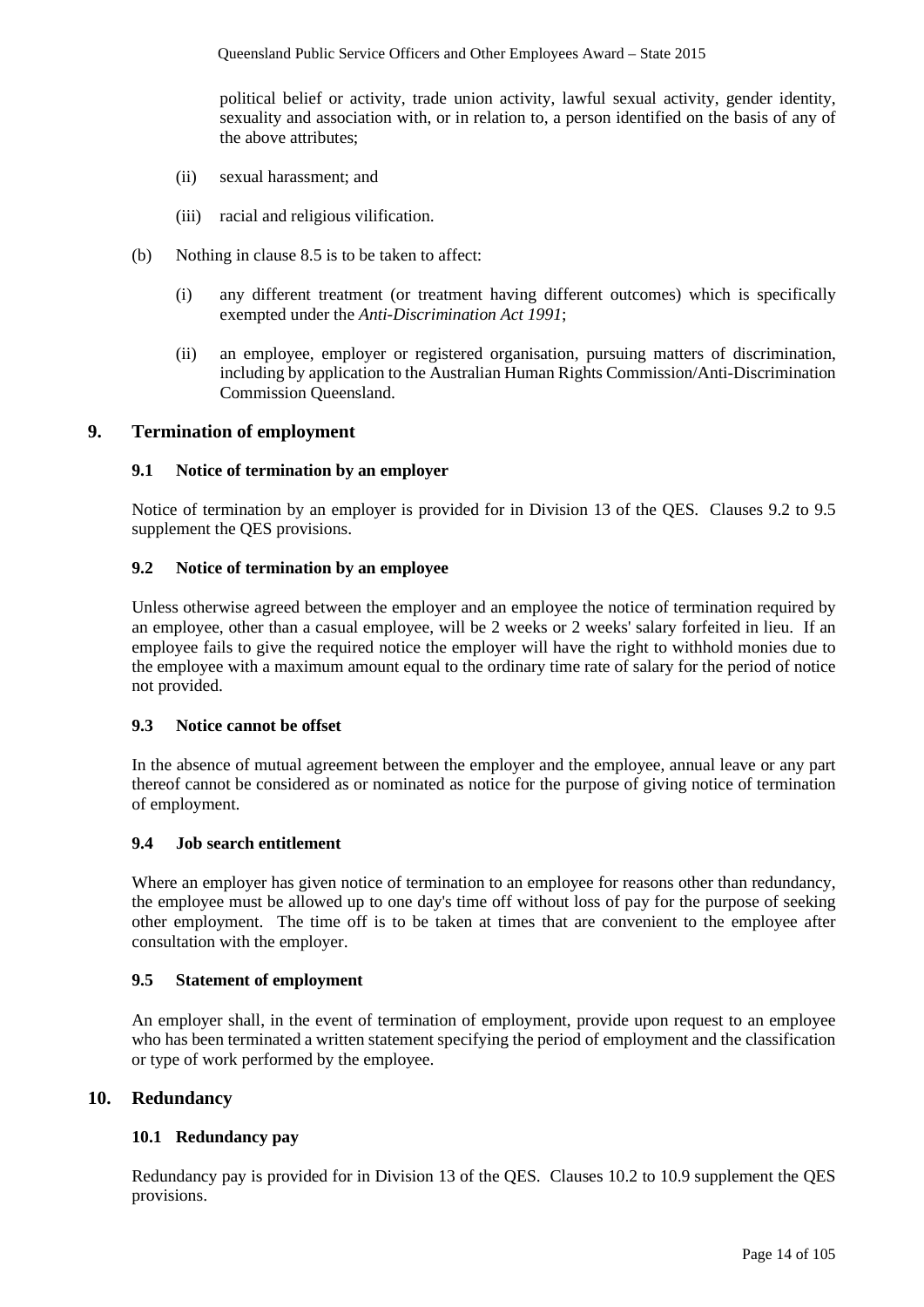*Note: Where a directive about redundancy and retrenchment covers an employee, the provisions of the directive apply to the employee to the extent it provides a more generous entitlement.*

#### **10.2 Consultation before termination**

- (a) Where an employer decides that the employer no longer wishes the job an employee/s has been doing to be done by anyone, and this is not due to the ordinary and customary turnover of labour, and that decision may lead to termination of employment, the employer shall consult the employee/s directly affected and, where relevant, their union/s.
- (b) The consultation shall take place as soon as it is practicable after the employer has made a decision which will invoke the provisions of clause 10.2(a) and shall cover the reasons for the proposed terminations and measures to avoid or minimise the terminations and/or their adverse effects on the employee/s concerned.
- (c) For the purpose of the consultation the employer shall, as soon as practicable, provide in writing to the employee/s concerned and, where relevant, their union/s, all relevant information about the proposed terminations including the reasons for the proposed terminations, the number and categories of employees likely to be affected, the number of workers normally employed and the period over which the terminations are likely to be carried out.
- (d) Notwithstanding the provision of clause 10.2(c), the employer shall not be required to disclose confidential information, the disclosure of which would be adverse to the employer's interests.

#### **10.3 Transfer to lower paid duties**

- (a) Where an employee is transferred to lower paid duties by reason of redundancy the employee shall be entitled to the same period of notice of transfer as the employee would have been entitled to if the employee's employment had been terminated under the redundancy pay provisions of the QES.
- (b) The employer may, at the employer's option, make payment in lieu thereof of an amount equal to the difference between the former amounts the employer would have been liable to pay and the new lower amount the employer is liable to pay the employee for the number of weeks of notice still owing.
- (c) The amounts must be worked out on the basis of:
	- (i) the ordinary working hours to be worked by the employee; and
	- (ii) the amounts payable to the employee for the hours including, for example, allowances, loadings and penalties; and
	- (iii) any other amounts payable under the employee's employment contract.

#### **10.4 Employee leaving during notice period**

An employee given notice of termination in circumstances of redundancy may terminate their employment during the period of notice. The employee is entitled to receive the benefits and payments they would have received under this clause had they remained in employment until the expiry of the notice, but is not entitled to payment instead of notice.

#### **10.5 Job search entitlement**

(a) An employee given notice of termination in circumstances of redundancy must be allowed up to one day's time off without loss of pay during each week of notice for the purpose of seeking other employment.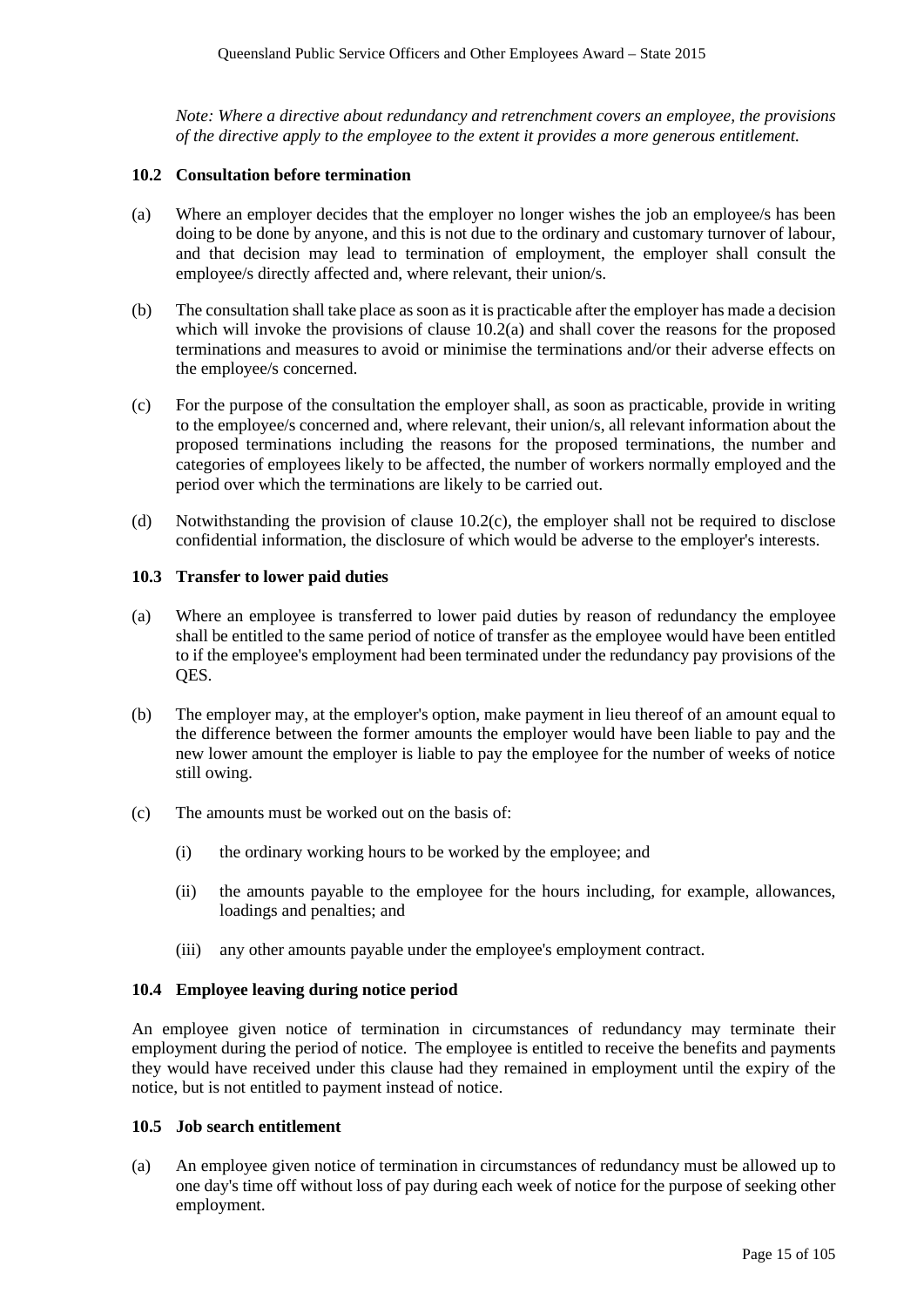- (b) If the employee has been allowed paid leave for more than one day during the notice period for the purpose of seeking other employment the employee must, at the request of the employer, produce proof of attendance at an interview or the employee will not receive payment for the time absent. For this purpose a statutory declaration will be sufficient.
- (c) Clause 10.5 applies instead of clause 9.4 in cases of redundancy.

#### **10.6 Transmission of business**

- (a) Where a business is, whether before or after the date of commencement of this Award, transmitted from the employer (transmittor) to another employer (transmittee) and an employee who at the time of such transmission was an employee of the transmittor of the business becomes an employee of the transmittee:
	- (i) the continuity of the employment of the employee shall be deemed not to have been broken by reason of such transmission; and
	- (ii) the period of employment which the employee has had with the transmittor or any prior transmittor shall be deemed to be service of the employee with the transmittee.
- (b) In clauses 10.6 and 10.7, 'business' includes trade, process, business or occupation and includes a part or subsidiary (which means a corporation that would be taken to be a subsidiary under the Corporations Law, whether or not the Corporations Law applies in the particular case) of any such business and 'transmission' includes transfer, conveyance, assignment or succession whether by agreement or by operation of law and 'transmitted' has a corresponding meaning.

## **10.7 Exemption where transmission of business**

The provisions of clause 10.6 are not applicable where a business is, before or after the date of the commencement of this Award, transmitted from the employer (transmittor) to another employer (transmittee) in any of the following circumstances:

- (a) where the employee accepts employment with the transmittee which recognises the period of continuous service which the employee had with the transmittor and any prior transmittor to be continuous service of the employee with the transmittee; or
- (b) where the employee rejects an offer of employment with the transmittee:
	- (i) in which the terms and conditions are substantially similar and no less favourable, considered on an overall basis, than the terms and conditions applicable to the employee at the time of ceasing employment with the transmittor; and
	- (ii) which recognises the period of continuous service which the employee had with the transmittor and any prior transmittor to be continuous service of the employee with the transmittee.

#### **10.8 Alternative employment**

An employer, in a particular case, may make application to the Commission to have the general severance pay prescription amended if the employer obtains acceptable alternative employment for an employee.

#### **10.9 Employees exempted**

Clauses 10.1 to 10.8 shall not apply: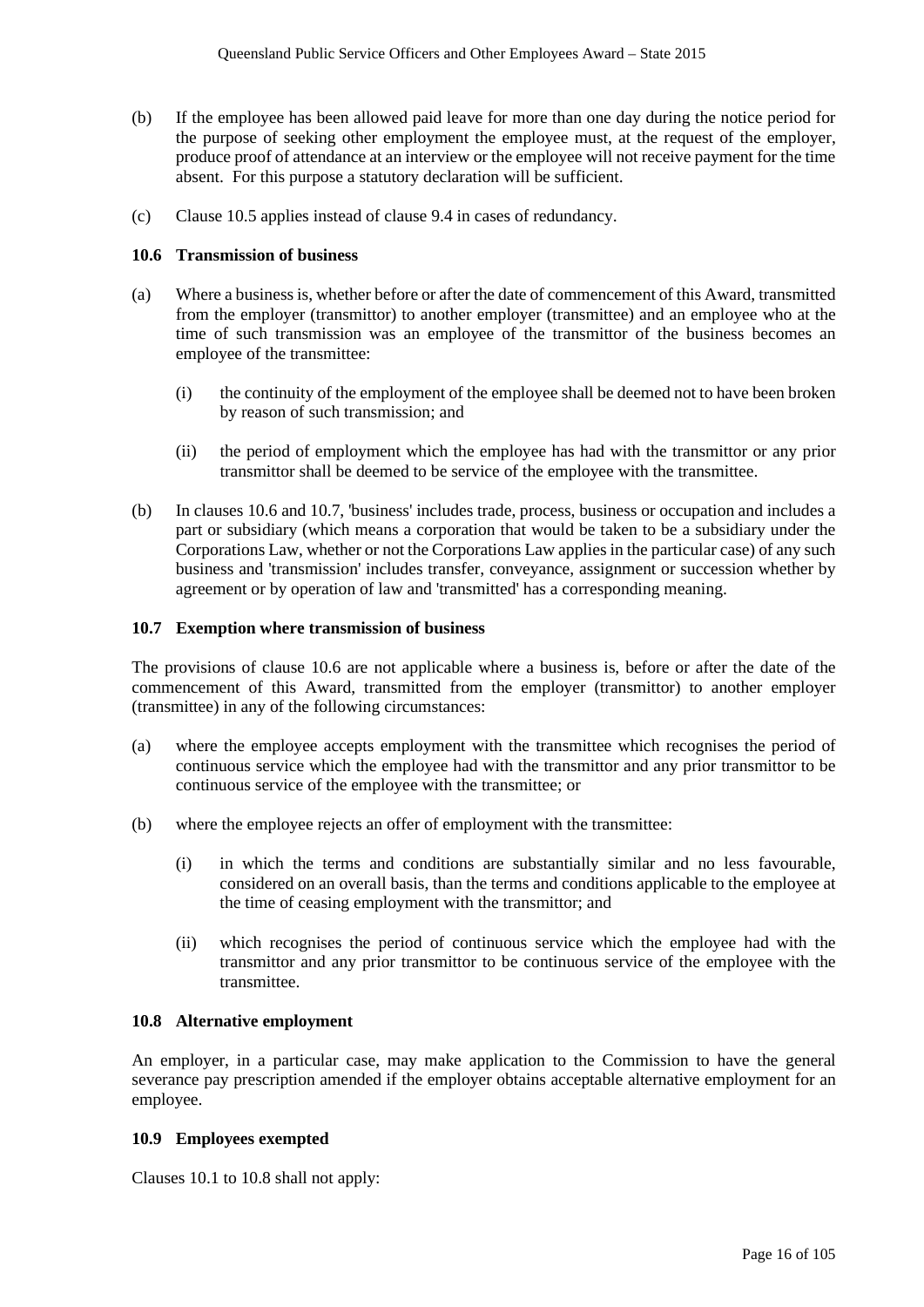- (a) where employment is terminated as a consequence of misconduct on the part of the employee; or
- (b) to an employee engaged for a specific period or task/s; or
- (c) to a casual employee; or
- (d) to an employee with less than one year's continuous service, in which case the general obligation on the employer should be no more than to give the relevant employee an indication of the impending redundancy at the first reasonable opportunity and to take such steps as may be reasonable to facilitate the obtaining by the employee of suitable alternative employment.

#### **11. Consultation - Introduction of changes**

#### **11.1 Employer's duty to notify**

- (a) Where an employer decides to introduce changes in production, program, organisation, structure or technology that are likely to have significant effects on employees, the employer shall notify the employees who may be affected by the proposed changes and, where relevant, their union/s.
- (b) 'Significant effects' includes termination of employment; major changes in the composition, operation or size of the employer's workforce or in the skills required; the elimination or diminution of job opportunities or job tenure; the alteration of hours of work; the need for retraining or transfer of employees to other work or locations and the restructuring of jobs.
- (c) Where the Award makes provision for alteration of any of the matters referred to in clauses 11.1(a) and (b) an alteration shall be deemed not to have significant effect.

## **11.2 Employer's duty to consult over change**

- (a) The employer shall consult the employees affected and, where relevant, their union/s about the introduction of the changes, the effects the changes are likely to have on employees (including the number and categories of employees likely to be dismissed, and the time when, or the period over which, the employer intends to carry out the dismissals) and ways to avoid or minimise the effects of the changes (e.g. by finding alternate employment).
- (b) The consultation must occur as soon as practicable after making the decision referred to in clause 11.1.
- (c) For the purpose of such consultation the employer shall provide in writing to the employees concerned and, where relevant, their union/s, all relevant information about the changes including the nature of the changes proposed, the expected effects of the changes on employees, and any other matters likely to affect employees.
- (d) Notwithstanding the provision of clause 11.2(c) the employer shall not be required to disclose confidential information, the disclosure of which would be adverse to the employer's interests.

## **PART 4 - Minimum Salary Levels, Allowances and Related Matters**

*(Note: The wage rates and salary levels prescribed in this Award do not apply to employees to whom the provisions of Schedule 2 (Supported Wage System) apply.)*

## **12. Classifications and minimum salary levels**

#### **12.1 Classification structure**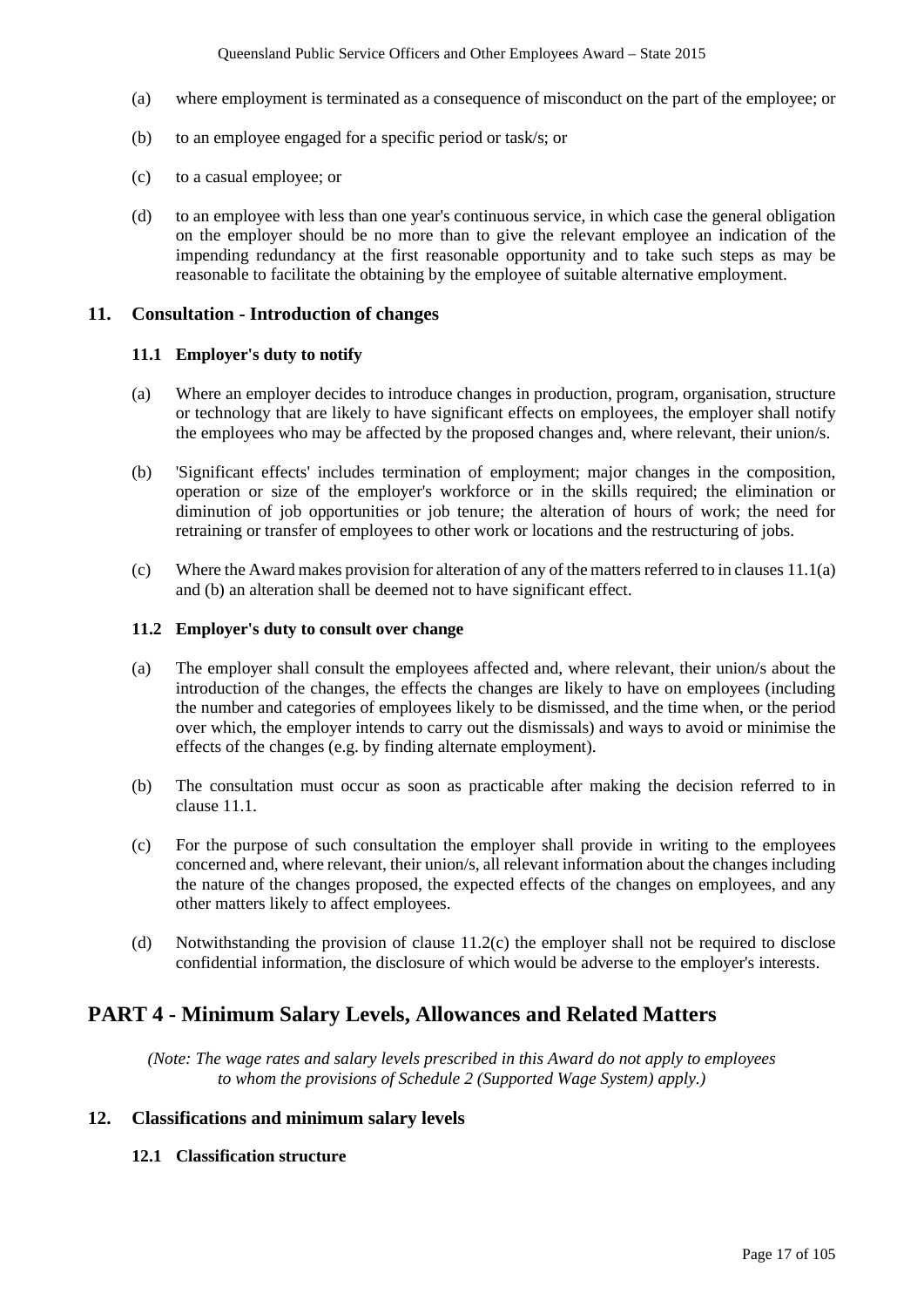Employees covered by this Award, other than employees of Safe Food Queensland, are to be classified into one of five streams as follows:

#### (a) **Administrative stream**

- (i) The Administrative stream comprises those roles, the duties of which apply to the functional areas identified in clause 12.1(a)(ii), the incumbents of which are required to possess a range of skills appropriate to the stream.
- (ii) The functional areas include agency administration, human resource management, finance, customer service, development and implementation of policy, information and advisory services.

#### (b) **Professional stream**

The Professional stream comprises roles:

- (i) to which are attached a mandatory degree qualification or agreed equivalent as determined by the chief executive; and
- (ii) the duties of which reflect:
	- (A) a combination of practitioner and/or specialist responsibilities; or
	- (B) an identifiable specialisation/management in a profession.

#### (c) **Technical stream**

The Technical stream comprises roles:

- (i) to which are attached a mandatory diploma, advanced diploma or agreed equivalent as determined by the chief executive; and
- (ii) the duties of which reflect:
	- (A) a combination of practitioner and/or specialist responsibilities providing direct assistance to, but on occasion acting in isolation from, other employees; and/or
	- (B) supervision of employees.

#### (d) **Operational stream**

The Operational stream comprises those roles, the duties of which apply to various functional areas, the incumbents of which are required to possess a range of skills appropriate to this stream.

#### (e) **Nursing stream**

The Nursing stream comprises those roles for which it is mandatory to be registered with the Nursing and Midwifery Board of Australia as a registered nurse, and meet the Board's registration standards, in order to practise in Australia.

#### **12.2 Allocation to stream and classification levels**

(a) Allocation of employees to the Administrative, Professional, Technical and Operational streams and to classification levels within those streams shall be in accordance with the generic level statements contained in Schedules 4 to 7, inclusive. These statements reflect the degree of complexity and responsibility of duties, skills and knowledge proceeding from the lowest to the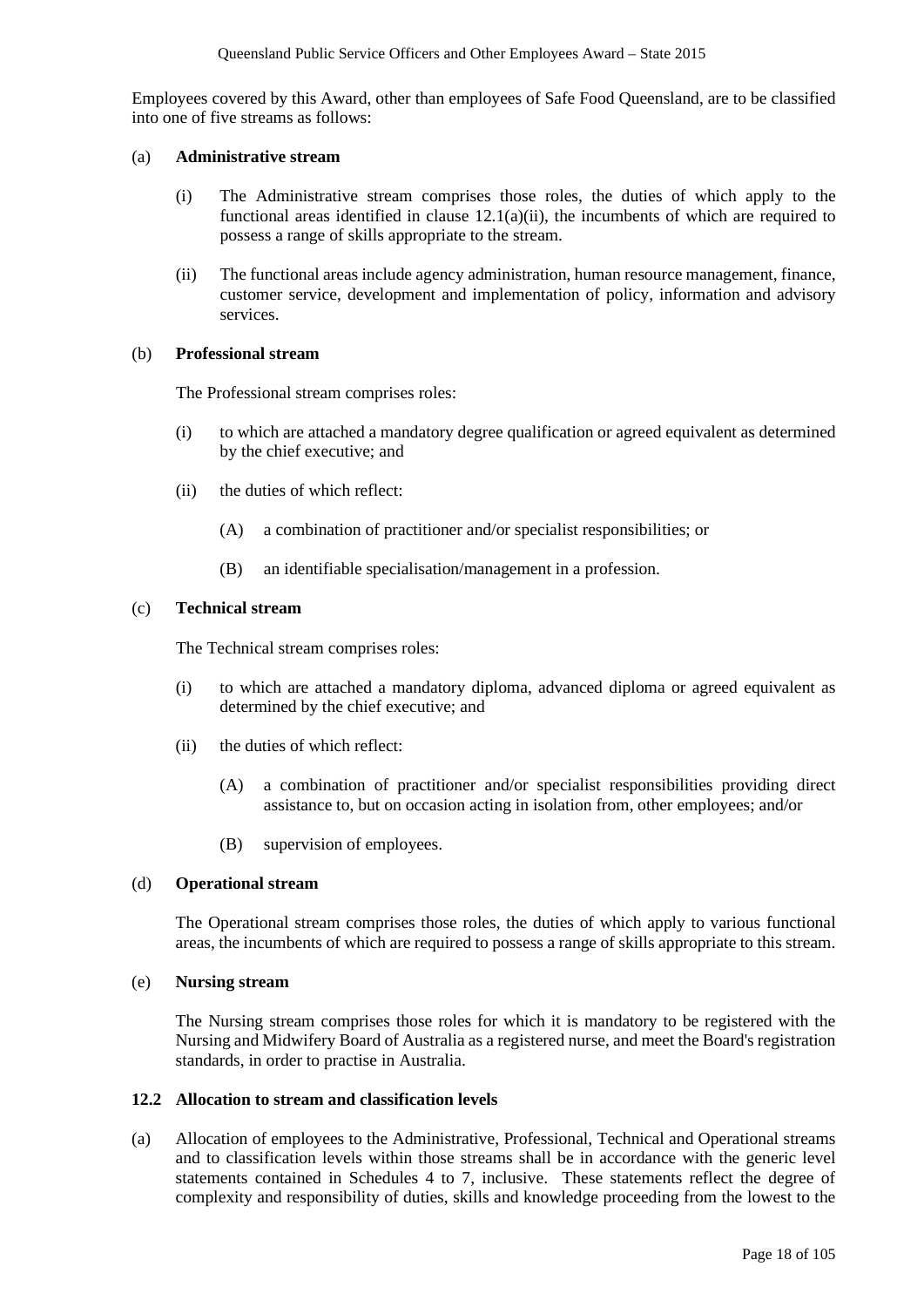highest classification levels. Their purpose is to provide an indication as to the classification level appropriate to any packaging of duties.

- (b) Allocation of employees to classifications in the Nursing stream shall be in accordance with the generic level statements for nursing classifications contained in Schedule 8.
- (c) Employees of Safe Food Queensland are to be classified in accordance with the classification standards contained in Schedule 9.
- (d) Where a new position is created and its allocation cannot be determined the matter may be discussed with the relevant employee/s and, where requested, their representative, and/or referred to the Commission for resolution.
- (e) Notwithstanding anything contained elsewhere in this Award, an applicant who is appointed to a position may, at the discretion of the relevant employer, be offered and appointed to any paypoint within a level based on recognition of skills, knowledge and abilities.

#### **12.3 Minimum salary levels**

#### (a) **Administrative stream**

Subject to clause 12.3(h) the minimum salaries payable to employees within the Administrative stream, including employees under 21 years of age, are prescribed in the table below:

| <b>Classification Level</b> | Paypoint                | <b>Relativity to</b> | Award Rate <sup>1</sup>        | <b>Annual</b>                        |
|-----------------------------|-------------------------|----------------------|--------------------------------|--------------------------------------|
|                             |                         | Age 21 Rate          | Per Fortnight<br>$\frac{1}{2}$ | Salary <sup>3</sup><br>$\frac{1}{2}$ |
| Level 1                     | $\mathbf{1}$            | $\frac{1}{2}$<br>77  | 1,477                          | 38,533                               |
|                             | $\boldsymbol{2}$        | 82                   | 1,573                          | 41,038                               |
|                             | $\mathbf{3}$            | 87                   | 1,669                          | 43,543                               |
| Level 2<br>Age $214$        | $\mathbf{1}$            | 100                  | 1,9184                         | 50,039                               |
|                             | $\boldsymbol{2}$        |                      | 1,966                          | 51,291                               |
|                             | $\overline{\mathbf{3}}$ |                      | 2,016                          | 52,595                               |
|                             | $\overline{\mathbf{4}}$ |                      | 2,067                          | 53,926                               |
|                             | 5                       |                      | 2,116                          | 55,204                               |
|                             | 6                       |                      | 2,167                          | 56,535                               |
|                             | $\overline{7}$          |                      | 2,222                          | 57,970                               |
|                             | 8                       |                      | 2,284                          | 59,587                               |
| Level 3                     | $\mathbf{1}$            |                      | 2,435                          | 63,527                               |
|                             | $\boldsymbol{2}$        |                      | 2,523                          | 65,823                               |
|                             | $\overline{\mathbf{3}}$ |                      | 2,614                          | 68,197                               |
|                             | $\overline{\mathbf{4}}$ |                      | 2,702                          | 70,492                               |
| Level 4                     | $\mathbf{1}$            |                      | 2,860                          | 74,615                               |
|                             | $\boldsymbol{2}$        |                      | 2,951                          | 76,989                               |
|                             | $\overline{\mathbf{3}}$ |                      | 3,044                          | 79,415                               |
|                             | $\overline{\mathbf{4}}$ |                      | 3,136                          | 81,815                               |
| Level 5                     | $\mathbf{1}$            |                      | 3,298                          | 86,042                               |
|                             | $\boldsymbol{2}$        |                      | 3,391                          | 88,468                               |
|                             | $\overline{\mathbf{3}}$ |                      | 3,485                          | 90,920                               |
|                             | $\overline{\mathbf{4}}$ |                      | 3,577                          | 93,320                               |
| Level 6                     | $\mathbf{1}$            |                      | 3,772                          | 98,408                               |
|                             | $\boldsymbol{2}$        |                      | 3,857                          | 100,625                              |
|                             | $\mathbf{3}$            |                      | 3,943                          | 102,869                              |
|                             | $\overline{\mathbf{4}}$ |                      | 4,028                          | 105,086                              |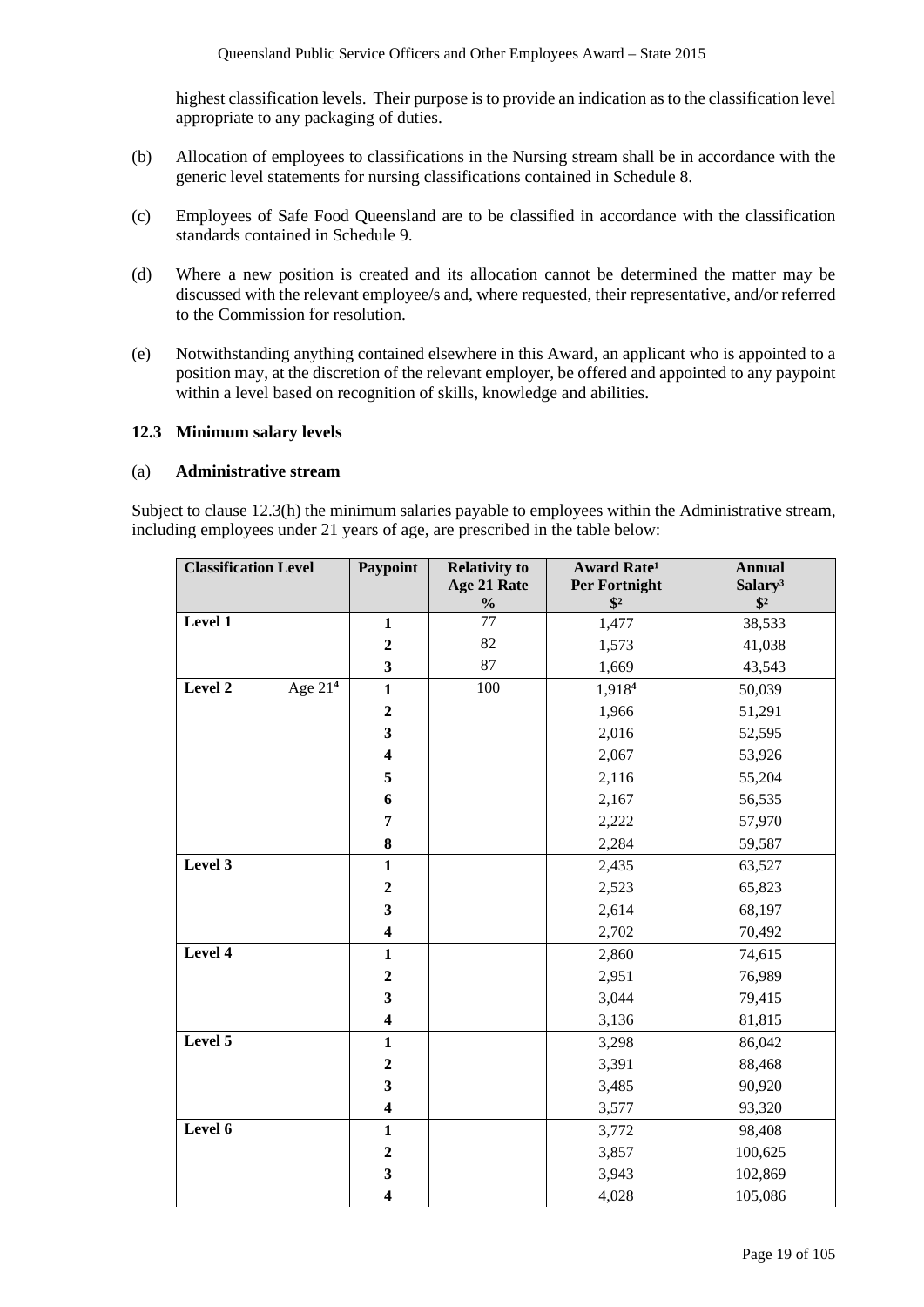| <b>Classification Level</b> | <b>Paypoint</b>         | <b>Relativity to</b> | Award Rate <sup>1</sup> | <b>Annual</b>       |
|-----------------------------|-------------------------|----------------------|-------------------------|---------------------|
|                             |                         | Age 21 Rate          | Per Fortnight           | Salary <sup>3</sup> |
|                             |                         | $\frac{6}{9}$        |                         | $\mathbf{\$}^2$     |
| Level 7                     |                         |                      | 4,207                   | 109,756             |
|                             | $\mathbf{2}$            |                      | 4,308                   | 112,391             |
|                             | 3                       |                      | 4,407                   | 114,974             |
|                             | $\boldsymbol{4}$        |                      | 4,505                   | 117,531             |
| Level 8                     |                         |                      | 4,652                   | 121,366             |
|                             | $\mathbf{2}$            |                      | 4,742                   | 123,714             |
|                             | 3                       |                      | 4,828                   | 125,958             |
|                             | $\overline{\mathbf{4}}$ |                      | 4,916                   | 128,254             |

*Notes:*<br><sup>1</sup> Inc</sub>

**¹** Includes the arbitrated wage adjustment payable under the 1 September 2020 Declaration of General Ruling.

- <sup>2</sup> Rounded to the nearest dollar.<br><sup>3</sup> Annual salaries (fortnightly rat
- **<sup>3</sup>** Annual salaries (fortnightly rate x 26.089) are for reference purposes only.
- <sup>4</sup> Identifies the minimum salary payable to an employee aged 21 years and over classified in the Administrative stream.

#### (b) **Professional stream**

Subject to clause 12.3(h) the minimum salaries payable to employees within the Professional stream, including employees under 21 years of age, are prescribed in the table below:

| <b>Classification Level</b> | Paypoint                | <b>Relativity to</b>         | <b>Award Rate<sup>1</sup></b>  | <b>Annual</b>                        |
|-----------------------------|-------------------------|------------------------------|--------------------------------|--------------------------------------|
|                             |                         | Age 21 Rate<br>$\frac{0}{0}$ | Per Fortnight<br>$\frac{1}{2}$ | Salary <sup>3</sup><br>$\frac{1}{2}$ |
| Level 1                     | $\mathbf{1}$            | 76                           | 1,518                          | 39,603                               |
|                             | $\boldsymbol{2}$        | 83                           | 1,658                          | 43,256                               |
|                             | $\mathbf{3}$            | 90                           | 1,797                          | 46,882                               |
| Age $214$                   | $\overline{\mathbf{4}}$ | 100                          | 1,9974                         | 52,100                               |
|                             |                         |                              |                                |                                      |
|                             | 5                       |                              | 2,081                          | 54,291                               |
|                             | 6                       |                              | 2,163                          | 56,431                               |
|                             | $\overline{7}$          |                              | 2,256                          | 58,857                               |
| Level 2                     | $\mathbf{1}$            |                              | 2,432                          | 63,448                               |
|                             | $\boldsymbol{2}$        |                              | 2,561                          | 66,814                               |
|                             | 3                       |                              | 2,691                          | 70,205                               |
|                             | $\overline{\mathbf{4}}$ |                              | 2,824                          | 73,675                               |
|                             | 5                       |                              | 2,956                          | 77,119                               |
|                             | 6                       |                              | 3,086                          | 80,511                               |
| Level 3                     | $\mathbf{1}$            |                              | 3,236                          | 84,424                               |
|                             | $\boldsymbol{2}$        |                              | 3,332                          | 86,929                               |
|                             | $\overline{\mathbf{3}}$ |                              | 3,429                          | 89,459                               |
|                             | $\overline{\mathbf{4}}$ |                              | 3,526                          | 91,990                               |
| Level 4                     | $\mathbf{1}$            |                              | 3,745                          | 97,703                               |
|                             | $\boldsymbol{2}$        |                              | 3,840                          | 100,182                              |
|                             | 3                       |                              | 3,935                          | 102,660                              |
|                             | $\overline{\mathbf{4}}$ |                              | 4,028                          | 105,086                              |
| Level $\overline{5}$        | $\mathbf{1}$            |                              | 4,207                          | 109,756                              |
|                             | $\boldsymbol{2}$        |                              | 4,308                          | 112,391                              |
|                             | 3                       |                              | 4,407                          | 114,974                              |
|                             | $\overline{\mathbf{4}}$ |                              | 4,505                          | 117,531                              |
| Level 6                     | $\mathbf{1}$            |                              | 4,652                          | 121,366                              |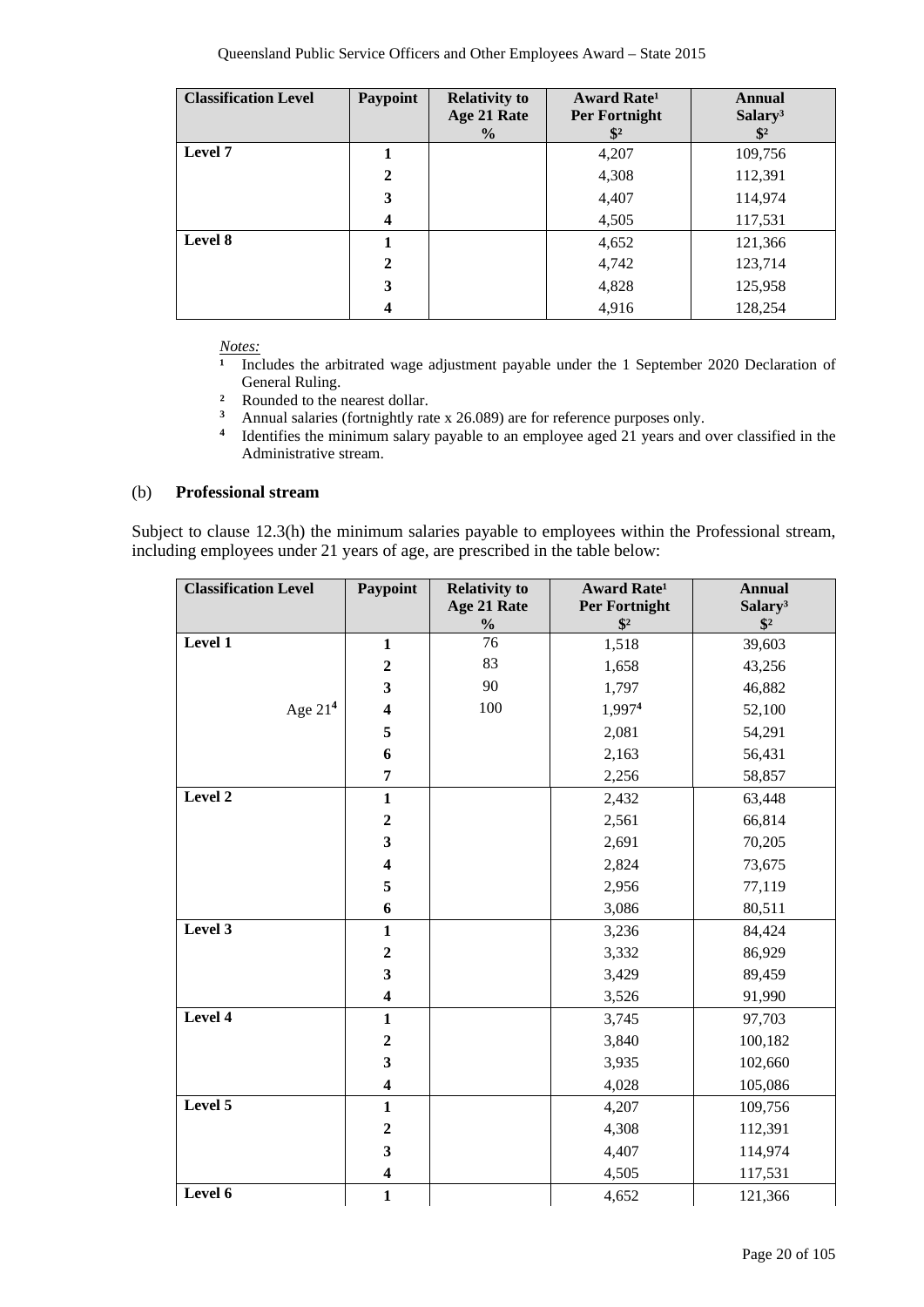| <b>Classification Level</b> | <b>Paypoint</b> | <b>Relativity to</b><br>Age 21 Rate<br>$\frac{0}{0}$ | <b>Award Rate</b> <sup>1</sup><br><b>Per Fortnight</b> | Annual<br>Salary <sup>3</sup> |
|-----------------------------|-----------------|------------------------------------------------------|--------------------------------------------------------|-------------------------------|
|                             |                 |                                                      | 4,742                                                  | 123,714                       |
|                             |                 |                                                      | 4,828                                                  | 125,958                       |
|                             |                 |                                                      | 4.916                                                  | 128,254                       |

*<u>Notes:</u>*<br><sup>1</sup> *Inc.* 

- Includes the arbitrated wage adjustment payable under the 1 September 2020 Declaration of General Ruling.
- <sup>2</sup> Rounded to the nearest dollar.<br><sup>3</sup> Annual salaries (fortnightly rate
- <sup>3</sup> Annual salaries (fortnightly rate x 26.089) are for reference purposes only.<br><sup>4</sup> Identifies the minimum salary payable to an employee aged 21 years and a
- **<sup>4</sup>** Identifies the minimum salary payable to an employee aged 21 years and over classified in the Professional stream.

#### (c) **Technical stream**

Subject to clause 12.3(h) the minimum salaries payable to employees engaged within the Technical stream, including employees under 21 years of age, are prescribed in the table below:

| <b>Classification Level</b> | Paypoint                | <b>Relativity to</b><br>Age 21 Rate<br>$\frac{0}{0}$ | <b>Award Rate<sup>1</sup></b><br>Per Fortnight<br>$\sqrt[6]{2}$ | <b>Annual</b><br>Salary <sup>3</sup><br>$\sqrt[6]{2}$ |
|-----------------------------|-------------------------|------------------------------------------------------|-----------------------------------------------------------------|-------------------------------------------------------|
| Level 1                     | $\mathbf 1$             | 76                                                   | 1,518                                                           | 39,603                                                |
|                             | $\boldsymbol{2}$        | 83                                                   | 1,658                                                           | 43,256                                                |
|                             | $\mathbf{3}$            | 90                                                   | 1,797                                                           | 46,882                                                |
| Age $214$                   | $\overline{\mathbf{4}}$ | 100                                                  | 1,9974                                                          | 52,100                                                |
|                             | 5                       |                                                      | 2,081                                                           | 54,291                                                |
|                             | 6                       |                                                      | 2,163                                                           | 56,431                                                |
|                             | 7                       |                                                      | 2,256                                                           | 58,857                                                |
| Level 2                     | $\mathbf{1}$            |                                                      | 2,293                                                           | 59,822                                                |
|                             | $\mathbf 2$             |                                                      | 2,374                                                           | 61,935                                                |
|                             | $\overline{\mathbf{3}}$ |                                                      | 2,454                                                           | 64,022                                                |
|                             | $\overline{\mathbf{4}}$ |                                                      | 2,539                                                           | 66,240                                                |
|                             | 5                       |                                                      | 2,621                                                           | 68,379                                                |
|                             | 6                       |                                                      | 2,702                                                           | 70,492                                                |
| Level 3                     | $\mathbf{1}$            |                                                      | 2,860                                                           | 74,615                                                |
|                             | $\mathbf 2$             |                                                      | 2,934                                                           | 76,545                                                |
|                             | $\overline{\mathbf{3}}$ |                                                      | 3,010                                                           | 78,528                                                |
|                             | $\overline{\mathbf{4}}$ |                                                      | 3,086                                                           | 80,511                                                |
| Level 4                     | $\mathbf{1}$            |                                                      | 3,236                                                           | 84,424                                                |
|                             | $\overline{2}$          |                                                      | 3,337                                                           | 87,059                                                |
|                             | 3                       |                                                      | 3,437                                                           | 89,668                                                |
| Level 5                     | $\mathbf{1}$            |                                                      | 3,577                                                           | 93,320                                                |
|                             | $\overline{2}$          |                                                      | 3,680                                                           | 96,008                                                |
|                             | 3                       |                                                      | 3,783                                                           | 98,695                                                |
|                             | $\overline{\mathbf{4}}$ |                                                      | 3,886                                                           | 101,382                                               |
| Level 6                     | $\mathbf{1}$            |                                                      | 4,010                                                           | 104,617                                               |
|                             | $\boldsymbol{2}$        |                                                      | 4,110                                                           | 107,226                                               |
|                             | 3                       |                                                      | 4,207                                                           | 109,756                                               |

*Notes:*

**¹** Includes the arbitrated wage adjustment payable under the 1 September 2020 Declaration of General Ruling.

**²** Rounded to the nearest dollar.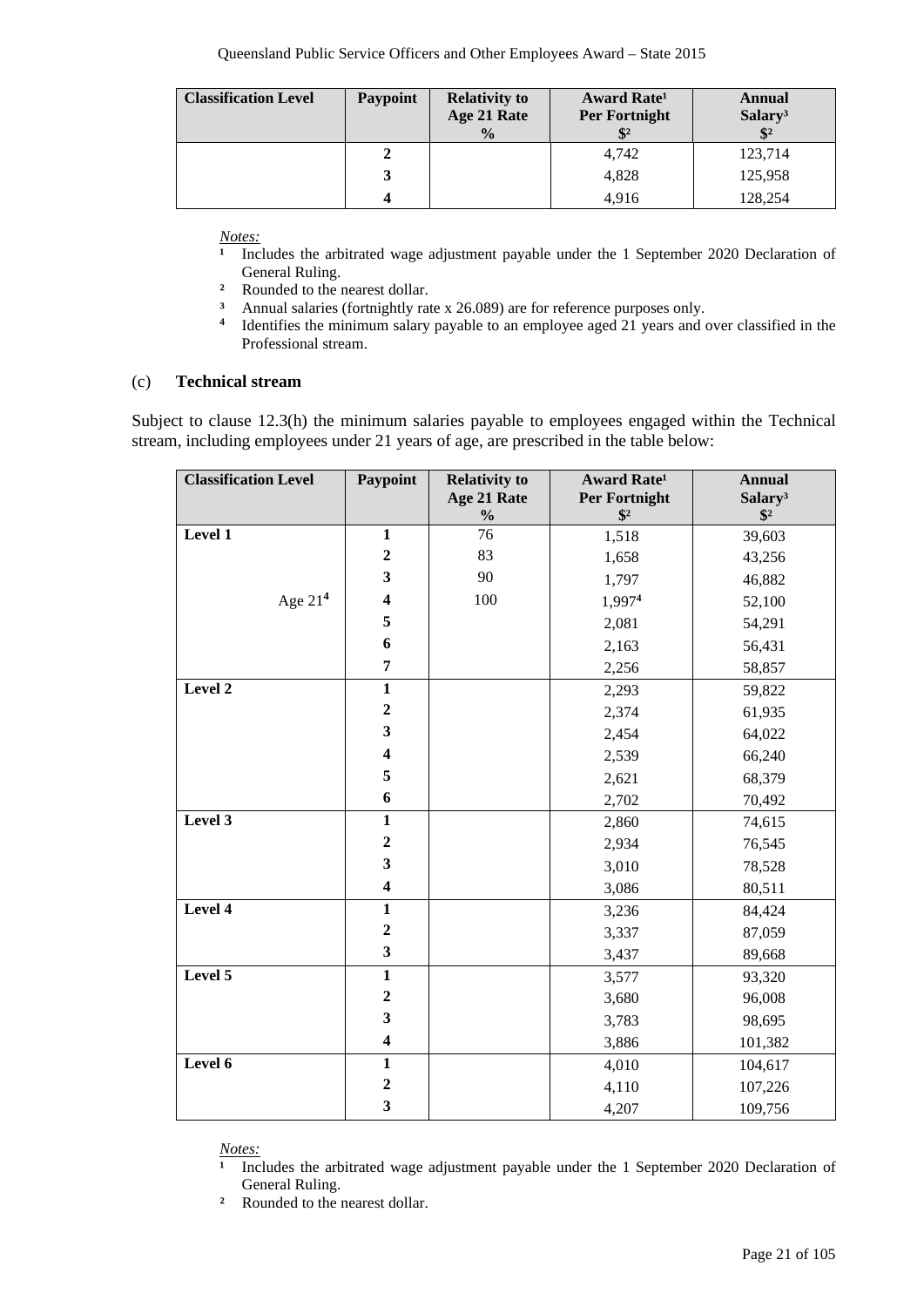Queensland Public Service Officers and Other Employees Award – State 2015

- <sup>3</sup> Annual salaries (fortnightly rate x 26.089) are for reference purposes only.<br><sup>4</sup> Identifies the minimum salary payable to an employee aged 21 years and d
- **<sup>4</sup>** Identifies the minimum salary payable to an employee aged 21 years and over classified in the Technical stream.

#### (d) **Operational stream**

Subject to clause 12.3(h) the minimum salaries payable to employees within the Operational stream, including employees under 21 years of age, are prescribed in the table below:

| <b>Classification Level</b> | Paypoint                | <b>Relativity to</b><br>Age 21 Rate<br>$\frac{0}{0}$ | <b>Award Rate<sup>1</sup></b><br><b>Per Fortnight</b><br>$\frac{1}{2}$ | <b>Annual</b><br>Salary <sup>3</sup><br>$\sqrt[6]{2}$ |
|-----------------------------|-------------------------|------------------------------------------------------|------------------------------------------------------------------------|-------------------------------------------------------|
| Level 1                     | $\mathbf{1}$            | 68                                                   | 1,304                                                                  | 34,020                                                |
|                             | $\boldsymbol{2}$        | 74                                                   | 1,419                                                                  | 37,020                                                |
|                             | $\overline{\mathbf{3}}$ | 79                                                   | 1,515                                                                  | 39,525                                                |
|                             | $\overline{\mathbf{4}}$ | 85                                                   | 1,630                                                                  | 42,525                                                |
|                             | 5                       | 90                                                   | 1,726                                                                  | 45,030                                                |
|                             | 6                       | 96                                                   | 1,841                                                                  | 48,030                                                |
| Age $21^4$<br>Level 2       | $\mathbf{1}$            | 100                                                  | 1,9184                                                                 | 50,039                                                |
|                             | $\boldsymbol{2}$        |                                                      | 1,969                                                                  | 51,369                                                |
|                             | 3                       |                                                      | 2,022                                                                  | 52,752                                                |
|                             | $\overline{\mathbf{4}}$ |                                                      | 2,073                                                                  | 54,082                                                |
| Level 3                     | $\mathbf{1}$            |                                                      | 2,104                                                                  | 54,891                                                |
|                             | $\overline{2}$          |                                                      | 2,145                                                                  | 55,961                                                |
|                             | 3                       |                                                      | 2,190                                                                  | 57,135                                                |
|                             | $\overline{\mathbf{4}}$ |                                                      | 2,235                                                                  | 58,309                                                |
| Level 4                     | $\mathbf{1}$            |                                                      | 2,325                                                                  | 60,657                                                |
|                             | $\mathbf{2}$            |                                                      | 2,398                                                                  | 62,561                                                |
|                             | $\overline{\mathbf{3}}$ |                                                      | 2,473                                                                  | 64,518                                                |
|                             | $\overline{\mathbf{4}}$ |                                                      | 2,544                                                                  | 66,370                                                |
| Level 5                     | $\mathbf{1}$            |                                                      | 2,609                                                                  | 68,066                                                |
|                             | $\overline{2}$          |                                                      | 2,691                                                                  | 70,205                                                |
|                             | $\overline{\mathbf{3}}$ |                                                      | 2,778                                                                  | 72,475                                                |
|                             | $\overline{\mathbf{4}}$ |                                                      | 2,860                                                                  | 74,615                                                |
| Level 6                     | $\mathbf{1}$            |                                                      | 2,980                                                                  | 77,745                                                |
|                             | $\overline{2}$          |                                                      | 3,060                                                                  | 79,832                                                |
|                             | $\overline{\mathbf{3}}$ |                                                      | 3,136                                                                  | 81,815                                                |
| Level 7                     | $\overline{\mathbf{1}}$ |                                                      | 3,282                                                                  | 85,624                                                |
|                             | $\overline{\mathbf{c}}$ |                                                      | 3,359                                                                  | 87,633                                                |
|                             | $\overline{\mathbf{3}}$ |                                                      | 3.437                                                                  | 89,668                                                |

*Notes:*

- Includes the arbitrated wage adjustment payable under the 1 September 2020 Declaration of General Ruling.
- **²** Rounded to the nearest dollar.
- **3** Annual salaries (fortnightly rate x 26.089) are for reference purposes only.<br>**4** Identifies the minimum salary payable to an employee aged 21 years and
- **<sup>4</sup>** Identifies the minimum salary payable to an employee aged 21 years and over classified in the Operational stream.

#### (e) **Nursing stream**

The minimum salaries payable to employees within the Nursing stream are prescribed in the table below: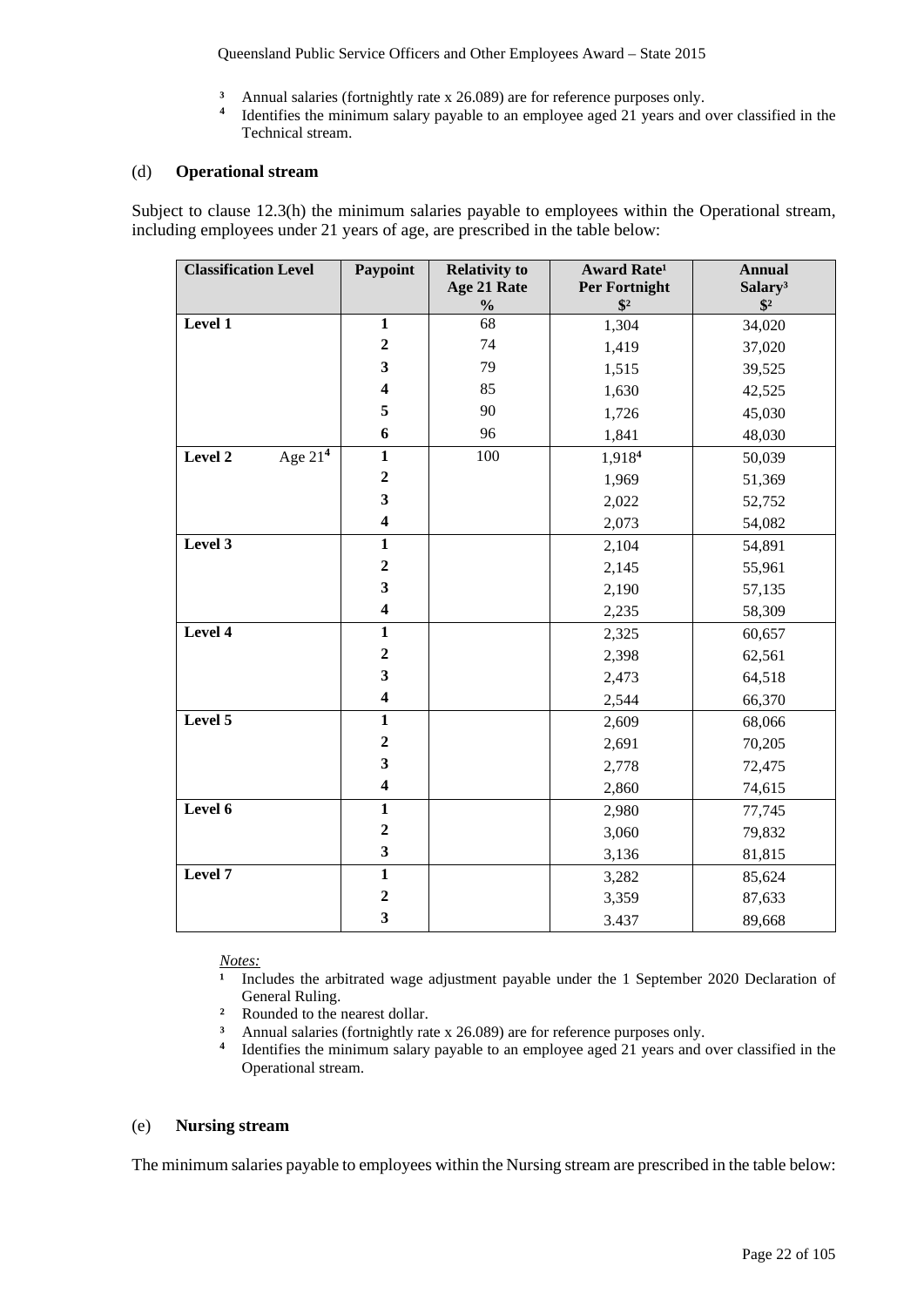| <b>Classification Level</b> | Paypoint | <b>Award Rate<sup>1</sup></b><br>Per Fortnight<br>$\mathbf{\$}^2$ | <b>Annual</b><br>Salary <sup>3</sup><br>$\frac{1}{2}$ |
|-----------------------------|----------|-------------------------------------------------------------------|-------------------------------------------------------|
| Level 1                     | 1st year | 1,942                                                             | 50,665                                                |
|                             | 2nd year | 2,004                                                             | 52,282                                                |
|                             | 3rd year | 2,062                                                             | 53,796                                                |
|                             | 4th year | 2,130                                                             | 55,570                                                |
|                             | 5th year | 2,193                                                             | 57,213                                                |
|                             | 6th year | 2,254                                                             | 58,805                                                |
|                             | 7th year | 2,316                                                             | 60,422                                                |
|                             | 8th year | 2,374                                                             | 61,935                                                |
| Level 2                     | 1st year | 2,437                                                             | 63,579                                                |
|                             | 2nd year | 2,474                                                             | 64,544                                                |
|                             | 3rd year | 2,513                                                             | 65,562                                                |
|                             | 4th year | 2,554                                                             | 66,631                                                |
| Level 3                     | 1st year | 2,633                                                             | 68,692                                                |
|                             | 2nd year | 2,680                                                             | 69,919                                                |
|                             | 3rd year | 2,726                                                             | 71,119                                                |
|                             | 4th year | 2,773                                                             | 72,345                                                |
| Level 4                     |          | 3,203                                                             | 83,563                                                |
| Level 5                     | Grade 1  | 3,023                                                             | 78,867                                                |
|                             | Grade 2  | 3,179                                                             | 82,937                                                |
|                             | Grade 3  | 3,386                                                             | 88,337                                                |
|                             | Grade 4  | 3,594                                                             | 93,764                                                |
|                             | Grade 5  | 3,958                                                             | 103,260                                               |
|                             | Grade 6  | 4,320                                                             | 112,704                                               |

*Notes:*<br><sup>1</sup> Inc</sub>

**¹** Includes the arbitrated wage adjustment payable under the 1 September 2020 Declaration of General Ruling.

- <sup>2</sup> Rounded to the nearest dollar.<br><sup>3</sup> Annual salaries (fortnightly rate
- **³** Annual salaries (fortnightly rate x 26.089) are for reference purposes only.

#### (f) **Safe Food Queensland**

Subject to clause 12.3(h) the minimum salaries payable to employees of Safe Food Queensland are prescribed in the table below:

| <b>Band Level</b> | Paypoint | Award Rate <sup>1</sup><br><b>Per Fortnight</b><br>$\mathbf{\$}^2$ | Annual<br>Salary <sup>3</sup><br>$\mathbf{\$}^2$ |
|-------------------|----------|--------------------------------------------------------------------|--------------------------------------------------|
| <b>Level 1</b>    | $SFO1-1$ | 1,578                                                              | 41,168                                           |
| Level 2           | $SFO2-1$ | 1,852                                                              | 48,317                                           |
|                   | $SFO2-2$ | 1,993                                                              | 51,995                                           |
|                   | $SFO2-3$ | 2,136                                                              | 55,726                                           |
|                   | $SFO2-4$ | 2,293                                                              | 59,822                                           |
| Level 3           | $SFO3-1$ | 2,374                                                              | 61,935                                           |
|                   | $SFO3-2$ | 2,484                                                              | 64,805                                           |
|                   | $SFO3-3$ | 2,593                                                              | 67,649                                           |
|                   | $SFO3-4$ | 2,702                                                              | 70,492                                           |
| Level 4           | SFO4-1   | 2,824                                                              | 73,675                                           |
|                   | $SFO4-2$ | 2,926                                                              | 76,336                                           |
|                   | $SFO4-3$ | 3,031                                                              | 79,076                                           |
|                   | $SFO4-4$ | 3,136                                                              | 81,815                                           |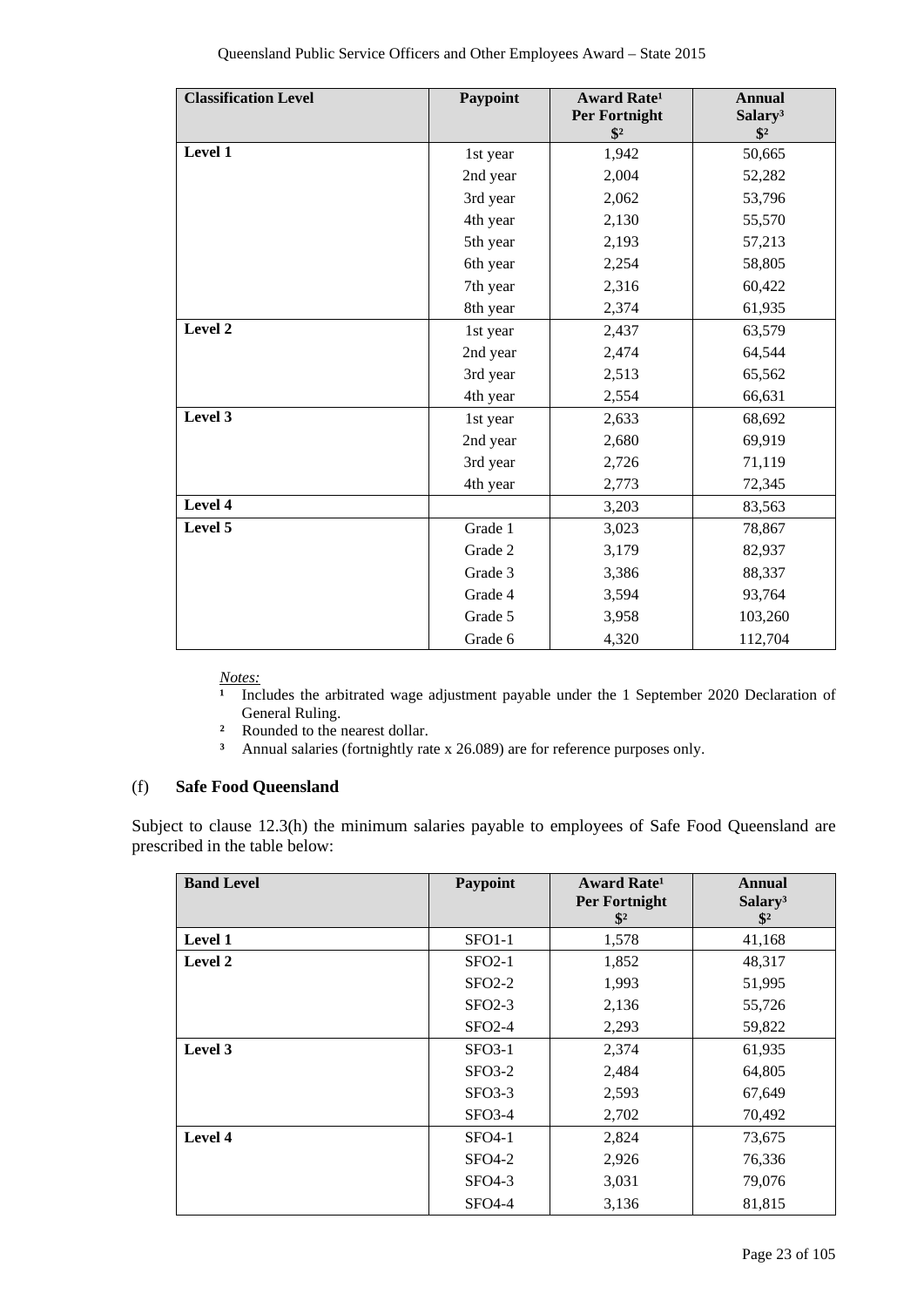| <b>Band Level</b> | Paypoint      | <b>Award Rate<sup>1</sup></b><br>Per Fortnight | <b>Annual</b><br>Salary <sup>3</sup> |
|-------------------|---------------|------------------------------------------------|--------------------------------------|
|                   |               | $\frac{1}{2}$                                  | $\mathbf{\$}^2$                      |
| Level 5           | $SFO5-1$      | 3,236                                          | 84,424                               |
|                   | $SFO5-2$      | 3,350                                          | 87,398                               |
|                   | $SFO5-3$      | 3,464                                          | 90,372                               |
|                   | $SFO5-4$      | 3,577                                          | 93,320                               |
| Level 6           | <b>SFO6-1</b> | 3,680                                          | 96,008                               |
|                   | <b>SFO6-2</b> | 3,823                                          | 99,738                               |
|                   | <b>SFO6-3</b> | 3,967                                          | 103,495                              |
|                   | <b>SFO6-4</b> | 4,110                                          | 107,226                              |
| Level 7           | $SFO7-1$      | 4,207                                          | 109,756                              |
|                   | $SFO7-2$      | 4,307                                          | 112,365                              |
|                   | $SFO7-3$      | 4,407                                          | 114,974                              |
|                   | <b>SFO7-4</b> | 4,505                                          | 117,531                              |
| Level 8           | <b>SFO8-1</b> | 4,652                                          | 121,366                              |
|                   | <b>SFO8-2</b> | 4,742                                          | 123,714                              |
|                   | <b>SFO8-3</b> | 4,828                                          | 125,958                              |
|                   | <b>SFO8-4</b> | 4,916                                          | 128,254                              |

*Notes:*

- **¹** Includes the arbitrated wage adjustment payable under the 1 September 2020 Declaration of General Ruling.
- <sup>2</sup> Rounded to the nearest dollar.
	- **³** Annual salaries (fortnightly rate x 26.089) are for reference purposes only.

#### (g) **Payment of salaries**

Salaries shall be paid fortnightly and may at the discretion of a chief executive be paid by electronic funds transfer.

#### (h) **Savings provision**

Employees of the undermentioned agencies who are in receipt of a higher rate of salary, as at the date of commencement of this Award, than prescribed for the equivalent classification in clauses 12.1(a) to (d), inclusive, and (f) shall not suffer a reduction in salary because of their transfer to coverage under this Award:

- (i) Crime and Corruption Commission;
- (ii) Queensland Building and Construction Commission;
- (iii) Queensland Rural and Industry Development Authority (QRIDA);
- (iv) Residential Tenancies Authority; and
- (v) Safe Food Queensland.

#### **12.4 Work allocation**

An employee appointed to or relieving in a role within a classification level may be allocated and subsequently reallocated to any role within that particular classification level.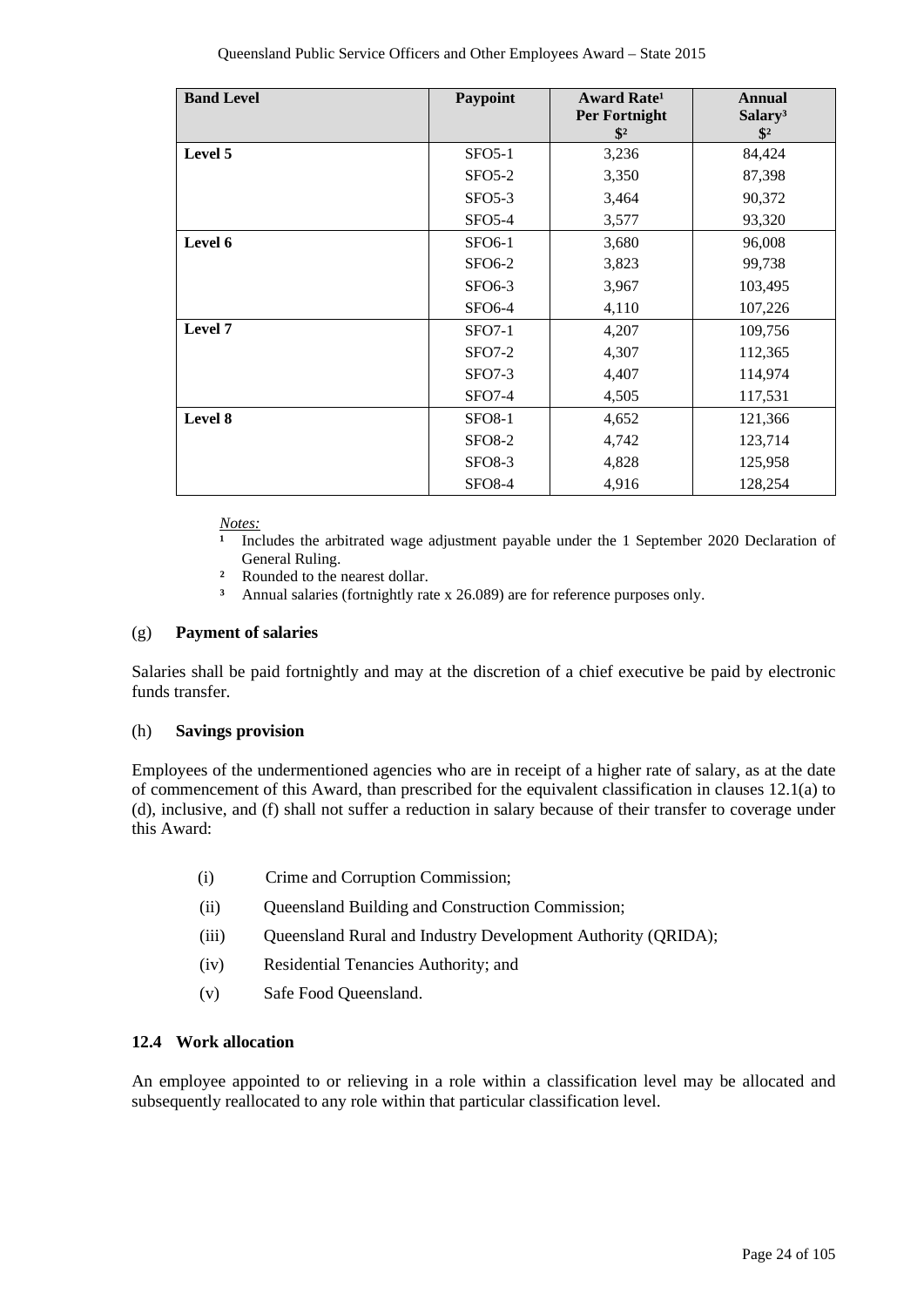#### **12.5 Incidental and peripheral tasks**

An employer may direct an employee to carry out duties that are within the particular employee's skill, competence and training provided:

- (a) the direction does not affect the employee's entitlement to higher or other duties allowances provided in this Award; and
- (b) all such directions are consistent with the employer's responsibilities to provide a safe and healthy working environment.

#### **12.6 Recognition of qualifications**

- (a) An employee appointed to the Administrative stream who has satisfied assessment requirements for an AQF3, AQF4, AQF5 or AQF6 qualification acceptable to the chief executive shall be paid no less than classification level 2, paypoint 1.
- (b) An employee appointed to the Administrative stream who has satisfied examination requirements for a degree or other post-secondary qualification acceptable to the chief executive shall be paid not less than classification level 2, paypoint 7.
- (c) An employee appointed to level 1 of the Technical stream having obtained the prerequisite qualification shall be appointed to the minimum rate prescribed in level 2 of that stream.
- (d) A new employee or employee appointed to level 1 of the Professional stream having obtained the prerequisite qualifications shall be appointed to level 2 of that stream and commence at the appropriate paypoint as set out hereunder:

| 3 year qualification | paypoint 1 |
|----------------------|------------|
| 4 year qualification | paypoint 2 |
| 5 year qualification | paypoint 3 |

(e) A new employee or employee appointed to level 2 of the Professional stream who acquires or possesses qualifications higher than the minimum prerequisite qualifications (e.g. Honours, Masters and Doctorates) will commence at or progress to the appropriate paypoint as set out hereunder:

| 4 year qualification | paypoint 2 |
|----------------------|------------|
| 5 year qualification | paypoint 3 |
| 6 year qualification | paypoint 4 |
| 7 year qualification | paypoint 5 |
| 8 year qualification | paypoint 6 |

(f) Nothing in clause 12.6 shall prevent an employee from accessing the provisions of clause 12.2(e).

#### **12.7 Movement between classification levels - general**

- (a) Except as provided below, movement between classification levels will be based on appointment on merit to advertised vacancies.
- (b) Annual increments will continue to apply in accordance with the relevant provisions of clause 12.9 to employees moving between classification level 1 and classification level 2 of the Administrative stream.
- (c) Movement of employees from level 2 to level 3 within the Professional and Technical streams will be subject to: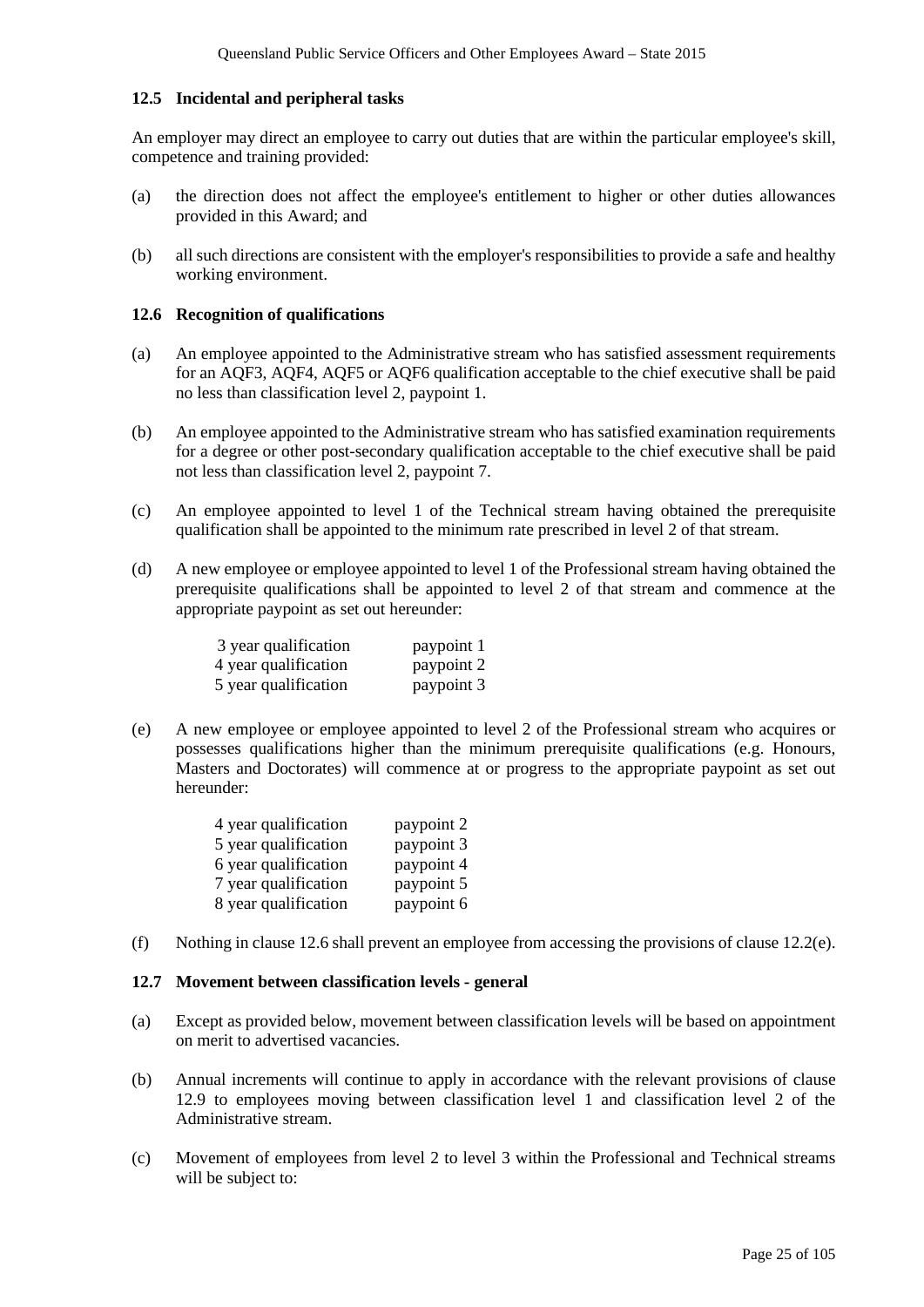- (i) the employee concerned having served at least 12 months on the maximum salary prescribed for a level 2 employee; and
- (ii) a recommendation from a selection panel that the applicant is worthy of promotion. The merit of the applicant is to be evaluated in relation to the prescribed criteria (see clause 12.8) through:
	- (A) an assessment of a written application from the applicant; and
	- (B) an interview of the applicant; and
	- (C) a certificate addressing the prescribed criteria, from the director of the division or branch in which the employee is working or a senior employee knowledgeable in the employee's capabilities, that the employee is worthy of promotion based on assessment of the employee.
- (d) Subject to clause 12.2(e) an employee promoted to a position at a higher classification level within the same stream shall be appointed to paypoint one of that higher classification level.
- (e) A public service officer appointed pursuant to section 119 (officer) of the *Public Service Act 2008* shall have their previous service as an officer counted for the purpose of determining their commencing paypoint and calculation of their salary increment, provided that the officer is reappointed within 12 months of cessation of employment and the officer's previous employment was terminated other than by way of disciplinary action.

#### **12.8 Prescribed criteria for movement between classification levels**

#### (a) **Professional stream**

Applicants for movement within the Professional stream from level 2 to level 3 shall be assessed by a selection panel on the following criteria:

- (i) Demonstrated professional expertise in one or more areas of a discipline as shown by:
	- (A) detailed knowledge of standard professional tasks;
	- (B) examples of modifications to standard procedures and practices and contributions to the development of new techniques and methodologies;
	- (C) professional contribution relevant to the discipline at a local level.
- (ii) Possession of postgraduate qualifications or postgraduate developmental experience through attendance at specialist seminars or in-service presentations relevant to the discipline.
- (iii) Evidence of recognition by peers, industry or other client groups as shown by one or more of the following (the activities used as evidence will vary with the discipline of the applicant):
	- (A) original in-service presentations;
	- (B) published papers;
	- (C) active involvement in conferences and seminars;
	- (D) consultancies;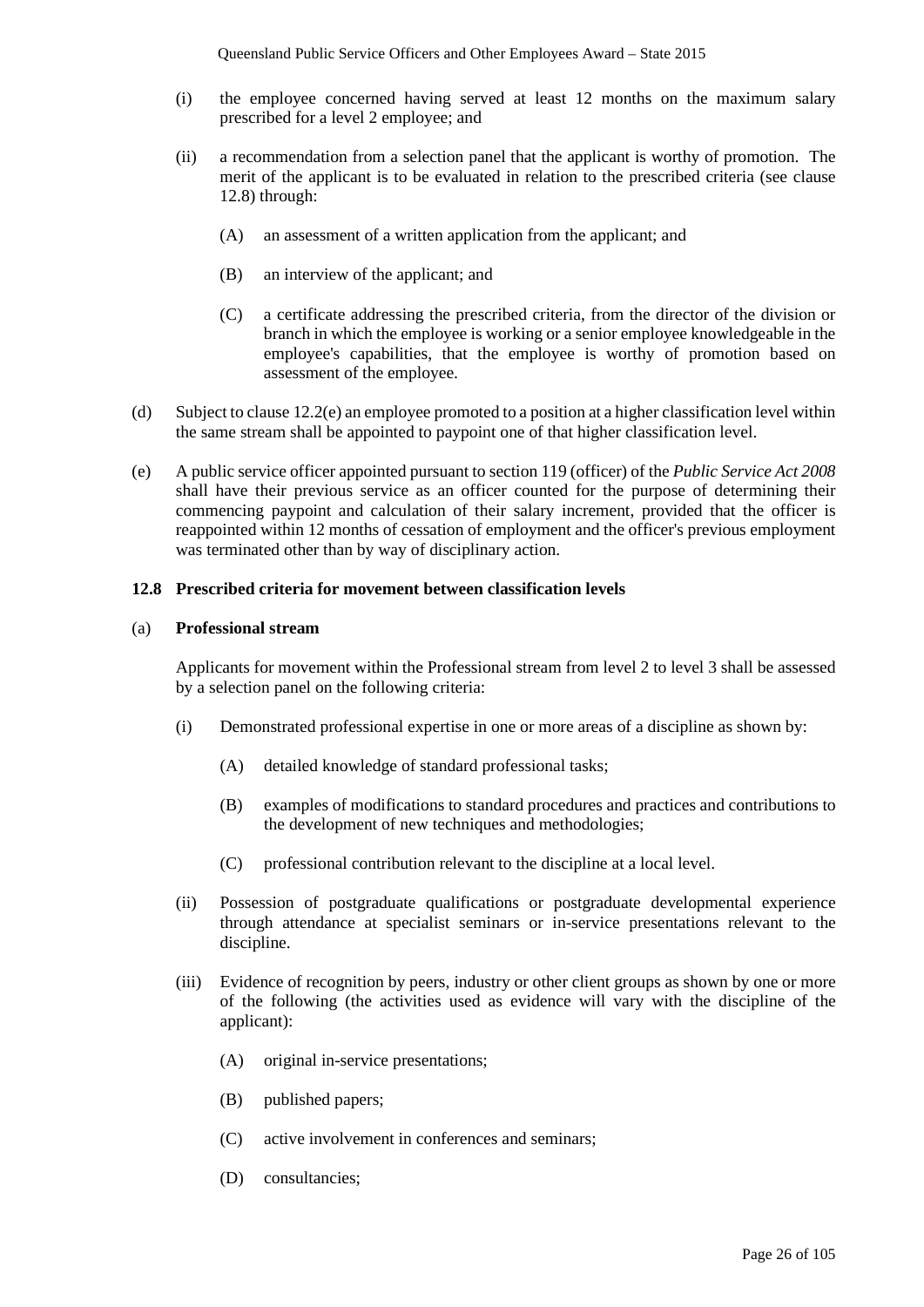- (E) recognition as a resource person who collects, collates and imparts knowledge in a particular area;
- (F) preparation of significant internal reports.
- (iv) Demonstrated levels of performance and innovation through:
	- (A) a history of satisfactory performance;
	- (B) demonstrated high levels of efficiency and effectiveness;
	- (C) demonstrated high level of responsibility and initiative.

#### (b) **Technical stream**

Applicants for movement within the Technical stream from level 2 to level 3 shall be assessed by a selection panel on the following criteria:

- (i) Demonstrated technical expertise in one or more areas of a discipline as shown by:
	- (A) detailed technical knowledge and experience;
	- (B) high levels of accuracy and precision in undertaking procedures;
	- (C) technical contribution at a local level.
- (ii) Possession of higher technical qualifications or developmental experience through attendance at specialist seminars or in-service presentations relevant to the discipline.
- (iii) Evidence of recognition by peers, industry or other client groups as shown by one or more of the following (the activities used as evidence will vary with the discipline of the applicant):
	- (A) original in-service presentations;
	- (B) published papers;
	- (C) active involvement in conferences and seminars;
	- (D) consultancies;
	- (E) recognition as a resource person who collects, collates and imparts technical knowledge in a particular area;
	- (F) preparation of significant internal reports.
- (iv) Demonstrated levels of performance and innovation through:
	- (A) a history of satisfactory performance;
	- (B) demonstrated high levels of efficiency and effectiveness;
	- (C) demonstrated high level of responsibility and initiative.

#### **12.9 Movement within classification levels - increments**

Movement within classification levels is based on meeting the following requirements: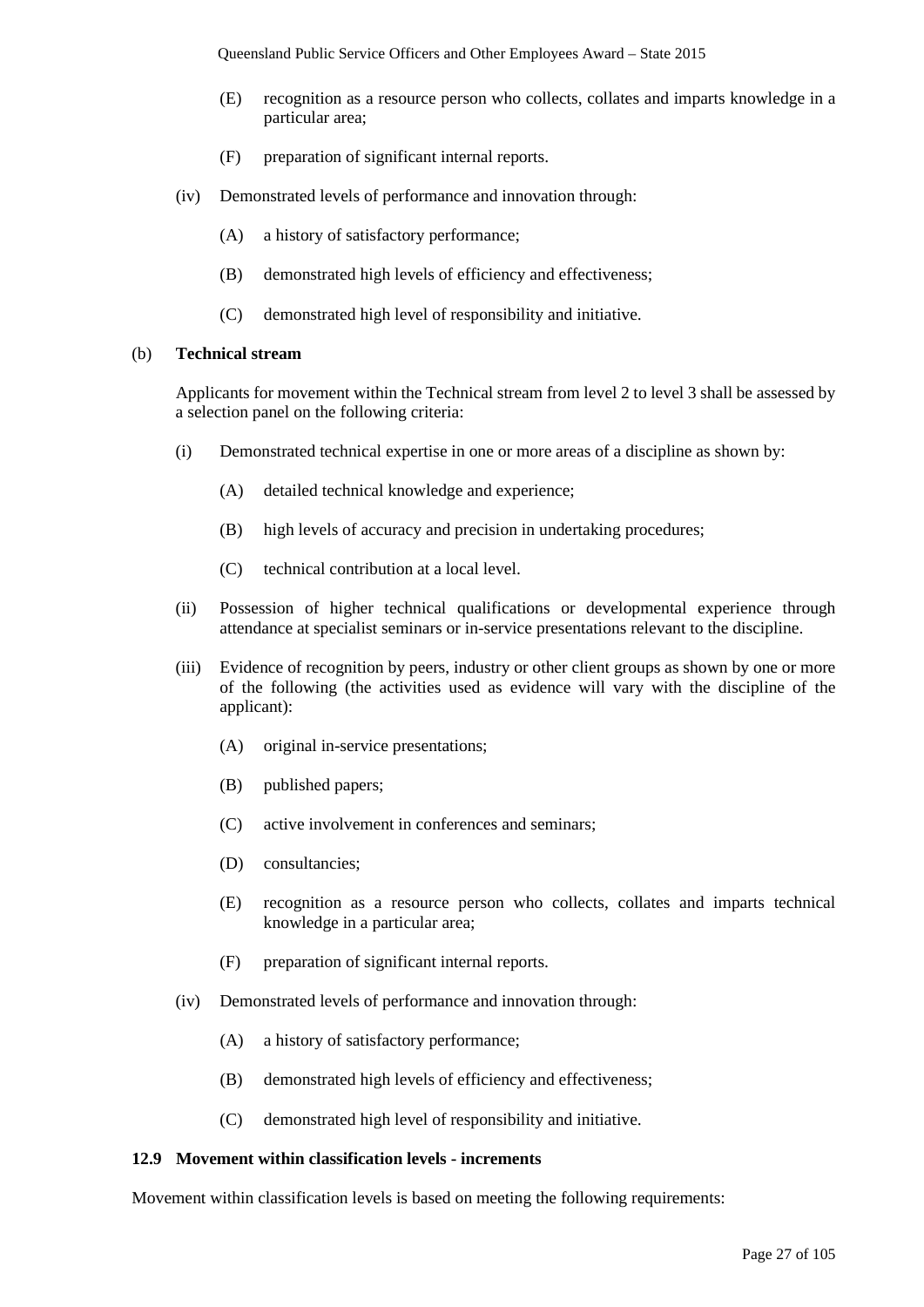- (a) Except in the case of an employee who is paid the prescribed base salary on attaining the age of 21 years or in the case of a promotion, or transfer and promotion, from one classification level to another, an increase is not to be made to the salary of any employee until:
	- (i) In the case of a full-time or a part-time employee, the employee has received a salary at a particular classification and paypoint for a period of 12 months.
	- (ii) In the case of a casual employee with 12 months' **continuous service** with the same employer:
		- (A) the employee has received a salary at a particular classification and paypoint for a period of at least 12 months; and
		- (B) the employee has worked 1,200 ordinary hours in such classification..

For the purpose of clause 12.9(a)(ii), **continuous service** for a casual employee is considered to be broken if more than 3 months, excluding any public holidays, has elapsed between the end of one employment contract and the start of the next employment contract.

- (b) Notwithstanding anything contained elsewhere in this Award, an employee is not entitled to move to the next salary increment level by virtue of the Award unless:
	- (i) In the case of employees:
		- (A) in levels 1 and 2 of the Administrative, Professional and Technical streams; and
		- (B) in levels 1, 2 and 3 of the Operational stream,

the conduct, diligence and efficiency of the employee has been certified by the chief executive to have been and to be satisfactory.

(ii) In the case of employees in all other classification levels, performance objectives have been achieved as certified by the chief executive.

#### **12.10 Performance of higher duties**

- (a) An employee directed to temporarily fill a position for more than three consecutive working days at a higher classification level within the same stream shall be paid extra remuneration at the first paypoint of the classification level of the position being temporarily filled.
- (b) An employee directed to temporarily fill a position for more than three consecutive working days at a classification level within a different stream as determined by this Award shall be paid extra remuneration either:
	- (i) at the first paypoint of the classification level of the position being temporarily filled; or
	- (ii) at the next highest paypoint above their existing salary level, within the classification level of the position being temporarily filled,

whichever is higher.

(c) In the case of employees of the Residential Tenancies Authority, nothing in clause 12.10 is to be taken to prevent the chief executive, after considering all relevant factors, from approving the payment of extra remuneration to an employee who is directed to temporarily perform all of the duties of a position at a higher classification level if the duties are performed for a period of not less than one working day.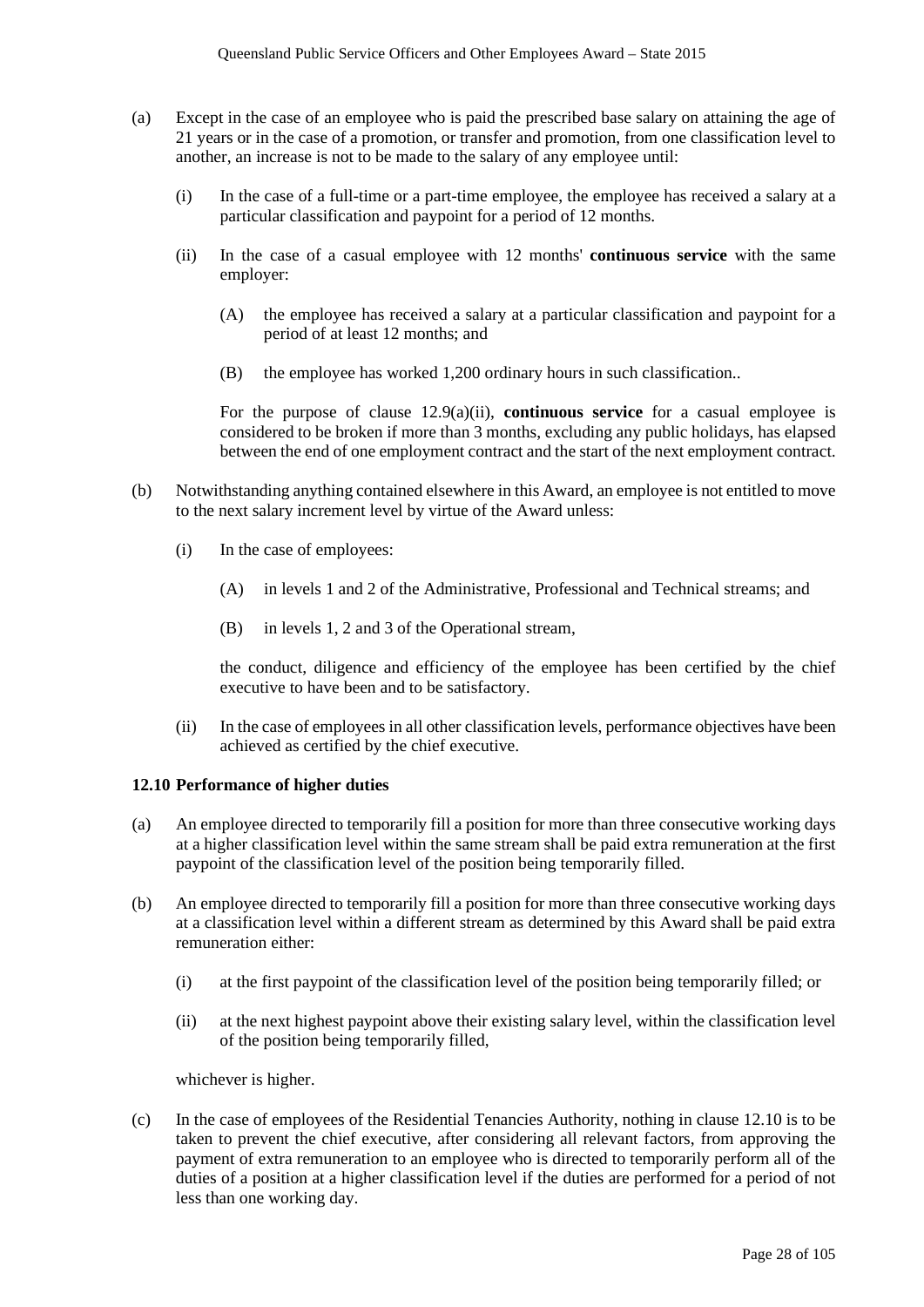*Note: Where a directive about higher duties covers an employee, the provisions of the directive apply to the employee to the extent it provides a more generous entitlement.*

#### **13. Allowances**

## **13.1 Building inspectors**

Senior building inspectors and building inspectors employed by the Queensland Building and Construction Commission who have been authorised in writing by their chief executive to attend to the needs of people in the building industry or their clients by answering telephone enquiries or attending to other incidental matters outside of ordinary working hours shall be paid an additional flat allowance of 10% of their salary. This allowance is not to be considered part of ordinary salary and is not payable for other purposes of this Award (e.g. overtime, annual leave, sick leave).

#### **13.2 Cash handling allowance**

(a) An employee appointed to level 1 or level 2 of the Administrative stream who occupies a cashiertype position and is personally responsible for any shortages that may occur shall be paid an allowance as set out below:

| Average daily cash received and/or disbursed | <b>Full-time employee</b><br>- allowance payable<br>per fortnight<br>\$ | Part-time employee<br>- allowance payable<br>per day<br>S |
|----------------------------------------------|-------------------------------------------------------------------------|-----------------------------------------------------------|
| Less than \$500                              | N <sub>il</sub>                                                         | Nil                                                       |
| \$500 and up to and including \$2,499.99     | 28.60                                                                   | 2.86                                                      |
| \$2,500 and up to and including \$2,999.99   | 39.00                                                                   | 3.90                                                      |
| \$3,000 and up to and including \$3,499.99   | 46.00                                                                   | 4.60                                                      |
| \$3,500 and up to and including \$3,999.99   | 53.80                                                                   | 5.38                                                      |
| \$4,000 and up to and including \$4,499.99   | 59.60                                                                   | 5.96                                                      |
| \$4,500 and over                             | 66.50                                                                   | 6.65                                                      |

(b) The allowances prescribed in clause 13.2(a) are not payable on approved paid or unpaid leave, excluding single day absences on paid sick leave, when absent from the position for whole day/s. In addition, such allowances shall not be payable for public holidays falling on an ordinary working day except where the allowance is payable for those working days immediately prior to and after such public holiday.

## **13.3 Dog allowance**

- (a) An employee of the Department of Agriculture and Fisheries who houses, feeds, cares for and maintains a departmental dog/s shall be paid an additional \$275.40 per fortnight for the first dog and \$184.80 per fortnight for each additional dog for periods where the dog is under the direct care of the employee.
- (b) Any veterinary, local authority registration expenses and other sundry costs are to be paid for by the department or reimbursed to the employee, as agreed between the employer and the employee.

#### **13.4 Driver examiners**

Where a driver examiner employed by the Department of Transport and Main Roads must commence work at a worksite other than their normal headquarters and, as a consequence, must travel more than 15 minutes in excess of the time usually taken to travel from the employee's residence to the usual workplace within the spread of 0600 to 1800 hours, Monday to Friday, shall be paid for such excess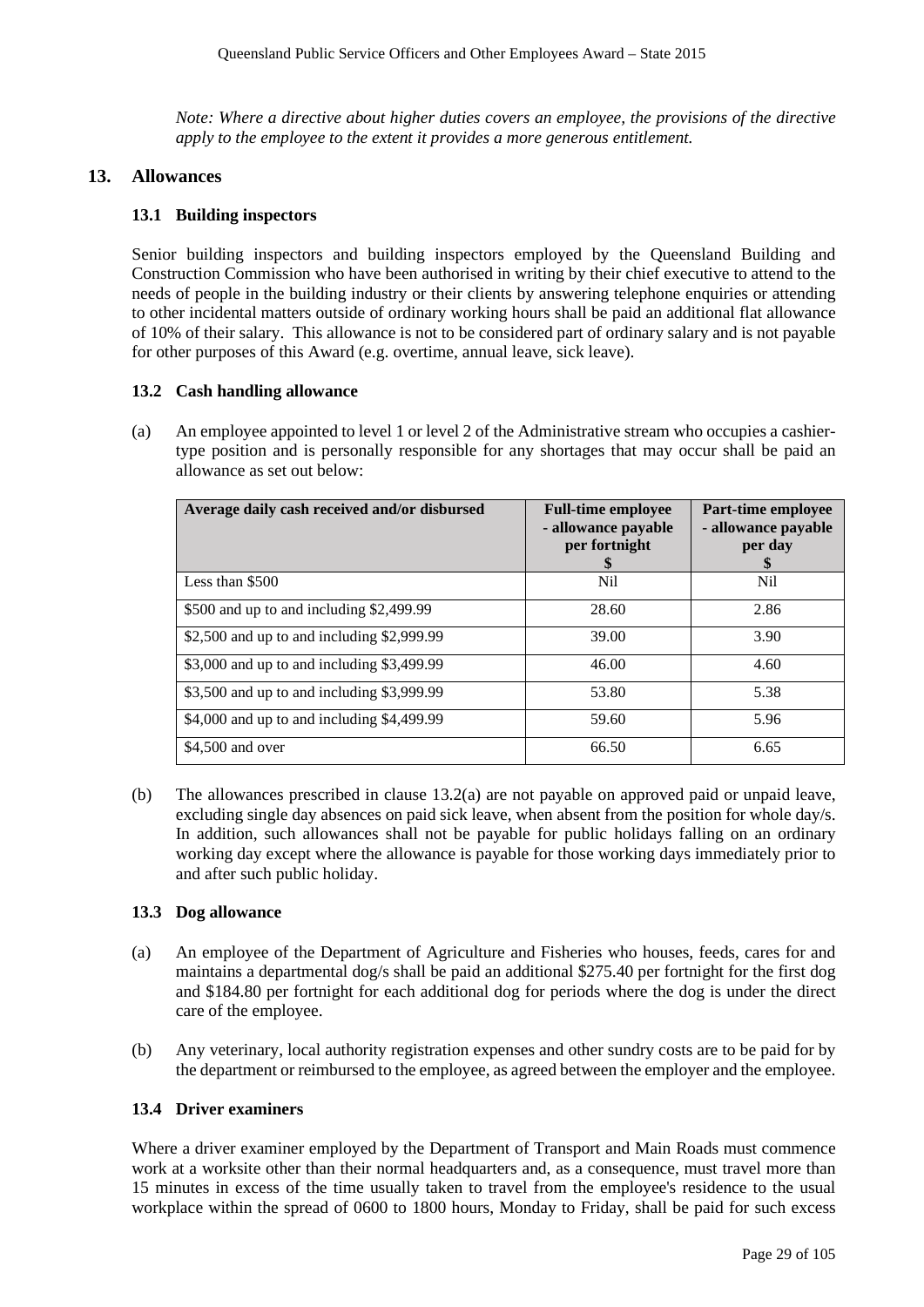travelling time, including excess travel time for the return journey to the employee's residence, at the rate of single time.

#### **13.5 Explosive inspectors and gas & petroleum inspectors - out-of-hours allowance**

- (a) Explosive inspectors and gas & petroleum inspectors employed by the Department of Natural Resources, Mines and Energy shall be paid an out-of-hours allowance of \$7,246 per annum to compensate for being on call for 7 days/nights per week and for overtime performed on Mondays to Fridays (excluding public holidays) outside ordinary hours.
- (b) This allowance is deemed to be non-superannuable and is payable on a fortnightly basis as an all purpose allowance payable on all paid leave.

#### **13.6 First-aid allowance**

An employee holding a certificate in first-aid issued by the Queensland Ambulance Service or equivalent qualification who is appointed in writing by a chief executive as a first-aid attendant/officer shall be paid an additional \$34.40 per fortnight which shall be treated as part of the employee's ordinary fortnightly salary for the purposes of annual leave (but not loading on leave), sick leave, long service leave and all other paid leave.

#### **13.7 Locality allowance**

*Note: Where a directive about locality allowance covers an employee, the provisions of the directive apply to the employee.*

#### **13.8 Motor vehicle allowance**

- (a) Where an employer requires an employee to use their own vehicle in or in connection with the performance of their duties, the employee shall be paid an allowance for each kilometre of authorised travel as follows:
	- (i) motor vehicle \$0.80 per kilometre; and
	- (ii) motorcycle \$0.27 per kilometre.
- (b) An employer may require an employee to record full details of all such official travel requirements in a log book.

*Note: Where a directive about motor vehicle allowances covers an employee, the provisions of the directive apply to the employee to the extent it provides a more generous entitlement.*

#### **13.9 Offshore surveillance allowance**

- (a) An employee of Queensland Boating and Fisheries Patrol who undertakes at sea surveillance duties on vessels greater than 10 metres carried out on behalf of the department from time to time shall be paid an offshore surveillance allowance of \$1.28 per hour for each day consisting of 24 hours, in respect of:
	- (i) continuous periods spent at sea;
	- (ii) anchoring out whilst on offshore surveillance; and/or
	- (iii) travelling on a vessel at sea away from the port of departure,

with a minimum payment as for 10 hours.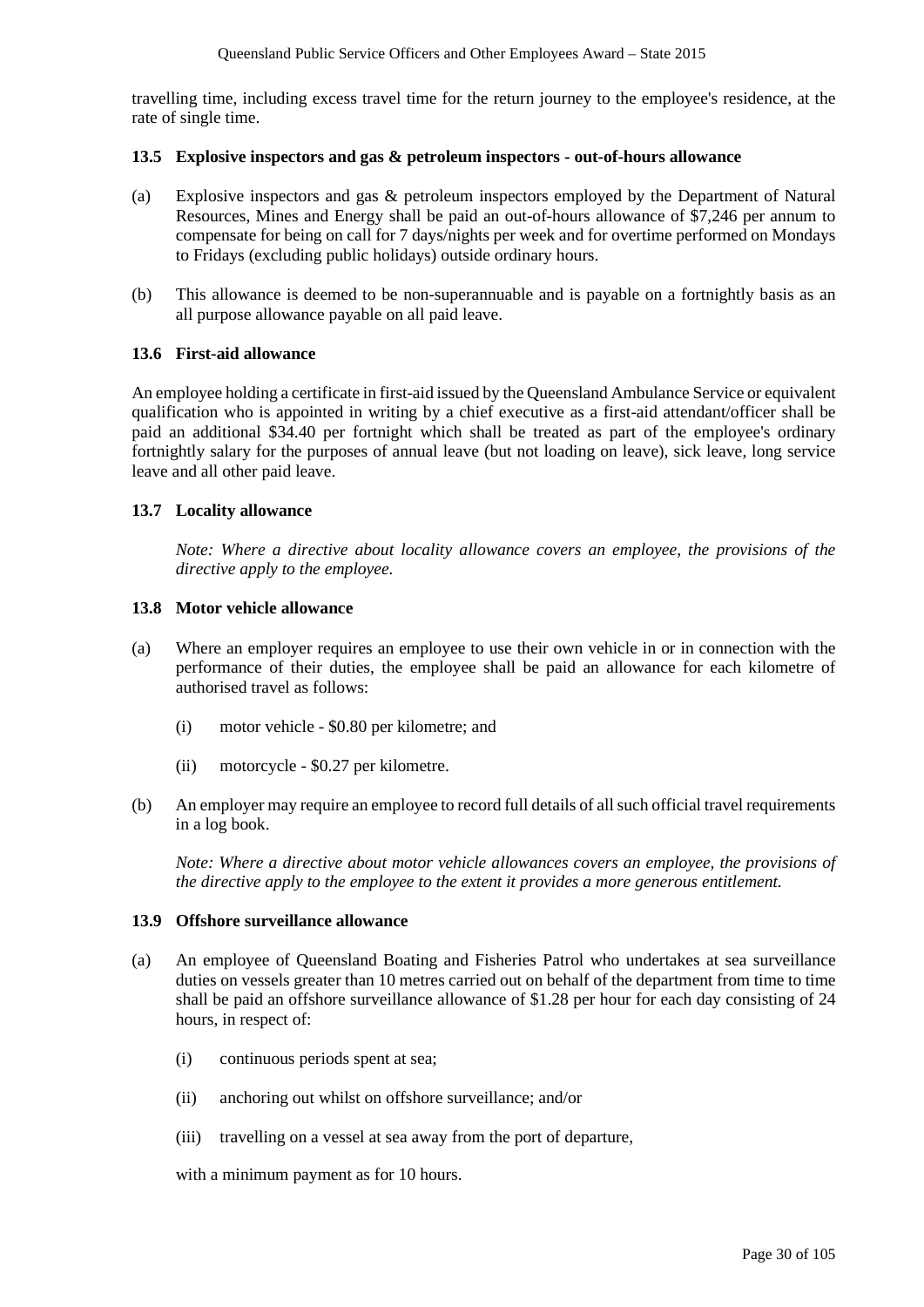(b) To qualify for the offshore surveillance allowance an employee must first complete 2 full days (48 hours) at sea.

#### **13.10 Overtime meal allowances and meal breaks**

- (a) An employee working day work required to work overtime for:
	- (i) more than 2 hours after ordinary ceasing time or for more than one hour continuing beyond 1800 on any normal working day; or
	- (ii) more than 4 hours on a rostered day off or scheduled day off,

shall be provided with an adequate meal at the employer's expense or paid a meal allowance of \$14.10 in lieu of the provision of such meal.

- (b) A shift worker required to work overtime for:
	- (i) more than 2 hours after ordinary ceasing time on any normal working day; or
	- (ii) more than 4 hours on a rostered day off or scheduled day off,

shall be provided with an adequate meal at the employer's expense or paid a meal allowance of \$14.10 in lieu of the provision of such meal.

- (c) Where the employer requires the employee to continue working for a further 4 hours of continuous overtime work in any of the situations mentioned in clauses 13.10(a) or (b), the employee will be entitled to a 30 minute meal break and either provided with an adequate meal at the employer's expense or paid an additional meal allowance of \$14.10.
- (d) Where an employee has been given notice to work overtime on the previous working day or prior thereto, and has brought to work a prepared meal and such overtime is cancelled, the employee shall be paid a meal allowance of \$14.10 for such prepared meal.

*Note: Where a directive about overtime meal allowance covers an employee, the provisions of the directive apply to the employee to the extent it provides a more generous entitlement.* 

#### **13.11 Scientific and technical employees working at sea**

- (a) A scientific or technical employee employed by the Department of Agriculture and Fisheries working on a research vessel whilst at sea shall be entitled to be paid an at sea allowance of \$18.70 per day.
- (b) Whilst at sea, an employee shall be provided with proper meals and accommodation, bedding, soap, clean bed linen weekly and clean towels twice weekly. The employer shall be responsible for laundering of linen and towels.

#### **13.12 Scientific assistants and animal attendants handling pathogenic materials - risk allowance**

A scientific assistant or animal attendant employed by the Department of Agriculture and Fisheries who is required to handle materials or animals infected with disease pathogenic to humans shall be entitled to be paid a risk allowance at the rate of \$24.10 per fortnight in addition to their ordinary rate of pay.

## **13.13 Tool allowance - Technical officers and Technical assistants**

A Technical officer (TO2, TO3 and TO4) or a Technical assistant (TO1), who was previously employed in the former Department of Community Safety, engaged in Emergency Response Systems, Frontline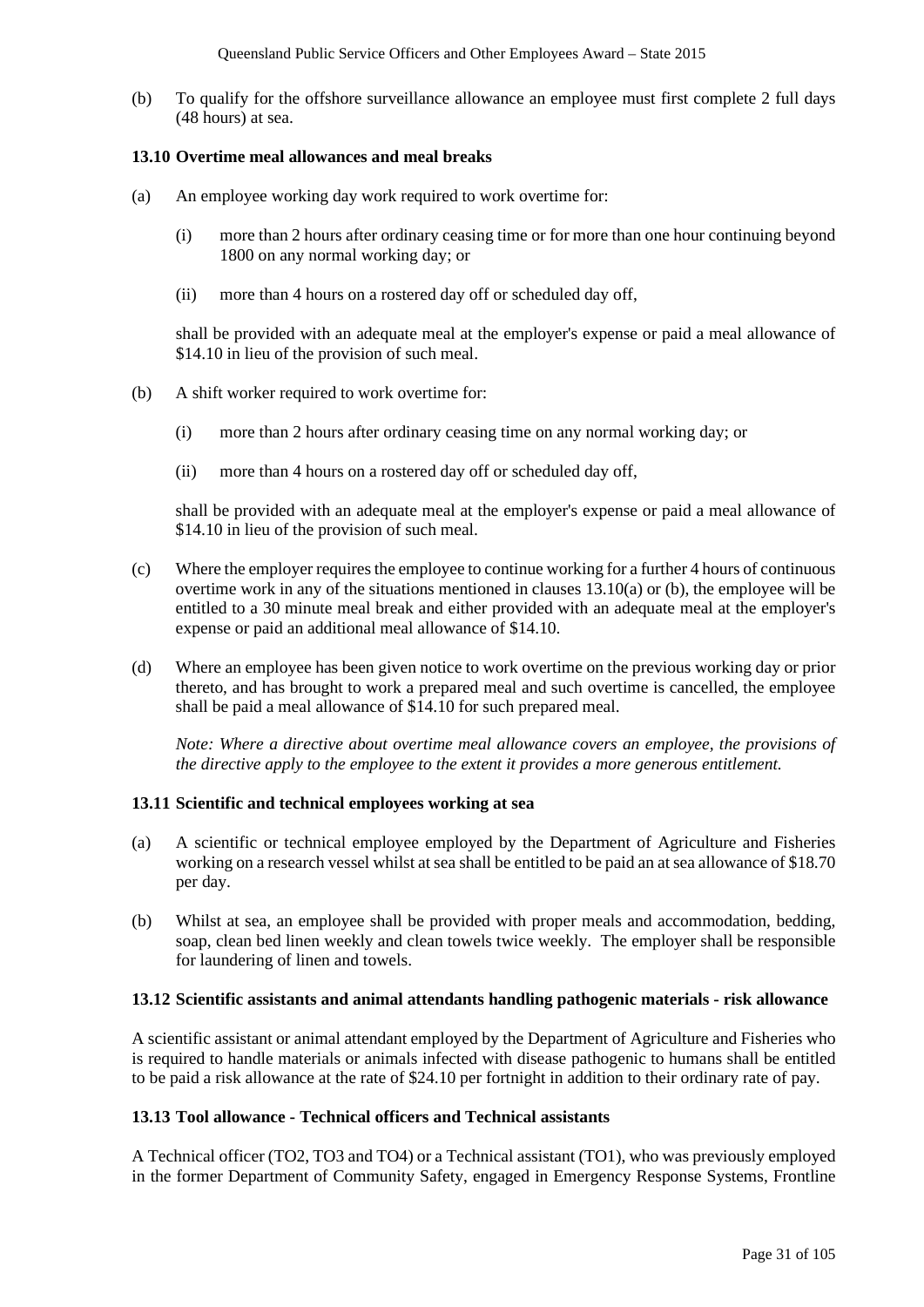Communications and Response, Frontline and Digital Services, Public Safety Business Agency, who is required to supply and use their own tools shall be entitled to an allowance of \$21.80 per week.

#### **13.14 Uniforms and laundry allowance**

- (a) Where a chief executive requires an employee to wear a uniform, the employee shall be supplied sufficient and suitable uniforms of good quality as approved by the chief executive. Uniforms shall be replaced on a fair wear and tear basis.
- (b) A chief executive who requires an employee to wear a uniform but does not supply uniforms to the employee shall pay to the employee an allowance of \$332 per annum or a *pro rata* equivalent in the first year of service and an allowance of \$164 per annum or a *pro rata* equivalent in respect to replacement uniforms during subsequent years.
- (c) An employee required to wear a uniform shall be entitled to have such uniform laundered without charge to the employee or to receive an additional \$9.00 per fortnight.

#### **13.15 Payment of allowances**

Payment of all allowances shall be made to the employee concerned on the appropriate pay day within six weeks following application by the employee.

#### **13.16 Adjustment of monetary allowances**

- (a) Other than the expense related allowances at clauses 13.8 (motor vehicle allowance), 13.10 (overtime meal allowances and meal breaks), 13.13 (tool allowance) and 13.14 (uniforms and laundry allowance), respectively, all other monetary allowances specified in clause 13 shall be automatically adjusted from the same date and in the same manner as monetary allowances are adjusted in any State Wage Case decision or other decision of the Commission adjusting minimum wage rates in this Award.
- (b) At the time of any adjustment to the wage rates in this Award the expense related allowances at clauses 13.8 (motor vehicle allowance), 13.10 (overtime meal allowances and meal breaks), 13.13 (tool allowance) and 13.14 (uniforms and laundry allowance), respectively, shall be automatically adjusted by the relevant adjustment factor. The relevant adjustment factor for this purpose is the percentage movement in the applicable index figure most recently published by the Australian Bureau of Statistics since the allowance was last adjusted.
- (c) The applicable index figure is the index figure published by the Australian Bureau of Statistics for the Eight Capitals Consumer Price Index, as follows:

| Allowance                                                         | Eight Capitals Consumer Price Index<br>(ABS Cat No. 6401.0 - Table 7)                                              |
|-------------------------------------------------------------------|--------------------------------------------------------------------------------------------------------------------|
| Motor vehicle allowance<br>(last adjusted 1 September 2019)       | Private motoring sub-group                                                                                         |
| Overtime meal allowance<br>(last adjusted 1 September 2020)       | Take-away and fast foods sub-group                                                                                 |
| Tool allowance<br>(last adjusted 1 September 2020)                | Tools and equipment for house and garden<br>component of the household appliances,<br>utensils and tools sub-group |
| Uniform and laundry allowance<br>(last adjusted 1 September 2014) | Clothing and footwear group                                                                                        |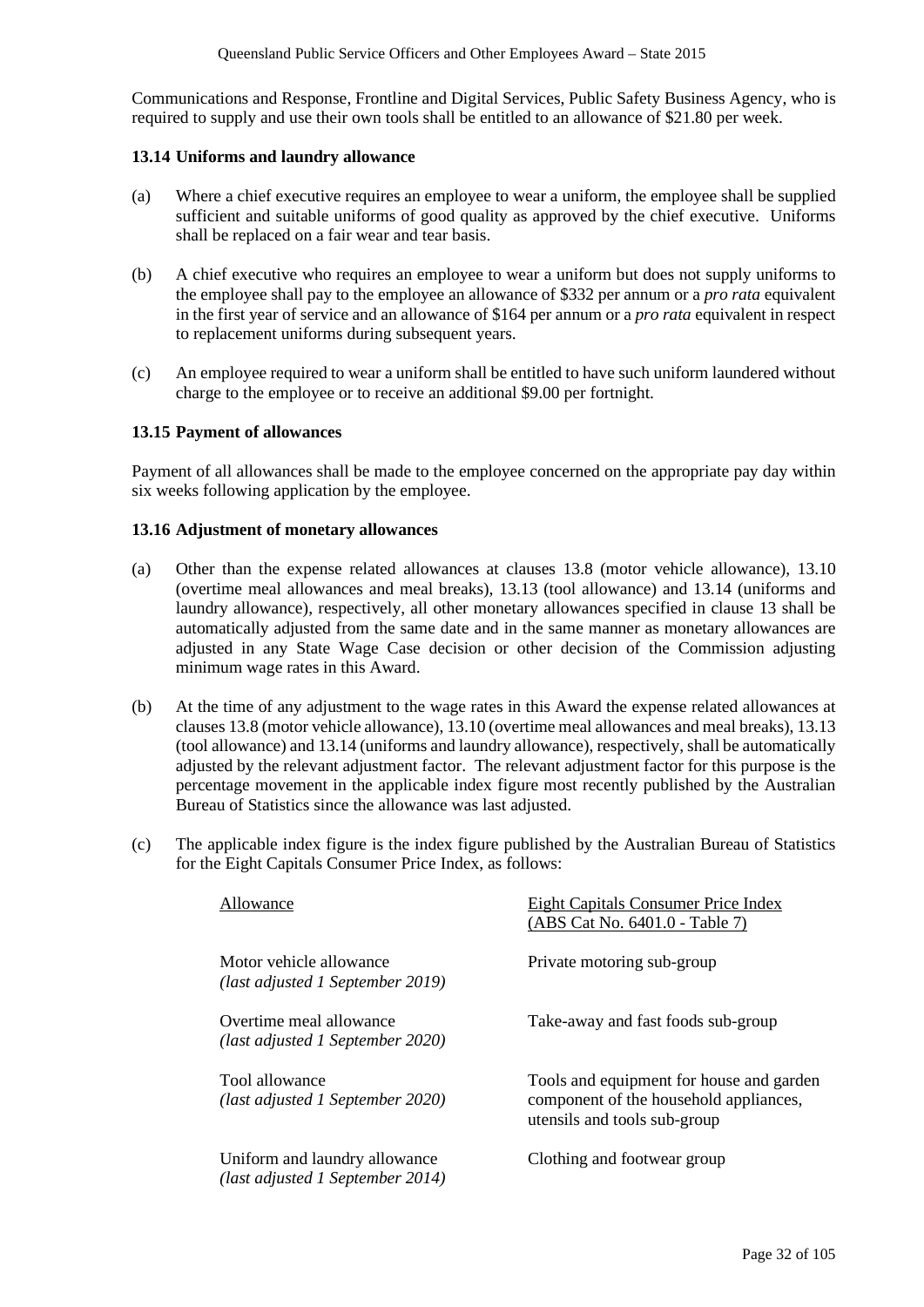## **14. Superannuation**

- (a) Subject to Commonwealth legislation and clause 14(b), all employers subject to this Award must comply with superannuation arrangements prescribed in the *Superannuation (State Public Sector) Act 1990* (and associated Deed, Notice and Regulation).
- (b) Where Commonwealth legislation provides for choice of fund rights to an employee subject to this Award, and that employee fails to elect which superannuation fund to which employer contributions are directed, the employer will direct contributions to the appropriate fund prescribed in the abovementioned Queensland legislation.

## **PART 5 - Hours of Work and Related Matters**

## **15. Hours of duty**

## **15.1 Ordinary hours of duty**

(a) The ordinary hours of duty for all employees covered by this Award, exclusive of meal breaks, shall be an average of 36.25 hours per week and 7.25 hours per day, with a maximum of 9.5 hours per day for day workers, or other hours as recorded in the table below:

| Department, classification, group or area                                                                                                                                                                                                                           | Ordinary<br>hours of<br>work per<br>week<br>(fortnight) | <b>Maximum</b><br>ordinary<br>hours of<br>work per<br>day |
|---------------------------------------------------------------------------------------------------------------------------------------------------------------------------------------------------------------------------------------------------------------------|---------------------------------------------------------|-----------------------------------------------------------|
| <b>Crime and Corruption Commission:</b><br>(i)<br>employees working shift work in the electronic<br>collections unit                                                                                                                                                | 36.25                                                   | 10.35                                                     |
| <b>Department of Agriculture and Fisheries:</b><br>(ii)<br>Queensland Boating and Fisheries Patrol<br>all employees up to and including district<br>$\overline{O}$<br>managers (but excluding administrative officers,<br>regional managers and the superintendent) | 38                                                      | 12                                                        |
| (iii) Department of Education:<br>• Schools officer (facilities)<br>Schools officer (grounds)<br>Schools officer (grounds and facilities)<br>$\bullet$                                                                                                              | 38<br>38<br>38                                          | 10<br>10<br>10                                            |
| (iv) Department of Environment and Science:<br>Gallery services officer, Queensland Art Gallery<br>(*Subject to agreement between the employer and<br>the employee or employees concerned).                                                                         | 38                                                      | $10*$                                                     |
| <b>Department of Housing and Public Works:</b><br>(v)<br>Computer operators, CITEC                                                                                                                                                                                  | 36.25                                                   | 12                                                        |
| Telephonists ("concierges") employed at Smart<br>Service Queensland (SSQ)                                                                                                                                                                                           | 32.5                                                    | 7.25                                                      |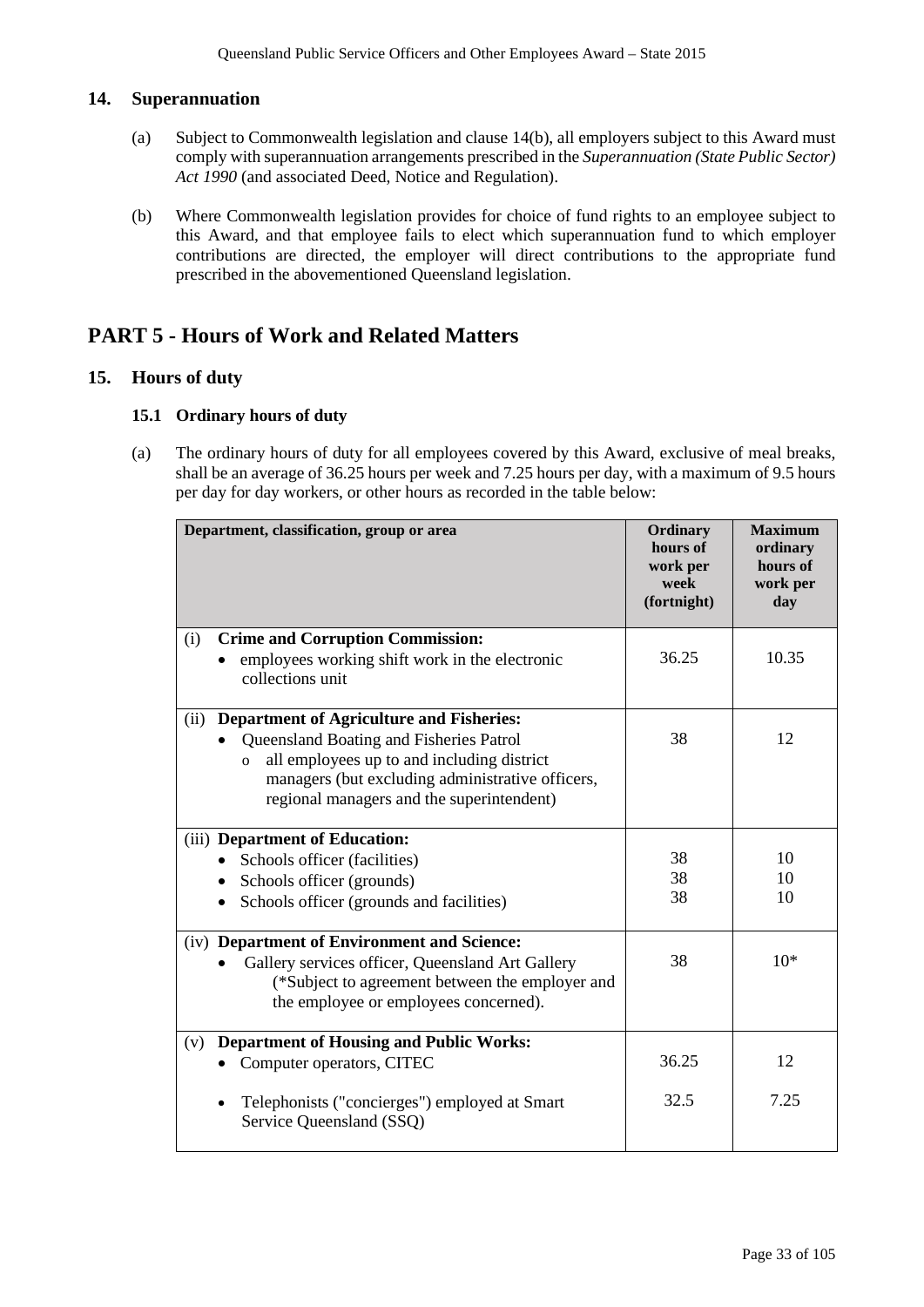| Department, classification, group or area                                                                                                                                                                                                                                                                                                                                                                                                                                                                                                       | Ordinary<br>hours of<br>work per<br>week<br>(fortnight)                 | <b>Maximum</b><br>ordinary<br>hours of<br>work per<br>day |
|-------------------------------------------------------------------------------------------------------------------------------------------------------------------------------------------------------------------------------------------------------------------------------------------------------------------------------------------------------------------------------------------------------------------------------------------------------------------------------------------------------------------------------------------------|-------------------------------------------------------------------------|-----------------------------------------------------------|
| (vi) Department of Natural Resources, Mines and Energy:<br>Senior magazine keeper<br>$\bullet$<br>Assistant magazine keeper<br>$\bullet$<br>Explosives reserve keeper<br>$\bullet$                                                                                                                                                                                                                                                                                                                                                              | 38<br>38<br>38                                                          | 10<br>10<br>10                                            |
| (vii) Department of Transport and Main Roads:<br>Driver examiners                                                                                                                                                                                                                                                                                                                                                                                                                                                                               | 72.5 hours per fortnight<br>over a 9 day fortnight or a<br>19 day month |                                                           |
| <b>Transport inspectors</b>                                                                                                                                                                                                                                                                                                                                                                                                                                                                                                                     | 76 hours per fortnight                                                  |                                                           |
| (viii) Public Safety Business Agency:<br>Technical officers (TO2, TO3 and TO4) and Technical<br>assistants (TO1), who were previously employed in the<br>former Department of Community Safety, engaged in<br>Response<br>Frontline<br>Emergency<br>Systems,<br>Communications and Response, Frontline and Digital<br><b>Services</b><br>(*Where a team of employees is required to perform<br>duties in the field on emergency deployment, such<br>deployment shall be a maximum of 4 days duration<br>with a daily maximum of 12 hours' work) | 72.5 hours over a 9 day<br>fortnight*                                   |                                                           |
| <b>Nurses</b>                                                                                                                                                                                                                                                                                                                                                                                                                                                                                                                                   | 38 hours with a maximum<br>of 10 hours per day                          |                                                           |
| (ix) Queensland Building Construction Commission:<br>all employees                                                                                                                                                                                                                                                                                                                                                                                                                                                                              | 28 day cycle                                                            | 145 hours over a                                          |
| <b>Queensland Fire and Emergency Services:</b><br>(x)                                                                                                                                                                                                                                                                                                                                                                                                                                                                                           |                                                                         |                                                           |
| State emergency services staff                                                                                                                                                                                                                                                                                                                                                                                                                                                                                                                  | 72.5 per<br>fortnight                                                   | 9.5                                                       |
| (xi) Safe Food Queensland:<br>all employees<br>(*by agreement with employees in a section or work<br>unit)                                                                                                                                                                                                                                                                                                                                                                                                                                      | 36.25<br><sub>or</sub><br>72.5 per<br>fortnight                         | 9 hours<br>6 minutes*                                     |

- (b) The ordinary hours of employees working 38 hours per week and listed in the table in clause 15.1(a) are to be worked on one of the following bases as agreed between the employer and the employees concerned:
	- (i) 38 hours within a work cycle not exceeding 7 consecutive days; or
	- (ii) 76 hours within a work cycle not exceeding 14 consecutive days; or
	- (iii) 114 hours within a work cycle not exceeding 21 consecutive days; or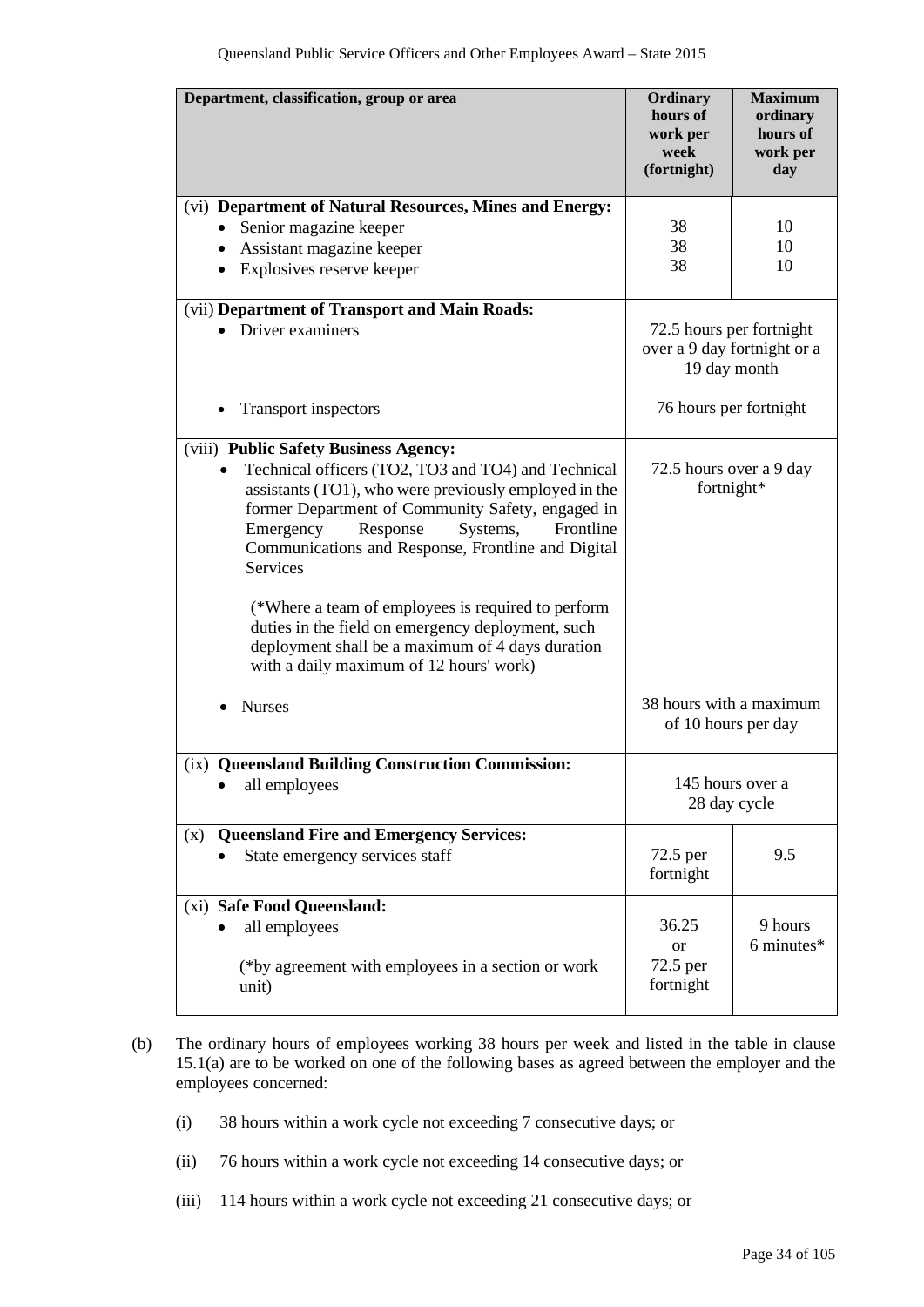- (iv) 152 hours within a work cycle not exceeding 28 consecutive days.
- (c) Notwithstanding the working hours arrangements recorded in clause 15.1(a), an employer and an employee or groups of employees may agree that the ordinary hours of work are to exceed 8 hours on any day, thus enabling one or more days to be taken as a rostered day off during a particular work cycle.
- (d) Different methods of working a 38 hour week may apply to individual employees, groups or sections of employees in each location concerned.
- (e) Rostered day off
	- (i) Where the arrangement of ordinary hours of work provides for a rostered day off, the employer and an individual employee and/or the majority of employees concerned may agree to accrue up to a maximum of five rostered days off.
	- (ii) Where such agreement has been reached, the accrued rostered days off shall be taken within 12 calendar months of the date on which each rostered day off was accrued. Consent to accrue rostered days off shall not be unreasonably withheld by either party.
- (f) Scheduled days off where work is performed on other than a Monday to Friday basis
	- (i) Unless prescribed elsewhere in this Award all employees whose ordinary hours of duty may be worked on days other than Monday to Friday shall be entitled to not less than two consecutive scheduled days off duty each week.
	- (ii) In lieu of two whole days off in each week, an employee may be allowed in each fortnightly period either one scheduled day off in one week and three consecutive scheduled days off in the other week or four consecutive scheduled days off.
	- (iii) Two consecutive scheduled days off, one at the end of one week and one at the beginning of the following week may be counted as meeting the requirements of clause  $15.1(f)(i)$ .

#### **15.2 Shift work arrangements**

- (a) Shift work may be introduced to meet operational requirements. Such shift work shall be worked in accordance with a roster mutually agreed between the chief executive and the majority of employees directly affected. Any discussions concerning the introduction of shift work or roster variations shall be conducted in accordance with the provisions of clause 6.2 of this Award.
- (b) A roster setting out the employees' days of duty and starting and finishing times on such days shall either be displayed in a convenient place or made available electronically to employees at least one work cycle in advance.
- (c) A shift worker shall not perform more than two consecutive shifts (e.g. day shift/afternoon shift; afternoon shift/night shift).
- (d) Changes within a roster shall be by agreement between the employer and the employee concerned but failing agreement 24 hours' notice of any change in the roster must be given by the employer or double time is to be paid for the employee's next shift.
- (e) Subject to meeting operational requirements, rostered shifts may be mutually exchanged between employees provided such exchange occurs within the same pay period.

#### **15.3 Spread of ordinary hours of duty**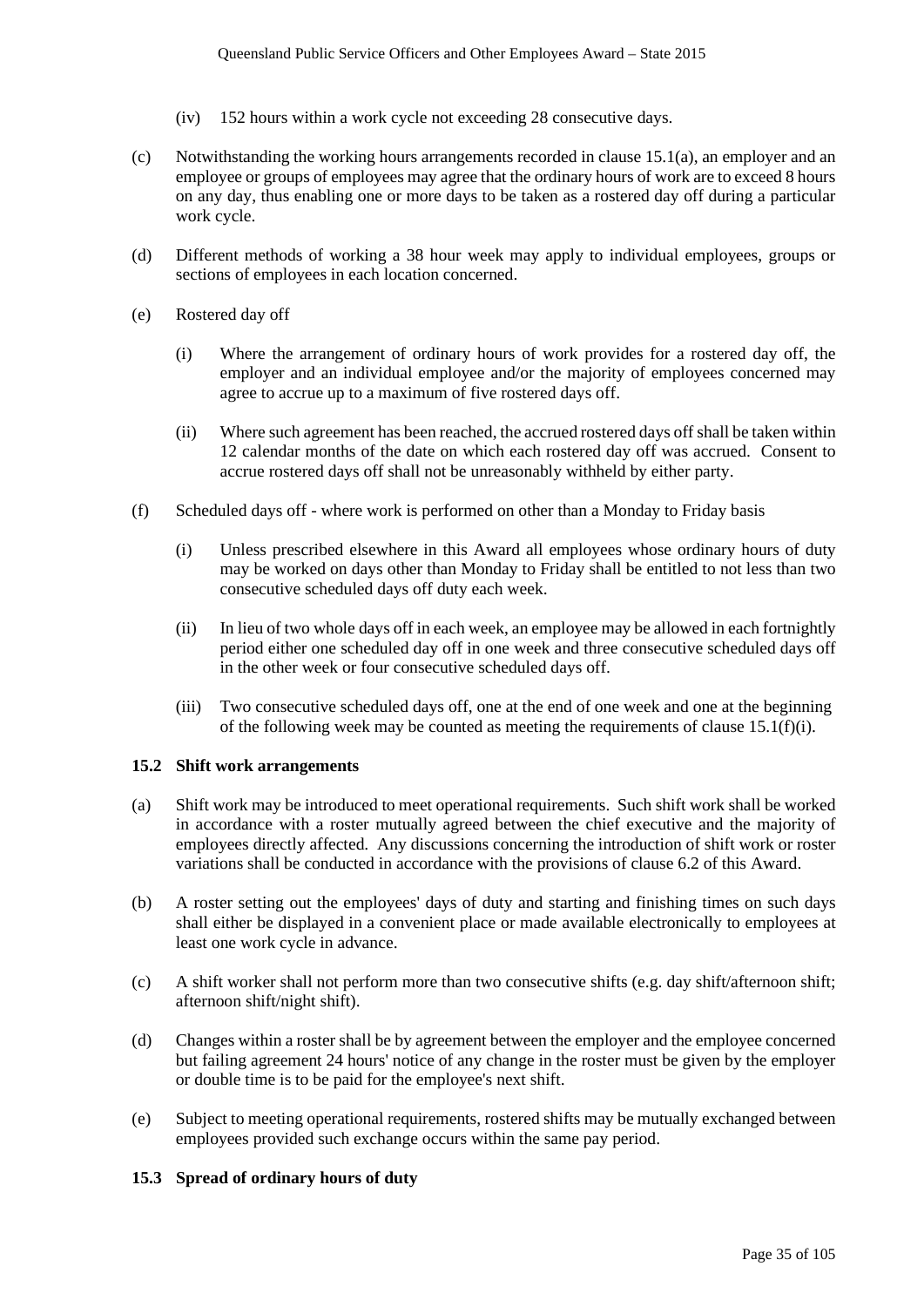(a) The spread of ordinary hours of duty for day workers shall be 0600 to 1800 Monday to Friday, or other spread of hours as recorded in the table below:

| Department, classification, group or area |                                                                                                                                                                                                                                                                           | <b>Spread of ordinary hours</b>                                                |
|-------------------------------------------|---------------------------------------------------------------------------------------------------------------------------------------------------------------------------------------------------------------------------------------------------------------------------|--------------------------------------------------------------------------------|
| (i)                                       | <b>Crime and Corruption Commission:</b>                                                                                                                                                                                                                                   |                                                                                |
|                                           | all employees                                                                                                                                                                                                                                                             | 0700 to 1800, Monday to Friday                                                 |
| (ii)                                      | Department of Agriculture<br>and<br><b>Fisheries:</b><br>Queensland Boating and Fisheries<br>Patrol<br>all<br>employees up<br>to<br>and<br>O<br>including district<br>managers<br>(but excluding administrative<br>officers, regional managers and<br>the superintendent) | 0000 to 2400, Monday to Sunday                                                 |
|                                           | casual plant health inspectors<br>O                                                                                                                                                                                                                                       | 0000 to 2400, Monday to Sunday                                                 |
| (iii)                                     | Department of Child Safety, Youth<br>and Women:<br>Convenors – Youth<br>Justice<br>Conferencing                                                                                                                                                                           | 0600 to 1800, Monday to Sunday                                                 |
| (iv)                                      | <b>Department of Education:</b><br>Community participation officers                                                                                                                                                                                                       | 0600 to 2100, Monday to Friday                                                 |
|                                           | Runaway Bay<br><b>Sports</b><br>and<br>$\bullet$<br>Leadership Excellence Centre:<br>Reception staff<br>$\circ$                                                                                                                                                           | 0500 to 2100 Monday to Friday<br>0600 to 2100, Saturday and<br>Sunday          |
|                                           | Massage therapists<br>O                                                                                                                                                                                                                                                   | 0500 to 1200, Monday to Friday<br>0600 to 1730 Saturday<br>0600 to 1230 Sunday |
| (v)                                       | <b>Department</b><br>of Environment<br>and<br><b>Science</b><br>Protection<br>and<br>services<br>staff,<br><b>Queensland Art Gallery</b>                                                                                                                                  | 0600 to 1800, Monday to Sunday                                                 |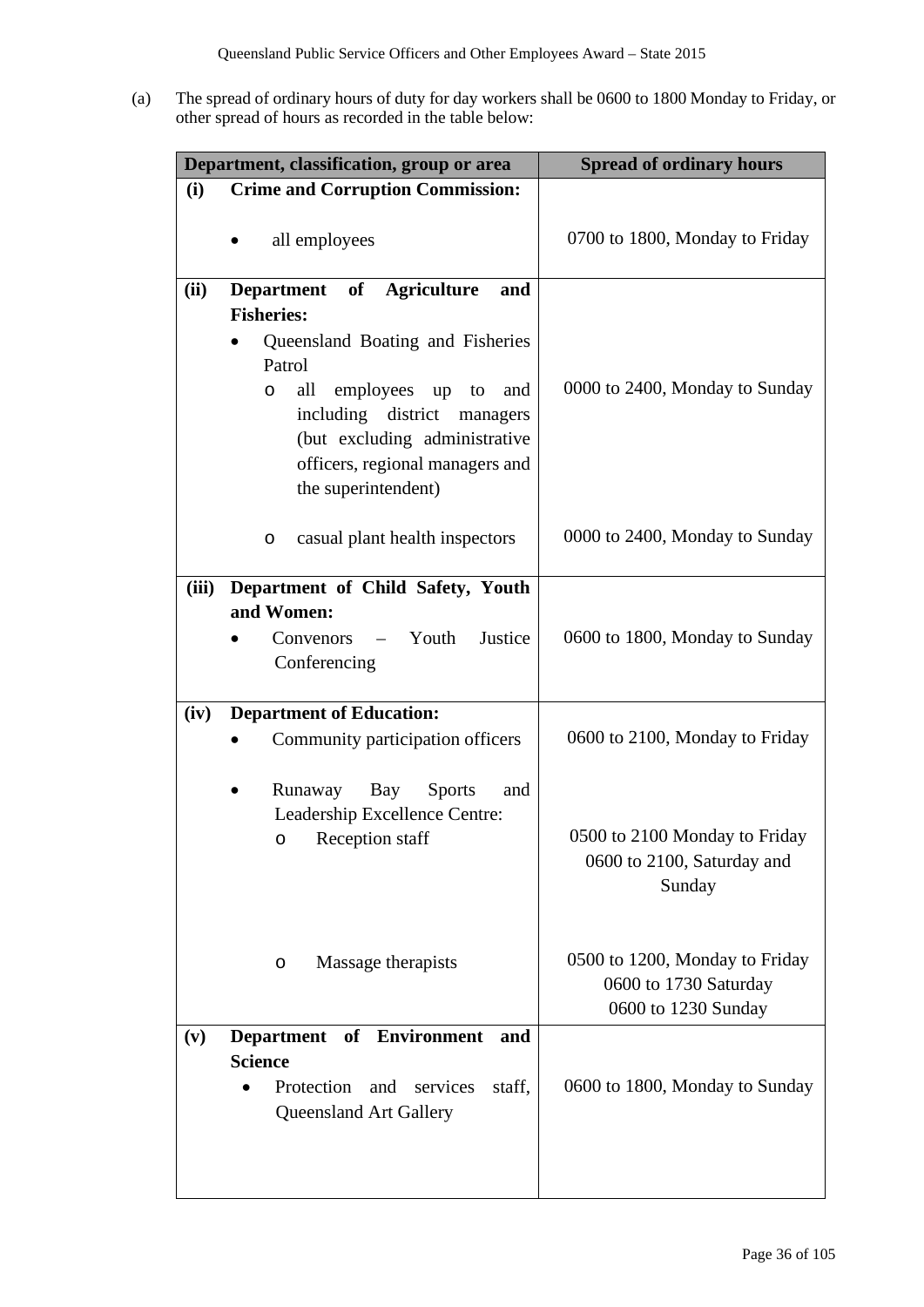| Department, classification, group or area                                      | <b>Spread of ordinary hours</b> |
|--------------------------------------------------------------------------------|---------------------------------|
| <b>Visitor</b><br>services<br>officers,<br>$\bullet$                           | 0600 to 1800, Monday to Sunday  |
| information officers and education<br>assistants, Queensland Museum            |                                 |
|                                                                                |                                 |
| Gallery<br>services<br>officer,                                                | 0600 to 1800, Monday to Sunday  |
| <b>Queensland Art Gallery</b>                                                  |                                 |
| Learning Officer, Sciencentre,                                                 |                                 |
| <b>Queensland Museum</b>                                                       | 0600 to 1800, Monday to Sunday  |
| Department of Natural Resources,<br>(vi)                                       |                                 |
| <b>Mines and Energy:</b>                                                       |                                 |
| Senior magazine keeper                                                         | 0600 to 1800, Monday to Sunday  |
| <b>Assistant magazine keeper</b>                                               | 0600 to 1800, Monday to Sunday  |
| <b>Explosives reserve keeper</b>                                               | 0600 to 1800, Monday to Sunday  |
| (vii) Department of Justice and Attorney-                                      |                                 |
| <b>General:</b>                                                                |                                 |
| Supreme and District Court bailiffs<br>(viii) Department of State Development, | 0830 to 1730, Monday to Friday  |
| Manufacturing, Infrastructure and                                              |                                 |
| <b>Planning:</b>                                                               |                                 |
| Sales information<br>officers,                                                 | 0600 to 1800, Monday to Sunday  |
| Development<br>Economic                                                        |                                 |
| Queensland<br><b>Office of the Public Guardian</b>                             |                                 |
| (ix)                                                                           |                                 |
| <b>Community Visitors</b>                                                      | 0600 to 2200, Monday to Friday  |
| (x) Public Safety Business Agency:                                             |                                 |
| Technical officers (TO2, TO3 and                                               | 0730 to 1605, Monday to Friday  |
| TO4) and Technical assistants<br>(TO1), who were previously                    |                                 |
| employed<br>the<br>in<br>former                                                |                                 |
| Department of Community                                                        |                                 |
| Safety, engaged in Emergency                                                   |                                 |
| Systems, Frontline<br>Response                                                 |                                 |
| Communications and Response,                                                   |                                 |
| Frontline and Digital Services<br>Queensland<br>(xi)<br><b>Building</b><br>and |                                 |
| <b>Construction Commission:</b>                                                |                                 |
|                                                                                |                                 |
| all employees                                                                  | 0700 to 1830, Monday to         |
|                                                                                | Friday or                       |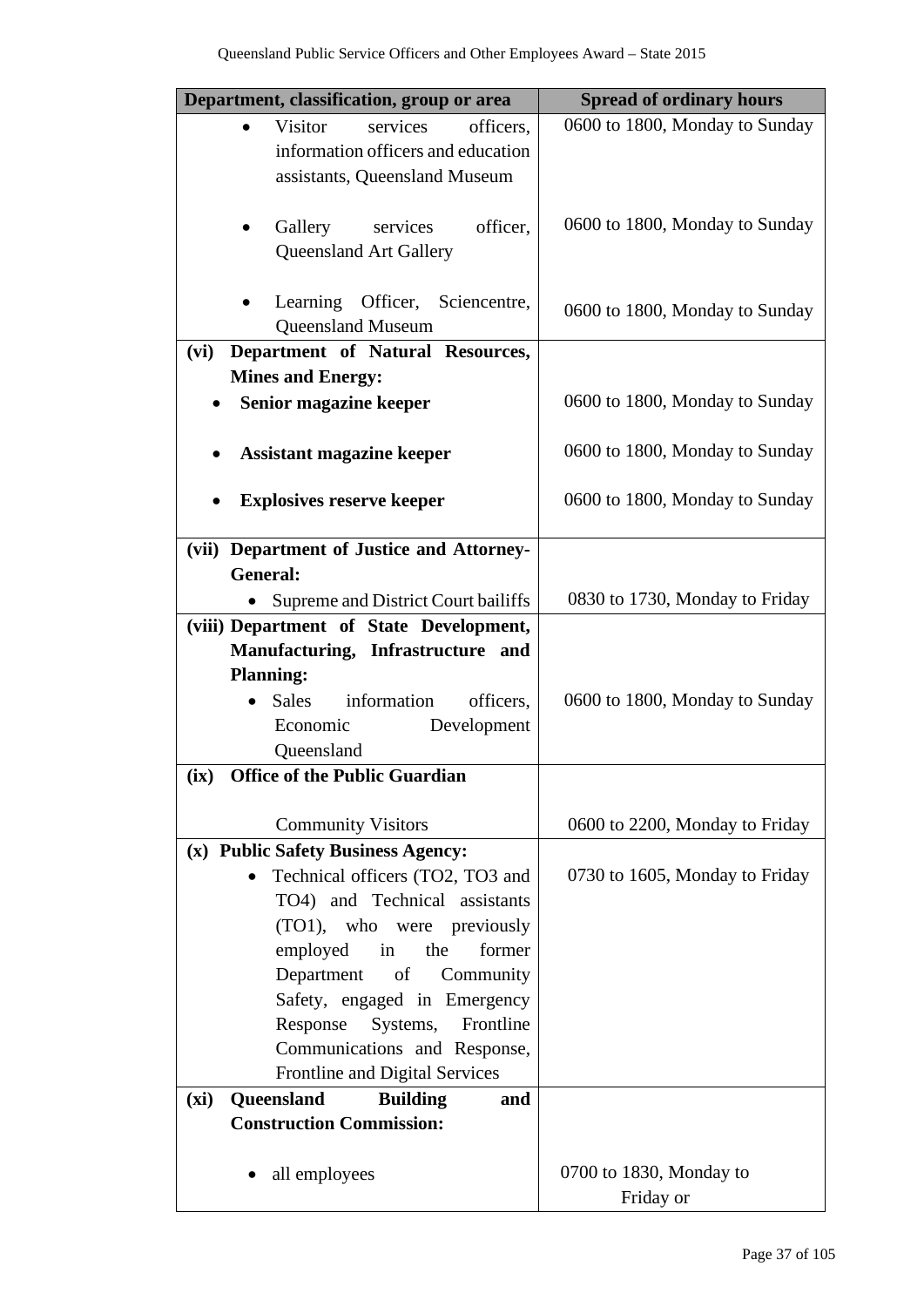| Department, classification, group or area                                                                                       | <b>Spread of ordinary hours</b>               |
|---------------------------------------------------------------------------------------------------------------------------------|-----------------------------------------------|
|                                                                                                                                 | Other spread of hours or days ( <i>i.e.</i> ) |
|                                                                                                                                 | Saturday and/or Sunday) agreed                |
|                                                                                                                                 | in writing with the majority of               |
|                                                                                                                                 | employees concerned                           |
| <b>Queensland Corrective Services</b><br>(xii)<br>officers<br><b>Visits</b><br>$\bullet$<br>processing<br>(Corrective Services) | 0600 to 1800, Monday to Sunday                |
| (xiii) Queensland Fire<br>and<br>Emergency                                                                                      |                                               |
| <b>Services:</b>                                                                                                                |                                               |
| State emergency services staff                                                                                                  | 0600 to 2200, Monday to Sunday                |

- (b) The ordinary starting and finishing times of individual employees or groups of employees may be staggered subject to agreement between the employer and employee or the employer and the majority of employees concerned. Agreement to stagger starting and finishing times of an individual employee or groups of employees shall not be unreasonably withheld.
- (c) Employees are required to observe the nominated starting and finishing times for the work day including designated breaks to maximise available working time. Preparation for starting and finishing work including personal clean up will be in the employee's time.

### **15.4 Payment for working ordinary hours - day workers**

All ordinary hours of duty performed by an employee within the spread of ordinary hours of duty shall be paid for as follows:

- (a) Monday to Friday ordinary time;
- (b) between 0000 and 2400 on a Saturday time and one-half;
- (c) between 0000 and 2400 on a Sunday double time; and
- (d) between 0000 and 2400 on a public holiday at the rate prescribed in clause 23.1.

### **15.5 Payment for working ordinary hours - shift workers**

- (a) Subject to clauses 15.5(c) and (e) all employees who work an afternoon shift or night shift Monday to Friday, inclusive, are to be paid, in addition to their ordinary salary, an allowance of 15% for all ordinary time worked on such shifts.
- (b) An employee who commences a day shift before 0600 is to be paid, in addition to their ordinary salary, an allowance of 15% for all ordinary time worked prior to 0600.
- (c) A part-time or casual employee who commences work at or after 1200 and ceases work at or before 1800 will not be regarded as having worked an afternoon shift.
- (d) Subject to clause 15.5(e) all ordinary hours of duty worked by a shift worker on a weekend or a public holiday will be paid for as follows:
	- (i) between 0000 and 2400 on a Saturday time and one-half;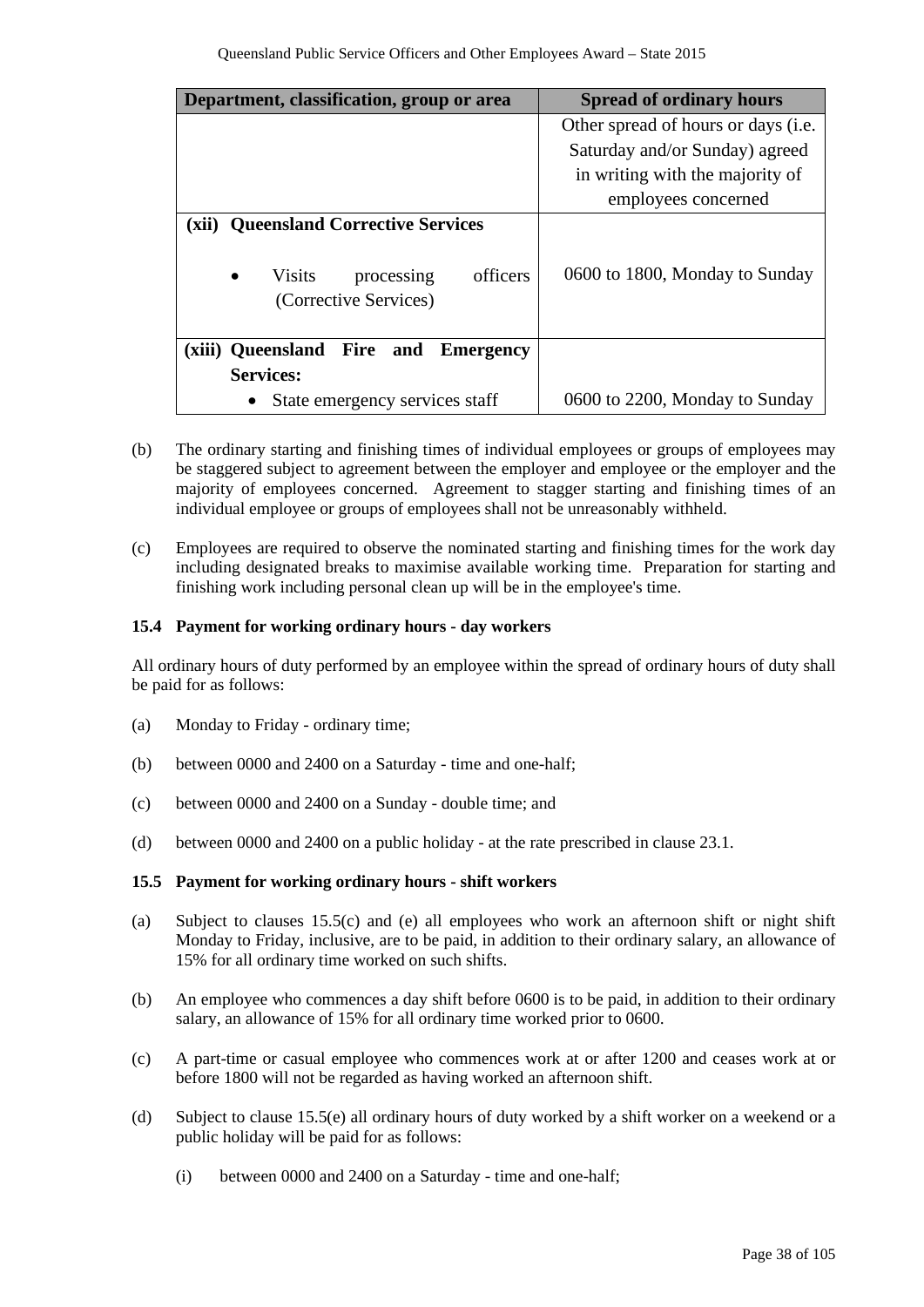- (ii) between 0000 and 2400 on a Sunday double time; and
- (iii) between 0000 and 2400 on a public holiday at the rate prescribed in clause 23.1.
- (e) The payments prescribed in clauses 15.5(a) and (d) shall be calculated on a majority of shift basis. This means, for example:
	- (i) if the majority of the ordinary hours of a shift which commenced on a Friday are worked on a Saturday, the whole of the shift is to be treated as having been worked on a Saturday; and
	- (ii) if the majority of the ordinary hours of a shift which commenced on a Saturday are worked on a Sunday, the whole of the shift is to be treated as having been worked on a Sunday; and
	- (iii) if the majority of the ordinary hours of a shift which commenced on a Sunday are worked on a Monday, the whole of the shift is to be treated as having been worked on a Monday.

#### **15.6 Organisational (flexible) hours of work arrangements - day workers**

- (a) Notwithstanding the provisions of clauses 8.2, 15.1, 15.3 and 15.4, respectively, the provisions of clause 15.6 and Schedule 3 provide a framework within which hours of work arrangements and related conditions can be implemented with the express purpose of providing all **eligible employees** with access to an accrued day off within a work cycle. However, nothing will limit the ability of a chief executive and an employee to agree to access accrued time in part-days off.
- (b) For the purposes of clause 15.6(a), **eligible employees** are:
	- (i) those employees whose ordinary weekly hours are 36.25 hours per week; and
	- (ii) part-time employees whose ordinary hourly rate is based upon a 36.25 hour week for equivalent full-time employees and who are engaged in a role where operational requirements **allow for** the application of organisational hours arrangements. Examples of where operational requirements would **preclude** the application of such organisational hours arrangements to part-time employees include:
		- (A) filling in spaces on a roster;
		- (B) replacing employees absent on leave, a rostered day off or an accrued day off; or
		- (C) covering peak workload periods or client service requirements at specific times.
- (c) Notwithstanding the provisions of clause 15.6(b), organisational hours of work arrangements are **not** available to:
	- (i) employees working shift work; and
	- (ii) casual employees.
- (d) Organisational hours of work arrangements are to be implemented in accordance with the provisions of Schedule 3.

## **16. Meal breaks**

#### **16.1 Meal breaks - day workers**

(a) All day workers who work in excess of 5 hours on any day shall be allowed not less than 30 minutes for an unpaid meal break between the third and sixth hours of duty.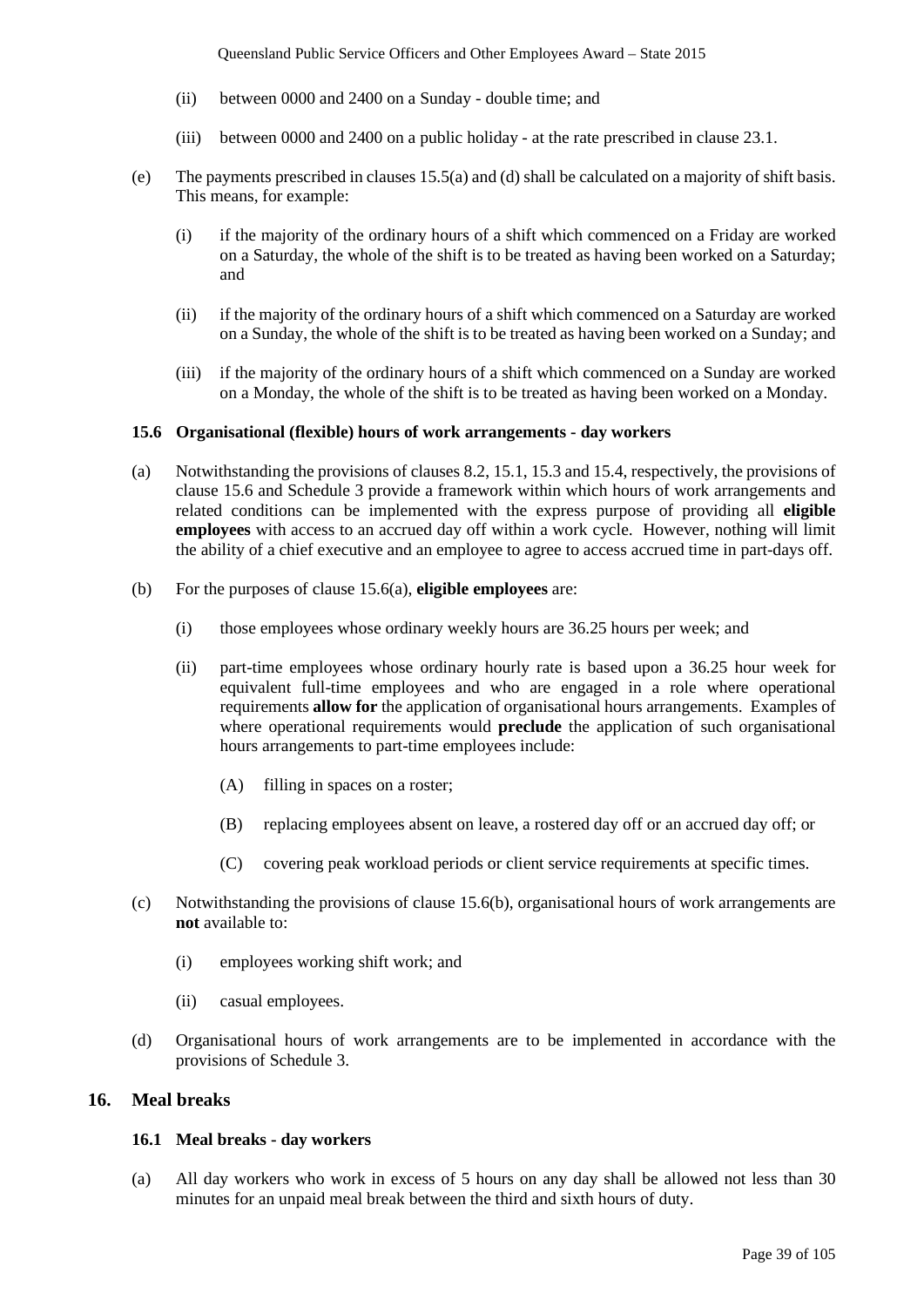(b) Where it is mutually agreed between the employer and an employee, that in order to maintain the continuity of work, the hours of duty may be inclusive of meal times. Where this occurs no deduction shall be made from the employee's salary.

## **16.2 Meal breaks - shift workers**

All shift workers shall be allowed not less than 30 minutes for a meal break, without deduction of salary, with such break being taken at a time which maintains the continuity of work.

## **17. Rest pauses - both day workers and shift workers**

- (a) All employees are entitled to a paid rest pause of 10 minutes duration in the employer's time in the first and second half of the working day, subject to the following:
	- (i) a total of 10 minutes for an employee who works for more than 3 hours but less than 6 ordinary hours in any day; or
	- (ii) a total of 20 minutes for an employee who works for at least 6 ordinary hours in any day.
- (b) Where an employee is engaged on a 38 hour week the employer may determine that the rest pauses may be combined into one 20 minute rest pause to be taken in the first part of the ordinary working day with the 20 minute rest pause and the meal break arranged in such a way that the ordinary working day is broken into approximately three equal working periods.
- (c) Employees who are required to leave their work places to partake of rest pauses in crib huts or lunch rooms and those who are "on site" shall, at the employer's discretion, have one rest pause of 20 minutes duration in the first part of the working day.
- (d) All rest pauses shall be taken at such times as will not interfere with the continuity of work where such continuity is necessary.

## **18. Overtime**

### **18.1 Overtime - general**

(a) An employee appointed to or relieving in a position which attracts a salary level above that prescribed for an employee in classification level AO5, paypoint 4, or other classification and paypoint level recorded in the table below, is not entitled to remuneration for overtime.

| Department, group or area                                                                                                                                                                                                                                                                                          | <b>Stream classification and paypoint</b>                                                                                                                                                     |
|--------------------------------------------------------------------------------------------------------------------------------------------------------------------------------------------------------------------------------------------------------------------------------------------------------------------|-----------------------------------------------------------------------------------------------------------------------------------------------------------------------------------------------|
| <b>Department of Agriculture and Fisheries:</b><br>(i)<br>• Queensland Boating and Fisheries Patrol<br>all employees up to and including district<br>$\circ$<br>managers (but excluding administrative<br>officers, regional<br>managers<br>and<br>the<br>superintendent)<br><b>Forestry officers</b><br>$\bullet$ | Technical, Level 5, paypoint 1<br>٠<br>In lieu of payment for overtime such<br>$\bullet$<br>employees will be entitled to TOIL<br>(see clause $18.4$ )                                        |
| (ii)<br><b>Safe Food Oueensland</b>                                                                                                                                                                                                                                                                                | Employees classified at a level of<br>$\bullet$<br>SF03-04<br>In lieu of payment for overtime such<br>$\bullet$<br>employees will be entitled to TOIL,<br>on a time for time basis, at a time |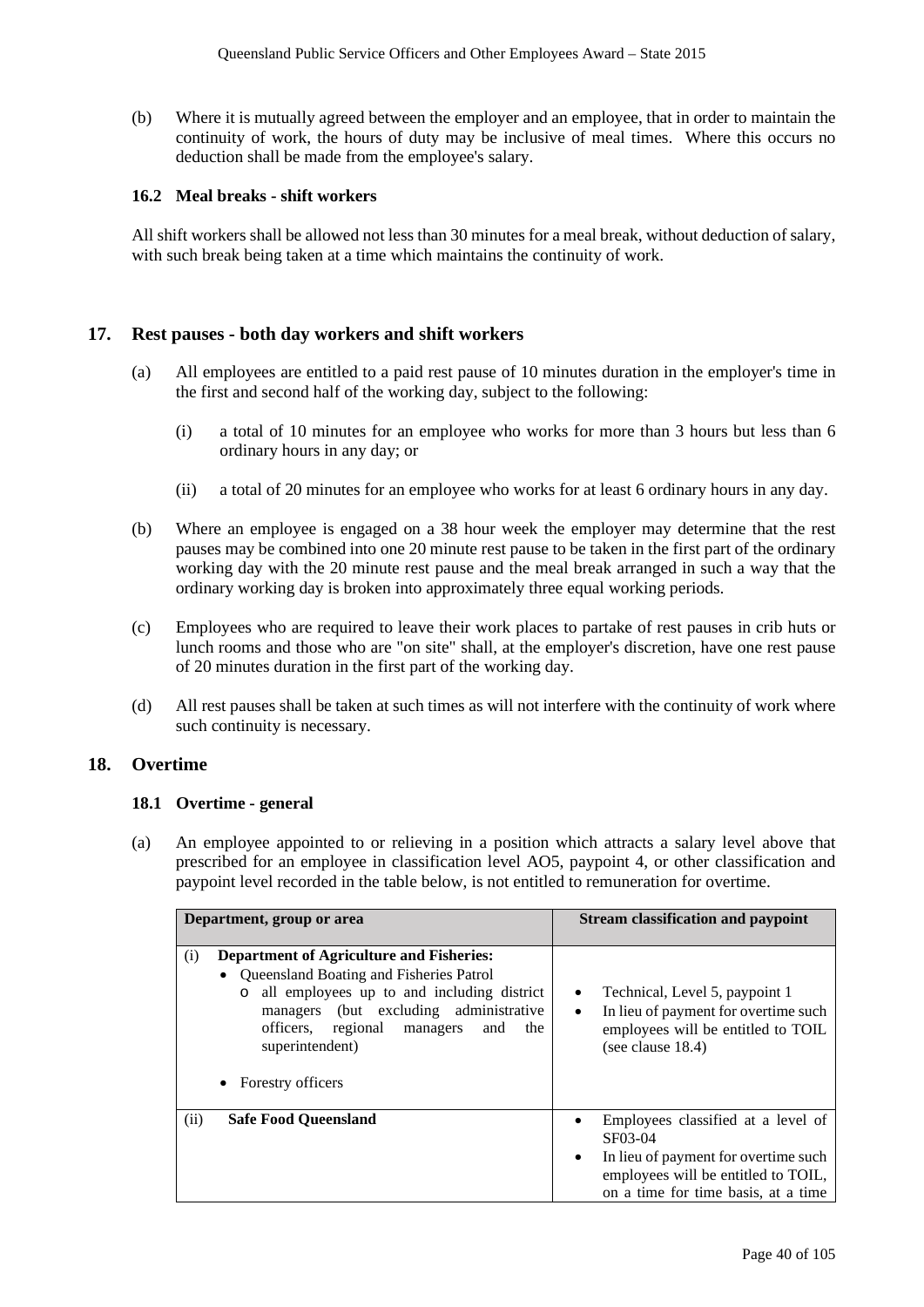| Department, group or area | <b>Stream classification and paypoint</b>         |
|---------------------------|---------------------------------------------------|
|                           | agreed with the employer (see<br>clause $18.4$ ). |

- (b) Nothing in clause 18.1(a) is to be taken to prevent a chief executive from exercising their discretion to make overtime payments to an employee who would otherwise be exempted from being entitled to remuneration for overtime.
- (c) An employee receiving a salary level above that prescribed in clause 18.1(a) shall be entitled to time off in lieu, equivalent to the amount of additional time worked, on a time for time basis.
- (d) Subject to clause 18.1(a) an employee receiving higher duties payments in accordance with clause 12.10 is entitled to be paid for all authorised overtime at the rate applicable to the classification level and paypoint of the position being temporarily filled.
- (e) Employees shall work reasonable overtime whenever necessary in the opinion of the chief executive, but 24 hours' notice shall be given, where practicable, to an employee required to work overtime.
- (f) Overtime is to be calculated to the nearest quarter of an hour.

*Note: Where a directive about hours and overtime covers an employee, the provisions of the directive apply to the employee to the extent it provides a more generous entitlement.*

### **18.2 Payment for overtime - day workers**

Except as provided in clauses 8.2, 18.1, 18.2 and 18.4 and Schedules 1 and 3:

- (a) All authorised overtime worked by an employee in excess of their ordinary daily hours of duty or outside their spread of ordinary working hours on a Monday to Friday, inclusive, shall be paid at the rate of time and one-half for the first 3 hours and double time thereafter.
- (b) All authorised overtime worked by an employee on a rostered day off or first or third scheduled day off shall be paid at the rate of time and one-half for the first 3 hours and double time thereafter with a minimum payment as for 2 hours' work.
- (c) All authorised overtime worked by an employee on a second or fourth scheduled day off shall be paid at the rate of double time with a minimum payment as for 2 hours' work.
- (d) All authorised overtime worked by an employee on a public holiday shall be paid at the rate prescribed in clause 23.1.
- (e) The minimum payments provided in clauses 18.2(b) and (c) shall not apply where such overtime is performed immediately preceding or following ordinary hours.
- (f) Overtime rates for Supreme and District Court Bailiffs employed by the Department of Justice and Attorney-General are recorded in clause S1.1.1 of Schedule 1.
- (g) A part-time employee of QRIDA who works overtime is to be paid at the appropriate overtime rate plus a loading of 1/12th (or 8.33%) in lieu of annual leave.

### **18.3 Payment for overtime - shift workers**

(a) Subject to clauses 18.1(a) and 18.3(b), all shift workers are to be paid for all overtime at the rate of double time.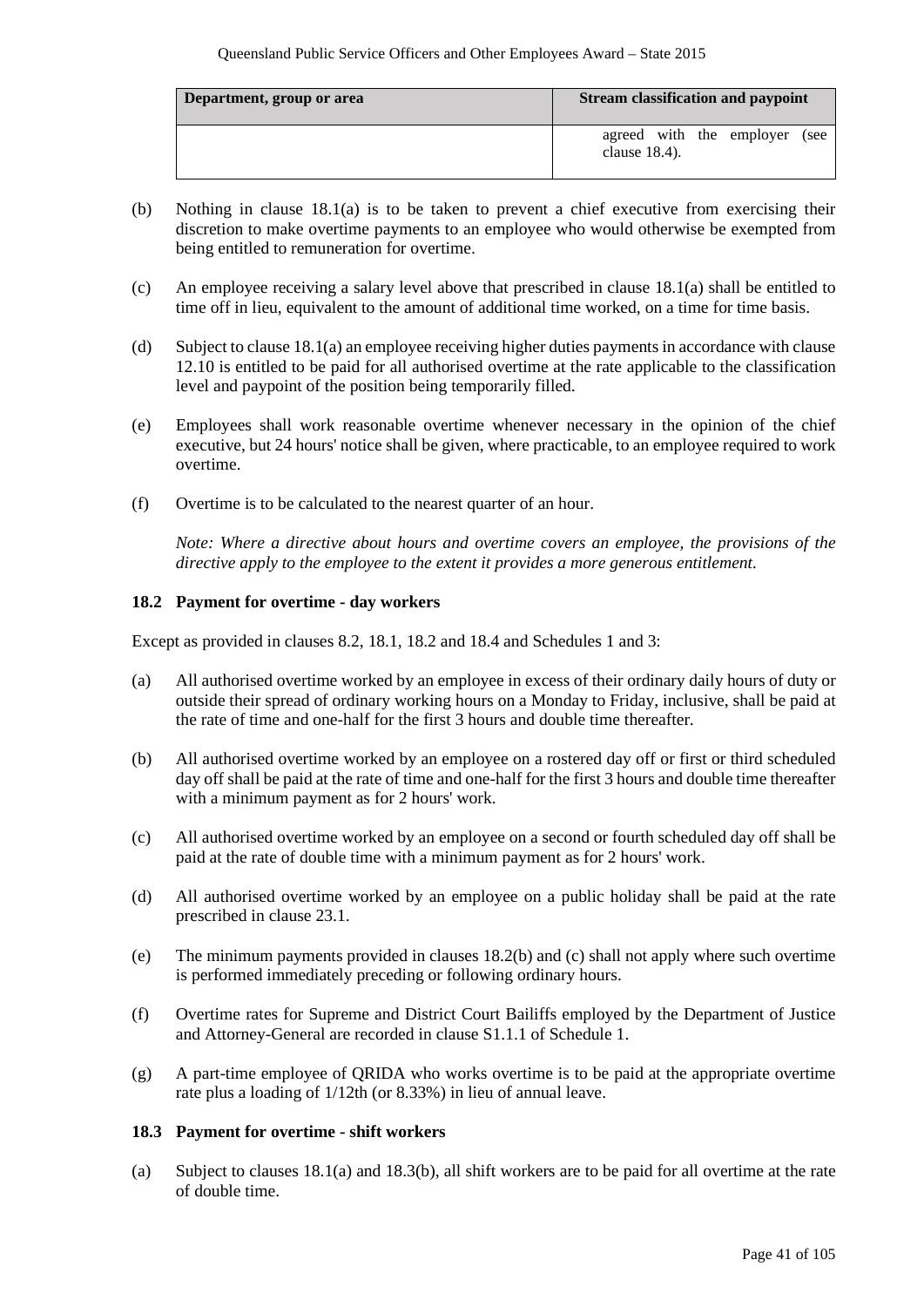(b) All authorised overtime worked by a shift worker on a public holiday shall be paid for at the rate prescribed in clause 23.1.

## **18.4 TOIL**

(a) In lieu of the provisions in clauses 18.2 and 18.8 employees in the following departments, classifications, groups or areas are entitled to access TOIL arrangements in the manner recorded in the table below:

| Department, classification, group or area                                                                                                                                                                                                                                                                                                               | <b>TOIL</b> arrangements                                                                                                                                                                                                                                                  |
|---------------------------------------------------------------------------------------------------------------------------------------------------------------------------------------------------------------------------------------------------------------------------------------------------------------------------------------------------------|---------------------------------------------------------------------------------------------------------------------------------------------------------------------------------------------------------------------------------------------------------------------------|
| <b>Crime and Corruption Commission:</b><br>(i)<br>• all employees                                                                                                                                                                                                                                                                                       | At the election of the employee -<br>overtime may be compensated by<br>time off in lieu.                                                                                                                                                                                  |
| <b>Department of Agriculture and Fisheries:</b><br>(ii)<br>Queensland Boating and Fisheries Patrol<br>all employees up to and including district<br>$\circ$<br>managers (but excluding administrative<br>officers, regional managers<br>and the<br>superintendent)                                                                                      | At the election of the employee -<br>overtime may be compensated by<br>time off in lieu.                                                                                                                                                                                  |
| (iii) Department of Education:<br>• Community participation officers                                                                                                                                                                                                                                                                                    | Overtime worked on a Saturday<br>Sunday may, by mutual<br><sub>or</sub><br>agreement, be taken as time off in<br>lieu on a time for time basis.                                                                                                                           |
| School support staff                                                                                                                                                                                                                                                                                                                                    | In accordance with Section 3 of<br>Schedule 3.                                                                                                                                                                                                                            |
| (iv) <b>Nursing staff:</b><br>all departments                                                                                                                                                                                                                                                                                                           | • By mutual agreement time off in<br>lieu, to a maximum of 24 hours,<br>may be granted on a time for time<br>basis<br>• Any accrued time outstanding at<br>the time of cessation of an<br>employee's employment is to be<br>paid for at the appropriate<br>overtime rate. |
| (v) Public Safety Business Agency:<br>Technical officers (TO2, TO3 and TO4) and<br>Technical<br>assistants<br>$(TO1)$ ,<br>who<br>were<br>previously<br>employed<br>in<br>the<br>former<br>Department of Community Safety, engaged in<br>Emergency Response Systems, Frontline<br>Communications and Response, Frontline and<br><b>Digital Services</b> | At the election of the employee -<br>time off in lieu on a time for time<br>basis.<br>TOIL to be taken within 12<br>$\bullet$<br>months of the day on which the<br>overtime was worked, with any<br>TOIL not taken within that time to<br>lapse.                          |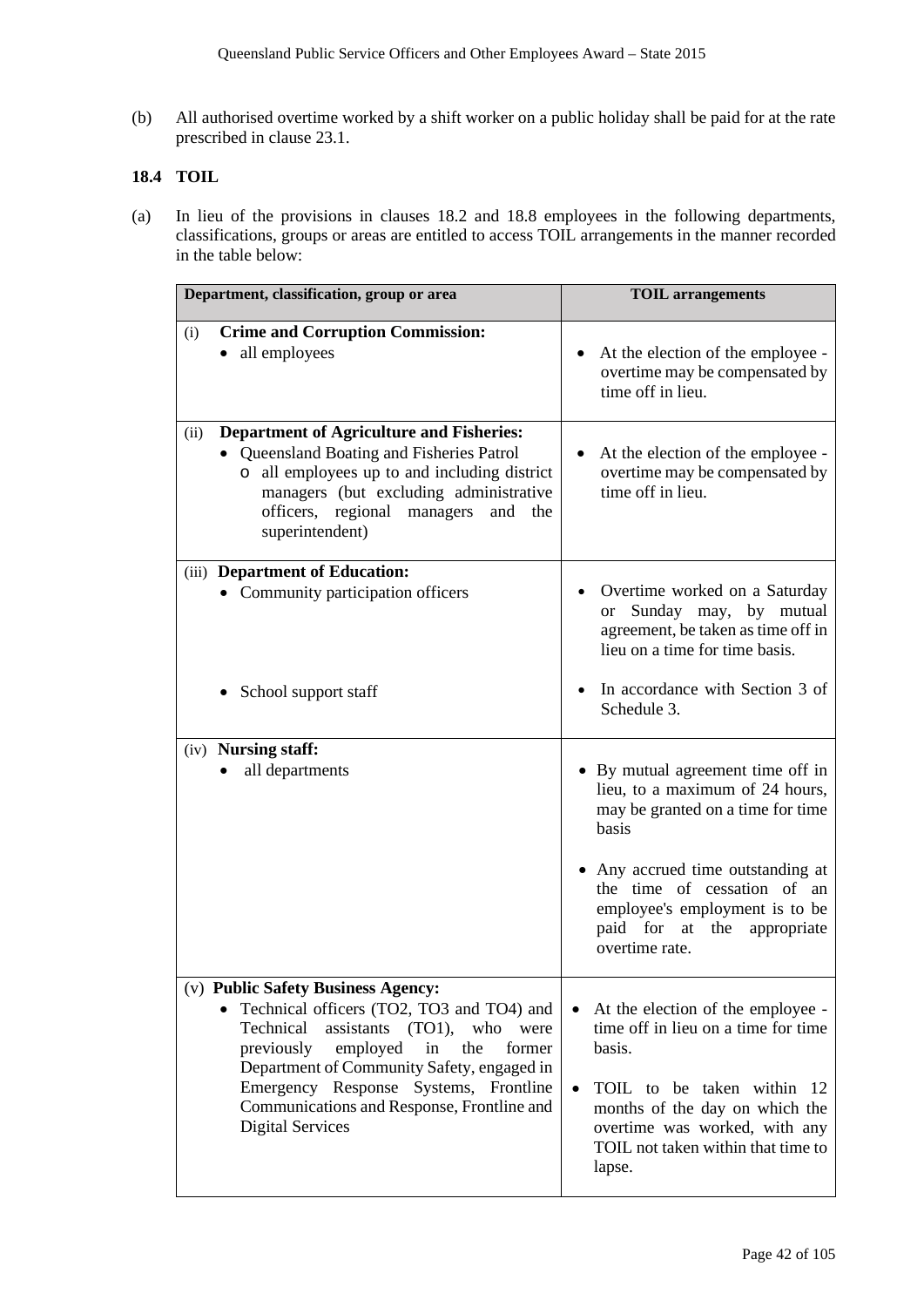| Department, classification, group or area                                                                                          | <b>TOIL</b> arrangements                                                                                                                                                                                                                                                                                                                                                                                                                                                                                                                                                                               |
|------------------------------------------------------------------------------------------------------------------------------------|--------------------------------------------------------------------------------------------------------------------------------------------------------------------------------------------------------------------------------------------------------------------------------------------------------------------------------------------------------------------------------------------------------------------------------------------------------------------------------------------------------------------------------------------------------------------------------------------------------|
| Construction<br>Queensland<br><b>Building</b><br>and<br>(v)<br><b>Commission:</b><br>all employees                                 | • By mutual agreement overtime<br>may be compensated by time off<br>in lieu.                                                                                                                                                                                                                                                                                                                                                                                                                                                                                                                           |
| <b>QRIDA:</b><br>(vi)<br>• all employees (whether entitled to<br>remuneration for overtime pursuant to clause<br>$18.1(a)$ or not) | • By mutual agreement - time off in<br>lieu on a time for time basis.<br>TOIL to be taken within 12<br>months of the day on which the<br>overtime was worked, with any<br>TOIL not taken within that time to<br>lapse.                                                                                                                                                                                                                                                                                                                                                                                 |
| (vii) Residential Tenancies Authority:<br>all employees<br>$\bullet$                                                               | • An employee on call who is<br>recalled to work on a Saturday or<br>Sunday<br>by<br>mutual<br>may,<br>agreement, take time off in lieu on<br>a time for time basis.<br>• TOIL to be taken within 12<br>months of the day on which the<br>overtime was worked, with any<br>TOIL not taken within that time to<br>lapse.<br>• In addition to being able to elect<br>to take TOIL, on a time for time<br>basis, an employee on call who is<br>recalled to work on a public<br>holiday is to be paid at half the<br>ordinary rate of pay for the time<br>worked with a minimum payment<br>as for 4 hours. |
| (viii) Safe Food Queensland:<br>all employees<br>$\bullet$                                                                         | • At the election of the employee<br>and with the agreement of the<br>employer - overtime may be<br>compensated (where available)<br>by time off in lieu on a time for<br>time basis.<br>· TOIL must be taken ahead of<br>annual leave and long service<br>leave, or by mutual agreement,<br>taken in conjunction with such<br>leave.<br>· TOIL must be taken within 4<br>months of the day on which the<br>overtime was worked, with any                                                                                                                                                              |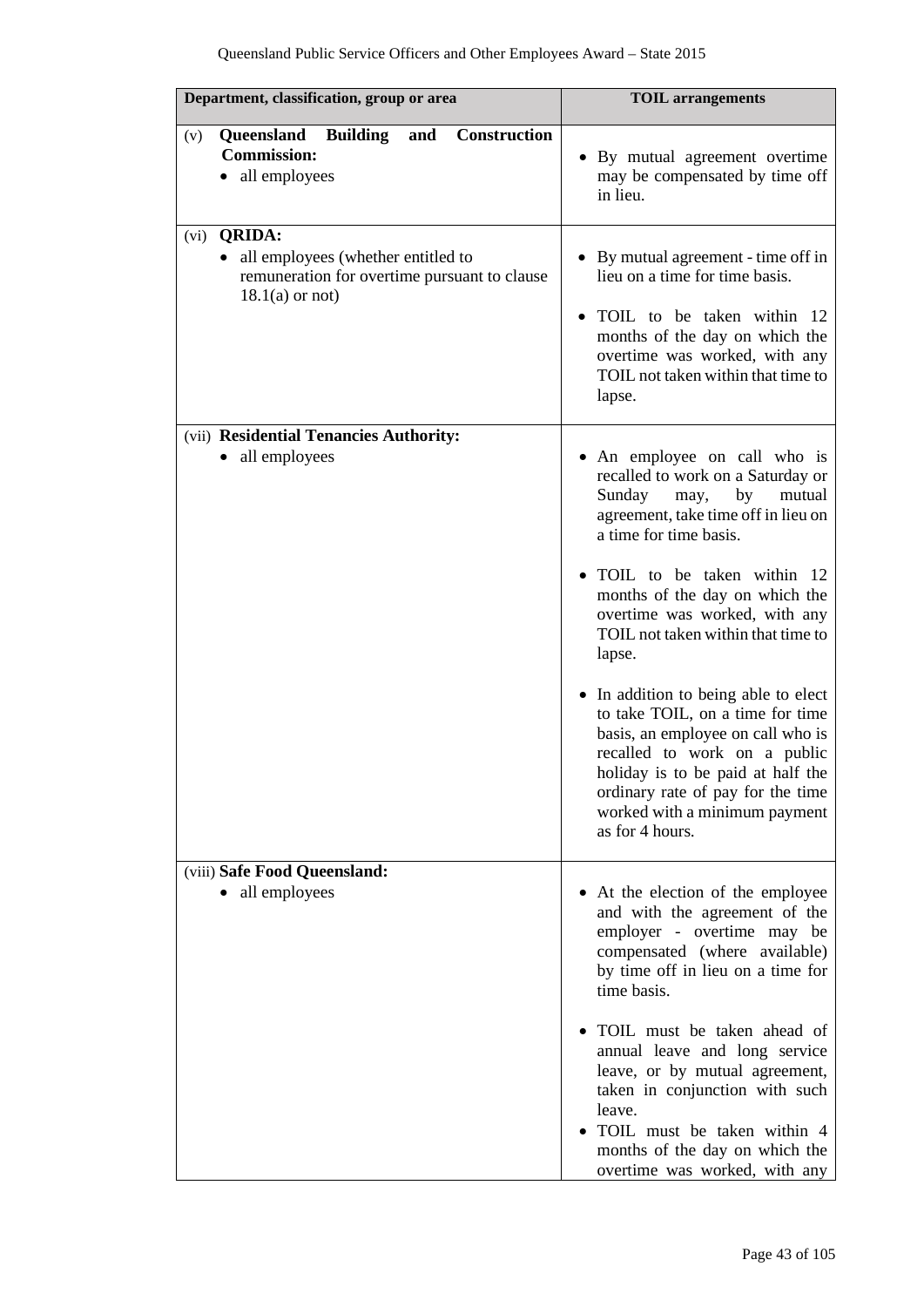| Department, classification, group or area | <b>TOIL</b> arrangements                                                                                        |
|-------------------------------------------|-----------------------------------------------------------------------------------------------------------------|
|                                           | TOIL not taken within that time to<br>be paid out.                                                              |
|                                           | • A maximum of 5 days of TOIL, at<br>the employee's normal working<br>hours, may be accrued at any one<br>time. |

### **18.5 Recall to duty - other than from on call**

- (a) An employee **(other than an employee on call)** having been recalled to perform duty shall be paid for the time worked with a minimum payment as for 2 hours for each call out at the prescribed overtime rate, provided that such minimum payment shall not apply where the overtime is performed immediately preceding and/or is continuous with ordinary hours of duty.
- (b) Should the employee be called out again within that 2 hour period no further minimum payment shall apply to that work which shall be separately paid for at the applicable overtime rate until the overtime is completed.
- (c) Time worked in clause 18.5 is to be calculated from the time of commencement until the cessation of duty at the employee's normal place of work or other designated place.

## **18.6 Transport costs on recall**

Where an employee is recalled to perform work during an off duty period the employee shall be provided with transport to and from the employee's home or be refunded the cost of such transport.

### **18.7 On call - additional payments**

- (a) Where an employee, other than a registered nurse level 4 or level 5, is instructed to be available on call outside ordinary or rostered working hours the employee shall be paid an allowance based upon the hourly rate of the classification of **professional officer level 3**, **paypoint 4** in accordance with the following scale:
	- (i) where the employee is on call throughout the whole of a rostered day off, a scheduled day off or a public holiday: 95% of the prescribed hourly rate;
	- (ii) where an employee is on call during the night only of a rostered day off, a scheduled day off or public holiday: 60% of the prescribed hourly rate; and
	- (iii) where an employee is on call on any other night: 47.5% of the prescribed hourly rate.
- (b) For the purpose of calculating the hourly rate, the divisor shall be based upon a 38 hour week and calculated to the nearest \$0.05.
- (c) For the purpose of clause 18.7:
	- (i) a **night** is deemed to consist of those hours falling between 1700 and 0800 or mainly between such hours;
	- (ii) **scheduled day off** includes the 2 days in 7 not part of ordinary working hours, e.g. Saturday and Sunday for employees whose ordinary working days are Monday to Friday.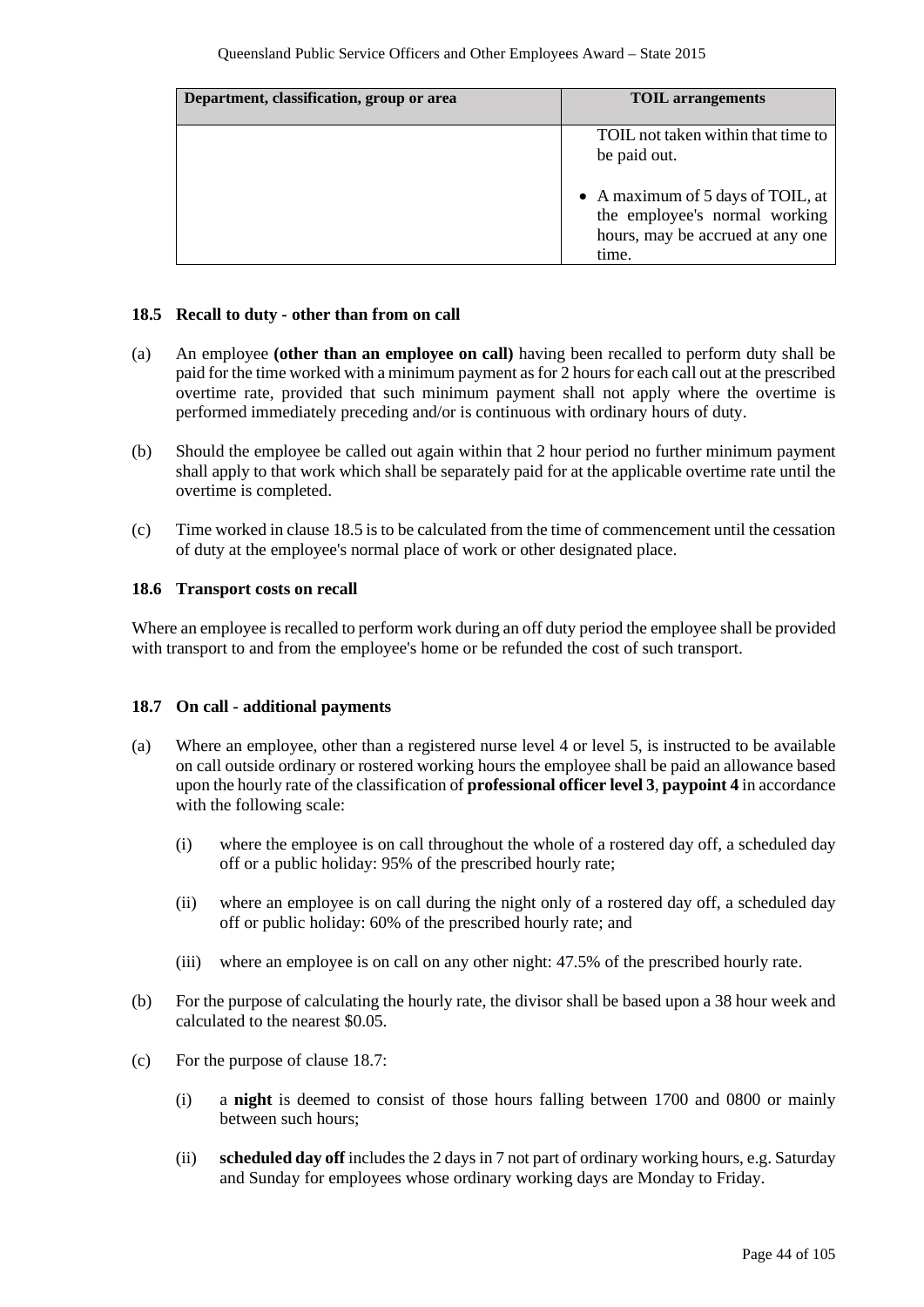(d) Any on call roster implemented by a department will be by agreement between the chief executive, the majority of affected employees, and the relevant union. Agreement to implement on call arrangements shall not be unreasonably refused.

#### **18.8 Recall to duty - from on call**

- (a) **Monday to Friday** an employee on call being recalled to perform duty shall be paid for the time worked at the overtime rate prescribed in clauses 18.2(a) or 18.3(a), such time to be calculated as from home and return with a minimum payment as for 2 hours' work.
- (b) **Saturday or a Sunday**  an employee on call being recalled to perform duty on a Saturday or a Sunday is to be paid for such overtime at the appropriate overtime rate prescribed in clauses 18.2(b) and (c) or 18.3 with a minimum payment as for 2 hours' work inclusive of travelling time from home and return **or**, at the employee's option, be granted time off in lieu at a mutually convenient time equivalent to the number of hours worked.
- (c) **Public holiday** an employee on call being recalled to perform duty on a public holiday is to be paid for such overtime at the appropriate overtime rate prescribed in clause 23.1 with a minimum payment as for 4 hours' work inclusive of travelling time from home and return **or**, at the employee's option, be granted time off in lieu at a mutually convenient time equivalent to the number of hours worked. An employee who is granted equivalent time off in lieu shall also be paid at half the ordinary rate for the time so worked with a minimum payment as for 4 hours' work.
- (d) An employee on call who undertakes duties without the need to leave the employee's place of residence shall be entitled to the following:
	- (i) Where providing advice, referring callers to other staff or organisations, taking details of complaints/incidents for resolution during ordinary hours or directing other staff to attend an incident (normally no greater than 10 minutes for each occurrence) - payment at the overtime rate prescribed in clauses 18.2 or 18.3 for the actual time worked up to a maximum of 2 hours on any one day. Where at least 4 calls in this category are taken between 2200 and 0600, such calls shall be deemed to constitute a minimum of one hour's work.
	- (ii) Where undertaking normal duties (e.g. correcting/resolving faults via internet, making and receiving phone calls in order to manage an incident other than provided for in clause 18.8(d)(i)) payment at the overtime rate prescribed in clauses 18.2 or 18.3 for the actual time worked with a minimum payment of one hour for each time the employee performs such duties. Should such employee be recalled again to perform duties separately within the minimum one hour period, no further minimum payment shall apply.
	- (iii) The employee will be responsible for the recording of the nature and the times of contact in respect of the types of matters mentioned in clauses 18.8(d)(i) and (ii), respectively, for subsequent verification by the chief executive.
- (e) Any overtime payable in accordance with clause 18.8 shall be in addition to the on call allowances prescribed in clause 18.7(a).

### **18.9 Fatigue leave/rest period after overtime**

- (a) An employee who works so much overtime between the termination of ordinary work on one day and the commencement of ordinary work on the next day so that 10 consecutive hours off duty has not occurred shall be released after completion of such overtime until 10 consecutive hours off duty occur without loss of pay for ordinary working time occurring during such absence.
- (b) If, on the instructions of the employer, an employee resumes or continues ordinary work without having had 10 consecutive hours off duty the employee shall be paid double rates until released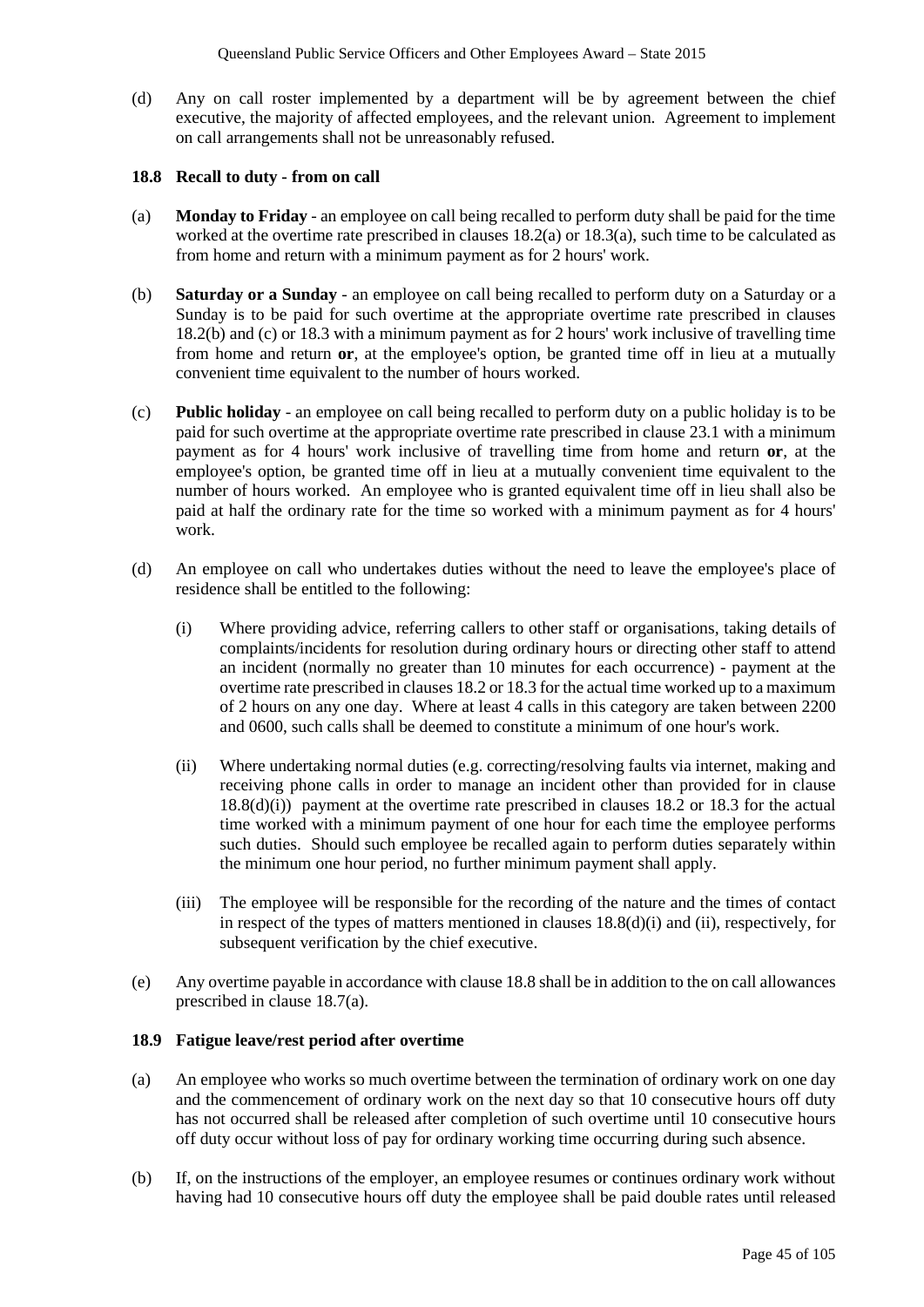from duty and shall then be entitled to be absent until 10 consecutive hours off duty has occurred without loss of pay for ordinary working time occurring during such absence.

- (c) The provisions of clause 18.9 shall apply to shift workers who rotate from one shift to another as if 8 hours were substituted for 10 hours when overtime is worked:
	- (i) for the purposes of changing shift rosters; or
	- (ii) when a shift worker does not report for duty; or
	- (iii) where a shift is worked by arrangement between the employees themselves.
- (d) Clause 18.9 does not apply to employees:
	- (i) who reside or remain on or about their place of work and are required to perform duties on an intermittent basis outside their ordinary hours of duty; or
	- (ii) who work 2 hours or less when recalled to duty, inclusive of travelling time, on one or more recalls.
- (e) The provisions of clause 18.9(d), do not apply to forestry officers recalled to fight fires.

### **18.10 Restrictions regarding on call arrangements**

- (a) Where practicable a chief executive shall not require an employee to be continuously available on call for a period in excess of six weeks.
- (b) Employees in the following departments, classifications, groups or areas may be instructed to be on call to the extent recorded in the table:

| Department, classification, group or area                                                                                                                                                                                                                                                    | On call requirement                                                    |
|----------------------------------------------------------------------------------------------------------------------------------------------------------------------------------------------------------------------------------------------------------------------------------------------|------------------------------------------------------------------------|
| <b>Public Safety Business Agency:</b>                                                                                                                                                                                                                                                        |                                                                        |
| Technical officers (TO2, TO3 and TO4) and Technical<br>assistants (TO1), who were previously employed in the<br>former Department of Community Safety, engaged in<br>Frontline<br>Systems,<br>Response<br>Emergency<br>Communications and Response, Frontline and Digital<br><b>Services</b> | Except in extenuating<br>circumstances:<br>1 week in each 6 week cycle |

### **18.11 Meal breaks on overtime**

All employees covered by this Award who work overtime are entitled to meal breaks and, where relevant, meal allowances as prescribed in clause 13.10.

# **PART 6 - Leave of Absence and Public Holidays**

## **19. Annual leave**

Annual leave is provided for in Division 5 of the QES. Clauses 19.1 to 19.4 supplement the QES.

*Note: Where a directive about annual leave covers an employee, the provisions of the directive apply to the employee to the extent it provides a more generous entitlement.*

### **19.1 Payment for annual leave**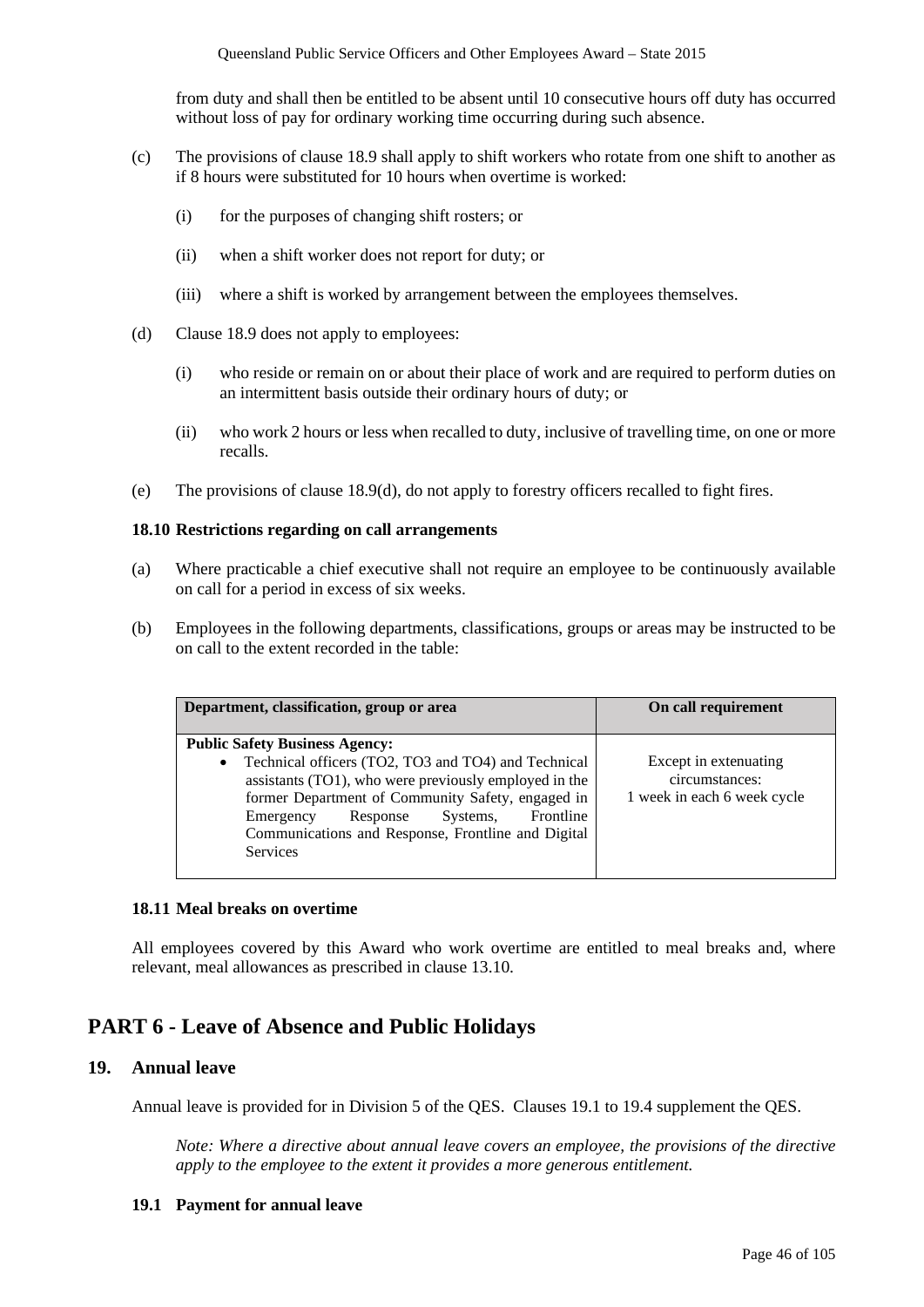- (a) An employee (other than a shift worker) proceeding on annual leave is entitled to receive the following payments:
	- (i) an amount equal to the salary level being paid to the employee immediately before the employee takes the leave for the period of such leave; and
	- (ii) a further amount equal to 17.5% of the salary payable for ordinary time in relation to the employee's substantive position for the period of such leave.
- (b) A shift worker proceeding on annual leave is entitled to receive the following payment:
	- (i) an amount equal to the salary level being paid to the employee immediately before the employee takes the leave for the period of such leave calculated according to the employee's roster or projected roster including shift, weekend or public holiday penalties; or
	- (ii) an amount equal to the salary level being paid to the employee immediately before the employee takes the leave for the period of such leave, plus a further amount equal to 17.5% of the salary payable for ordinary time in relation to the employee's substantive position for the period of such leave, excluding any shift, weekend or public holiday penalties,

whichever is the higher.

#### **19.2 Additional leave**

- (a) A magazine employee or magazine manager employed by the Department of Natural Resources, Mines and Energy based at the centres of Helidon, Bajool, Queerah and Brookhill who is required to reside on site shall be entitled to 10 days' leave per annum in addition to their annual leave entitlement as compensation for being on call and confined to site. An employee acting in the capacity of a magazine employee or magazine manager and required to reside on site shall be entitled to *pro rata* entitlement of the 10 days' additional leave during the period that the employee relieves or acts in that capacity. The additional 10 days' leave is not annual leave and does **not** attract annual leave loading.
- (b) An employee of the Department of Agriculture and Fisheries who houses, feeds, cares for and maintains a departmental dog/s shall be entitled to one week of additional annual leave, accrued on a *pro rata* basis for periods where the dog is under the direct care of the employee. The additional one week of annual leave does **not** attract annual leave loading.
- (c) All employees of the Queensland Building and Construction Commission headquartered in Cairns, Mackay or Townsville are entitled to accrue an additional one week of annual leave per completed year of service. The additional one week of annual leave does **not** attract annual leave loading.

#### **19.3 Broken leave**

By agreement between the employer and an employee annual leave may be taken in broken periods.

### **19.4 Christmas/New Year closure**

- (a) Where their employing department is compulsorily closed over the Christmas/New Year period, all affected employees shall have their annual leave entitlement debited (other than a **concessional**  day) by the number of ordinary working days, or hours in the case of part-time employees, they would ordinarily have worked between Christmas Day and New Year's Day, inclusive.
- (b) For the purposes of clause 19.4(a), **concessional day** means any day upon which an employee is permitted to be absent on full pay without debit to any leave account as a result of a compulsory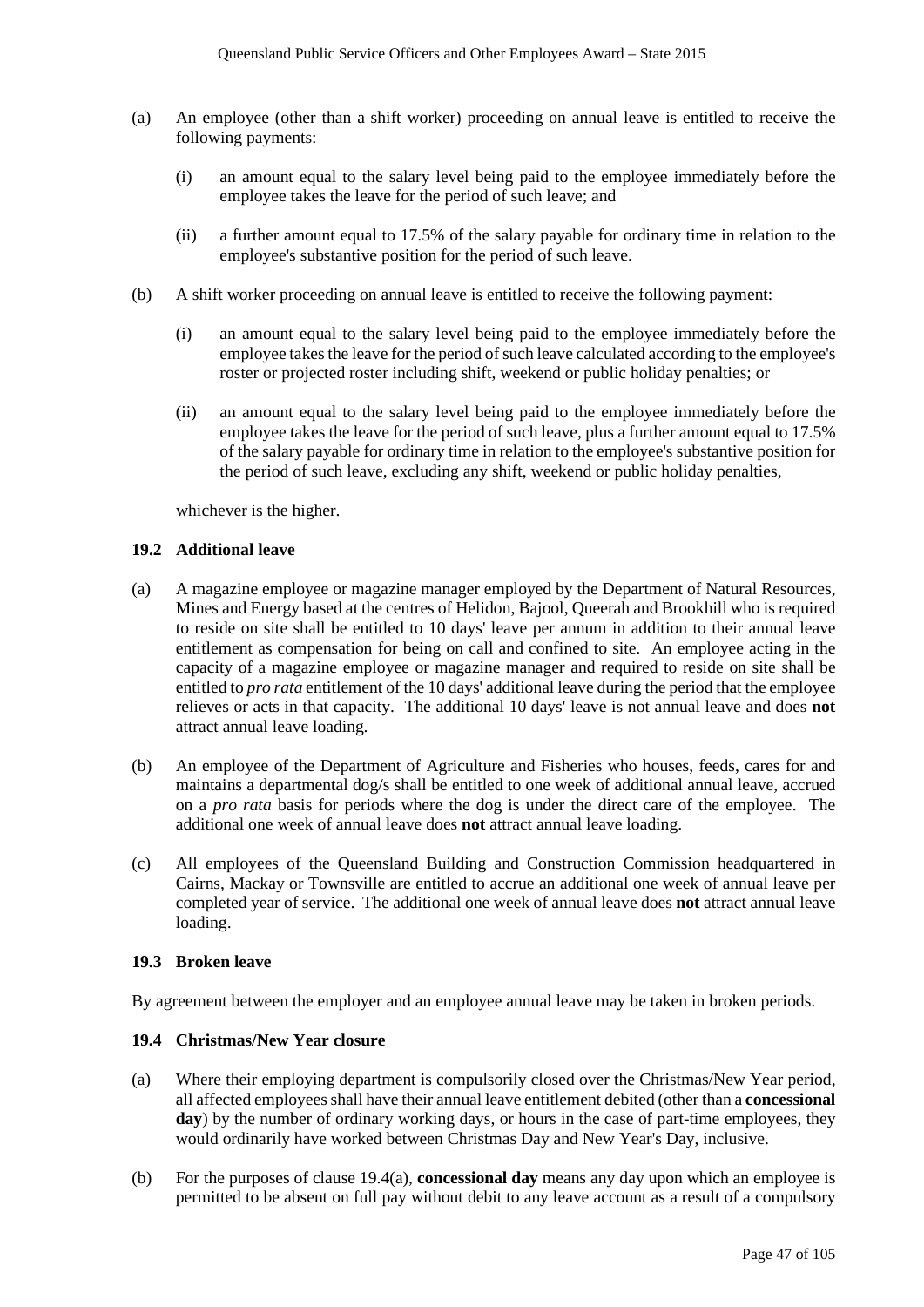closure of Government establishments over the Christmas/New Year period or such closure or restricted staffing as the employer determines.

(c) Notwithstanding the provisions of clause 19.4(a), an employer and an employee may agree that an employee may access any accrued rostered day/s off, TOIL or any other accrued time off during a compulsory Christmas closure period instead of having their annual leave entitlement debited.

## **20. Personal leave**

- (a) Personal leave is provided for in Division 6 of the QES and covers:
	- (i) sick leave;
	- (ii) carer's leave;
	- (iii) bereavement leave; and
	- (iv) cultural leave.
- (b) In addition to the provisions of Subdivision 2 of Division 6 of the QES an employee is entitled to use any sick leave to which they have an entitlement for carer's leave purposes.
- (c) An employee may also elect, with the consent of the employer, to take annual leave for carer's leave purposes.

*Note: Where a directive about sick leave or bereavement leave covers an employee, the provisions of the relevant directive apply to the employee to the extent it provides a more generous entitlement.*

## **21. Parental leave**

- (a) Parental leave is provided for in Division 8 of the QES and covers:
	- (i) birth-related leave for an employee who is pregnant or whose spouse gives birth;
	- (ii) adoption leave; and
	- (iii) surrogacy leave.
- (b) Notwithstanding the provisions of Subdivision 2 of Division 8 of the QES, all full-time and part-time employees are entitled to parental leave upon commencement of employment.
- (c) (i) An employee who is pregnant, whether or not she has given her employer written notice of the date/s on which she proposes to start and/or end maternity leave, must:
	- (A) commence maternity leave at least 6 weeks prior to the expected date of birth of her child; and
	- (B) remain on maternity leave until at least 6 weeks after the birth of the child.
	- (ii) An employer may at the request of the employee and on receipt of a certificate from a medical practitioner certifying that in the opinion of the medical practitioner:
		- (A) the employee is fit for duty until a specified date reduce the period mentioned in clause  $21(c)(i)(A)$ ; or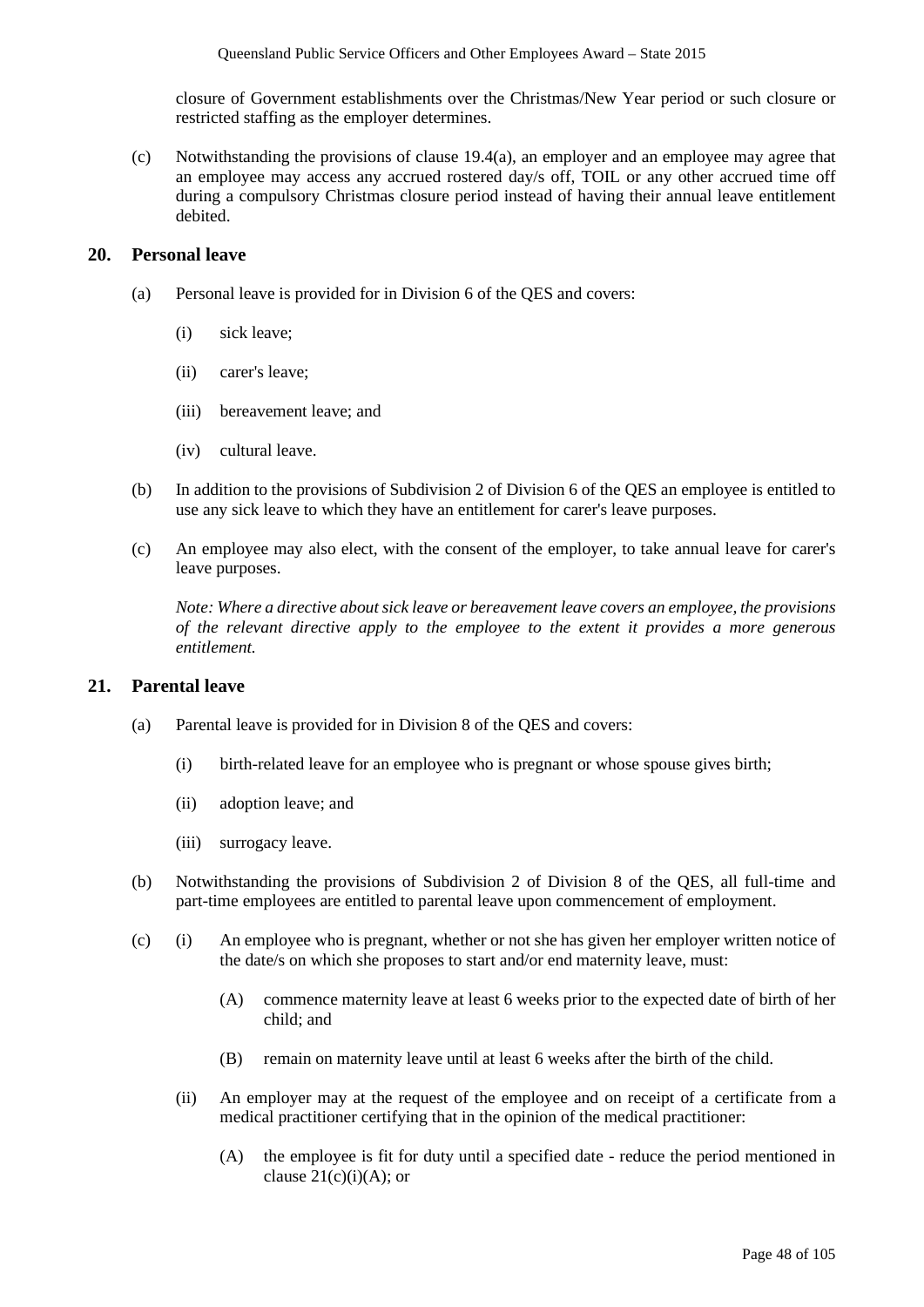- (B) the employee is fit to resume duty reduce the period mentioned in clause  $21(c)(i)(B)$ .
- (iii) If the employer makes a decision under clause  $21(c)(ii)(A)$  to reduce the period, the approval is of effect until:
	- (A) the day specified in the medical certificate; or
	- (B) the day 14 days after the day the employer revokes the decision by giving written notice to the employee; or
	- (C) the employee commences maternity leave; or
	- (D) the day of the employee's confinement,

whichever happens first.

- (d) An employee who is pregnant, during the term of her pregnancy until 6 weeks before the expected date of birth of her child or lesser period as approved by the employer, may request to work part-time or other flexible work arrangements.
- (e) An employee who has taken leave to attend compulsory interviews or examinations as part of an adoption process or who has taken leave to attend compulsory interviews or court hearings associated with a surrogacy arrangement may request that such leave be taken as paid annual leave.
- (f) In addition to the provisions of Subdivision 6 of Division 8 of the QES an employee who has returned to work on a part-time basis may seek to return to the position they held prior to commencing parental leave.
- (g) If the position mentioned in clause  $21(f)$  no longer exists but there are other positions available that the employee is qualified for and is capable of performing, the employee is entitled to be employed in a position that is, as nearly as possible, comparable in status and remuneration to that of the employee's former position.
- (h) The employer must make a position to which the employee is entitled available to the employee.
- (i) (i) An employee who is the parent of a child may apply, at any time, to their employer to work on a part-time basis in order to be the child's primary caregiver when not at work.
	- (ii) The requirements concerning the manner in which the employee may make an application to work part-time under clause 21(i)(i) are the same as those contained in the QES with respect to applications to return to work on a part-time basis for an employee on parental leave (i.e. s 75).
	- (iii) The period in relation to which an application under clause 21(i) may be made cannot extend beyond the day the child in relation to whom parental leave was taken is required to be enrolled for compulsory schooling under the *Education (General Provisions) Act 2006*.
	- (iv) The requirements concerning the manner by which the employer is to assess any application by an employee to work part-time are the same as those contained in the QES with respect to assessing applications to return to work on a part-time basis for an employee on parental leave (i.e. s 76).

*Note: Where a directive about paid parental leave covers an employee, the provisions of the directive apply to the employee to the extent it provides a more generous entitlement.*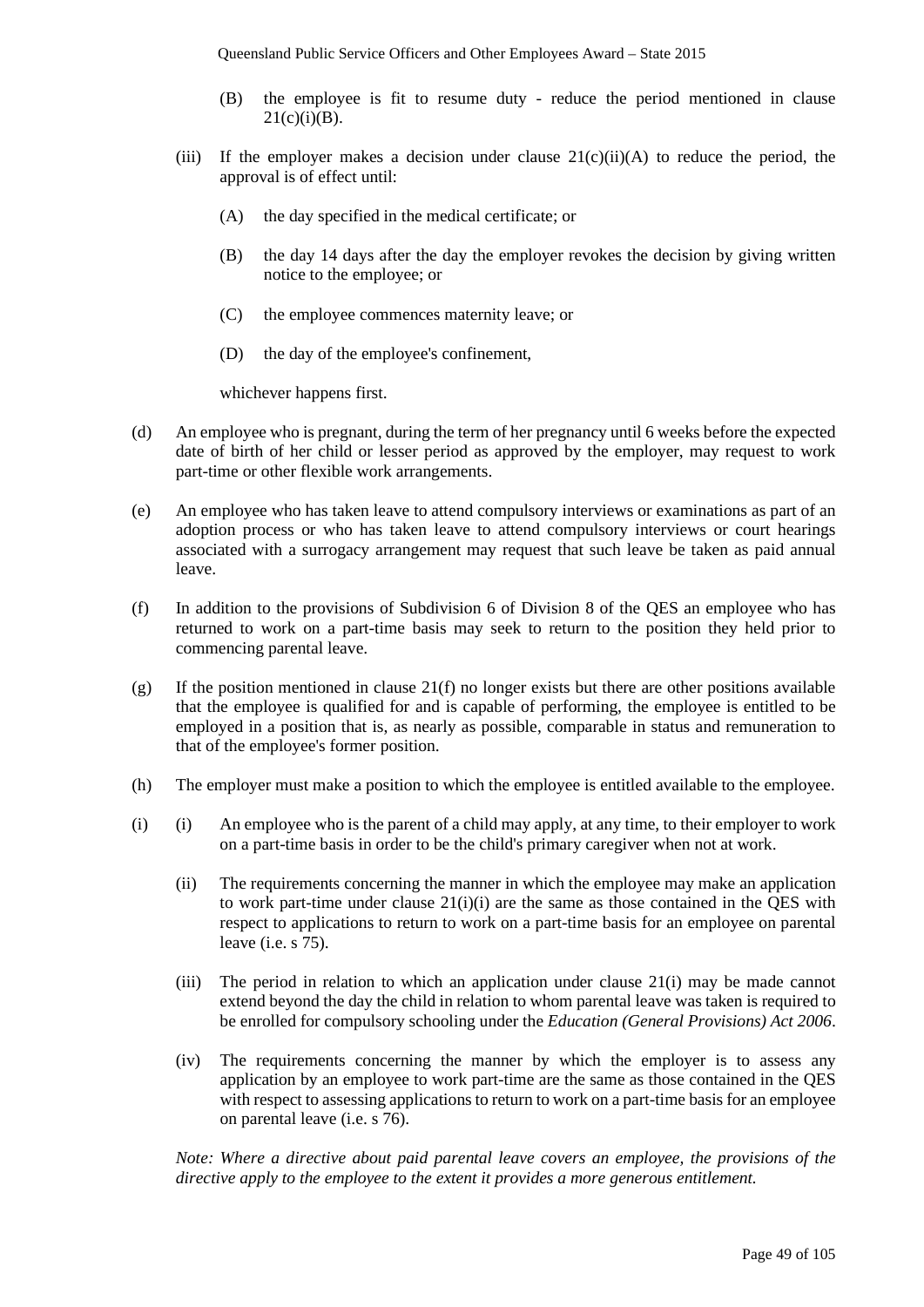## **22. Long service leave**

- (a) Long service leave, including for casual employees, is provided for in Division 9 of the QES. Clause 22(b) supplements the QES.
- (b) In lieu of the provisions of sections  $95(2)(a)$  and (b) of the Act, all employees who complete 10 years' continuous service are entitled to long service leave at the rate of 1.3 weeks on full pay for each year of continuous service and a proportionate amount for an incomplete year of service.

*Note: Where a directive about long service leave covers an employee, the provisions of the directive apply to the employee to the extent it provides a more generous entitlement.* 

## **23. Public holidays**

Public holidays are provided for in Division 10 of the QES. Clauses 23.1 to 23.5 supplement the QES provisions.

#### **23.1 Payment for public holidays and for work on a public holiday**

- (a) An employee (other than a casual employee) who would normally work on a day on which a public holiday falls and who:
	- (i) is not required to work on that day, shall be paid for the ordinary hours the employee would normally have worked if that day had not been a public holiday;
	- (ii) is required to work on the public holiday shall, in addition to the payment prescribed in clause 23.1(a)(i), be paid at the rate of time and one-half for any hours worked, with a minimum payment as for 4 hours' work for the day.
- (b) An employee (including a casual employee) who would normally work on a day on which a public holiday falls and who performs authorised overtime outside the employee's ordinary working hours for that day shall be paid for such time at double the overtime rate prescribed in clauses 18.2 or 18.3(a), as the case may be.
- (c) An employee (including a casual employee) who would not normally be required to work on a public holiday but who is required to work on that day shall be paid at the rate of double time and one-half for any hours worked, with a minimum payment as for 4 hours' work for the day.
- (d) The minimum payment provided in clauses 23.1(a) or (c) shall not apply where the work performed on the public holiday is immediately preceding or following ordinary hours.

### **23.2 Equivalent time off**

- (a) Subject to clause 23.1, an employee who performs work on any public holiday, or any day appointed under the *Holidays Act 1983* to be kept in place of any such holiday, shall at the employee's option receive time off equivalent to the number of hours worked, with a minimum of 4 hours in lieu of monetary compensation.
- (b) Where an employee elects to take equivalent time off such employee shall in addition be paid at half the ordinary rate with a minimum as for 4 hours' work.

#### **23.3 Substitution**

(a) Subject to statutory limitations (such as the time work may not be performed on Anzac Day) where there is agreement between the chief executive and an employee or employees, another ordinary working day may be substituted for a public holiday.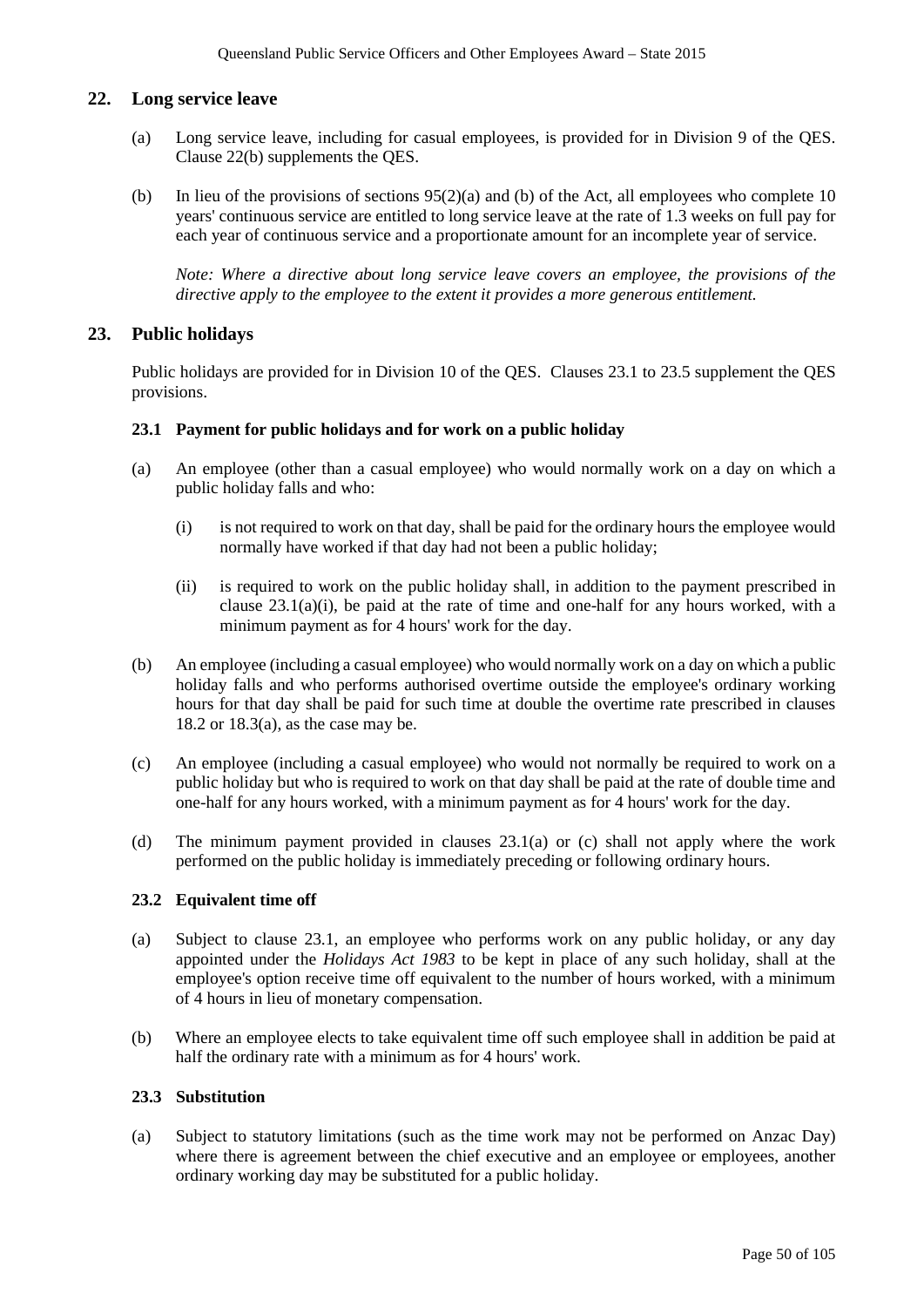(b) Where an employee is subsequently required to work on the substituted day they shall be paid at the rate prescribed in clause 23.1.

### **23.4 Employees who do not ordinarily work Monday to Friday of each week**

- (a) An employee (other than a casual employee) who does not ordinarily work Monday to Friday of each week is entitled to either payment for each public holiday or a substituted day's leave.
- (b) Where a public holiday would have fallen on a Saturday or a Sunday (e.g. Australia Day) but is substituted for another day, an employee (other than a casual employee) who would ordinarily have worked on such Saturday or Sunday but who is not rostered to work on such day is entitled to payment for the public holiday or a substituted day's leave.
- (c) Where Christmas Day falls on a Saturday or a Sunday and the public holiday is observed on another day, an employee required to work on Christmas Day (i.e. 25 December) is to be paid at the rate of double time.
- (d) For the purpose of clause 23.4(a) **payment for each public holiday** and **a substituted day's leave** means:
	- (i) for a full-time employee whose ordinary hours are 38 hours per week: 7.6 hours at ordinary rates; and
	- (ii) for all other full-time employees: 7.25 hours at ordinary rates.
- (e) Nothing in clause 23.4 confers a right to any employee to payment for a public holiday as well as a substituted day in lieu.

### **23.5 Rostered day off on a public holiday**

- (a) An employee (other than a casual employee) whose rostered day off falls on a public holiday shall be paid an additional day's wage or, by mutual agreement between the chief executive and the employee, be granted a day's holiday in lieu at a time to be mutually arranged between the chief executive and the employee concerned, including by taking it in conjunction with annual leave.
- (b) For the purpose of clause 23.5(a) **additional day's wage** and **a day's holiday in lieu** means:
	- (i) for a full-time employee whose ordinary hours are 38 hours per week: 7.6 hours at ordinary rates; and
	- (ii) for all other full-time employees: 7.25 hours at ordinary rates.

### **23.6 Additional provisions for shift workers**

- (a) All hours worked by a shift worker on a public holiday shall be paid for at the rate prescribed in clause 23.1.
- (b) The payments described in clause 23.6(a) shall be calculated on a majority of shift basis (see the examples at clause 15.5(e)).

## **24. Jury service**

Jury service is provided for in Division 12 of the QES.

# **PART 7 - Transfers, Travelling and Working Away from Usual Place of Work**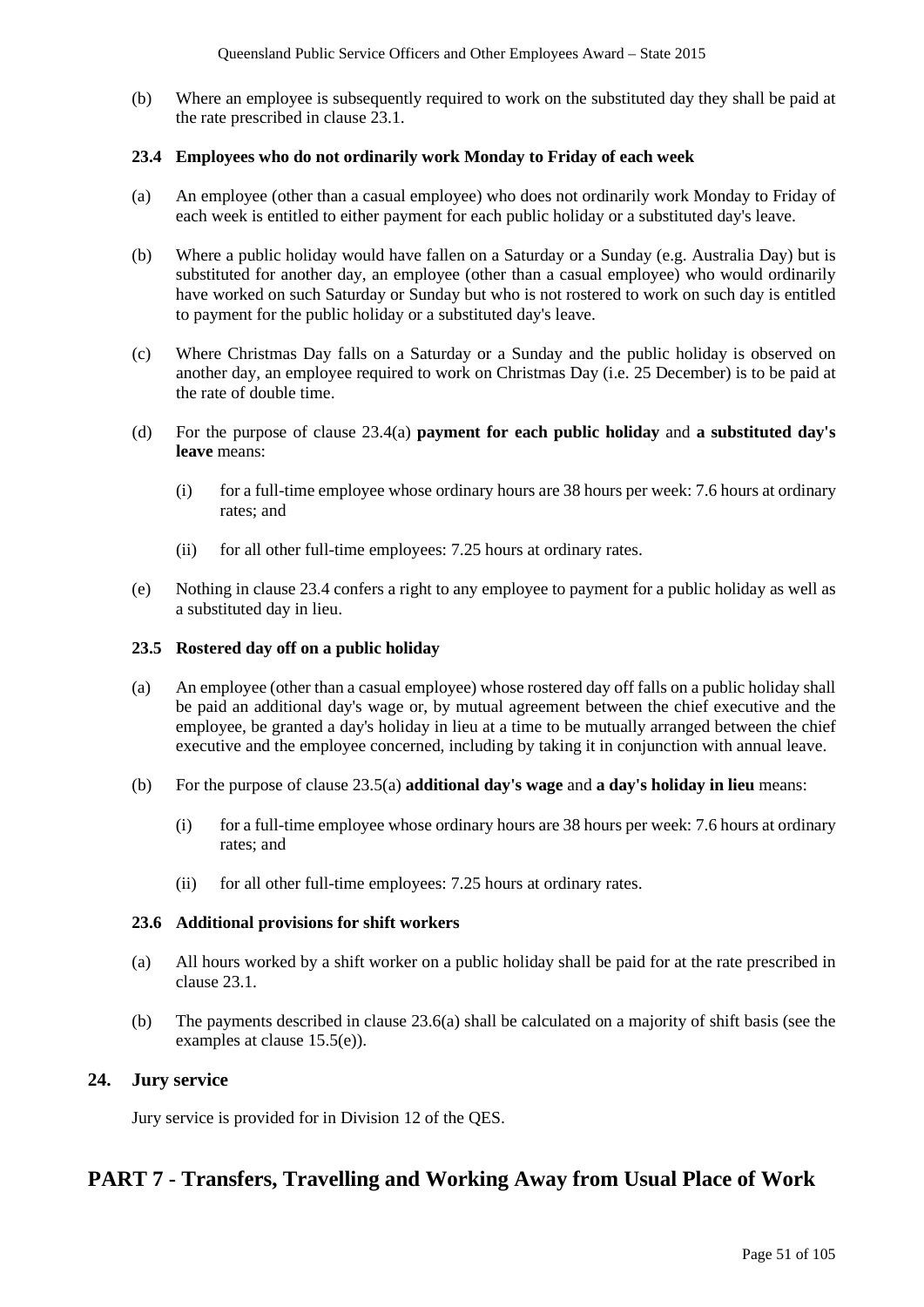## **25. Transfer and appointment expenses**

- (a) Eligible employees when appointed or when transferred (other than at their own request) from one centre to another may be paid for expenses incurred, including:
	- (i) the conveyancing of self, family and effects to the centre to which the employee is appointed or transferred;
	- (ii) board and lodging;
	- (iii) other items of expenditure related to taking up duty.
- (b) Nothing in clause 25(a) is to be taken to prevent a chief executive from exercising their discretion to pay all or part of the expenses of an employee who is transferred from one centre to another centre at their own request.

*Note: Where a directive about transfer and appointment expenses covers an employee, the provisions of the directive apply to the employee to the extent it provides a more generous entitlement.* 

### **26. Travelling and relieving expenses**

An employee who is required to:

- (a) travel on official duty; or
- (b) take up duty away from the employee's usual place of work to relieve another employee; or
- (c) to perform special duty,

is to be reimbursed actual and reasonable expenses for accommodation, meals and incidental expenses necessarily incurred by the employee.

*Note: Where a directive about travelling and relieving expenses covers an employee, the provisions of the relevant directive apply to the employee to the extent it provides a more generous entitlement.*

## **27. Transfer of employees**

An employee who has served for three years or more continuously in an office or offices in an isolated location shall be entitled to be transferred, without detriment, to some other position in a more favourable locality as soon as opportunity offers.

### **28. Patient escort - Nurse**

When a nurse is required to travel as escort for a patient they shall be paid at the appropriate rate for all time the patient is under their care. When returning from such escort the nurse shall be paid for a maximum of 12 hours out of every 24 hours at ordinary rates provided that when returning on a rostered day off or scheduled day off they shall be granted an additional day off in lieu or an additional day is to be added to their next recreation leave.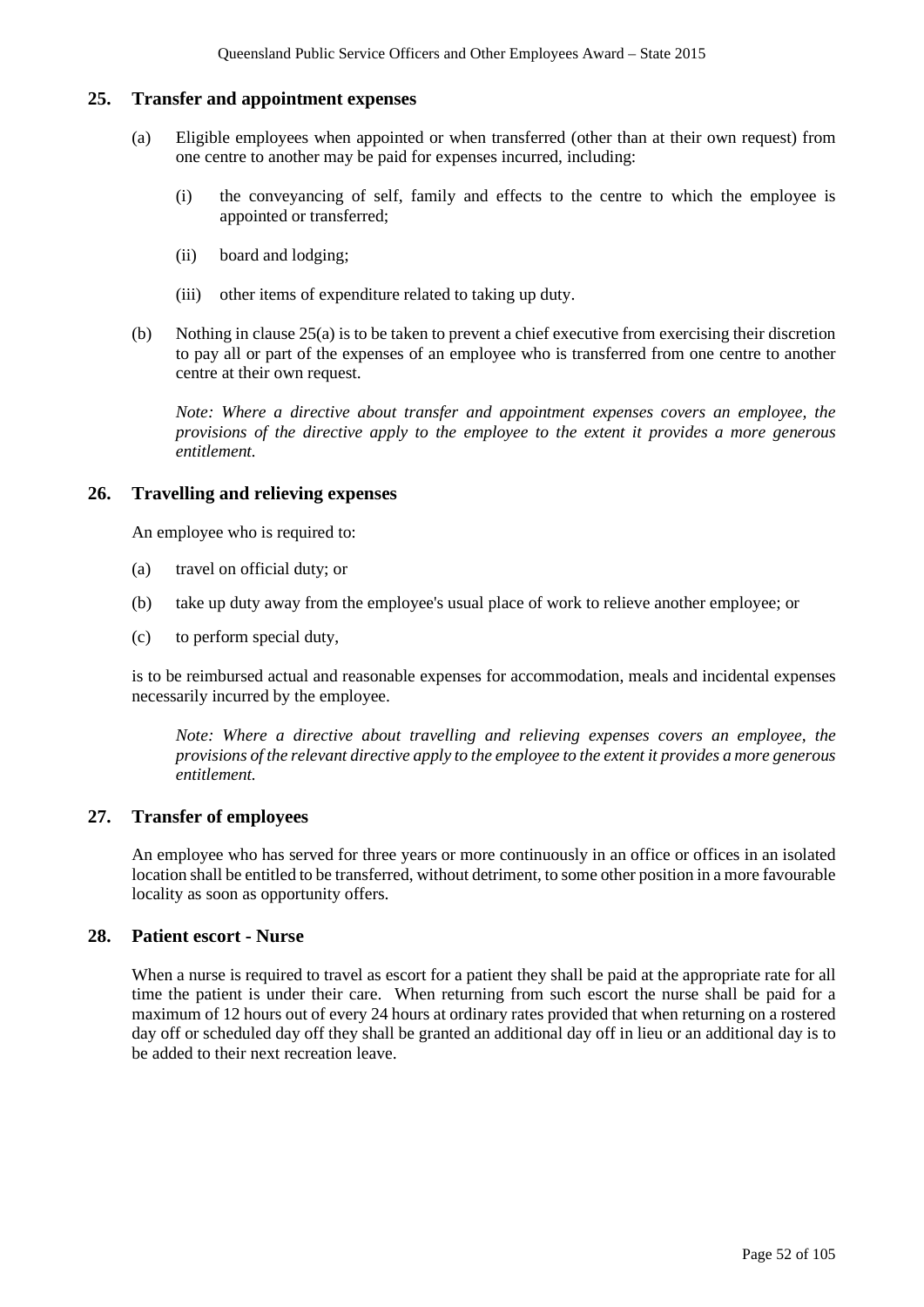# **PART 8 - Training and Related Matters**

### **29. Training, learning and development**

- (a) The parties to this Award recognise that in order to increase efficiency and productivity a greater commitment to learning and development is required.
- (b) Accordingly, the parties commit themselves to developing a more highly skilled and flexible workforce and providing employees with career opportunities through appropriate training to acquire additional skills and knowledge for performance of their duties.
- (c) Within each agency, a consultative mechanism and procedures involving representatives of management, employees and relevant unions shall be established as determined by the chief executive, having regard to the size, structure and needs of that agency.
- (d) Following consultation, the chief executive shall develop a learning and development strategy consistent with:
	- (i) the current and future needs of the agency;
	- (ii) the size, structure and nature of the operations of the agency; and
	- (iii) the need to develop vocational skills relevant to the agency through courses conducted wherever possible by accredited educational institutions and providers.
- (e) Learning and development may be both on-the-job or off-the-job and either internal or external to the organisation.
- (f) Learning and development provided should assist employees in obtaining accredited competencies, knowledge and skills.
- (g) All such learning and development should be directed at enabling employees to enhance skills relevant to duties to be performed. Employees will be expected to attend scheduled learning and development activities.

## **PART 9 - Union Related Matters**

#### **30. Union encouragement**

- (a) The parties recognise the right of individuals to join a union and will encourage that membership. However, it is also recognised that union membership remains at the discretion of individuals.
- (b) An application for union membership and information on the relevant union/s will be provided to all employees at the point of engagement.
- (c) Information on the relevant union/s will be included in induction materials.
- (d) Union representative/s will be provided with the opportunity to discuss union membership with new employees.

### **31. Union delegates**

(a) The parties acknowledge the constructive role democratically elected union delegates undertake in the workplace in relation to union activities that support and assist members. That role will be formally recognised, accepted and supported.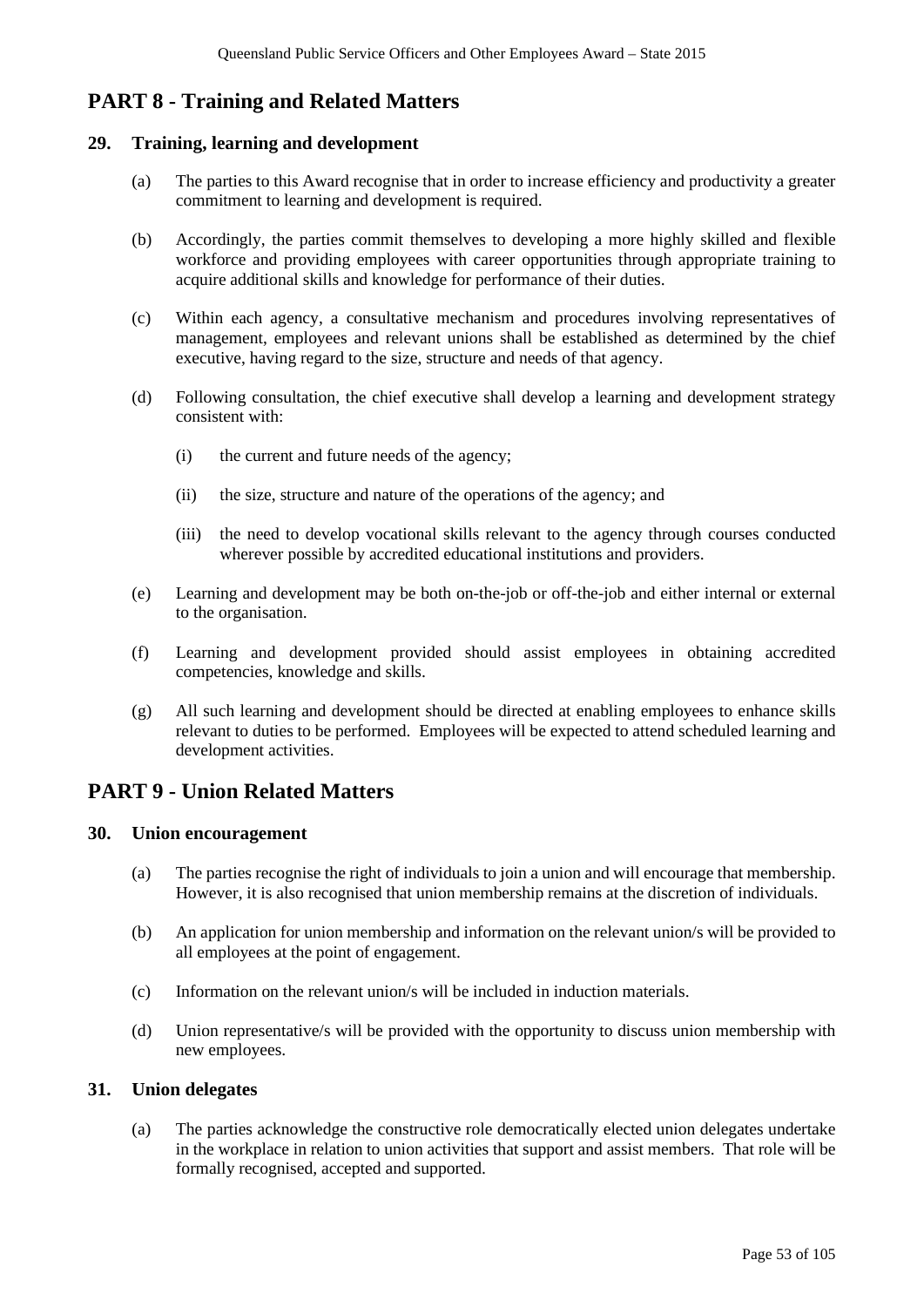- (b) Employees will be given full access to union delegates/officials during working hours to discuss any employment matter or seek union advice, provided that service delivery is not disrupted and work requirements are not unduly affected.
- (c) Provided that service delivery and work requirements are not unduly affected, delegates will be provided convenient access to facilities for the purpose of undertaking union activities. Such facilities include: telephones, computers, e-mail, photocopiers, facsimile machines, storage facilities, meeting rooms and notice boards. It is expected that management and delegates will take a reasonable approach to the responsible use of such facilities for information and communication purposes.
- (d) Subject to the relevant employee's written approval and any confidentiality provisions, delegates may request access to documents and policies related to a member's employment.

## **32. Industrial relations education leave**

- (a) Industrial relations education leave is paid time off to acquire knowledge and competencies in industrial relations. Such knowledge and competencies can allow employees to effectively participate in consultative structures, perform a representative role and further the effective operation of grievance and dispute settlement procedures.
- (b) Employees may be granted up to 5 working days (or the equivalent hours) paid time off (noncumulative) per calendar year, approved by the chief executive, to attend industrial relations education sessions.
- (c) Additional leave, over and above 5 working days non-cumulative (or the equivalent hours) in any one calendar year may be granted where approved structured employees' training courses involve more than 5 working days (or the equivalent). Such leave will be subject to consultation between the chief executive, the relevant union and the employee.
- (d) Upon request and subject to approval by the chief executive, employees may be granted paid time off in special circumstances to attend management committee meetings, union conferences, and Australian Council of Trade Unions (ACTU) Congress.
- (e) The granting of industrial relations education leave or any additional special leave should not impact adversely on service delivery, work requirements or the effectiveness and efficiency of the work unit concerned. At the same time, such leave shall not be unreasonably refused.
- (f) At the discretion of the chief executive, employees may be granted special leave without pay to undertake work with their union.

## **33. Right of entry**

- (a) Authorised industrial officer
	- (i) An 'authorised industrial officer' is any union official holding a current authority issued by the Industrial Registrar.
	- (ii) Right of entry is limited to workplaces where the work performed falls within the registered coverage of the union.
- (b) Entry procedure
	- (i) An authorised industrial officer may enter a workplace at which an employer carries on a calling of the officer's organisation, during the employer's business hours, to exercise a power under Chapter 9, Part 1, Division 5, Subdivision 2 of the Act as long as the authorised industrial officer: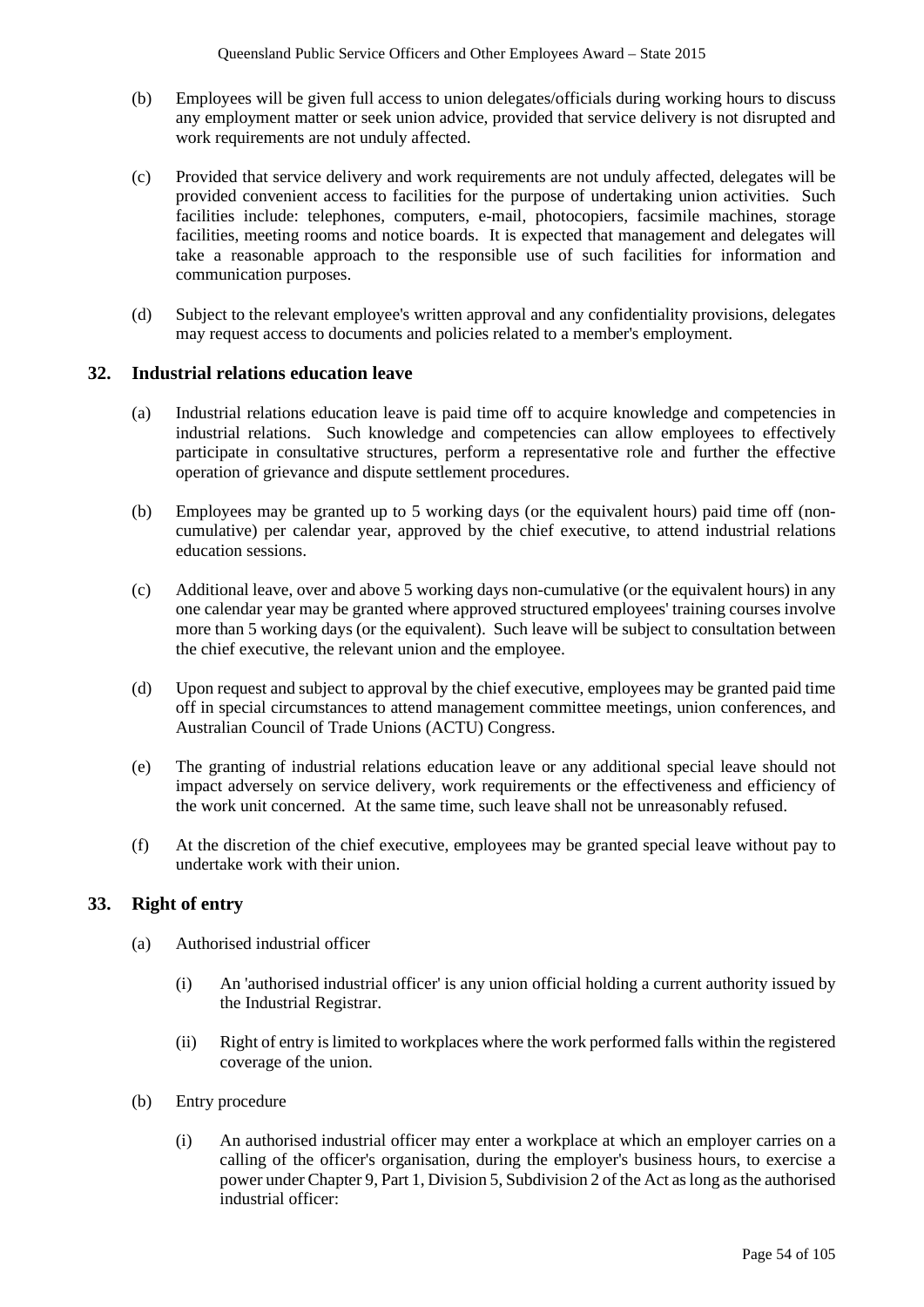- (A) has notified the employer or the employer's representative of the officer's presence; and
- (B) produces their authorisation, if required by the employer or the employer's representative.
- (ii) Clause 33(b)(i) does not apply if, on entering the workplace, the officer discovers that neither the employer nor the employer's representative having charge of the workplace is present.
- (iii) A person must not obstruct or hinder any authorised industrial officer exercising their right of entry.
- (iv) If the authorised industrial officer does not comply with a condition of clause 33(b)(i) the authorised industrial officer may be treated as a trespasser.
- (c) Inspection of records
	- (i) An authorised industrial officer is entitled to inspect the time and wages record required to be kept under section 339 of the Act.
	- (ii) An authorised industrial officer is entitled to inspect such time and wages records of any current employee except if the employee:
		- (A) is ineligible to become a member of the authorised industrial officer's union; or
		- (B) has made a written request to the employer that they do not want their record inspected.
	- (iii) The authorised industrial officer may make a copy of the record, but cannot require any help from the employer.
	- (iv) A person must not, by threats or intimidation, persuade or attempt to persuade an employee or prospective employee to make, or refuse to make, a written request to the employer or prospective employer that the record not be available for inspection by an authorised industrial officer.
- (d) Discussions with employees

An authorised industrial officer is entitled to discuss with the employer, or a member or employee eligible to become a member of the union:

- (i) matters under the Act during working or non-working time; and
- (ii) any other matter with a member or employee eligible to become a member of the union, during non-working time.
- (e) Conduct
	- (i) The employer must not obstruct the authorised industrial officer exercising their right of entry powers.
	- (ii) An authorised industrial officer must not wilfully obstruct the employer, or an employee during the employee's working time.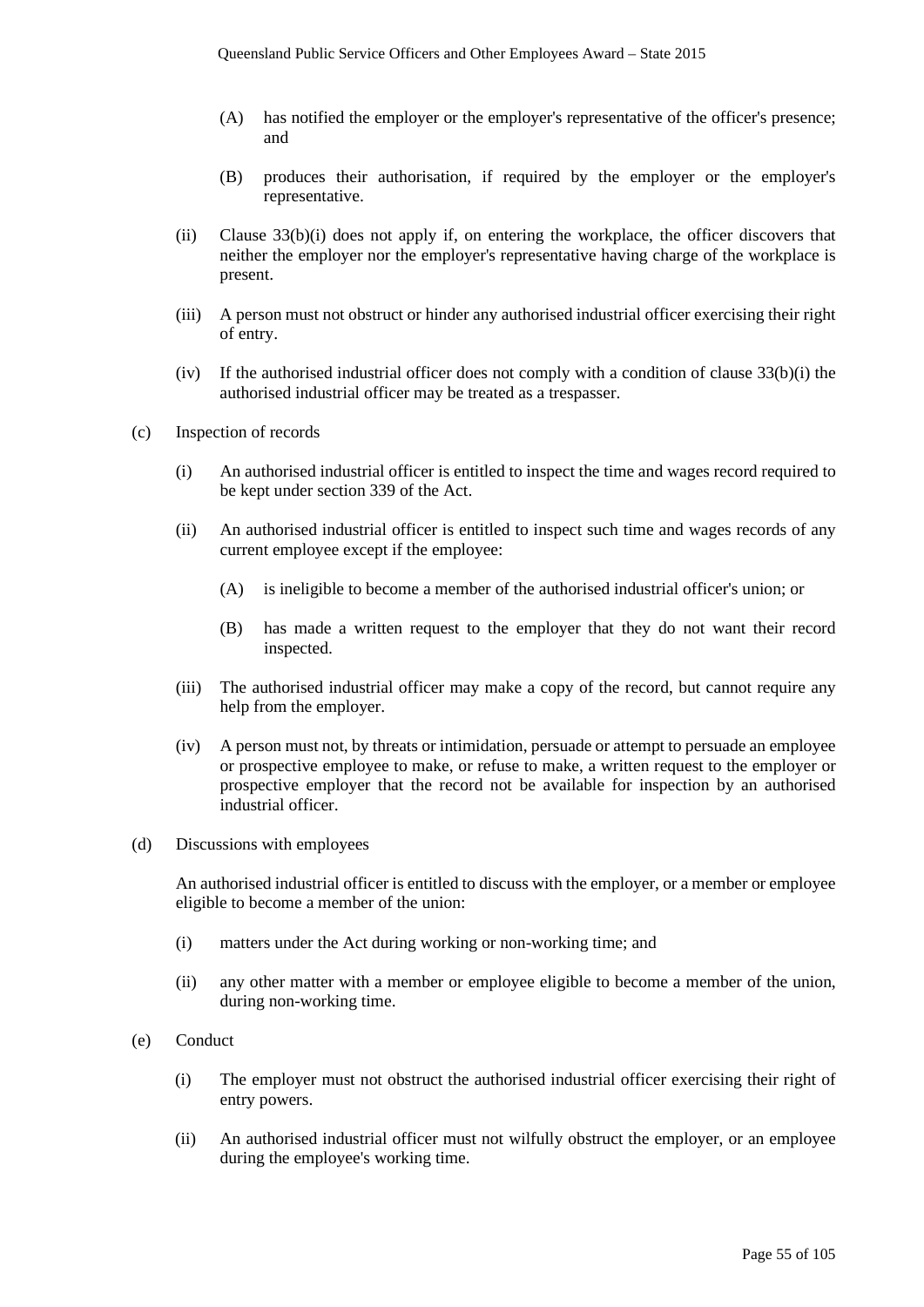*Note: Clause 33 - Right of entry, deals with comparable provisions contained within the Act. In order to ensure the currency of existing legal requirements parties are advised to refer to Chapter 9, Part 1, Division 5 of the Act as amended from time to time.*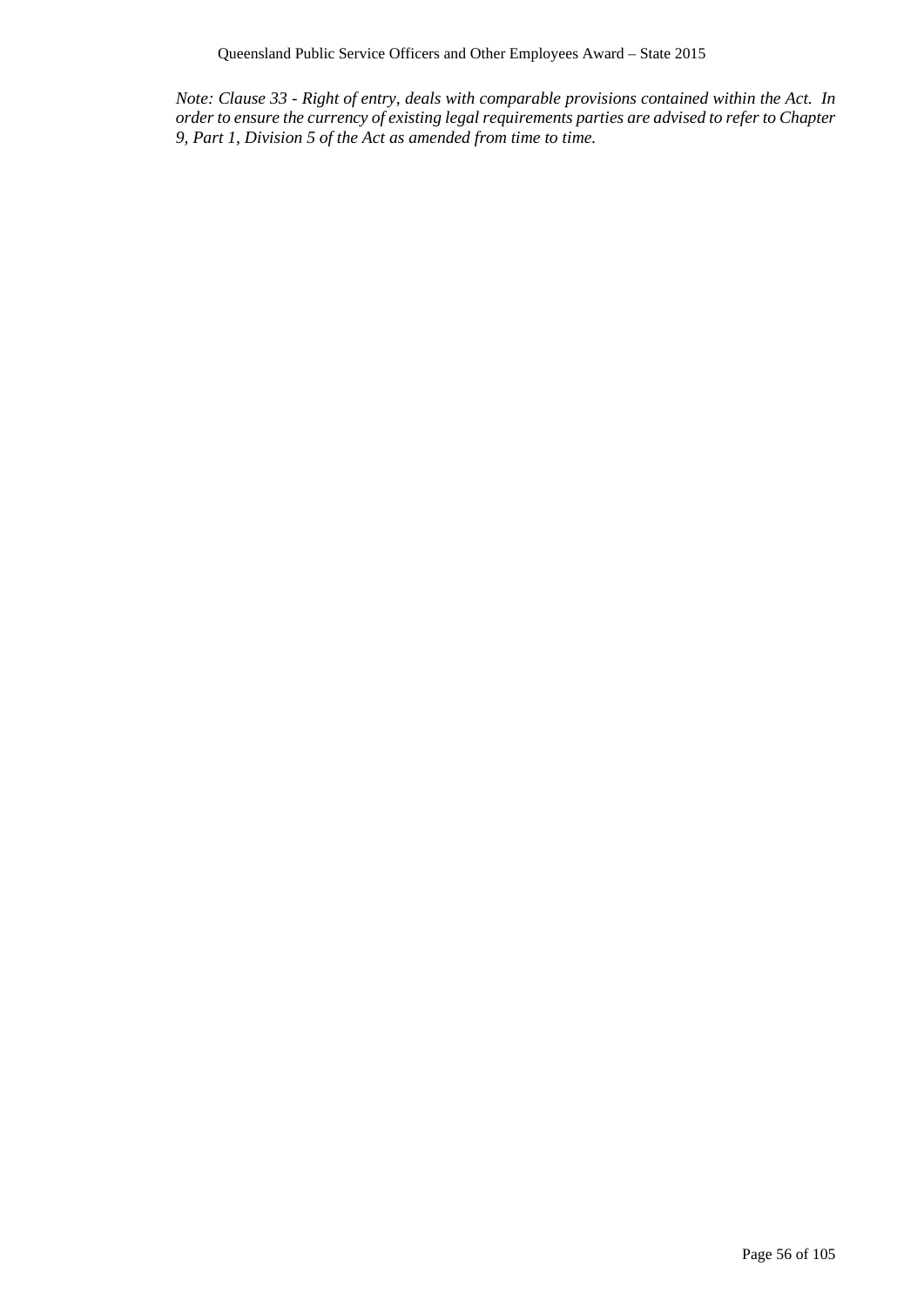# **Schedule 1 - Agency Specific Provisions**

## **Section 1 - Department of Justice and Attorney-General**

#### **S1.1.1 Supreme and District Court bailiffs**

#### **S1.1.1.1 Overtime and public holiday payments**

(a) Where a bailiff is required to remain with a jury on lock-up, overtime shall be paid in accordance with the following:

| <b>Weekdays</b> |                            |
|-----------------|----------------------------|
| 1730 to 2030    | time and one-half          |
| 2030 to 0030    | double time                |
| 0030 to 0430    | sleep time (ordinary time) |
| 0430 to 0700    | time and one-half          |
| 0700 to 0830    | double time                |
|                 |                            |

| Weekends |                  |                            |
|----------|------------------|----------------------------|
| Friday   | 1730 to 2030     | time and one-half          |
|          | 2030 to 0030     | double time                |
| Saturday | 0030 to 0430     | sleep time (ordinary time) |
|          | 0430 to 0700     | time and one-half          |
|          | 0700 to 0030     | double time                |
| Sunday   | 0030 to 0430     | sleep time (ordinary time) |
|          | $0430$ to $0030$ | double time                |
| Monday   | 0030 to 0430     | sleep time (ordinary time) |
|          | 0430 to 0700     | time and one-half          |
|          | 0700 to 0830     | double time                |

- (b) All other overtime performed by bailiffs shall be dealt with in accordance with clause 18 of this Award.
- (c) When on jury lock-up, the hours of duty will be inclusive of meal times, which are to be provided by the employer, and no deduction for such meal times shall be made from the employee's salary.

### **S1.1.1.2 Public holidays - bailiffs**

Entitlements to public holidays shall be in accordance with clause 23 provided that no additional public holiday penalties shall be payable in relation to sleep time (i.e. 0030 to 0430) where a bailiff is required to remain with the jury on lock-up.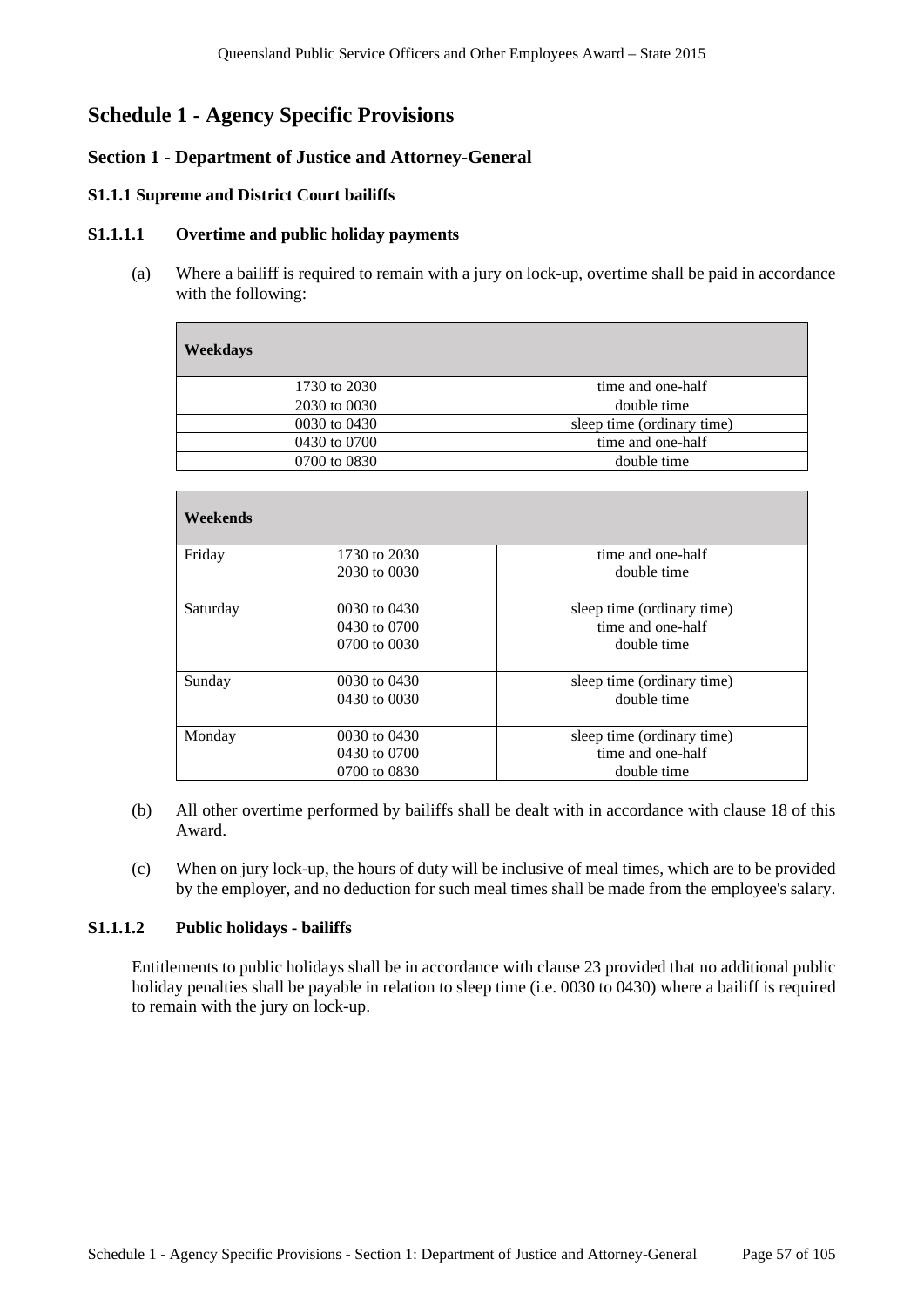## **Schedule 1 - Section 2 - Department of Agriculture and Fisheries**

### **S1.2.1 Queensland Boating and Fisheries Patrol (QBFP)**

The following conditions apply to all QBFP employees up to and including district manager. They do not apply to administrative officers, regional managers or the superintendent.

### **S1.2.1.1 Extra payment for weekend work/TOIL**

(a) For the purposes of this clause:

**Sunday shift** means a shift of 8 hours worked on a Sunday

**relevant Sunday shifts** means the total stipulated hours in each relevant financial year which an employee is required to work as ordinary hours and, in addition, accrue time off in lieu of penalty rates before being paid weekend penalties in accordance with clause S1.2.1.1(b). This will mean the first four rostered and worked Sundays of each financial year.

- (b) Except as provided for elsewhere in clause S1.2.1, all ordinary time duty performed between 0000 and 2400 on a Saturday will be paid for at the rate of time and one-half and all ordinary duty performed between 0000 and 2400 on a Sunday shall be paid for at the rate of double time.
- (c) An officer will be paid ordinary time and, in addition, will accrue time off in lieu of penalty rates equivalent to the actual ordinary hours worked for the first four rostered and worked Sunday shifts of each financial year (representing 8 hours per shift, 32 hours in total).
- (d) Where the duration of ordinary shifts is either greater than or less than the average daily ordinary hours, the total ordinary hours worked will contribute on a *pro rata* basis towards the relevant Sunday shifts where payment of ordinary weekend penalties does not apply.
- (e) An employee may elect to combine or convert the relevant Sunday shifts with Saturdays and/or Sundays or alternatively with Saturdays and/or Sundays and public holidays. Should this option be chosen a Saturday shift of 8 hours will equate to 4 hours and a public holiday shift of 8 hours will equate to 12 hours.
- (f) An employee entitled to receive extra payment for weekend work, or work on public holidays, may elect to be compensated by time off in lieu as follows:
	- (i) for ordinary hours worked on a Saturday paid at ordinary time and in addition accrue time off in lieu equal to 50% of the hours worked;
	- (ii) for ordinary hours worked on a Sunday paid at ordinary time and in addition accrue time off in lieu equal to 100% of the hours worked;
	- (iii) for ordinary hours worked on a public holiday paid at ordinary time and in addition accrue time off in lieu equal to 150% of the hours worked.
- (g) Time off in lieu not utilised within 12 months of accrual will expire.

### **S1.2.1.2 Night shift allowance**

An employee will be paid 15% in addition to ordinary rates in respect of periods of ordinary duty performed between the hours of 1800 and 0600 to a maximum of 8 hours and a minimum of 4 hours. This allowance will not be paid in respect of meal breaks or for ordinary duty performed on weekends.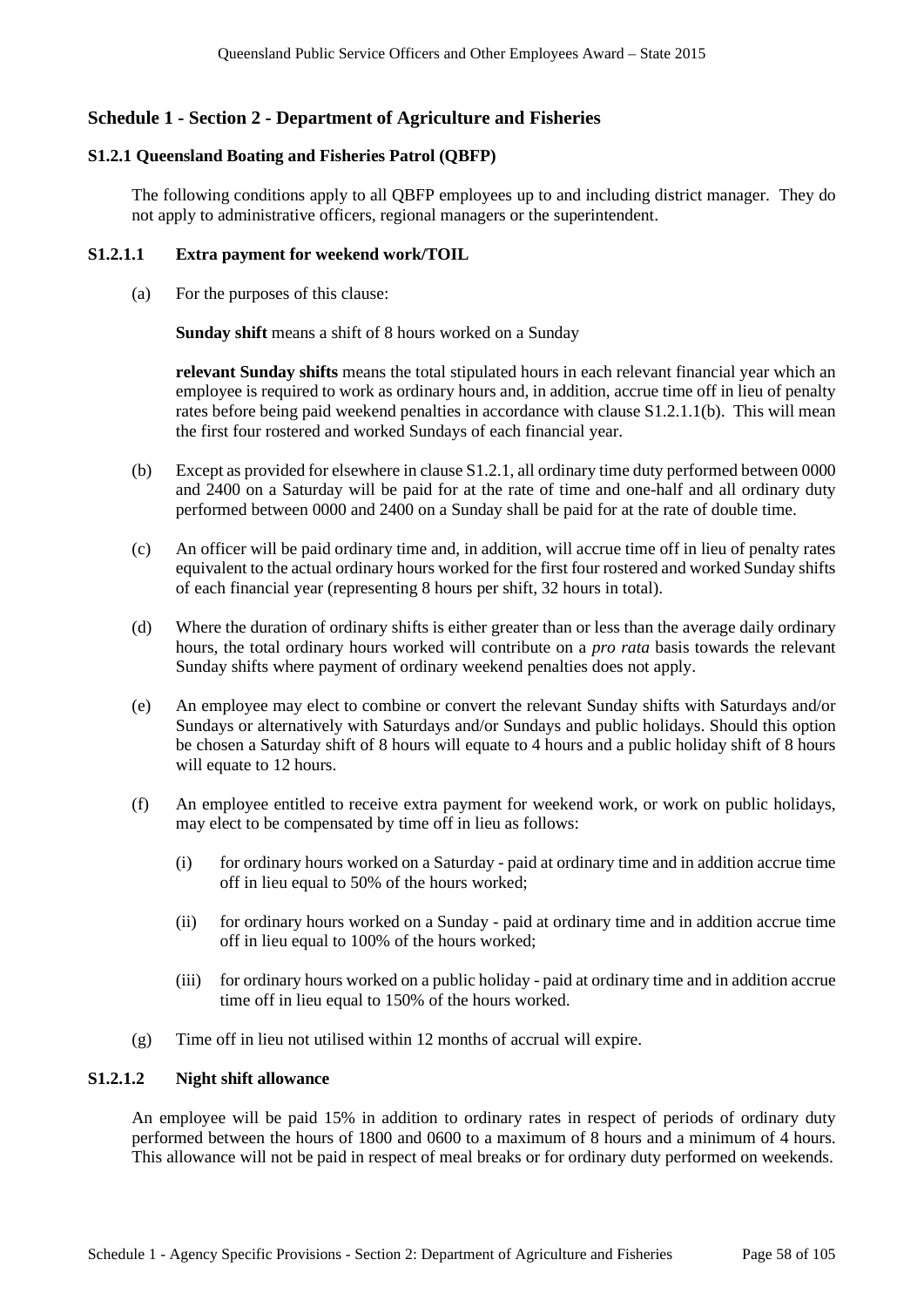### **S1.2.1.3 Additional leave**

- (a) Employees will accrue one day's leave for each completed week (7 days, consisting of 24 hour periods) that such employees are away from the vessel's port of departure. Where the period is greater than 1 week, any further period of less than a completed week is to be calculated on a *pro rata* basis of 1 hour for each day spent away in excess of 7 days (e.g. 10 day patrol  $= 1$  day 3 hours leave):
- (b) The calculation of the entitlement commences immediately the vessel departs a port and ceases:
	- (i) when the vessel returns to the port of departure; or
	- (ii) an officer departs the vessel at another port after completing a voyage; or
	- (iii) at the conclusion of a **security watch** immediately following and in conjunction with a voyage.

**security watch** means the event where an officer or officers are required to maintain duties on board a vessel to maintain the vessel's security, safety and integrity whilst away from its home port.

(c) Such additional leave is to be taken by mutual consent within 12 months of the date of completion of the period of offshore surveillance duty when the entitlement accrued.

## **S1.2.1.4 Hours of duty**

- (a) The ordinary hours of duty shall be an average of 38 hours per week, to be worked on the basis of 152 hours within a work cycle not exceeding 28 consecutive days.
- (b) The ordinary hours of duty, including starting and finishing times, will be specified in a roster prepared by the district officer.
- (c) The ordinary starting and finishing times of individual employees within a district may be staggered as determined by the district officer.
- (d) Starting and finishing times of rostered hours may be altered by the district officer to cater for the needs of the patrol, geographic, safety, or climatic conditions. The district officer will give 24 hours' notice of this change or, if less, as mutually agreed.
- (e) (i) An employee will be allowed two whole consecutive days off in each week. In lieu of two whole days off in each week an employee may be allowed in each fortnightly period either one day off in one week and three consecutive days off in the other week or four consecutive days off.
	- (ii) One day off at the end of one week and one at the beginning of the following week will be counted as meeting the requirements of clause S1.2.1.4(e)(i).
- (f) For the purposes of clause S1.2.1.4, **district officer** will mean the district officer, district manager, district operations officer, senior field officer or senior response officer.

## **S1.2.2 Forestry officers required to perform additional duties during the fire season**

The following additional conditions apply to public service officers and temporary employees engaged by Forestry who are instructed to perform work outside of ordinary hours on fire fighting and support duties directly associated with firefighting. Such duties include patrol at the face of a fire, air observer work, fire patrol and investigation work, repair and servicing of equipment when it is being used for firefighting and operating communication equipment in the office or in the field.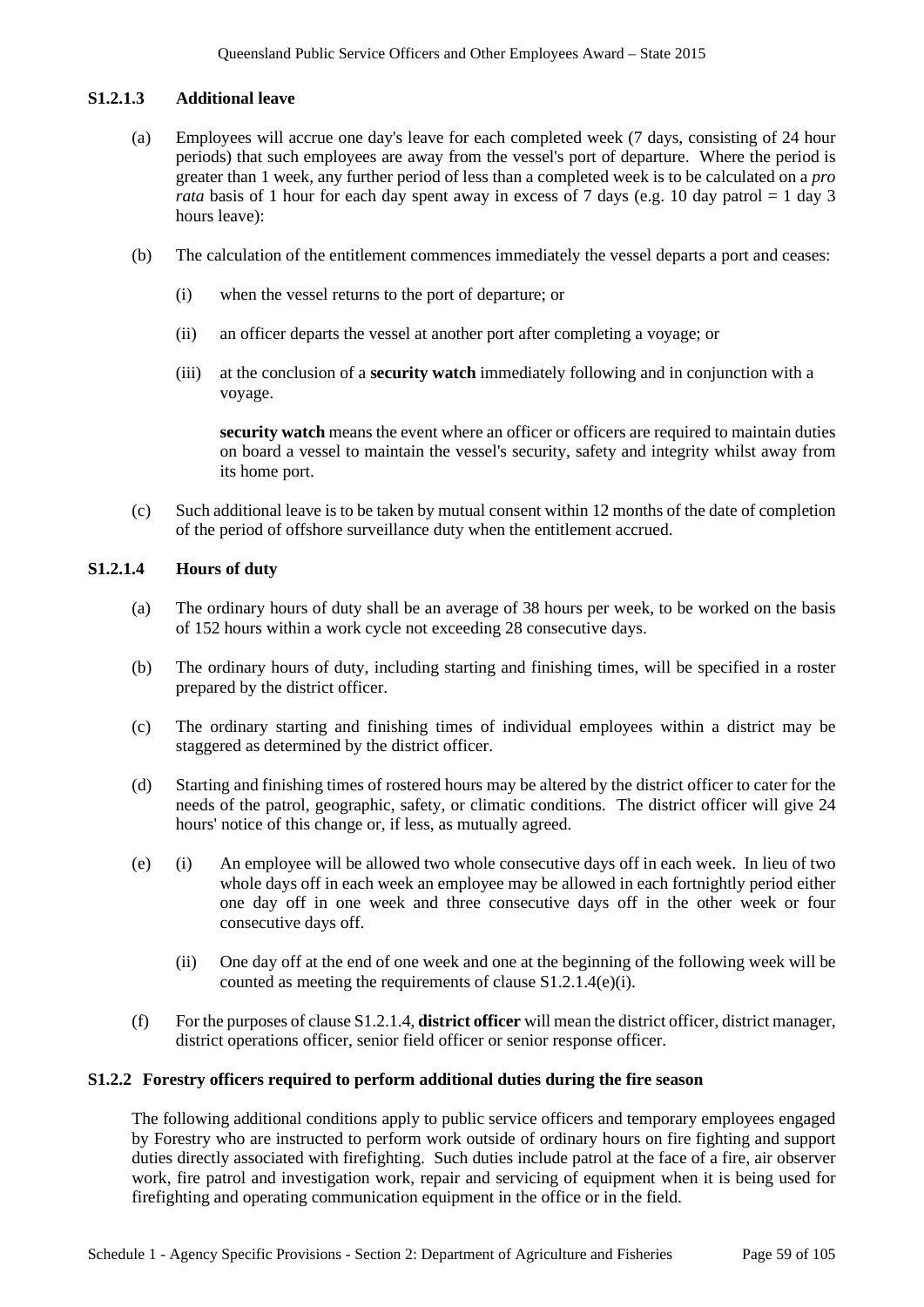#### **S1.2.2.1 Meal times**

- (a) An officer who is instructed to commence work more than 2 hours before the ordinary commencing time shall be allowed 30 minutes for breakfast in the employer's time provided the officer resumes work at the end of such half hour.
- (b) An officer who is instructed to work for more than 1 hour after the ordinary ceasing time shall be allowed a 30 minute break in the employer's time for a meal after the expiration of one hour, and a 45 minute break in the employee's time after each further 4 hours worked.
- (c) An officer required to perform overtime after completing the ordinary hours and having left the job site shall be allowed a meal break of 45 minutes in the employer's time after each 4 hours worked.
- (d) An officer, other than an officer performing duty on communication equipment or performing other support duties in the office, who is instructed to work during the ordinary meal times shall be paid at the rate of double time until allowed the usual time for a meal break.
- (e) An officer performing duty on communication equipment or performing other support duties in the office when instructed to work during the ordinary meal times shall be allowed a crib break of 30 minutes, to be taken at a time that will not interfere with the continuity of work where continuity is necessary, for which no deduction of pay shall be made.
	- (i) An officer instructed to work overtime on Saturday or Sunday beyond the fifth hour of such overtime shall be entitled to an unpaid meal break of 30 minutes.
	- (ii) Should an officer be instructed to continue such overtime beyond 9 hours the officer shall be entitled to a further break of 30 minutes. After each further 4 hours of overtime the officer shall be entitled to a 45 minute break for which no deduction of pay shall be made provided that the officer is required to continue working thereafter.
- (f) Each officer shall be provided with a reasonable meal by the employer at the times mentioned in clauses S1.2.2.1(a) to (e) orshall be paid a meal allowance at the rate prescribed in clause 13.10(a) on each occasion a meal is not provided.

## **S1.2.2.2 On call**

Where officers are instructed to remain on standby in case of fire they shall be compensated as follows:

- (a) Officers required to remain "on call" at home on weekends and public holidays shall be allowed time off in lieu on the basis of 50% of actual time the officer remains "on call".
- (b) Officers holding themselves available in departmental premises, in an on call situation, on a Saturday, a Sunday or a public holiday shall be entitled to equivalent time off.

#### **S1.2.2.3 Weekend work**

All officers who perform additional duties during a fire season shall, except in cases of a serious fire emergency, have an average of 1 weekend in 3 entirely free from duty.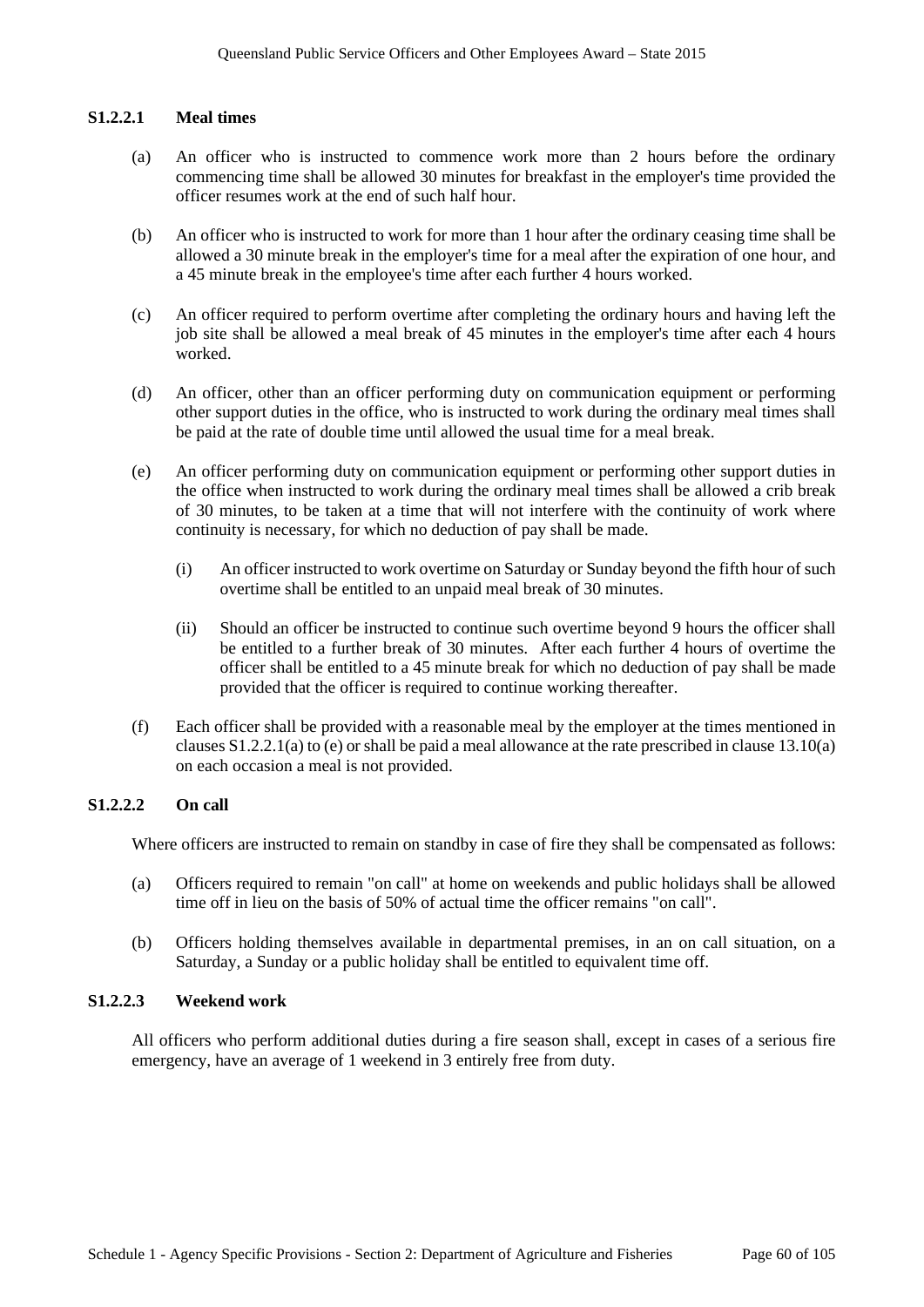## **Schedule 1 - Section 3 - Department of Transport and Main Roads**

#### **S1.3.1 Transport inspectors**

The following arrangements apply to transport inspectors who work ordinary hours on other than a day work basis:

### **S1.3.1.1 Shift rostering principles**

- (a) Employees will be provided with 2 consecutive days off in every 7. Where the roster provides for 10 consecutive days, a 4 day break applies. The shift preceding a rest day shall finish at 12 midnight at the latest. The next rostered working day will not commence any earlier than 12 midnight 48 hours later. Rosters of this nature will only be programmed in exceptional circumstances.
- (b) Overtime shifts/changes of duty may be worked by consent after a break of one whole day subject to other guidelines being observed.
- (c) Rosters are not to provide for a permanent night shift. A night shift will commence after 1800 and before midnight.
- (d) During a rostered period there will be no more than a 6 hour variance between the shift commencement time on the first day of the rostered period and the last day of the rostered period. This will apply unless there is a day off between shifts or an operational gap as prescribed at S1.3.1.1(e). In addition there will be no more than a 2 hour variance between shift start times from one day to the next.
- (e) There shall be an allowable one operational gap per roster cycle. An operational gap is constituted by a shift variance from one shift to the next of more than 6 hours.
- (f) Where an employee works an overtime shift or part shift at their request which results in there being less than 10 hours break from the end of overtime and the beginning of the next rostered shift, that next ordinary rostered shift will be paid at ordinary rates.

### **S1.3.1.2 Night work allowance**

An allowance of 5% of the hourly rate of pay for transport inspectors and senior transport inspectors will be paid for ordinary hours worked between 2200 and 0600 Monday to Friday. The allowance will not apply to work performed on weekends. This allowance is in addition to the normal 15% shift penalty for shift work that commences outside the hours 0600 to 1000 Monday to Friday.

## **S1.3.1.3 Hours of duty**

Hours of duty will be 76 hours per fortnight worked in accordance with clauses 15.1(b), (c), (d) and (e) with a paid meal break of 30 minutes. Overtime shall be paid at the rate of double time for work performed outside the rostered hours of duty during the rostered working week.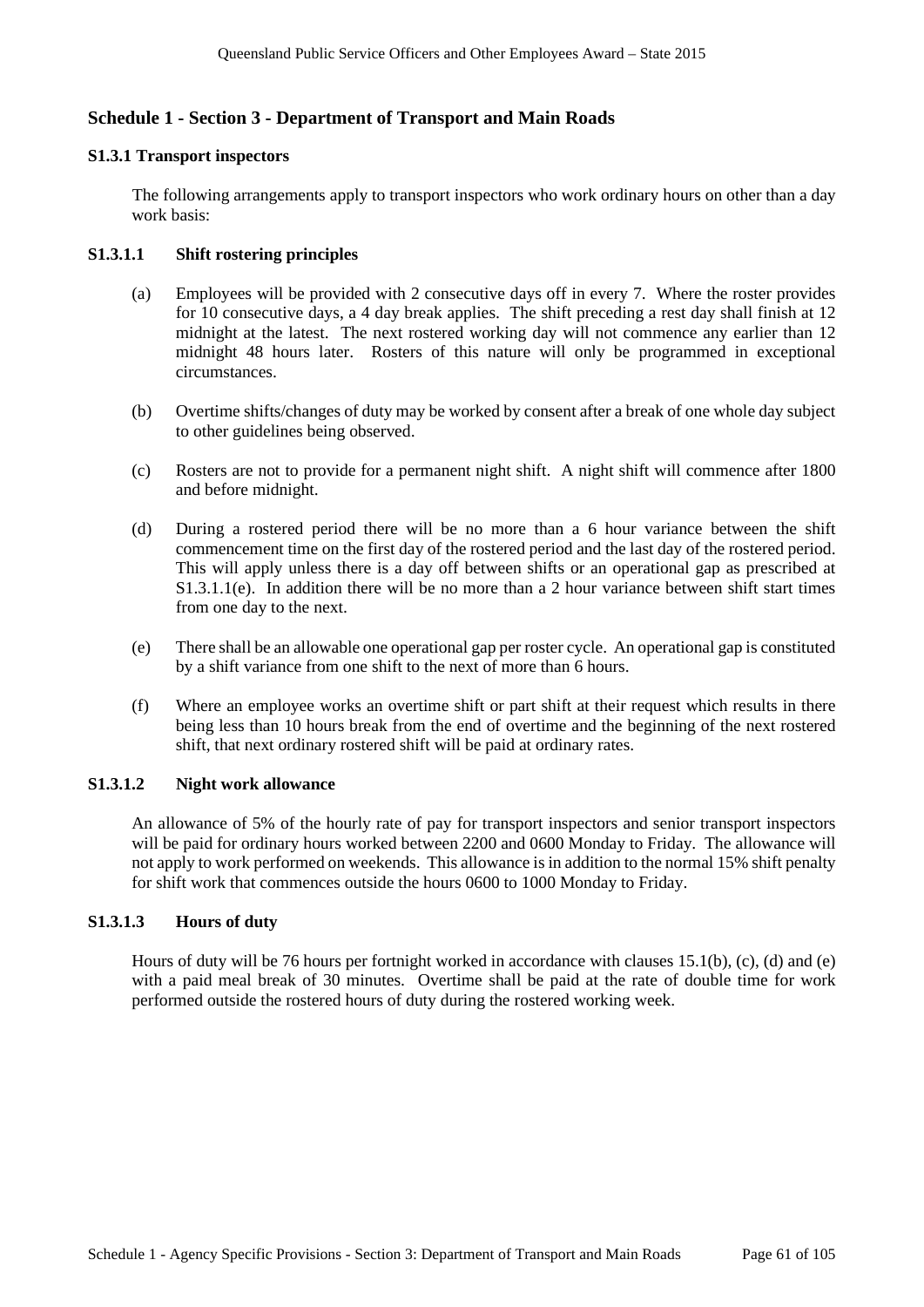## **Schedule 1 - Section 4 - Queensland Fire and Emergency Services (QFES)**

#### **S1.4.1 Emergency Services Employees**

The following conditions apply to all employees engaged in the Emergency Management Directorate (excluding Watch Desk Officers as appointed by the Commissioner of QFES (see clause S1.4.3)); Community Engagement Officers; Emergency Management Coordinators and State Emergency Service Staff.

#### **S1.4.1.1 Principles**

- (a) These hours of duty provisions are to be applied to meet the operational requirements of QFES while recognising the needs of employees for a fulfilled life inside and outside their employment. A major intention of these arrangements is to enable the flexible working of hours to:
	- (i) maximise work/life balance;
	- (ii) ensure operational coverage;
	- (iii) ease traffic congestion; and
	- (iv) ensure meaningful work is provided.
- (b) The management of hours worked (including accrued time off and time-off in lieu of overtime (TOIL)) shall be a local matter with the responsibility resting with managers to determine in consultation with employees.
- (c) Managers are expected to ensure that employees' work loads are properly managed and that every opportunity is provided to employees to avoid losing accrued time and/or TOIL.

## **S1.4.1.2 Hours of duty**

- (a) Except as provided elsewhere in clause S1.4.1, the ordinary hours of duty shall be performed in accordance with Schedule 3, Section 1 of this Award. The ordinary hours of duty shall be an average of 72.5 hours per fortnight exclusive of meal times worked over two x 10 day fortnights Monday to Sunday in four week work cycles, and shall be performed within an ordinary spread of hours of 0600 to 2200. Ordinary hours of duty shall be exclusive of meal times and shall not exceed 9.5 hours per day to be worked within the ordinary spread of hours.
- (b) Employees and managers will negotiate agreement on ordinary working hours in order to meet operational requirements and the employee's work/life balance.
- (c) In the event that agreement cannot be reached, managers may direct starting or ceasing times of employees within the spread of hours based on operational requirements and having regard to work/life balance principles.
- (d) A minimum of two full weekends shall be free of any ordinary hours work in each four week period with a minimum of five nights (i.e. after 1800) free of ordinary hours work in each fortnight.

#### **S1.4.1.3 Accrued time**

(a) An employee may accrue time during a work cycle, provided that additional hours are performed to meet operational requirements and are approved by the employee's manager. Accrued time shall be calculated in 15 minute intervals.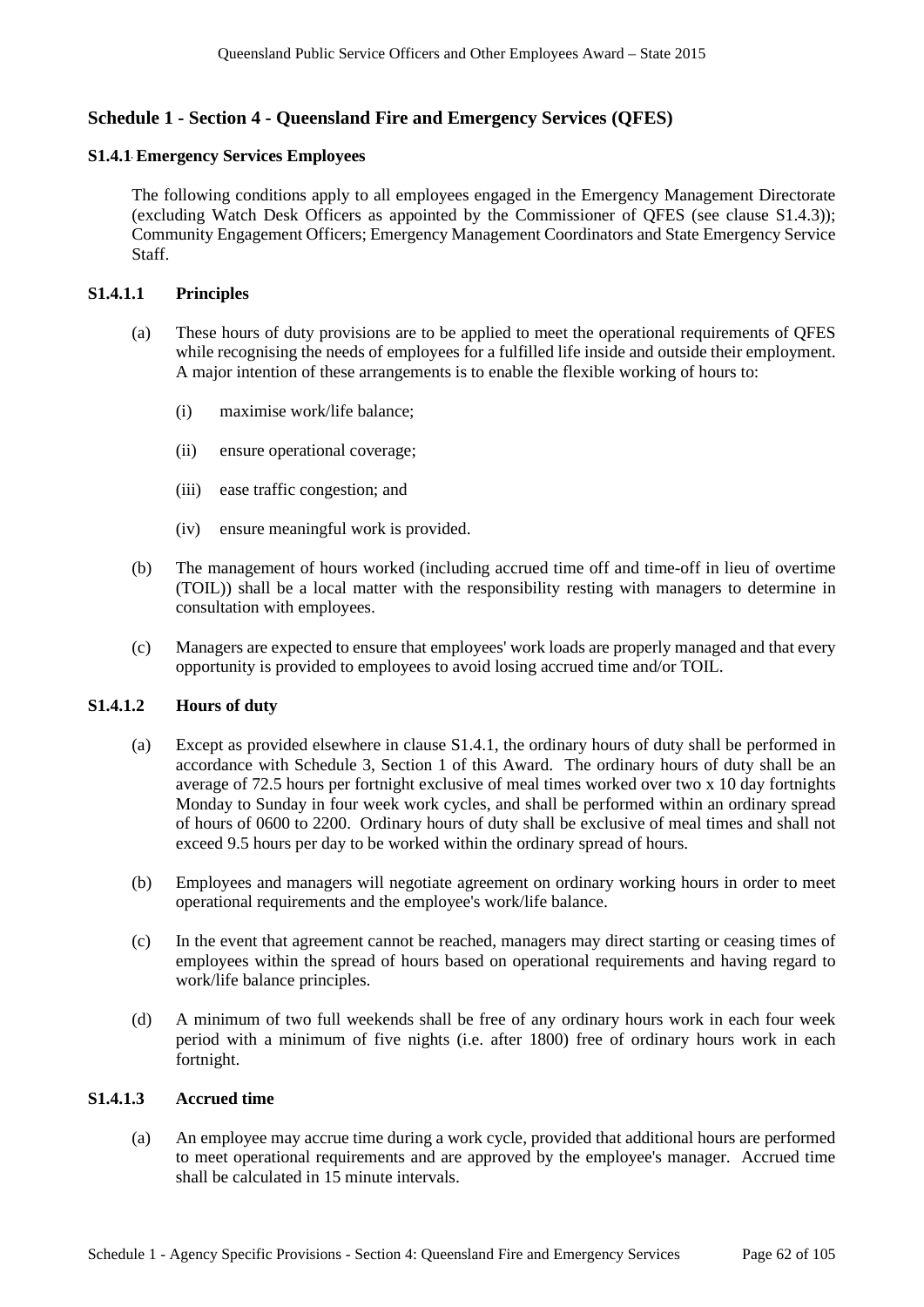- (b) An employee may carry over up to 36.25 hours of accrued time from one work cycle to the next work cycle. The manager of a work unit may authorise a carry over in excess of 36.25 hours in circumstances where the manager deems it appropriate. Any time in excess of the authorised carry over at the end of a four week work cycle shall be forfeited.
- (c) Accrued time off may only be taken with the prior approval of the manager of the work unit. Accrued time may be taken as part days or full days.
- (d) In accordance with clause 15.6 of this Award, employees are to have access to at least one full accrued day off per month.
- (e) Accrued time must be taken prior to cessation of employment as no payment will be made for unused accrued time. Managers shall not unreasonably prevent an employee from taking accrued time immediately prior to the cessation of employment.
- (f) The Commissioner of QFES or delegate may direct an employee to work standard hours where that employee's time management is unsatisfactory. Any authorised time worked by that employee in excess of the standard hours will be compensated for in accordance with clause 18 of this Award.

#### **S1.4.1.4 Work performed on weekends and public holidays**

Ordinary hours worked on Saturdays, Sundays and public holidays, up to the maximum of 9.5 hours per day, will attract the appropriate penalty rates as prescribed in clauses 15.4, 15.5 and 23 of this Award.

#### **S1.4.1.5 Shift penalties**

An employee directed to work hours:

- (a) during the spread of ordinary hours that is provided for in clause S1.4.1.2; and
- (b) that would constitute an afternoon shift as defined by clause 3 of this Award,

shall be entitled to payment of a shift allowance in accordance with clause 15.5 of this Award.

#### **S1.4.1.6 Overtime**

- (a) Overtime is any authorised work which is performed within the daily spread of ordinary hours and exceeds 9.5 hours or is authorised work performed outside the ordinary spread of hours.
- (b) Employees shall work reasonable overtime whenever necessary in the opinion of the Commissioner of QFES (or delegate), with 24 hours' notice being given, where practicable, to an employee required to work overtime. Family responsibilities are to be considered when directing employees to work overtime.
- (c) Except as otherwise specified in these arrangements, payment for overtime shall only be made in accordance with clause 18 of this Award.
- (d) Those employees below the overtime cut-off limit specified at clause 18.1 of this Award shall either be paid for authorised overtime **or**, at the election of the employee, compensated by the granting of equivalent time off in lieu on a time for time basis. Where equivalent time off in lieu is granted, such time off is to be taken at a time convenient to the employer and the employee and within 12 months of the date overtime was worked. Where agreement cannot be reached, the Commissioner of QFES (or delegate) may direct the employee when the time off is to be taken. Unused time off in lieu will be paid out at ordinary rates after 12 months from the date overtime was worked where: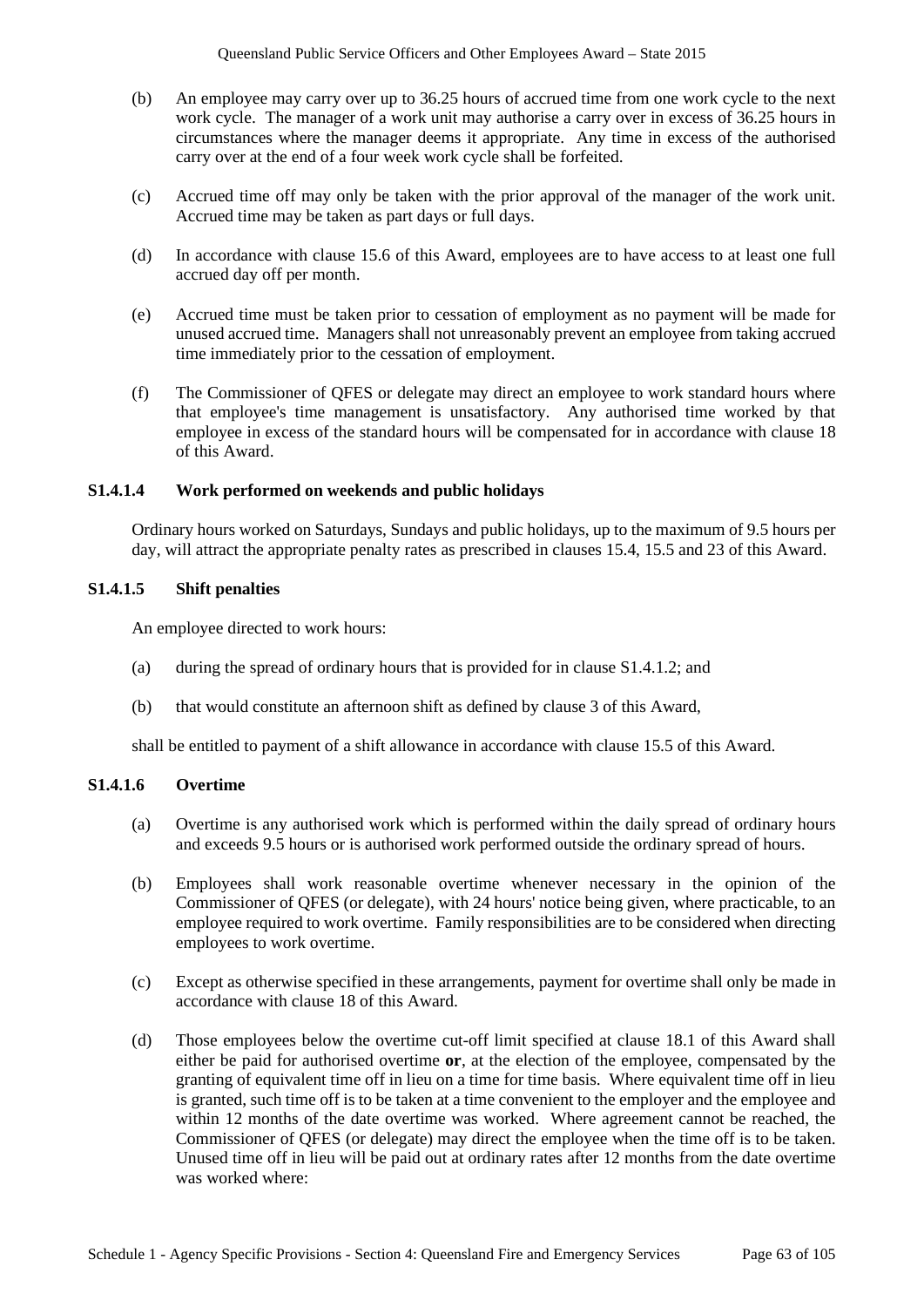Queensland Public Service Officers and Other Employees Award – State 2015

- (i) an employee has taken reasonable steps to avoid excessive TOIL balances; and
- (ii) the employee has been refused an application to take such time off.

### **S1.4.1.7 On call**

Employees instructed to be on call by the Commissioner of QFES or delegate shall be paid an on-call allowance in accordance with clause 18.7 of this Award. Where practical, the Commissioner of QFES will not require an employee to be available on call for a period in excess of 6 consecutive weeks with a minimum break of 4 weeks between rostered on call periods.

### **S1.4.1.8 Attendance records**

- (a) All permanent and temporary employees (excluding employees otherwise exempted) are responsible for complying with these arrangements which includes accurately recording starting and finishing times, meal breaks and periods of leave.
- (b) A hard copy of the attendance record shall be signed by the employee and forwarded to their immediate supervisor for checking and endorsement (by signature), within one week of the end of each fortnight.
- (c) A hard copy of all attendance records shall be stored in the local work area. Current and stored attendance records shall be available for checking by authorised persons including officers from Public Safety Business Agency Human Resources Division and Internal Audit Unit. Attendance records shall be maintained for all relevant employees for a period of six years.

### **S1.4.2 Critical Incident and Activations, Emergency Services Employees**

The following conditions apply to all employees engaged in the Emergency Management Directorate (excluding Watch Desk Officers as appointed by the Commissioner of QFES (see clause S1.4.3)); Community Engagement Officers; Emergency Management Coordinators and State Emergency Service Staff. These arrangements may also be applied to those public service employees of QFES and other government agencies covered by this Award who are directed to assist in activations made by the Commissioner of QFES (or delegate).

### **S1.4.2.1 Critical incident and activations** refers to:

- a critical incident situation as determined to exist by the Minister responsible for emergency services or the Commissioner of QFES, or as declared under the *Disaster Management Act 2003*, the *Public Health Act 2005*, the *State Transport Act 1938* or the *Public Safety Preservation Act 1986*; or
- where the Commissioner of QFES declares an Emergency Services activation.

### **S1.4.2.2 Meal breaks**

- (a) Employees engaged on critical incidents or activations are entitled to meal break/s as follows:
	- (i) one meal break of 30 minutes duration for an employee who works more than 5 hours but less than 12.5 hours in any one day; or
	- (ii) two meal breaks of 30 minutes duration for an employee who works 12.5 hours or more in any one day.
- (b) Where it is mutually agreed between a manager and an employee, that in order to maintain continuity of work, the hours of duty may be inclusive of meal times. Where this occurs no deduction will be made from the employee's salary.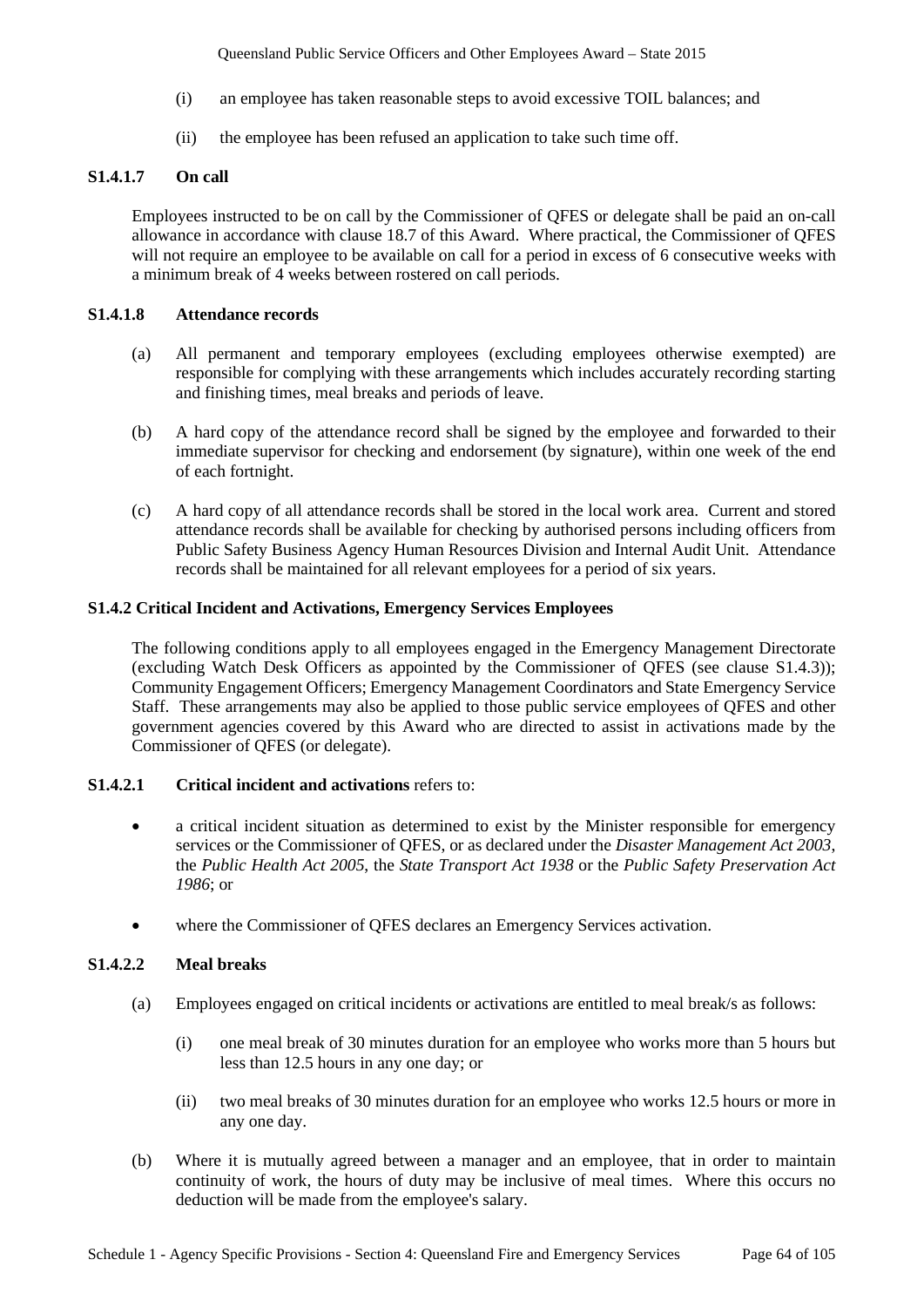#### **S1.4.2.3 Rest pauses**

- (a) Employees engaged on critical incidents or activations are entitled to rest pause/s as follows:
	- (i) a total of 10 minutes for an employee who works for more than 3 hours but less than 6 hours on any one day; or
	- (ii) a total of 20 minutes for an employee who works for more than 6 hours but less than 12.5 hours on any one day; or
	- (iii) a total of 30 minutes for an employee who works 12.5 hours or more on any one day.
- (b) Such rest pauses are to be taken at such times as will not interfere with the continuity of work where such continuity is necessary.

#### **S1.4.2.4 Travelling time**

Employees engaged on critical incidents or activations who:

- (a) are absent from headquarters overnight; and
- (b) reside in temporary accommodation; and
- (c) travel between the temporary accommodation and temporary headquarters,

shall have all such travel time recognised as working time for the purpose of ordinary hours and overtime.

#### **S1.4.2.5 Fatigue management**

Starting and ceasing times of employees engaged on critical incidents or activations shall be arranged to ensure that the fatigue break prescribed by clause 18.9 of this Award is given effect. That is, employees shall have a break of at least 10 consecutive hours between the cessation of work (ordinary hours or substantial periods of overtime) on one day and the commencement of ordinary work on the next day. In cases where employees, on the instruction of the Commissioner of QFES (or delegate), are required to resume or continue work without a 10 hour break the penalty provisions of the Award shall have application. These provisions shall continue to apply after the conclusion of an activation until return to normal duties.

#### **S1.4.3 Watch Desk Officers**

The following conditions apply to Watch Desk Officers (as appointed by the Commissioner of QFES) engaged in the Emergency Management Directorate.

## **S1.4.3.1 General**

Watch Desk Officers are rostered to perform duties in the State Disaster Coordination Centre, Kedron.

## **S1.4.3.2 Hours of duty**

(a) The ordinary hours of duty shall be performed in accordance with Schedule 3, Section 1 of this Award. The ordinary hours of duty for Watch Desk Officers working shift work shall average 36.25 hours per week, Monday to Sunday, over a 28 day roster cycle. The ordinary hours of duty, inclusive of meal times, will not exceed 12 hours and 5 minutes per day. Officers will be entitled to a paid meal break of 30 minutes duration, plus a total of 20 minutes for rest pauses, during each shift.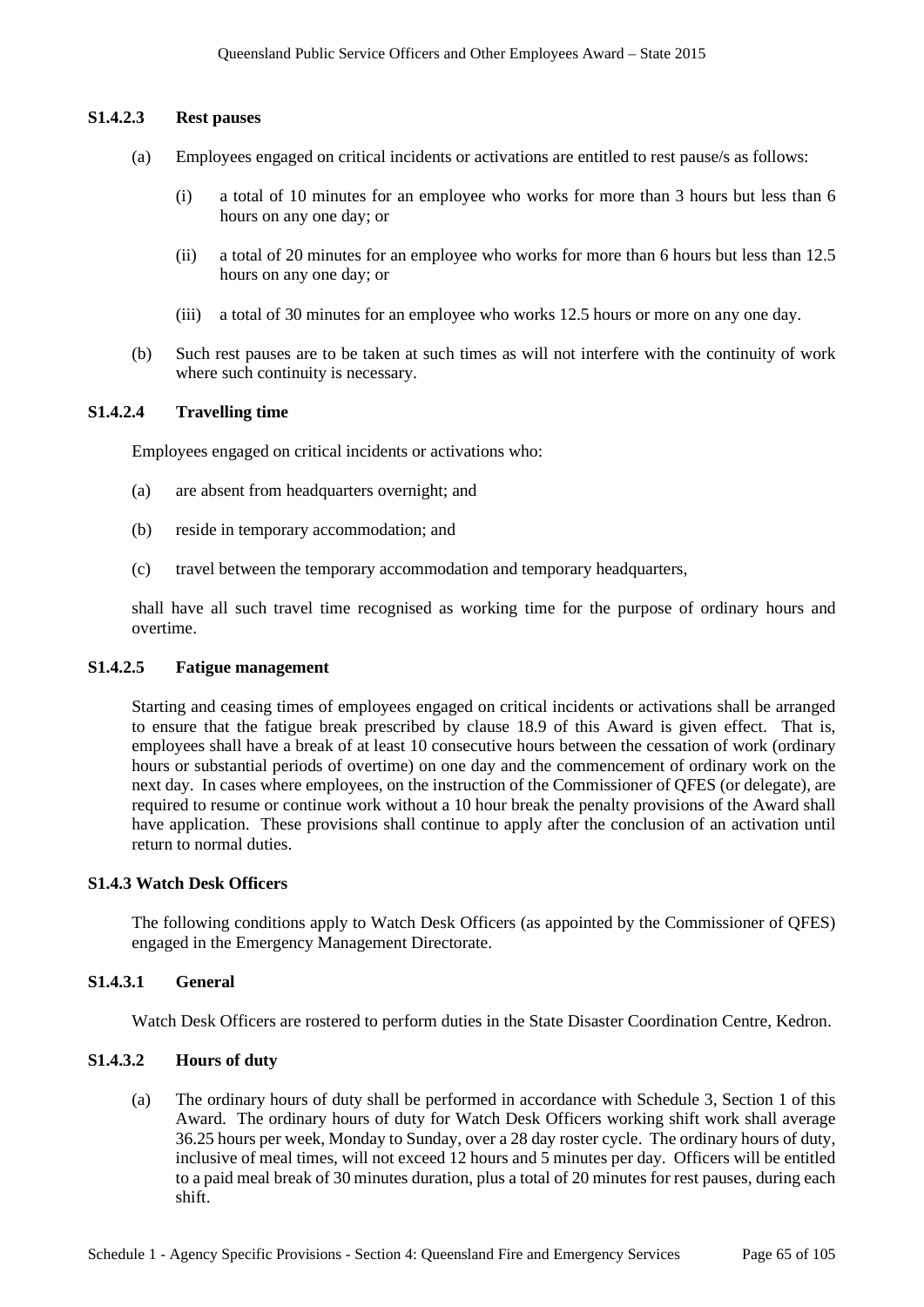- (b) Changes to these hours may occur from time to time due to organisational requirements.
- (c) All other hours of duty conditions shall be in accordance with the relevant provisions of this Award.

## **S1.4.3.3 Work performed on weekends and public holidays**

Ordinary hours worked on Saturdays, Sundays and public holidays, up to the maximum of 12 hours and 5 minutes per day, will attract the appropriate penalty rates as prescribed at clauses 15.5 and 23 of this Award.

## **S1.4.3.4 Overtime**

All overtime shall be paid for in accordance with clause 18.3 of this Award.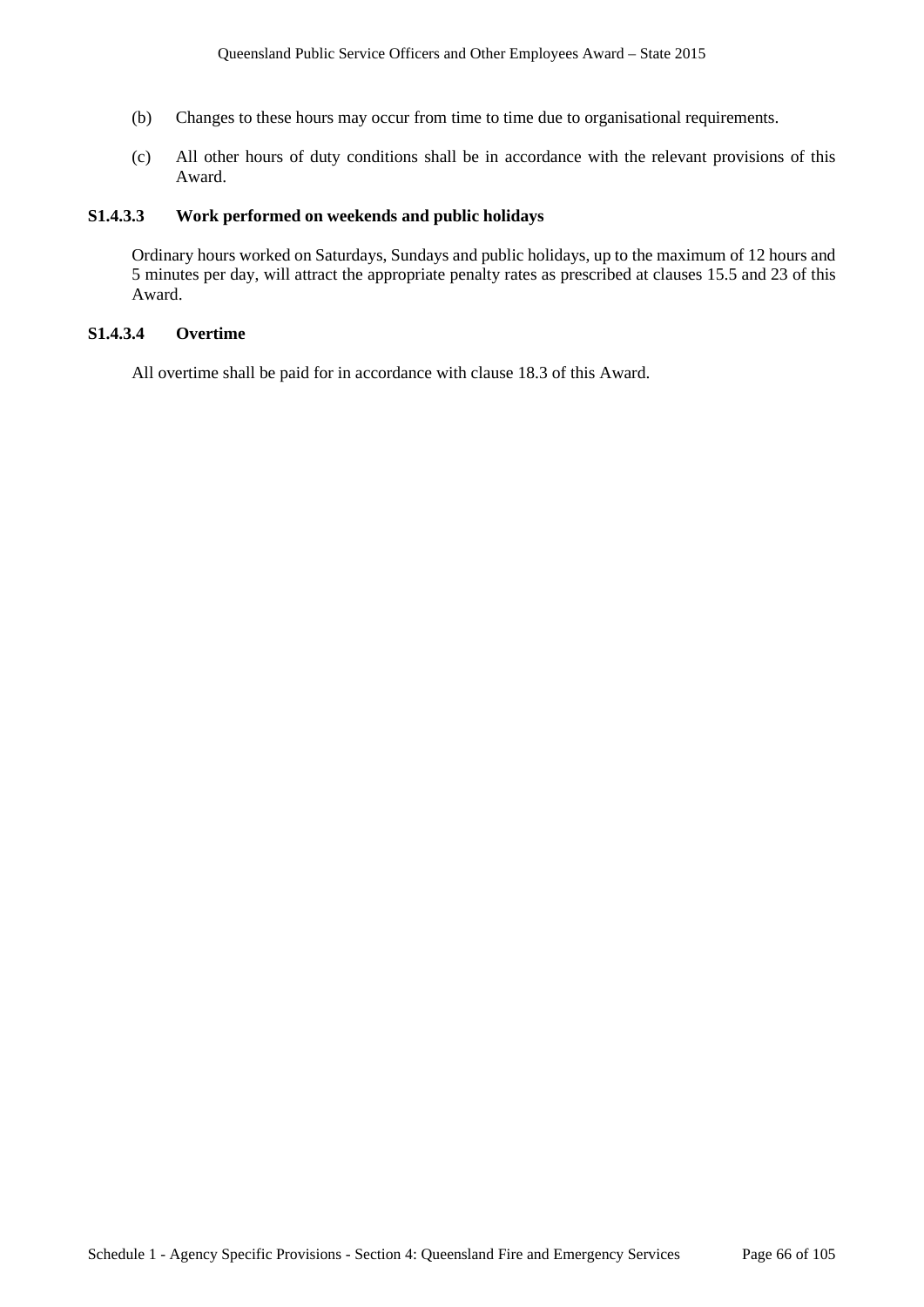## **Schedule 1 – Section 5 – Office of the Public Guardian**

## **S1.5.1. Community Visitors**

The following conditions apply to Community Visitors (as appointed pursuant to section 109(1)(a), (b) or (c) of the *Public Guardian Act 2014*) engaged by the Office of the Public Guardian.

## **S1.5.1.1 – Hours of Work**

A Community Visitor's hours of work will include time spent travelling in the course of their duties, including time spent travelling to and from their usual place of work (which may be their home); and will be paid at the applicable rate.

Time spent travelling as part of the Community Visitor's hours of work is included for the purpose of calculating the minimum daily engagement in clause 8.3(d) and attracts the motor vehicle allowance at clause 13.8 of this award.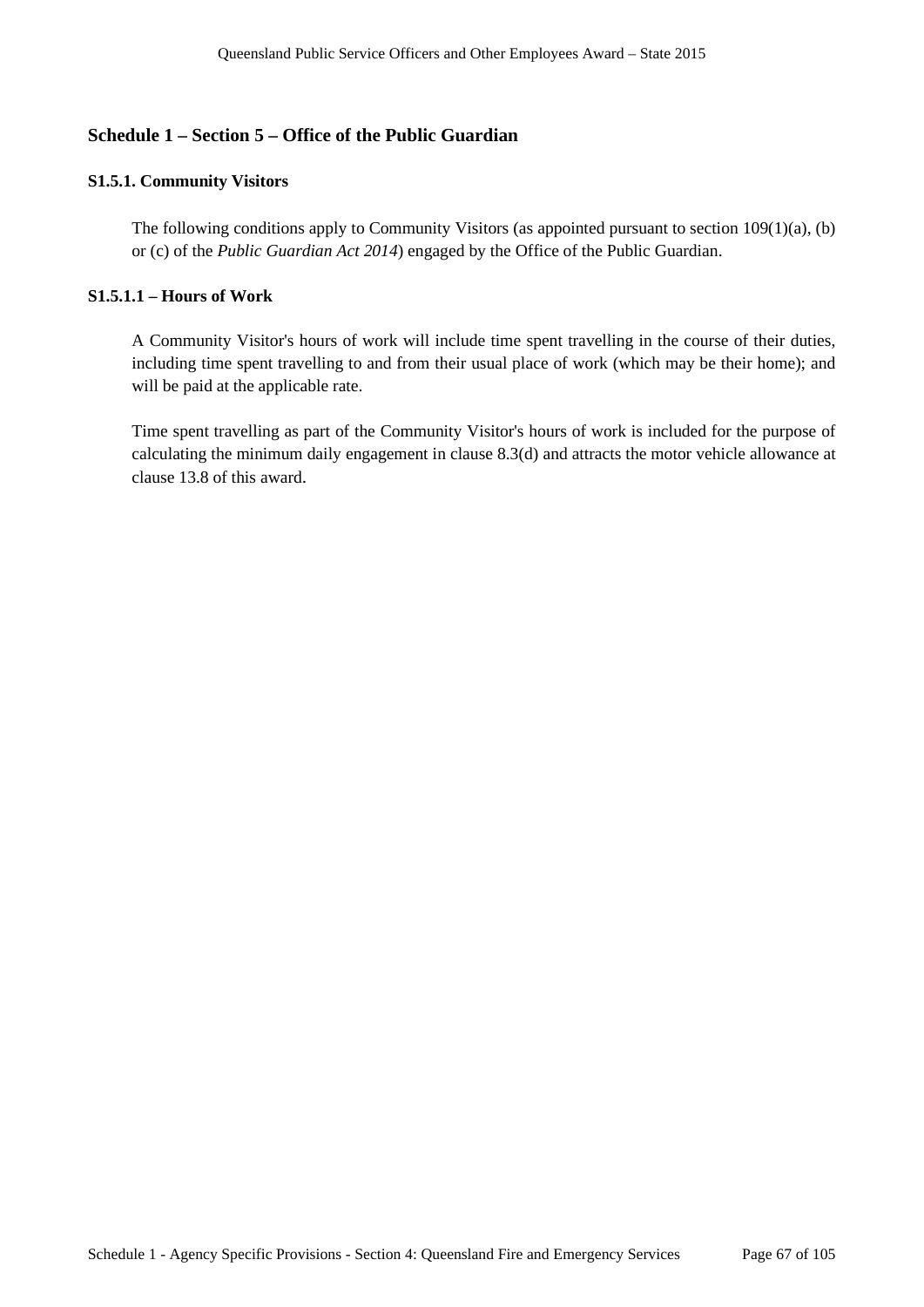# **Schedule 2 - Supported Wage System**

- **S2.1** This Schedule defines the conditions which will apply to employees who because of the effects of a disability are eligible for a supported wage under the supported wage system.
- **S2.2 Definitions -** In this Schedule:

**approved assessor** means a person accredited by the management unit established by the Commonwealth under the supported wage system to perform assessments of an individual's productive capacity within the supported wage system

**assessment instrument** means the tool provided for under the supported wage system that records the assessment of the productive capacity of the person to be employed under the supported wage system

**disability support pension** means the Commonwealth pension scheme to provide income security for persons with a disability as provided under the *Social Security Act 1991* (Cth), or any successor to that scheme

**relevant minimum wage** means the minimum wage prescribed in this Award for the class of work for which an employee is engaged

**supported wage system (sws)** means the Commonwealth Government system to promote employment for people who cannot work at full Award wages because of a disability, as documented in the Supported Wage System Handbook. The Handbook is available from the following website: www.jobaccess.gov.au

**sws wage assessment agreement** means the document in the form required by the Department of Social Services that records the employee's productive capacity and agreed wage rate

### **S2.3 Eligibility criteria**

- (a) Employees covered by this Schedule will be those who are unable to perform the range of duties to the competence level required within the class of work for which the employee is engaged under this Award, because of the effects of a disability on their productive capacity, and who meet the impairment criteria for receipt of a disability support pension.
- (b) This Schedule does not apply to any existing employee who has a claim against the employer which is subject to the provisions of the *Workers' Compensation and Rehabilitation Act 2003*.

#### **S2.4 Supported wage rates**

(a) Employees to whom this Schedule applies will be paid the applicable percentage of the relevant minimum wage according to the following Table and Note:

| Assessed capacity (see below) | Relevant minimum wage* |
|-------------------------------|------------------------|
| 10%                           | 10%                    |
| 20%                           | 20%                    |
| 30%                           | 30%                    |
| 40%                           | 40%                    |
| 50%                           | 50%                    |
| 60%                           | 60%                    |
| 70%                           | 70%                    |
| 80%                           | 80%                    |
| 90%                           | 90%                    |

**\***Note: The minimum amount payable to an employee receiving a supported wage must not be less than \$89 per week.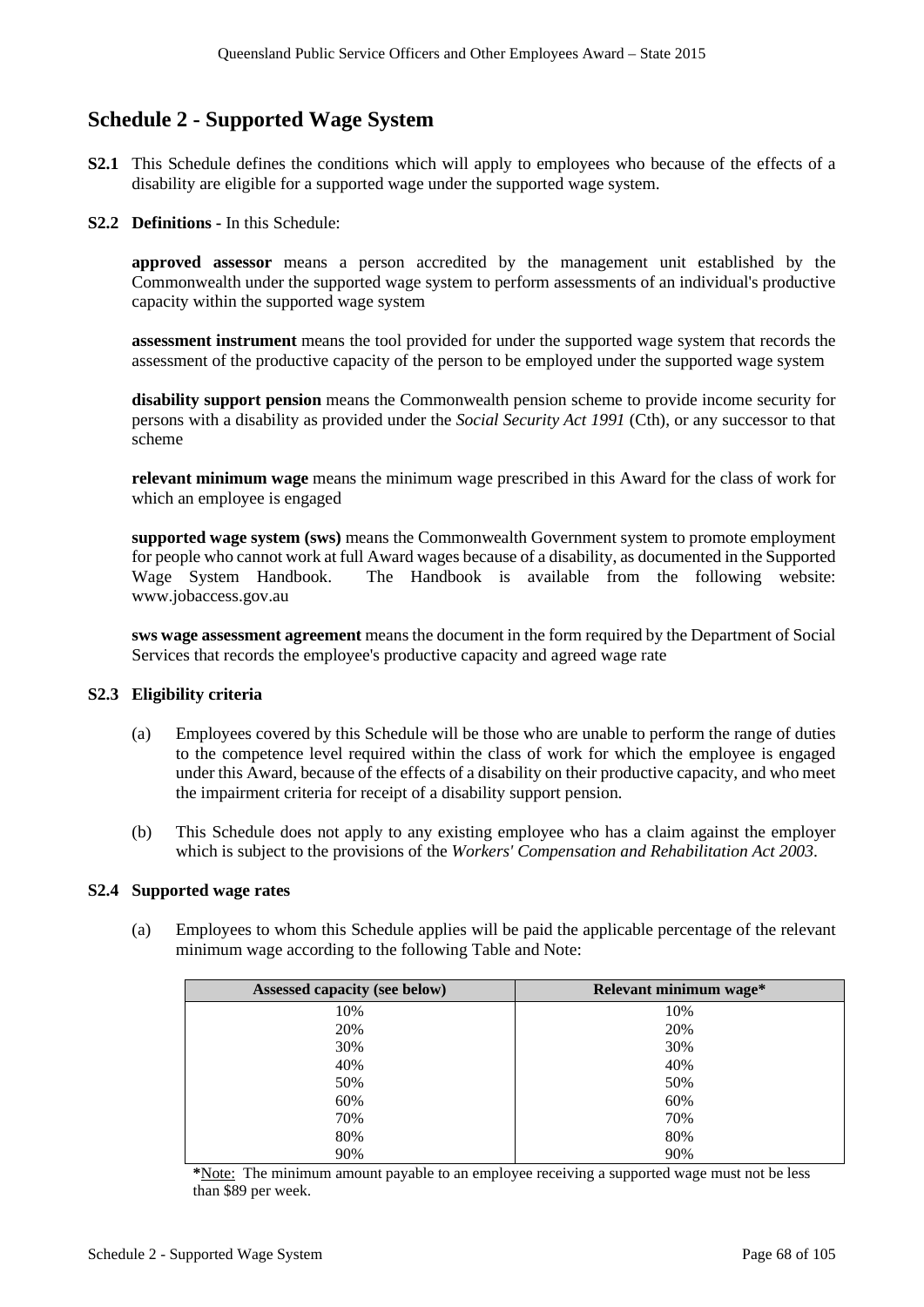(b) Where an employee's assessed capacity is 10%, the employee must receive a high degree of assistance and support.

#### **S2.5 Assessment of capacity**

- (a) For the purpose of establishing the percentage of the relevant minimum wage, the productive capacity of the employee will be assessed in accordance with the sws by an approved assessor, having consulted the employer and employee and, if the employee so desires, a union which the employee is eligible to join.
- (b) All assessments made under this Schedule must be documented in a sws wage assessment agreement, and retained by the employer as a time and wages record in accordance with the Act.

#### **S2.6 Review of assessment**

The assessment of the applicable percentage should be subject to annual or more frequent review on the basis of a reasonable request for such a review. The process of review must be in accordance with the procedures for assessing capacity under the sws.

#### **S2.7 Other terms and conditions of employment**

Where an assessment has been made, the applicable percentage will apply to the relevant minimum wage only. Employees covered by the provisions of this Schedule will be entitled to the same terms and conditions of employment as other workers covered by this Award on a *pro rata* basis.

#### **S2.8 Workplace adjustment**

If the employer wishes to employ a person under the provisions of this Schedule it must take reasonable steps to make changes in the workplace to enhance the employee's capacity to do the job. Changes may involve re-design of job duties, working time arrangements and work organisation.

#### **S2.9 Trial period**

- (a) In order for an adequate assessment of the employee's capacity to be made, the employer may employ a person under the provisions of this Schedule for a trial period not exceeding 12 weeks, except that in some cases additional work adjustment time (not exceeding four weeks) may be needed.
- (b) During that trial period the assessment of capacity will be undertaken and the percentage of the relevant minimum wage for a continuing employment relationship will be determined.
- (c) The minimum amount payable to the employee during the trial period must be no less than the amount recorded in the Note under the Table (above).
- (d) Work trials should include induction or training as appropriate to the job being trialled.
- (e) Where the employer and employee wish to establish a continuing employment relationship following the completion of the trial period, a further contract of employment will be entered into based on the outcome of assessment (see **Assessment of capacity** - above).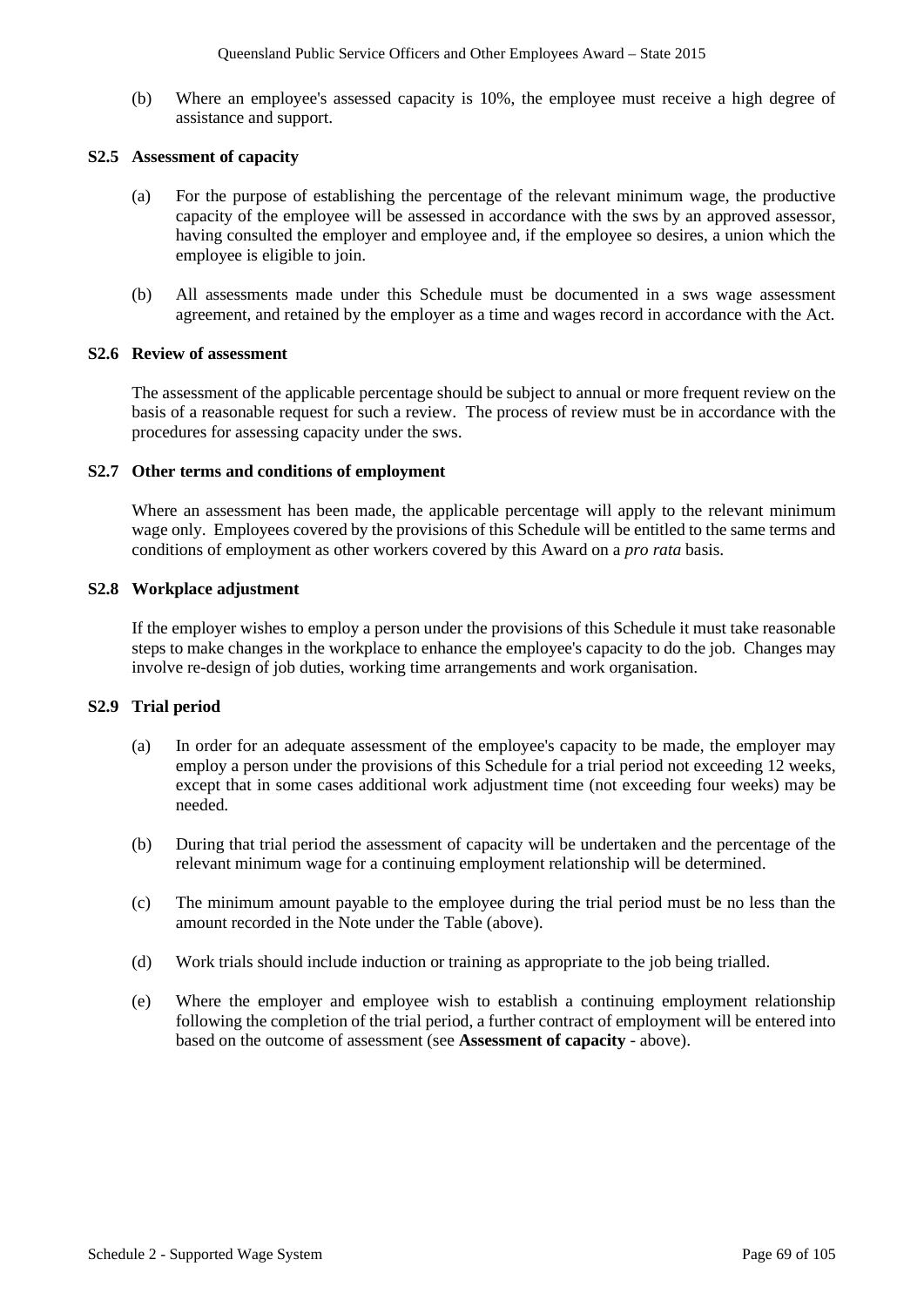# **Schedule 3 - Organisational Hours of Work Arrangements**

Except for:

- (a) Employees of QRIDA see Section 2 of this Schedule; and
- (b) School support staff employed by the Department of Education see Section 3 of this Schedule,

the provisions of Section 1 of Schedule 3 apply to all eligible employees covered by this Award, where eligible employees has the meaning ascribed to it in clause 15.6.

## **Section 1 - Provisions of general application**

### **S3.1.1 Purpose**

- (a) The purpose of Section 1 of Schedule 3 is to provide a framework within which each department covered by this Award can introduce organisational (flexible) hours of work arrangements and related conditions of employment at a departmental or work unit level.
- (b) Section 1 of Schedule 3 has two objectives:
	- (i) to provide all eligible employees (see clause 15.6 of this Award) with access to accrued time off, including whole or part days, within each work cycle; and
	- (ii) to provide departments with increased flexibility by providing opportunities for supervisors to manage workflows in a manner which does not unnecessarily lead to employees being directed to work overtime.

### **S3.1.2 Method of introduction**

The chief executive of each department is to ensure that organisational (flexible) hours of work arrangements are implemented in accordance with Section 1 of Schedule 3 at a departmental or work unit level and are tailored to provide employees with the opportunity to accrue time off in a manner which meets the operational and other client service needs of the department.

### **S3.1.3 Definitions**

**accrued time** means:

- (a) ordinary hours performed in excess of the ordinary working hours of the employee; and
- (b) authorised overtime performed which is not compensated by the payment of overtime in accordance with clauses S3.1.4(i)(ii) and (iii).

**accrued time off** means an approved absence during which an employee is able to access previously accrued time

**carry over balance** means any accrued time not taken as paid time off (and debit time if included in the organisational hours of work arrangements) in one work cycle and which, subject to any specified limit/s, is carried over to the next work cycle

**core time** means the period during the day when all employees of a department or work unit are expected to be available to perform ordinary duty, unless they are absent on an approved lunch break, accrued time off or other authorised absence from duty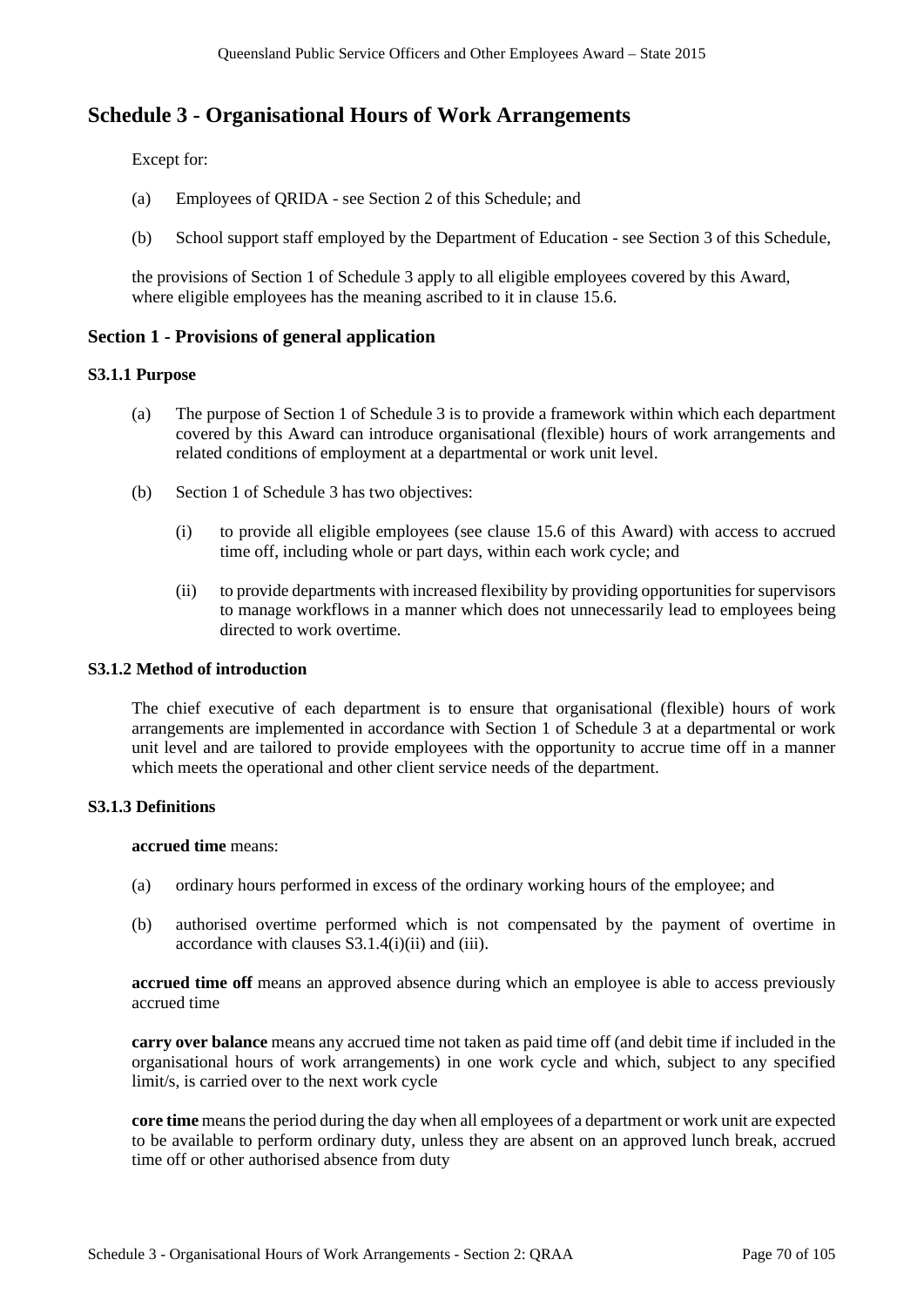**debit time** means the amount of paid time off taken prior to the accrual of time in excess of the ordinary working hours prescribed in the department or work unit concerned

**hours of work arrangements** means those working arrangements introduced in accordance with Section 1 of Schedule 3 which are designed to give effect to the provisions of clause 15.6 and the purpose of Section 1 of Schedule 3, as recorded in clause S3.1.1

**normal operating hours** means the hours of operation of the department or work unit on any one day, within the spread of hours, within which employees will be authorised to commence and cease duty

**ordinary working hours** means 7.25 hours per day

**standard hours** means a standard 7.25 hours working day within the spread of ordinary hours (excluding the lunch break) e.g. 0900 to 1700 Mondays to Fridays, inclusive, with a lunch break of 45 minutes between 1200 and 1400; 0845 to 1630 Mondays to Fridays, inclusive, with a lunch break of 30 minutes between 1145 and 1445

**supervisor** means a person responsible for the daily supervision and operation of a work unit

**travelling time** means the difference between the time taken for an employee to travel as directed to an alternative place of work and the time taken for an employee to travel to their usual place of work

**work cycle** means a period of time specifying a number of consecutive days during which accrued time and approved leave will be accounted

**work unit** means an identifiable group of employees within a department

#### **S3.1.4 Arrangements**

- (a) (i) Hours of work arrangements in a department or work unit within the spread of ordinary hours prescribed in clause 15.3 will be determined by the chief executive after consultation with the affected employees.
	- (ii) Within the spread of ordinary hours, the normal operating hours of a department or work unit are to be determined by the chief executive.
	- (iii) Hours of work arrangements for each department or work unit are to be recorded in writing, advised to affected employees and written notification provided to the relevant union/s.
- (b) (i) Changes to an existing spread of ordinary hours and related new hours of work arrangements may be introduced in a department or work unit by agreement between the chief executive and the majority of employees affected and the relevant union/s.
	- (ii) In reaching agreement, no party will unnecessarily delay the process or unreasonably withhold consent.
- (c) In any hours of work arrangements implemented in a department or work unit the ordinary hours of duty, exclusive of meal times, shall not exceed 9.5 hours per day to be worked within normal operating hours.
- (d) Accrued time off may only be taken with the prior approval of the relevant supervisor.
- (e) (i) Subject to clause  $S3.1.4(e)$ (ii), an employee will be required to accrue sufficient accrued time so as to allow that employee to take a part or full day (or longer period) as accrued time off.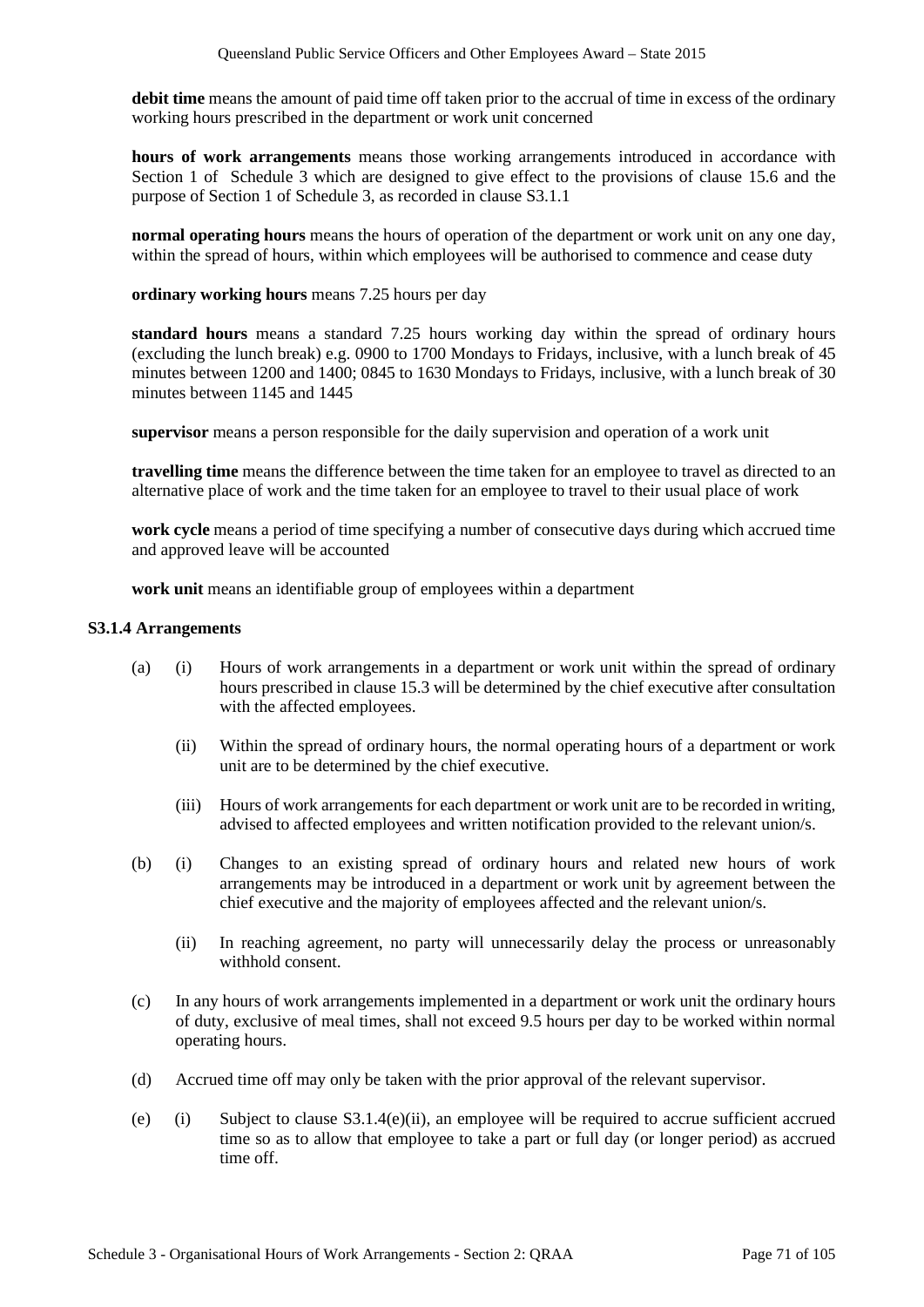- (ii) The hours of work arrangements in a department or work unit may permit an employee to avail of debit time up to a specified limit.
- (iii) The chief executive may direct the starting and ceasing times of employees within the spread of ordinary hours.
- (iv) In determining hours of duty, wherever practicable, the chief executive must:
	- (A) consult on the requirements to work specific hours before directing employees to work those hours;
	- (B) where the working of accrued time is not suitable to an employee on a given day, take into account whether other employees are available and competent to perform the work;
	- (C) take into account the needs of workers with family responsibilities or disabilities;
	- (D) provide timely notice of the requirement to work in excess of ordinary hours; and
	- (E) take into account the employee's current accumulation of accrued time.
- (v) Before seeking to access accrued time off all employees will be expected to give first priority to the maintenance of acceptable work flows and ensure that co-operation exists with supervisors in planning office working times in order that resources are available to service the needs of the department/work unit and clients.
- (vi) An employee may not perform accrued time unless work is allocated for the employee to perform and is performed.
- (vii) It shall be the responsibility of each supervisor in respect to their work unit to ensure that the needs of the organisation and clients are met and appropriate supervision is available at all times. Supervisors are also responsible for ensuring that employees' workloads are properly managed and that employees are provided, subject to operational requirements, with the ability to take accrued time off in order to avoid forfeiting of accrued time in excess of any prescribed maximum carry over balance.
- (viii) Subject to clauses  $S3.1.4(a)$  and  $S3.1.4(e)$ (vi), there shall be no limit to the number of hours that may be accrued during a work cycle.
- (ix) An employee who resigns, retires or otherwise ceases employment should ensure that they have utilised all accrued time or made up any debit time prior to cessation of employment. Employees are not entitled to any compensation or payment for any accrued time not utilised as at date of cessation of employment. Any debit time accrued as at the date of cessation of employment shall be recoverable by the chief executive at ordinary rates and deducted from any monies owed at date of cessation of employment.
- (x) Where an employee's time management is deemed to be unsatisfactory, the chief executive may direct the employee to work standard hours.
- (f) Organisational hours of work arrangements may include provision for the carry over of accrued time (and debit time if included in the arrangements) from one work cycle to the next.
- (g) Issues which may be considered for inclusion in hours of work arrangements may include, but are not necessarily limited to, the following:
	- (i) spread of ordinary hours (including consideration of the spread of ordinary hours beyond those recorded in clause 15.3);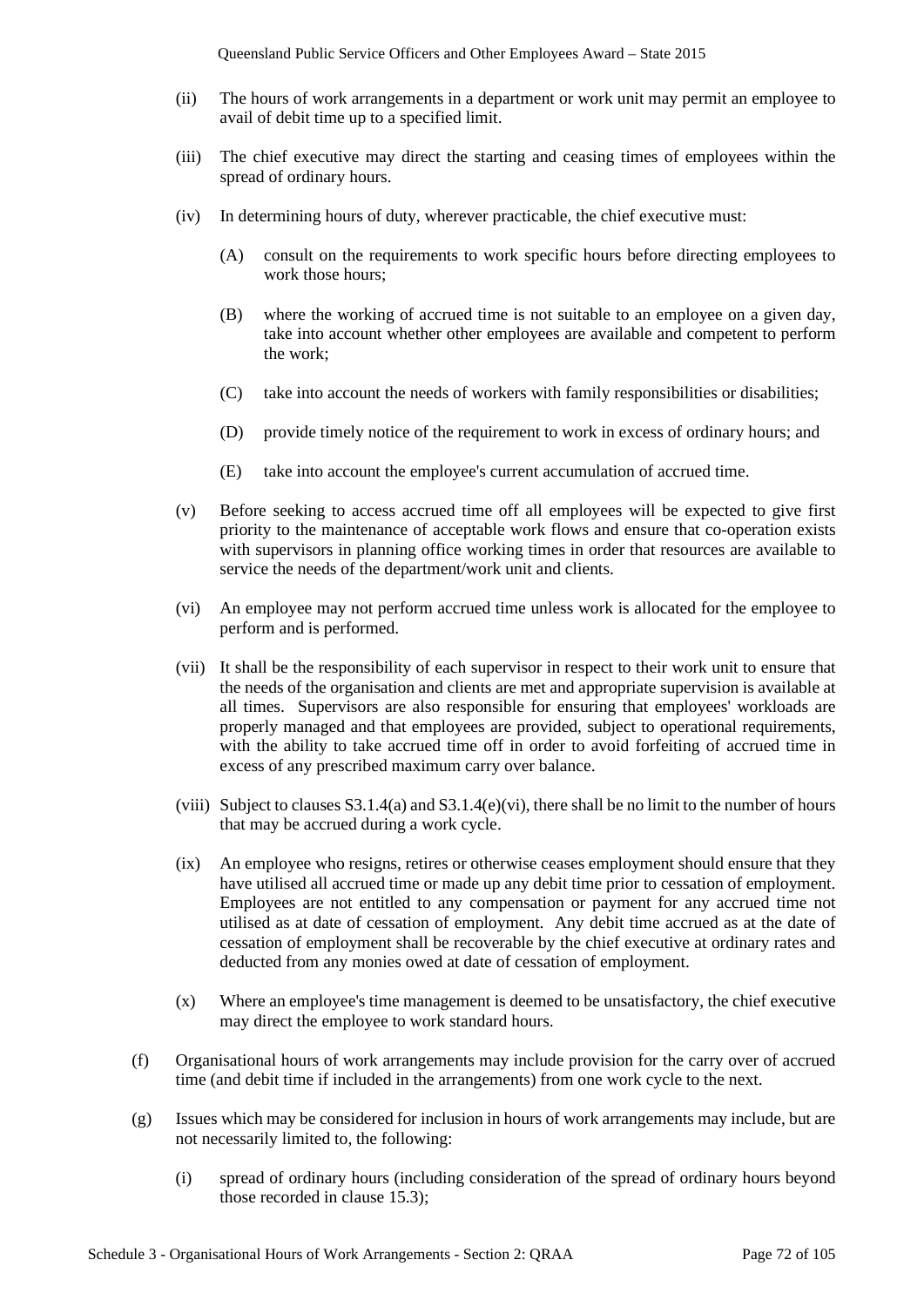- (ii) work cycle;
- (iii) core times;
- (iv) maximum carry over balance from one work cycle to the next, provided that where a maximum balance is prescribed, it shall not be limited to an amount less than 5 days' accrual;
- (v) access to accrued time off (provided that where a limit is prescribed for the amount of accrued time off in a work cycle, such a limitation shall not be less than 3 days, to be taken either consecutively or separately); and
- (vi) weekend overtime accrual, specifically accrual factor/s referred to in clause S3.1.4(i)(iii).
- (h) Travelling time other than authorised overtime, performed by employees in excess of the ordinary working hours but within the 9.5 hours of duty permitted in clause S3.1.4(c), will be recognised as accrued time on a time for time basis. Any travelling time undertaken outside the 9.5 hours of duty permitted in clause S3.1.4(c) shall be compensated at normal rates or as time off in lieu.
- (i) (i) As part of the hours of work arrangements, employees may perform authorised work outside the spread of ordinary hours or in excess of 9.5 hours exclusive of meal breaks on any one day.
	- (ii) Employees who by mutual agreement with the relevant supervisor perform work as outlined in clause S3.1.4(i)(i) on Mondays to Fridays will, by mutual agreement with the supervisor, be compensated either by paid overtime at the rate prescribed in clause 18 of this Award or have such time accrued on a time for time basis.
	- (iii) Where such overtime is performed on a Saturday or a Sunday, the overtime shall be compensated by paid overtime at the rate prescribed in clause 18.2 **or** where the employee and the relevant supervisor agree, have such time accrue on a time for time basis or such other factor as prescribed in the organisational hours of work arrangements.
	- (iv) All ordinary work performed on a public holiday shall be compensated in accordance with clause 23.
	- (v) All overtime accrued under the hours of work arrangements shall comply with minimum period provisions prescribed in clause 18.2.
	- (vi) When applying clause S3.1.4(i), genuine consultation is to occur between the relevant supervisor and employees free from duress.
	- (vii) Where agreement to accrue authorised overtime under hours of work arrangements is not reached, such overtime shall be compensated by paid overtime at the appropriate overtime rate prescribed elsewhere in this Award.
	- (viii) Clause S3.1.4(i) does not apply to employees in receipt of ordinary salary that exceeds the equivalent of the AO5(4) salary, to whom the directive about overtime applies and who are compensated for overtime in accordance with clauses 18.1(b) or (c).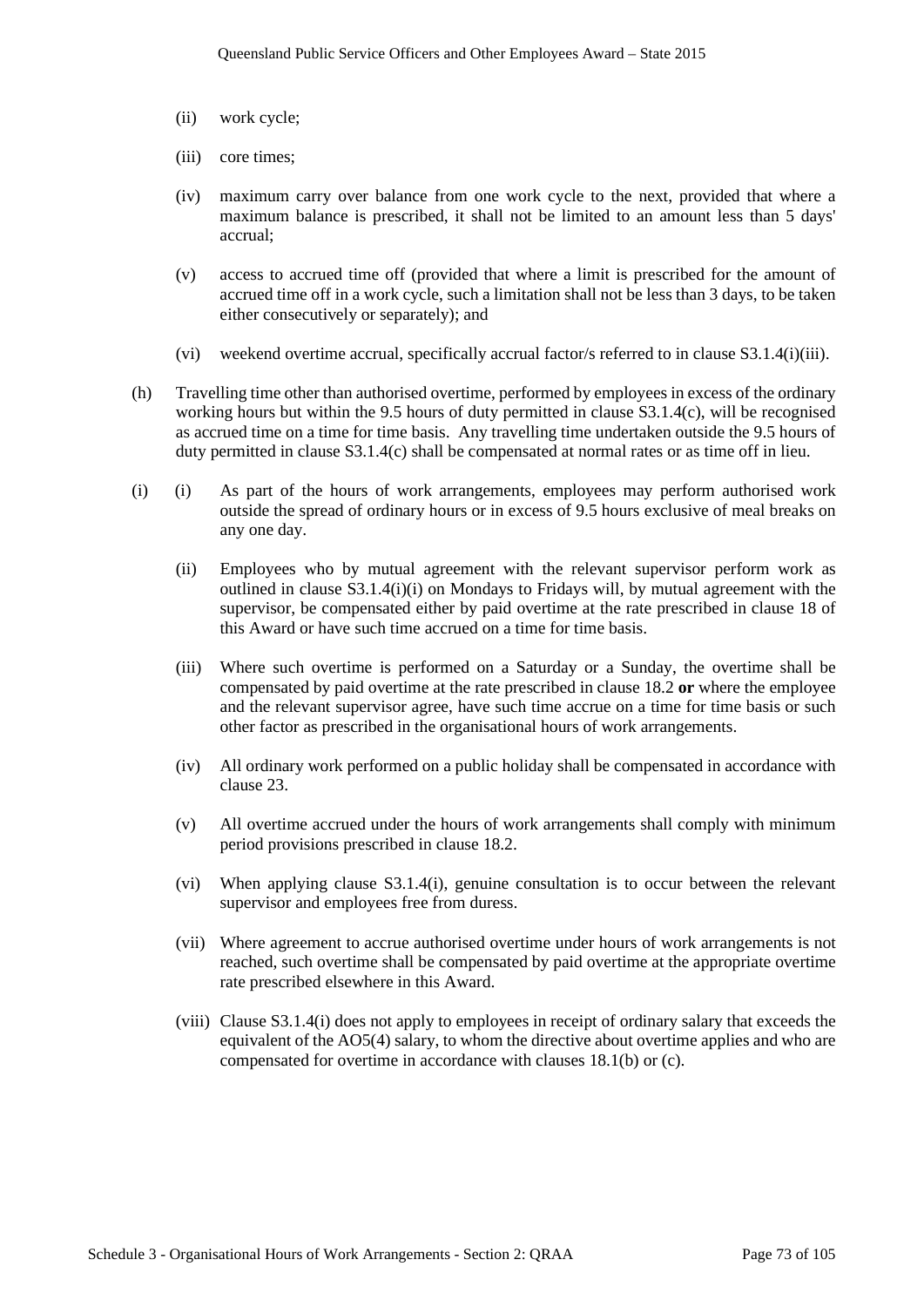## **Schedule 3 - Section 2 - QRIDA**

The following flexible working arrangements apply to all employees of QRIDA.

#### **S3.2.1 Flexible working arrangements**

- (a) The following flexible arrangements are designed to increase the efficiency and productivity of QRIDA by providing the most suitable working arrangements for performing a particular task or operation without unreasonably disadvantaging employees.
- (b) Flexible arrangements are subject to employees being engaged in normal work programs, which are mutually agreed upon by a general manager and the employee.
- (c) The arrangements are to be programmed to meet the productivity, efficiency and service delivery requirements of the employer and, at the same time, should be consistent with the employer's responsibilities to provide a safe and healthy working environment for employees.

#### **S3.2.2 Standard day**

A **standard day** shall be 7.25 hours working time exclusive of a meal period.

#### **S3.2.3 Span of hours**

- (a) The **span of hours** is the earliest commencement time and the latest ceasing time permissible for ordinary work and shall be between 0700 and 1800 Monday to Friday, inclusive.
- (b) **Credit time** within the span of hours can be authorised at a general manager's discretion.
- (c) Any work performed outside the span of hours must have the prior approval of a general manager.

#### **S3.2.4 Core times**

**Core times** are the periods during the day when all employees shall perform ordinary duties and shall be between 0930 to 1200 and 1400 to 1600 Monday to Friday, inclusive.

#### **S3.2.5 Variable periods**

**Variable periods** are the time spans outside the core times and within the span of hours. Starting and ceasing time of employees shall be the actual time of commencement of work and finish, calculated to the nearest quarter of an hour.

#### **S3.2.6 Maximum hours**

An employee shall not work more than 10 hours during the span of hours on any one day unless performing overtime, as authorised by the general manager of that section. Any time worked in excess of the agreed total hours during the span of hours on any one day other than authorised overtime shall not be counted as working time.

#### **S3.2.7 Minimum hours**

An employee shall work a standard day within the span of hours unless taking prior authorised flexitime leave.

## **S3.2.8 Credit time**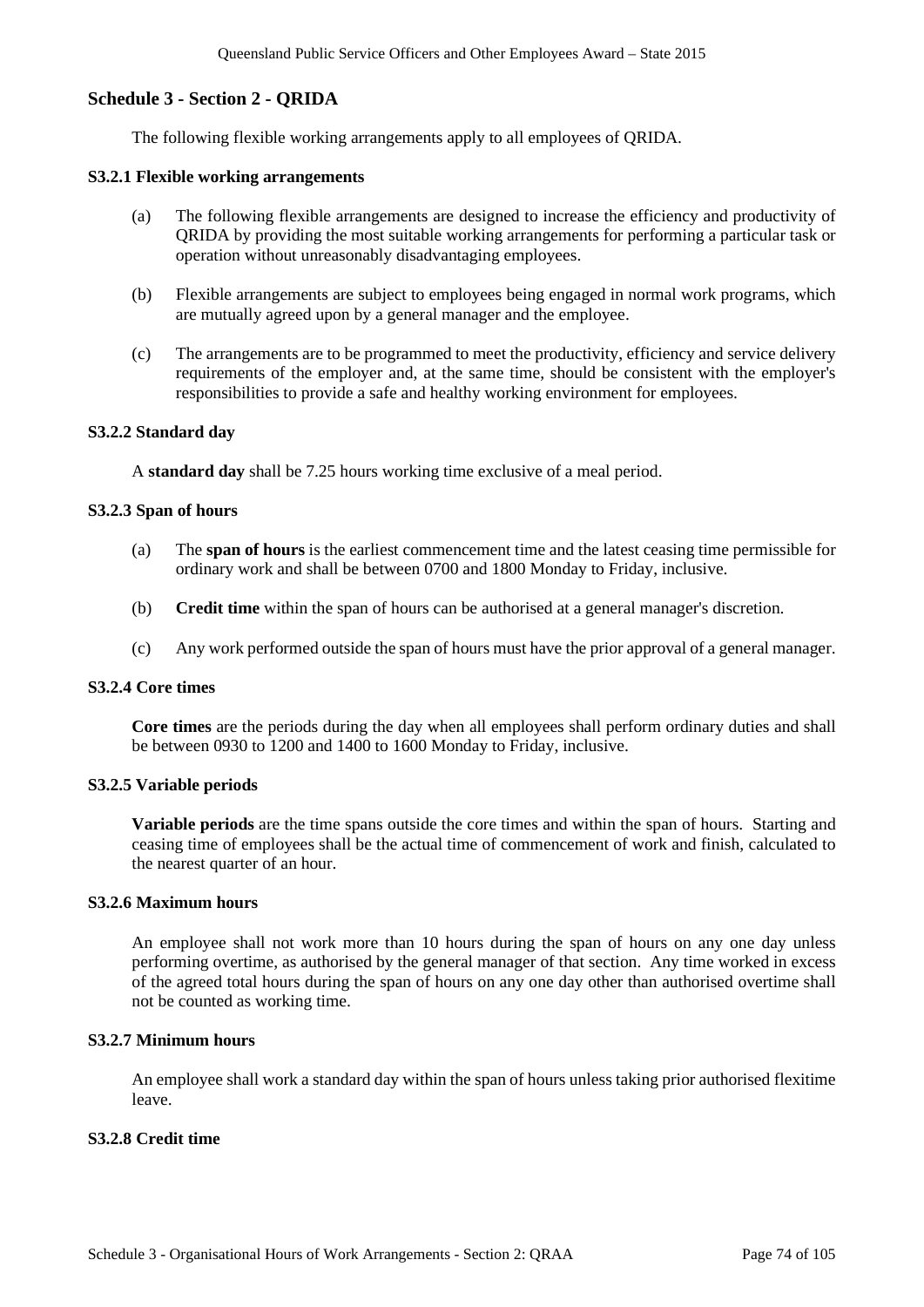- (a) **Credit time** is the difference between a standard day and the time mutually agreed between an employee and their manager/supervisor which is in excess of a standard day during which an employee performs ordinary work.
- (b) Managers/supervisors are not to allow more than the equivalent of 3 working days to be accumulated.
- (c) Time off using credit time shall be taken at no more than two consecutive days at a time and at operational convenience, unless otherwise approved by a general manager. An employee may use one day of available credit time at the beginning and at the end of approved paid leave to reduce accumulated credit time by two days. Credit time is to be accumulated in minimum one-quarter hour periods. An employee who resigns, retires, or otherwise ceases duty shall ensure that no credit time is possessed at the time of cessation of duty.

### **S3.2.9 Debit time**

- (a) **Debit time** is the difference between standard hours and the time actually worked less than standard hours during which the employee performs ordinary work.
- (b) Debit time is to be used as a safety net in times of emergency and at a general manager's discretion.
- (c) An employee shall not accumulate debit time in excess of 7.25 hours. An employee who resigns, retires, or otherwise ceases duty shall ensure that no debit time is owed at the time of cessation of duty.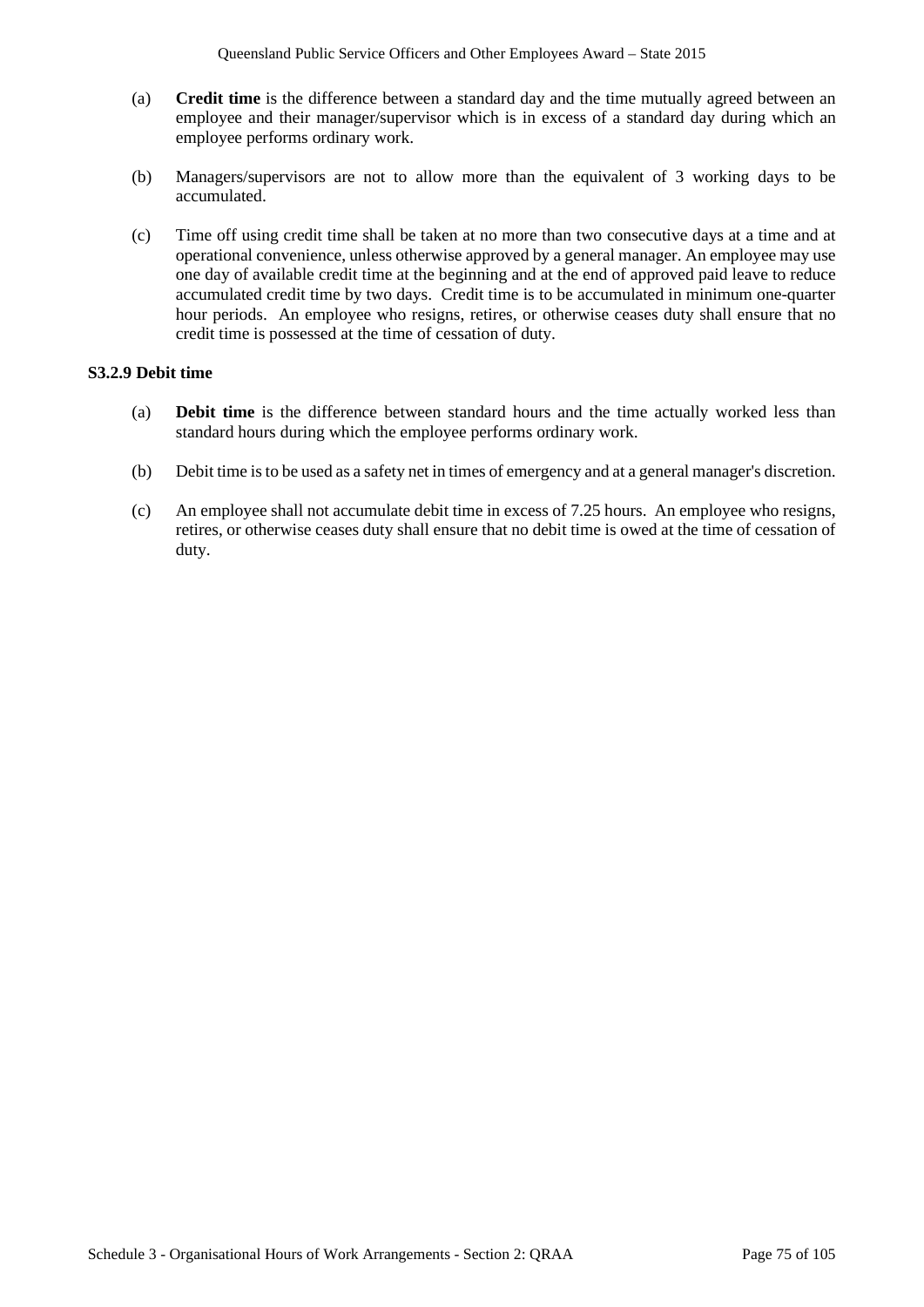# **Schedule 3 - Section 3 - Department of Education (DoE)**

#### **S3.3 Accumulated day/s off arrangements for school support staff**

#### **S3.3.1 Coverage**

These arrangements cover permanent (including part-time permanent) and full-time temporary administrative officers and other support staff employed in state secondary schools, primary schools and special schools and including, without being exhaustive: business services managers, administrative officers, science operations officers, physiotherapists, occupational therapists, education program officers and speech-language pathologists, for whom rates of salary are prescribed in this Award.

#### **S3.3.2 Working arrangements**

- (a) An accumulated day/s off (ADO) arrangement shall operate on the basis of a calendar year cycle;
- (b) the employer and all employees concerned in each school shall consult over the most appropriate means of implementing hours of duty arrangements;
- (c) the objective of such consultation shall be to reach agreement on the method of implementing hours of duty arrangements in accordance with these arrangements;
- (d) the outcome of such consultation shall be recorded in writing;
- (e) where these arrangements provide that hours of duty arrangements shall be agreed between the parties, such agreement shall not be unreasonably withheld by either party; and
- (f) in determining hours of duty, wherever practicable, the employer shall:
	- (i) consult on the requirement to work specific hours before directing an employee to work those hours;
	- (ii) where the working of particular hours is not suitable to an employee on a given day, take into account whether other staff are available and competent to perform this work;
	- (iii) take into account the needs of workers with family responsibilities or disabilities;
	- (iv) provide timely notice of the requirement to work in excess of ordinary hours; and
	- (v) take into account the employees' current levels of accumulated time.

#### **S3.3.3 Grievance procedures**

All grievances in respect to the accumulated days off arrangements shall be dealt with in accordance with clause 7.1 of this Award.

### **S3.3.4 Definitions**

**ordinary hours** means 7.25 hours worked in any one day, Monday to Friday, inclusive

**accumulated time** means the time worked in excess of ordinary hours on any day, up to 9.5 hours, within the daily spread of hours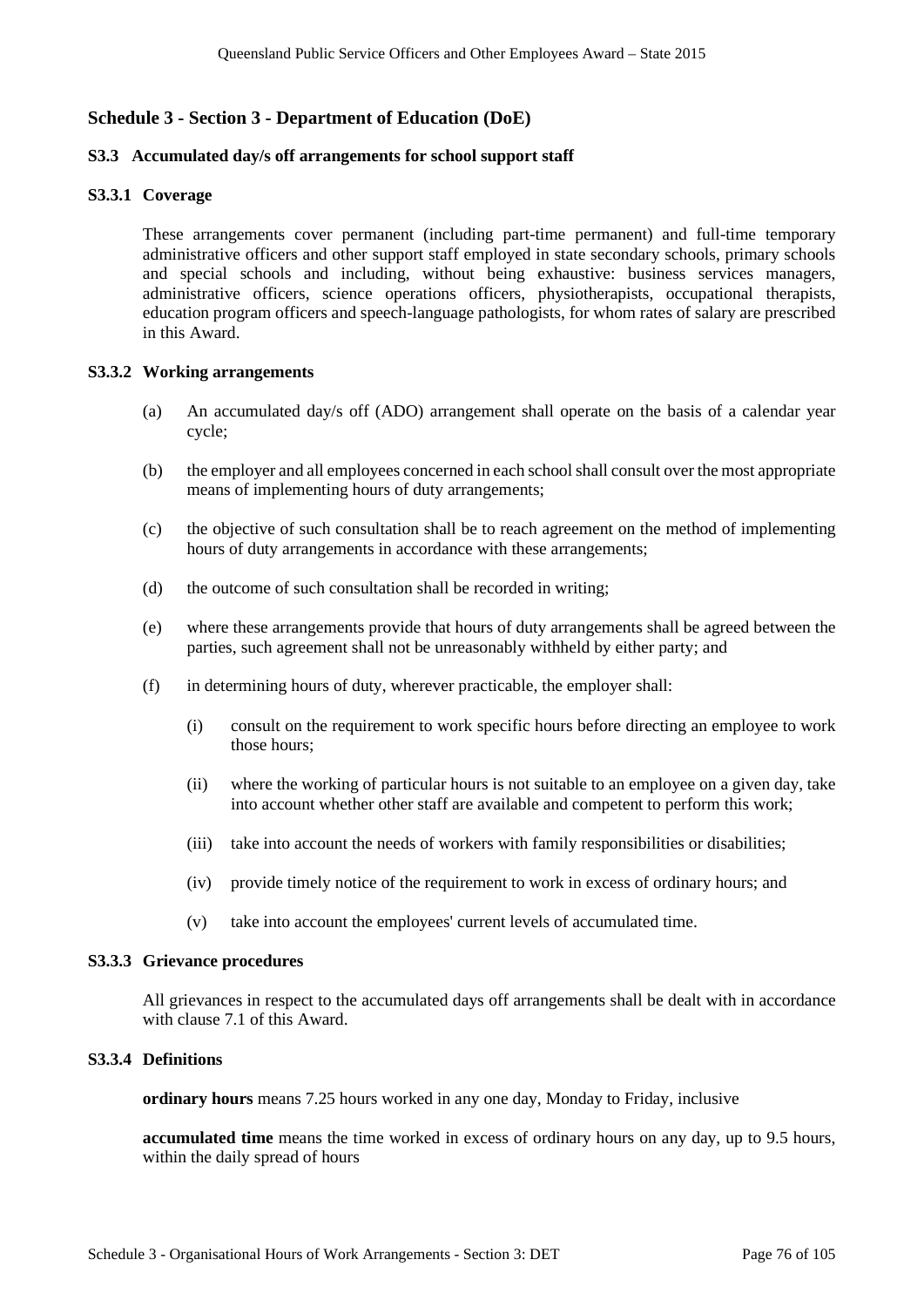**accumulated day off** means a day taken between Monday and Friday, without debit to any leave account, by accessing accumulated time in multiples of 7.25 hours

**hours of duty** means the hours determined by negotiation during which employees may work, to a maximum of 9.5 hours per day

**employer** means the Director-General of DoE or the principal of a school or a school support centre coordinator acting as the delegate of the Director-General in facilitating the implementation of these arrangements where the context so demands

**spread of hours** means time worked between 0600 and 1800 Monday to Friday, inclusive

**temporary employee** means any employee engaged pursuant to section 148 of the *Public Service Act 2008* for fixed periods of one school term or greater

### **S3.3.5 Conditions of accumulated day/s off**

- (a) Ordinary hours of work shall be worked between the hours of 0600 and 1800, Monday to Friday, inclusive;
- (b) the maximum number of ordinary hours to be worked on any one day shall not exceed 9.5 hours exclusive of meal breaks to be worked within the spread of hours prescribed in clause S3.3.5(a);
- (c) authorised work performed in excess of 9.5 hours exclusive of meal breaks on any one day, on weekends, on public holidays (or days in lieu of public holidays) and recalls to work will be recognised as overtime;
- (d) meal break all employees shall take an unpaid lunch break of not less than 30 minutes duration between the third and sixth hours of daily duty;
- (e) rest pauses a rest pause/s totalling 20 minutes duration per day in the employer's time shall be allowed to each employee at a time to suit operational requirements as determined by the employer;
- (f) the employer must ensure an employee who resigns, retires or otherwise ceases duty has utilised all accumulated time upon cessation of duty;
- (g) accumulated time which an employee has accrued shall, at the defined school vacation periods, be available to be taken without debit to annual leave on the following basis:
	- (i) April vacation period 2 days (maximum);
	- (ii) June vacation period 5 days (maximum);
	- (iii) September vacation period 5 days (maximum).
- (h) accumulated time shall only be granted to employees when it has been accrued;
- (i) employees shall not accumulate in excess of 36.25 hours at any one time or, for part-time employees, a *pro rata* equivalent of this period. Except where extenuating circumstances exist, all time worked beyond these periods shall not be recognised for the purposes of accumulated time and no continuing credit shall be given for time not availed of during the nominated school vacation period; and
- (j) employees who commence duty during a school term shall only be eligible for accumulated time based upon time accrued prior to the relevant school vacation period.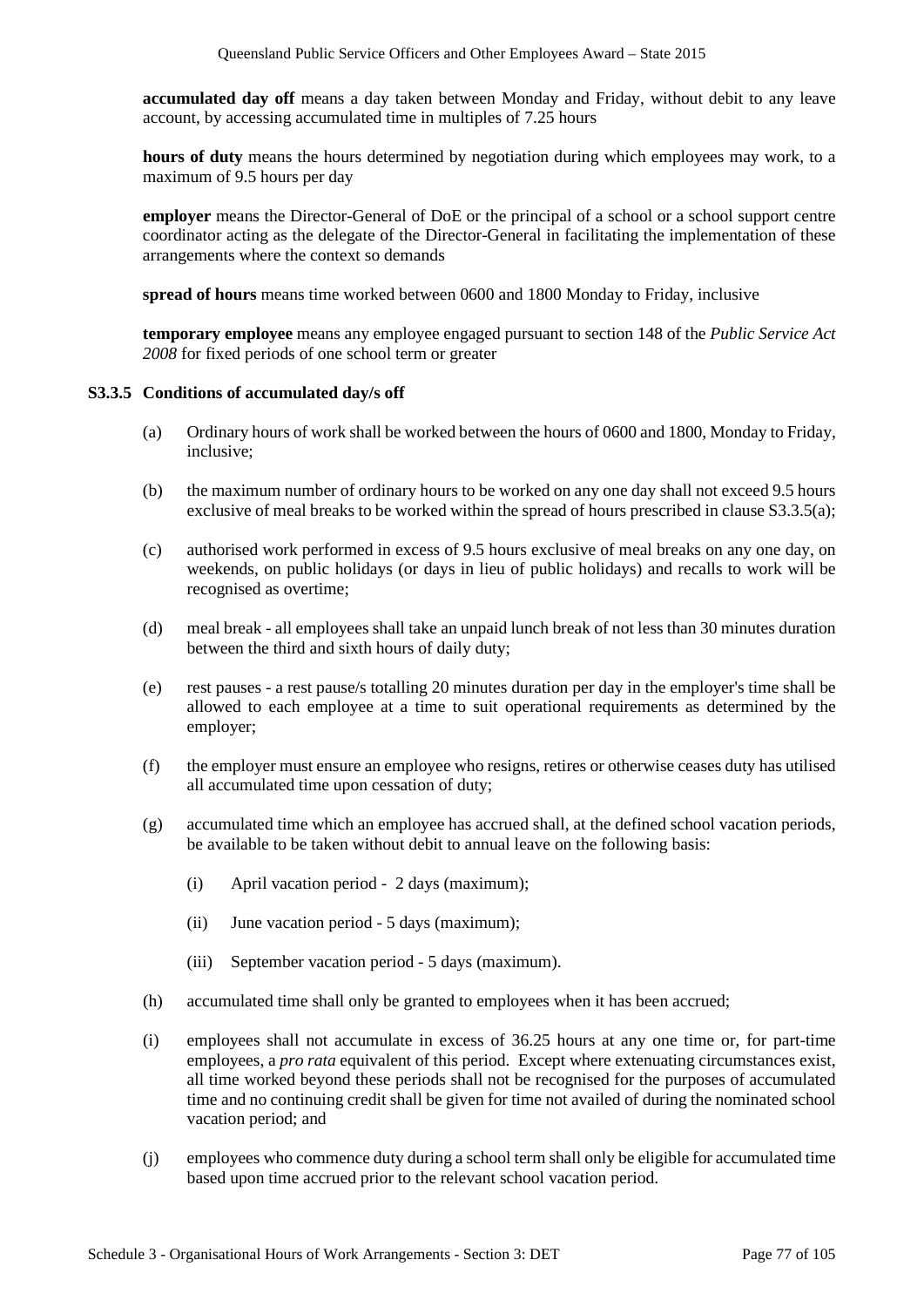# **Schedule 4 - Generic Level Statements - Administrative Stream**

# **Administrative Officer level 1 (AO1)**

#### **Work level description**

Work at this level usually involves a combination of keyboard, clerical and other duties requiring the application of basic office skills and routines.

#### **Characteristics of the work**

Performed under close direction using established routines, methods and procedures with little scope for deviating from these.

Problems can usually be solved by reference to procedures, well documented methods and instructions. Initially direct guidance is given when problems arise. Ready access to advice and assistance is available.

The work may involve giving technical and procedural advice to other staff (for example relating to the operation of office equipment used in the work area). It may require the acquisition of knowledge and specific procedures, instructions, regulations or other requirements relating to general administration (e.g. personnel or finance operations) and/or specific office programs and activities.

Work at this level does not include supervisory responsibilities although more experienced staff may assist new staff by providing guidance and advice.

As individual employees develop more experience and knowledge they will be required to exercise greater judgement and make decisions in their allocated duties, although these will be confined by instructions, established practices and procedures of written guidelines.

### **Duties and skills**

Work at this level may progressively involve an employee in a range of activities requiring the use of written and numeric skills, clerical skills, written and verbal communication, equipment skills (e.g. keyboard) and other work skills appropriate to the discipline. These skills should be readily transferable between organisations.

Entry to this level is either by commencement of a traineeship or through selection based on standardised vocational testing.

### **Administrative Officer level 2 (AO2)**

### **Work level description**

Work at this level usually encompasses a range or combination of administrative activities and operations which require the application of skills and experience in administrative/clerical work and a general knowledge of the work to be performed.

The work will involve achieving clearly defined and established outcomes and/or basic problem solving within guidelines and contributing knowledge or skills or information specific to the work of the agency.

### **Characteristics of the work**

Work is usually performed under close supervision and may involve undertaking a range of duties requiring judgement, liaison and communication within an agency and with other interested parties.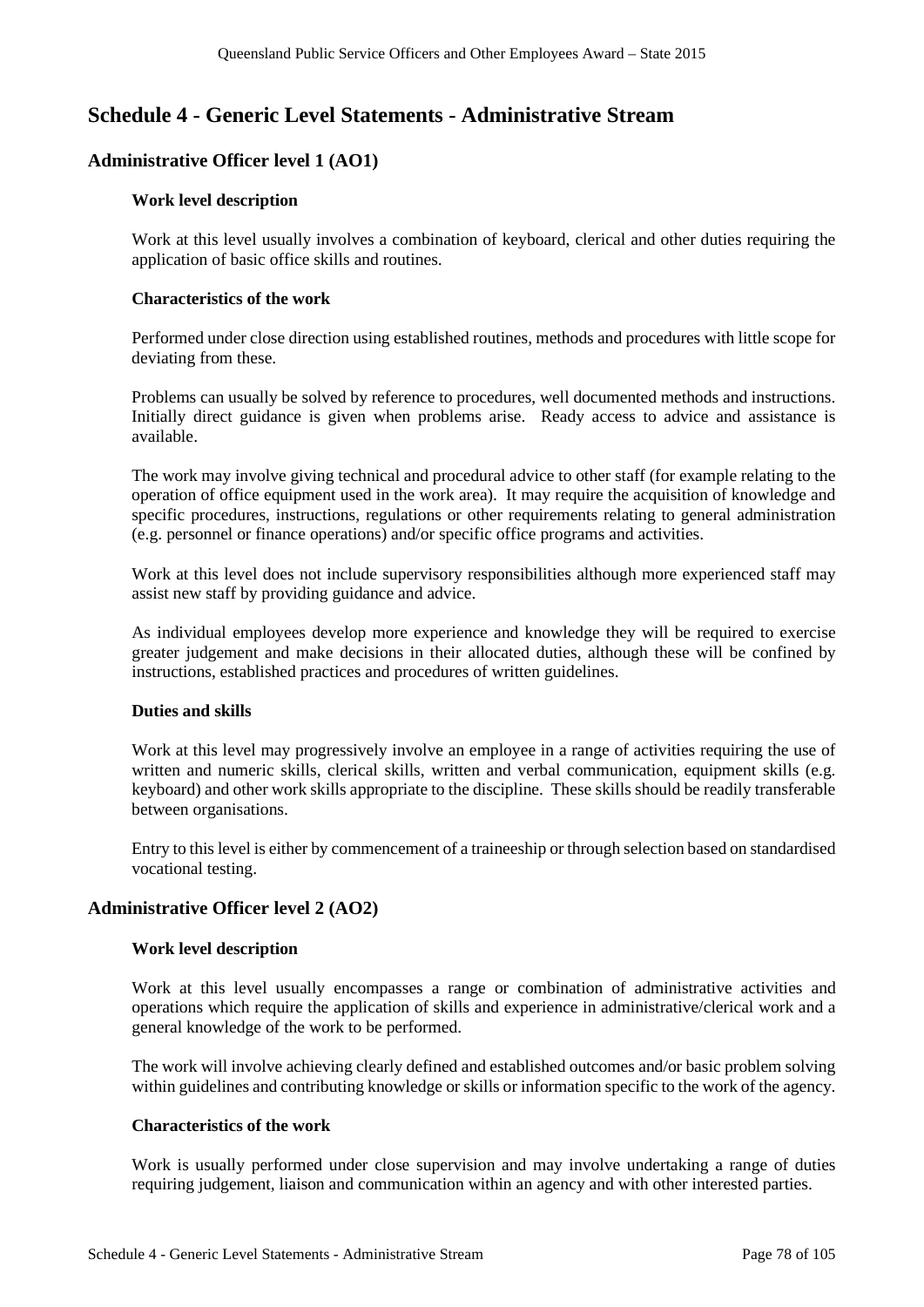The solution of problems may require the exercising of basic judgement, although knowledge required to perform work is usually related to precedents, guidelines, procedures, regulations and instructions and from senior staff. It may require some knowledge and application of specific procedures, instructions, regulations or other requirements relating to general administration and activities.

Work at this level does not include supervisory responsibilities although more experienced staff may assist new staff by providing guidance and advice.

#### **Duties and skills**

Knowledge required to perform work is usually related to guidelines, instructions and procedures relevant to the function of the level.

Familiarity with the functions of related work areas and of relationships between organisational elements may be required.

At this level, basic resolution of problems by reference to established procedures may be required.

Work at this level may involve an employee in a range of activities requiring the use of written and numeric skills, clerical skills, written and verbal communication, equipment skills (e.g. keyboard) and other work skills appropriate to the discipline. These skills should be readily transferable between organisations.

The minimum skills required for entry to this level are as defined in the traineeship curriculum or through standardised vocational testing.

## **Administrative Officer level 3 (AO3)**

#### **Work level description**

Work at this level usually requires relevant experience combined with a broad knowledge of the office's functions and activities and a sound knowledge of the major activity performed within the work area. The work may include preparing preliminary reports, papers and correspondence which usually relate to a specific organisational function or discipline, providing or interpreting information for clients or other interested parties and general administrative support to senior officers.

Supervisory responsibilities may involve some complex operational work and may involve assisting with, or reviewing the work undertaken by, subordinates or team members.

Scope exists for exercising initiative in the application of established work practices and procedures although this level may require expertise to resolve issues within a day-to-day environment for which there may not be clearly established procedures.

Effective judgement and work organisation skills are required which have been acquired through previous experience, demonstrated capacity or post secondary education or partial completion of same.

#### **Characteristics of the work**

Work is usually performed under general direction and may involve preparing papers, briefing notes, correspondence or other written material.

Decisions made or delegations exercised at this level may have an impact on the relevant agency's operations, but are normally of limited procedural or administrative importance.

Work at this level may include responsibility for training, involvement in working with staff to develop work performance, planning and co-ordinating tasks and work flow.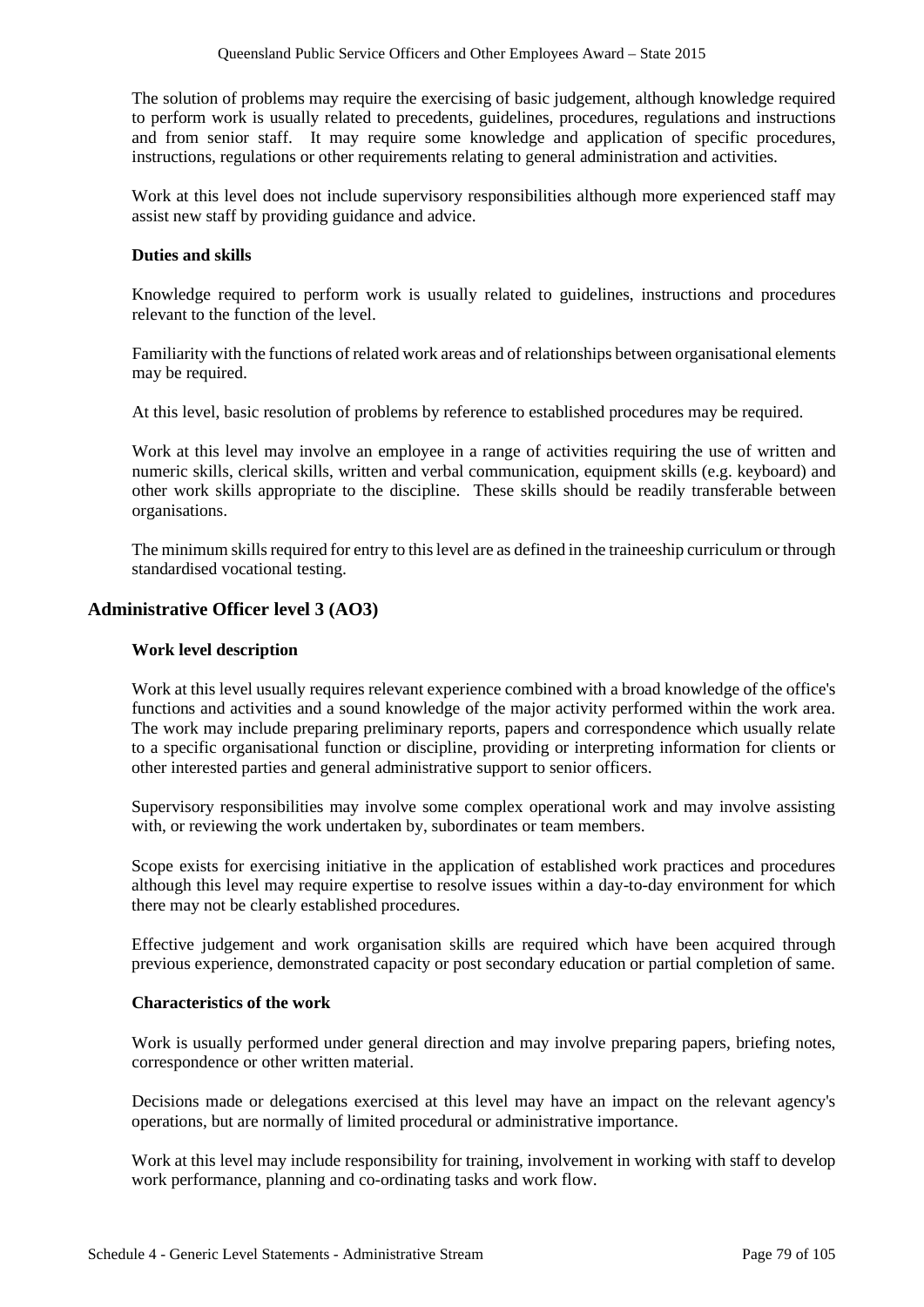## **Duties and skills**

Work at this level requires a sound knowledge of the activities usually performed within the work area and their impact upon the activities of other organisations.

Supervisory responsibilities include on-the-job training and staff assessment and performance counselling in relation to the work area. This level usually requires the application of personnel-related functions such as orientation of staff, staff attendance and recommendation of leave arrangements, written and verbal communication, interpretation and liaison skills to solve basic problems together with interpersonal skills to deal with non-routine matters and analytical abilities appropriate to the work area.

## **Administrative officer level 4 (AO4)**

### **Work level description**

Work at this level is usually performed in relation to established priorities, task methodology and work practices to achieve results in line with the corporate goals of the office.

The work may include preparing papers and reports, drafting complex correspondence for senior officers, undertaking activities of a specialist or detailed nature, assisting in the preparation of procedural guidelines, providing, interpreting and analysing information for clients or other interested parties, exercising specific process responsibilities, and overseeing and co-ordinating the work of subordinate staff.

Work at this level includes supervision of a work group small work area or office within the total organisational structure and co-ordination of a range of office functions.

#### **Characteristics of the work**

Work is performed under general direction as to work priorities and may be of a technical or professional, project, procedural or processing nature, or a combination of these.

Direction exercised over work performed at this level may be less direct than at lower levels and is usually related to task methodologies and work practices. Staff would be expected to set priorities and to monitor work flow in the area of responsibility.

The work at this level requires the application of knowledge usually gained through previous experience in the discipline or from post secondary or tertiary study. The work may require the co-ordination of a range of office functions and the exercising of judgement and/or delegated authority in areas where precedents or procedures are not clearly defined.

Independent action may be exercised at this level, particularly in local office situations, for example, developing local procedures, management strategies and guidelines.

Any decisions taken or delegations exercised would be limited by the application of rules, regulations, guidelines or procedures.

The extent of supervisory responsibility would depend on the operational work of the area and factors such as work priorities, complexity of the work and the number of subordinate staff.

#### **Duties and skills**

Work performed at this level will require the ability to supervise staff, set priorities, monitor work flow and develop local strategies or work practices.

This may include responsibility for the development of appropriate training programmes related to group development, application of equal employment opportunity, industrial relations principles and an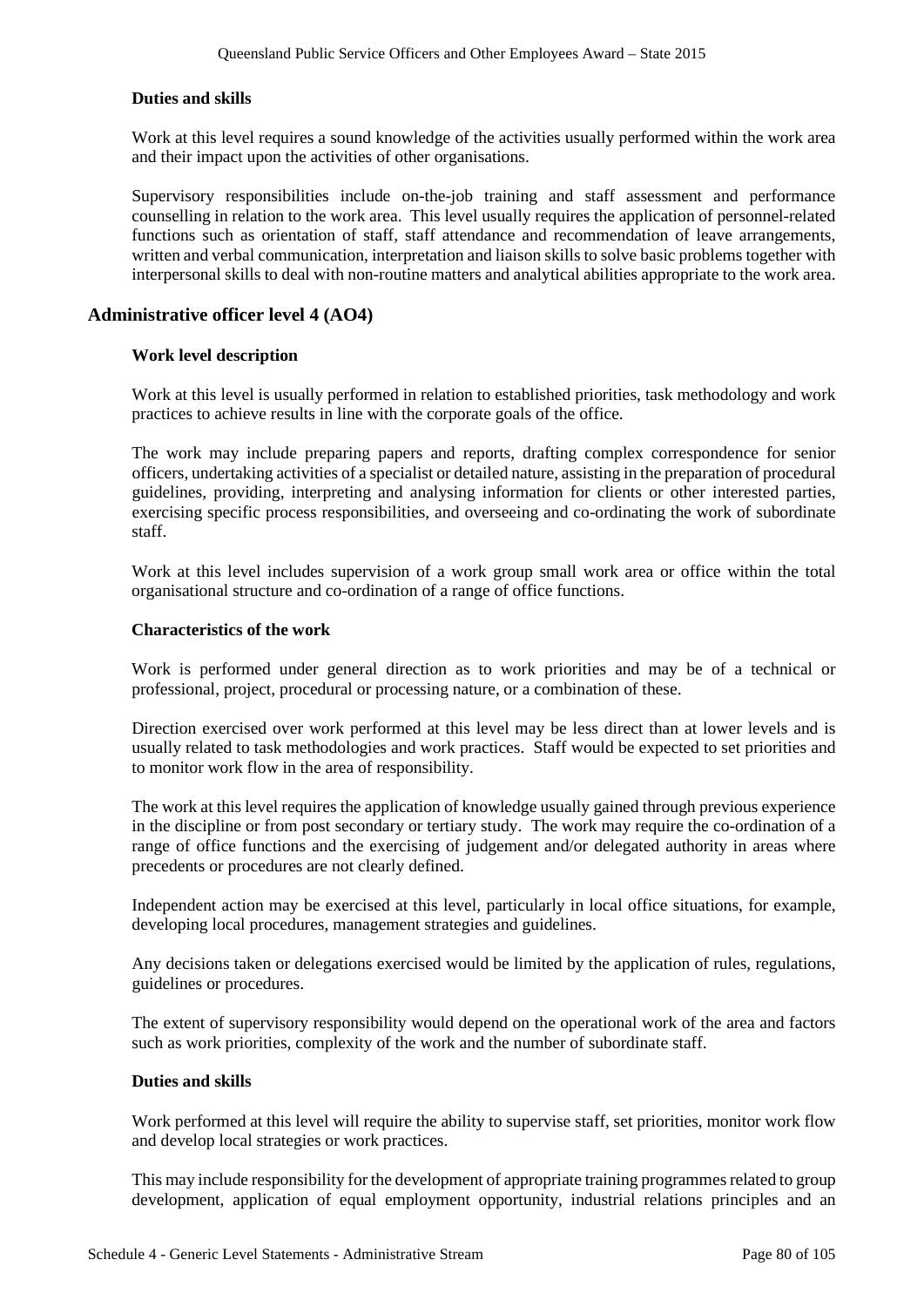awareness of occupational health and safety guidelines and principles. Staff assessment and counselling may involve providing advice in relation to personal and career development relating to work requirements.

Liaison and communication skills and the capacity to negotiate may be required, particularly for activities involving liaison or communication with clients or other interested groups.

Work at this level requires general knowledge of the office's operations, combined with a specialist knowledge of major activities within the work area.

In program, activity or service delivery areas staff should have the knowledge to interpret and apply standard policies, specific procedures and regulations or other guideline material to specific situations. They should be able to disseminate information about the office's operations particularly in relation to policy aspects or program, activity or service delivery to clients.

Work at this level may require the ability to investigate, interpret or evaluate information where legislation, regulations, instructions or procedural guidelines do not give adequate or specific answers.

### **Administrative officer level 5 (AO5)**

#### **Work level description**

Work at this level may include a variety of functions as follows:

- managing the operations of a discrete organisational element, program or activity; or
- the operations of an organisational element which is part of a larger office within the total organisational structure; or
- under limited direction in relation to priorities and work practices, providing administrative support to a particular program, activity or administrative function and consultancy service to external organisations; or
- providing subject matter expertise or policy advice across a range of programs or activities undertaken by the agency.

Work at this level may include the preparation of documentation for complex correspondence purposes and for decision by senior officers.

Responsibilities may include liaison and co-ordination within and across functions including office representation and overseeing and co-ordinating the work of other staff assisting in this area.

Work at this level may include operation within a number of specialist or multi-disciplinary teams or independently.

#### **Characteristics of the work**

Work is usually performed under limited direction as to work priorities and the detailed conduct of the task.

Direction exercised over work performance at this level includes, depending on the functional role required, the provision of advice, guidance and/or direction in relation to a project, detailed processing, and other work practices.

Independent action may be exercised within constraints set by senior management.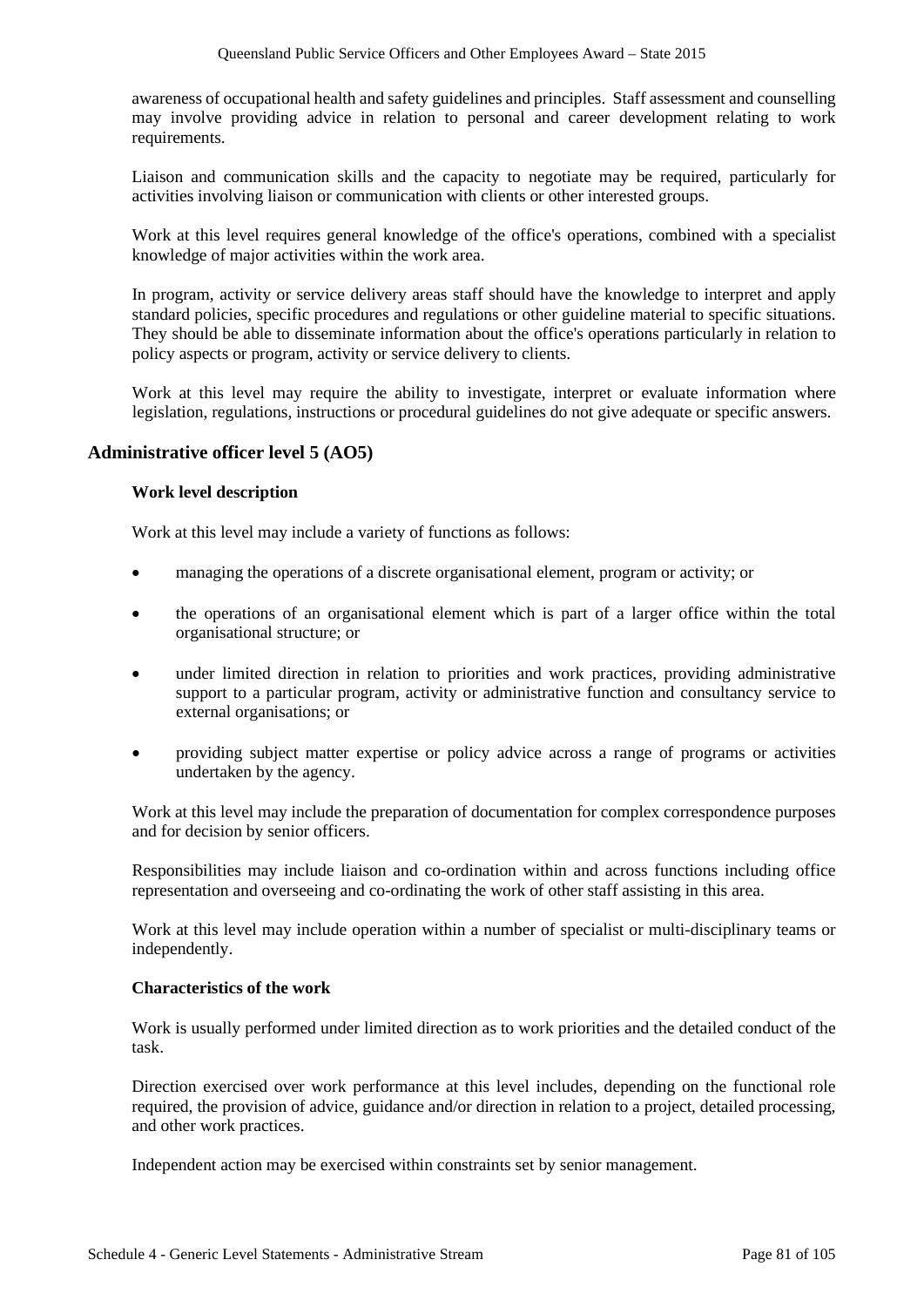Any decision taken or delegation exercised tends to be governed by the application of rules, regulations or office operating instructions or procedures. While such decisions may impact on Office operations and resources, they are usually limited to the specific work area involved.

Managerial responsibilities would usually depend on the specific activities undertaken. Staff at this level would be expected to set and achieve priorities, monitor work flow and/or manage staffing resources to meet objectives.

## **Duties and skills**

Work at this level requires a knowledge of office operations and the ability to interpret legislation, regulations and other guideline material relating to the operations and functions of the work area.

Work at this level may require:

- the ability to investigate, analyse, interpret or evaluate information for the guidance of staff or clients, or undertake research in relation to technical matters.
- well developed liaison and communication skills and the ability to negotiate with clients or other interested parties, within parameters decided by senior management.
- significant managerial ability, including the ability to supervise staff, set priorities, monitor work flow, develop local strategies, procedures and work practices, and allocate resources.

This includes demonstrated personnel management skills, the ability to apply equal employment opportunity principles and procedures and industrial relations principles and occupational health and safety guidelines.

Responsibility for the identification of training needs and the development of appropriate training programmes for the work unit may be undertaken at this level.

# **Administrative officer level 6 (AO6)**

### **Work level description**

Work at this level may involve providing advice including policy, administrative, or specialist; undertaking work related to the management or administration of a program or activity; service delivery or corporate support functions, including project work and work policy development; preparation or coordination of research papers, submissions on policy, technical, professional or program issues, or administrative matters.

Liaison with other elements of the organisation, other government agencies, local authorities or community organisations is usually a feature.

Work also includes the preparation, or overseeing the preparation, of correspondence and replies to Parliamentary Questions, Ministerial representations and other briefing material; and representing the office at meetings, conferences or seminars. Management of diverse occupational groups may be required of this level.

### **Characteristics of the work**

Work is undertaken at this level with limited direction as to work priorities and the detailed conduct of the task. The tasks undertaken may be of a complex or specific nature encompassing a major area of office operations.

Direction exercised over work performed at this level may, depending on the function role required, be by way of providing general guidance and advice.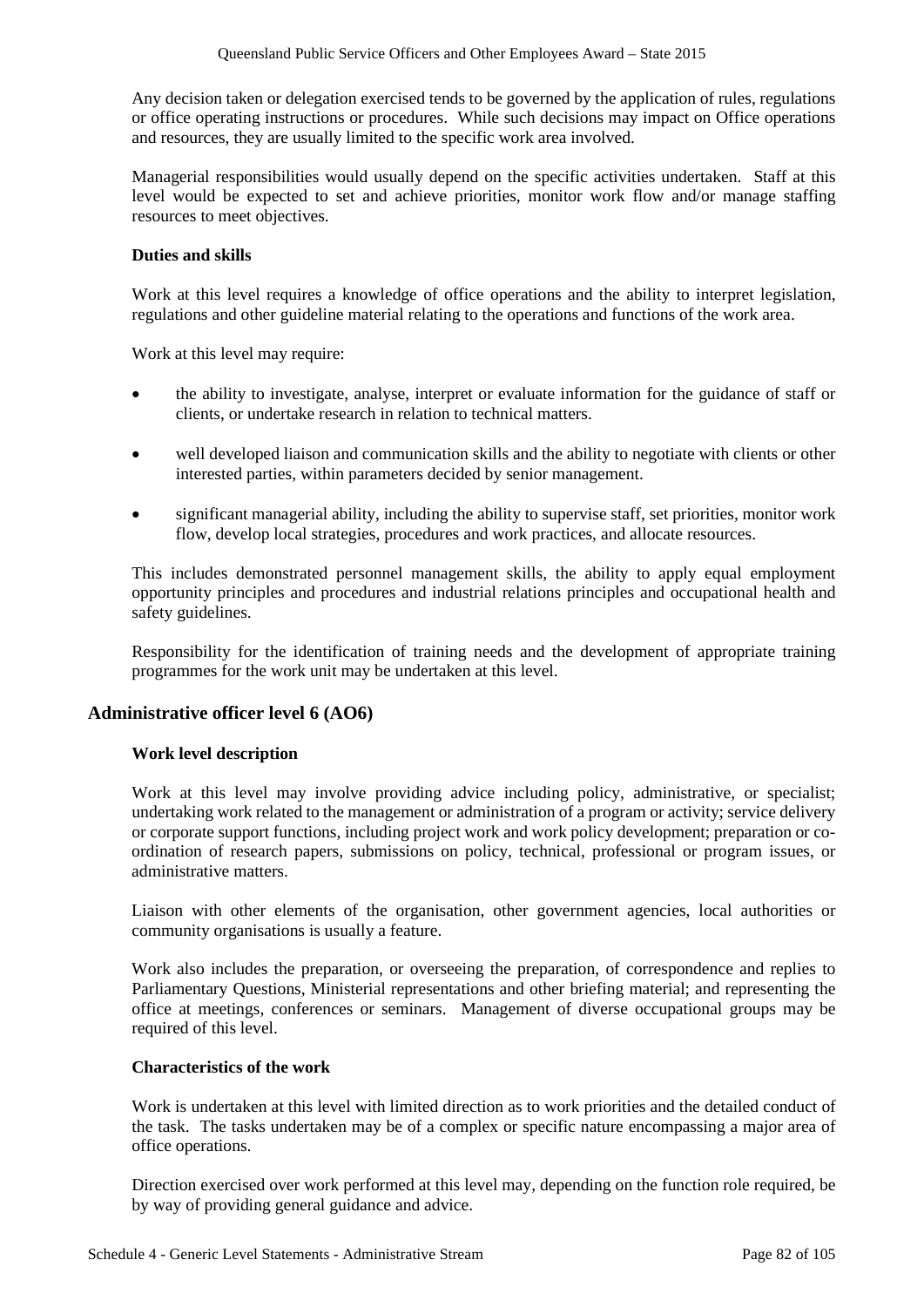Work at this level may involve control and/or co-ordination of projects or programs within the office in accordance with corporate goals, and requires the development, implementation and evaluation of office activities.

Work at this level may involve independence of action including the use and allocation of resources within the constraints laid down by senior management.

Decisions taken or delegations exercised at this level may have major impact on the day-to-day operations of the work area. The impact of such decisions on office operations is likely to be limited to a specific work area or function. Delegations exercised may, depending on the nature of the work required, involve making determinations, instigating another course of action, or reviewing previous decisions.

Managerial responsibilities may be an important function of the work at this level, but this can vary widely depending on factors such as work area, location, priorities, work load, operational deadlines and the availability of staff resources to assist.

Guidelines, rules, instructions or procedures for use by other staff and interested parties may be developed at this level.

## **Duties and skills**

Management skills and abilities necessary to undertake the allocation and monitoring of resources, the review of operations to determine their effectiveness and contribute to the development of policy initiatives or corporate strategies are usually required at this level. A knowledge of financial program management techniques related to the activity or corporate goal of the work area is usually required at this level, together with demonstrated personnel management skills and the ability to apply equal employment procedures and implement training and staff development.

Well developed liaison and communication skills and the ability to negotiate or communicate, under limited direction, on behalf of the agency with clients or other interested parties may be needed.

Work at this level requires a knowledge and awareness of office operations, as related to government initiatives or policies.

The ability to apply or interpret legislation, regulations, instructions or other guideline material relating to the operations, policies or functions of the work area; and the capacity to undertake high level research, reviews or investigations including the preparation of reports and associated papers may also be required.

# **Administrative officer level 7 (AO7)**

### **Work level description**

Work at this level may involve control of an organisational element involved in the administration or co-ordination of a specific program, activity or corporate support function at either the branch or department Head level, to achieve a result in line with the corporate goals of the agency.

The work may include developing policy and/or providing policy, financial, specific subject matter or administrative advice, including specialist advice or undertaking high level project work; developing, implementing and reviewing policy instructions and administrative or specialist procedures for the guidance of functional elements of the office; initiating and formulating recommendations for office programs; processing representations to the Minister, preparing replies to Parliamentary Questions, preparing Briefing Notes for senior level Managers, assisting in the preparation of Cabinet Submissions and correspondence; liaising with other government bodies and community organisations including the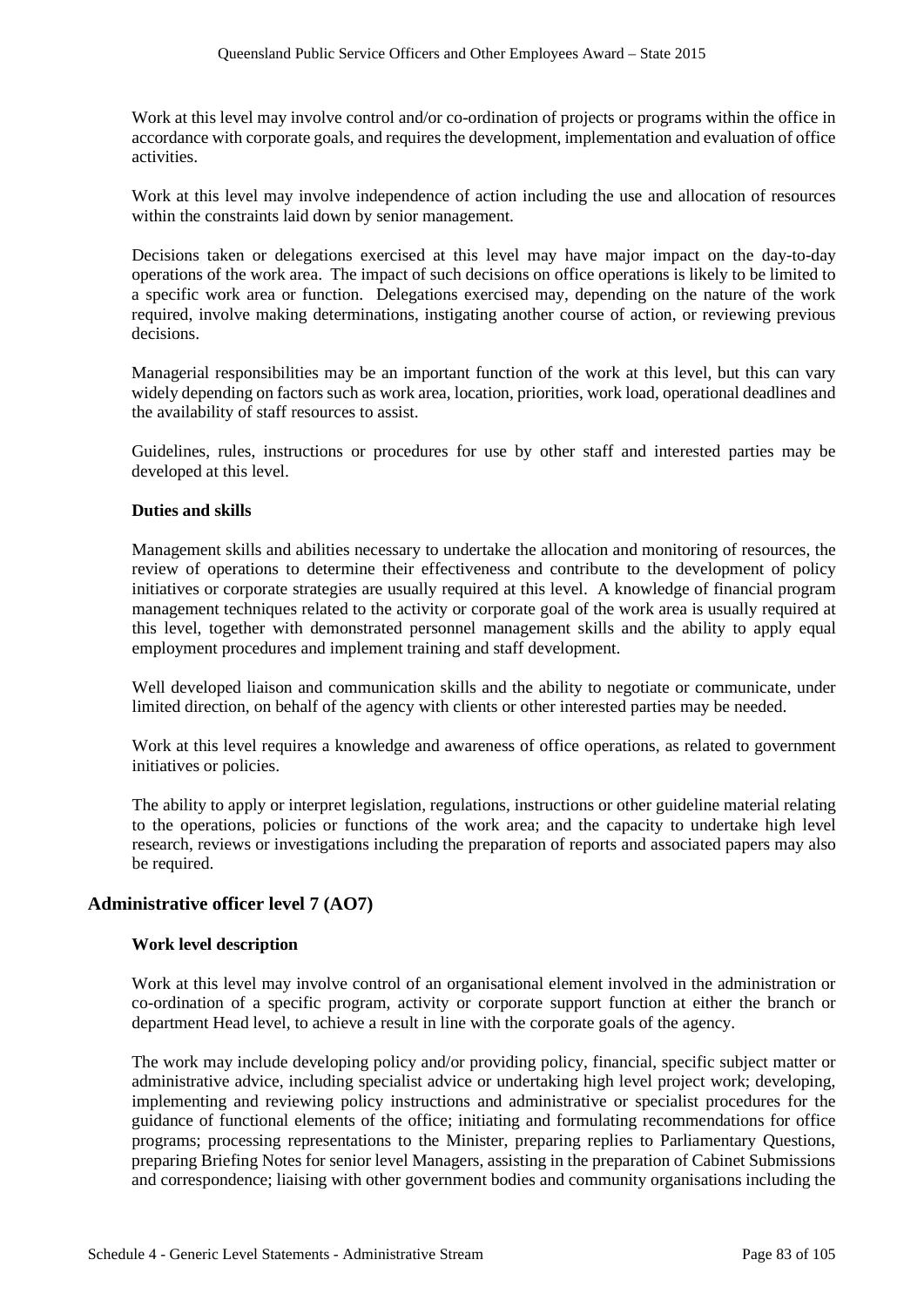preparation of public information on programs, activities or services; and representing the office at meetings, conferences or seminars.

Work undertaken at this level may also be required to deal with a complex and diverse operating environment.

## **Characteristics of the work**

Work is undertaken at this level with broad direction usually from a senior level Manager or comparable employee in relation to priorities and the detailed conduct of the task. The activities undertaken would be of a complex or specific nature encompassing a significant element of total office operations.

Work at this level may involve, depending on the functional role, significant independence of action including the use or allocation of resources within the constraints or guidelines laid down by senior management.

Decisions taken at this level may, depending on the degree of autonomy of function and the degree of delegated authority, have significant impact on the day-to-day operations of a specific work area and may also have significant effects elsewhere within the office.

Management responsibilities are usually a significant function at this level. The percentage of the total work taken up in management functions and the character of the direction given to subordinates would depend on the nature of the work area, location, workload factors, priorities and staff resources allocated.

The development of guidelines, rules, regulations, procedures or instructions for either staff or other interested parties may be co-ordinated at this level.

## **Duties and skills**

Management skills and the abilities necessary to monitor resource allocations, evaluate program effectiveness, manage staff and resources, formulate policy initiatives and develop corporate strategy proposals are usually required at this level. A knowledge of financial program management practices appropriate to the program or activity or corporate goal of the organisational element in which a position is located, are usually required at this level.

Work at this level requires the application of a high level of discipline, knowledge, a detailed knowledge of both government policies and procedures and an appreciation of their application in relation to office operations. Staff at this level would be expected to have the ability to undertake personnel management functions and to plan, develop and implement programmes associated with equal employment opportunity, occupational health and safety, and staff development and counselling within the functional area of responsibility.

Work may require the ability to interpret and provide advice on legislation, regulations, instructions or other guideline material relating to the policies, operations or functions of the work area; and the capacity to undertake specific or major research, investigations or reviews and prepare associated papers or reports.

Liaison and communication skills of a high order, including the capacity and ability to negotiate or communicate on behalf of the agency with clients or other interested groups, perhaps to finality, may be needed.

# **Administrative officer level 8 (AO8)**

### **Work level description**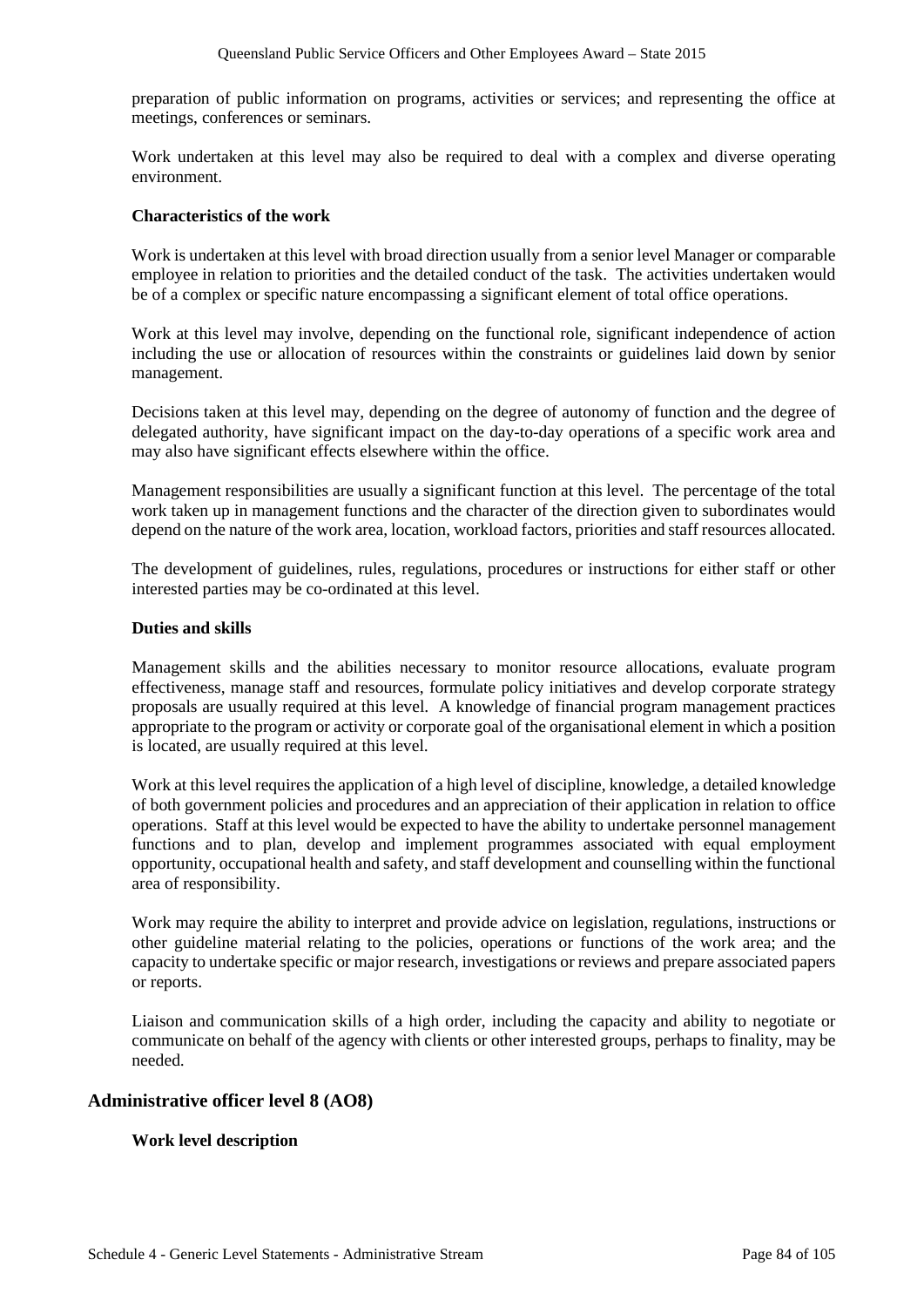Work at this level may involve responsibility for a major program or programs at state-wide level and of critical importance to the agency, operating within broad policy guidelines, or be responsible for a service-wide function.

High levels of discipline, expertise and experience are required combining elements of planning, organising, directing and evaluating to determine goals and priorities within the framework of the corporate objectives of the office or of other agencies.

This level will require a capacity for original thinking, creativity, the exercise of significant levels of independent judgement, and the exercise of delegated authority as required.

The work may include providing specialist consultancy advice within or across Agencies, developing policy and interpreting, reviewing and implementing policy instructions, setting objectives in the work area, processing representations to the Minister, overseeing responses to Parliamentary Questions, preparation of reports to government, preparing ministerial briefing notes and correspondence, liaising with other government bodies and community organisations, including the provision of public information on programs, activities or services; and representing the agency at meetings, conferences or seminars.

### **Characteristics of the work**

Work is undertaken at this level, usually under the broad direction of a Senior Executive, with significant levels of independent judgement in keeping with the complex nature of work undertaken and the allocation of resources within the constraints or guidelines laid down by senior executives. Delegations exercised at this level may, depending on the functional role, involve being the final authority in the process of approving the expenditure of funds, undertaking specific action in line with the policy of the office, or reviewing any previous action or decisions in the work area.

Management responsibilities are usually a significant function at this level, with management of a number of projects of significant within and outside the office being involved.

The development of guidelines, rules, regulations, procedures or instructions for staff or other interested parties may be instigated at this level.

Work at this level may include analysis of organisational design and the formulation of strategic plans for staff and organisational development.

### **Duties and skills**

Management skills and the abilities necessary to determine resource allocations, manage staff and resources, formulate policy initiatives and develop corporate strategies are usually required at this level. A knowledge of financial program management practices and the evaluation of the results of program activities against stated objectives are normally required at this level.

Work at this level requires the application of a high level of discipline and knowledge including detailed knowledge of both government policies and procedures and their application in relation to office operations. Staff at this level with managerial responsibilities would be required to oversee the implementation of personnel management functions and to plan, develop and implement programmes associated with equal employment opportunity, occupational health and safety, and formulate policies and plans for staff and organisational development.

Liaison and communication skills to enable the effective resolution of complex organisational issues, including the capacity and ability to negotiate or communicate on behalf of the office with clients or other interested groups, often to finality, may be required.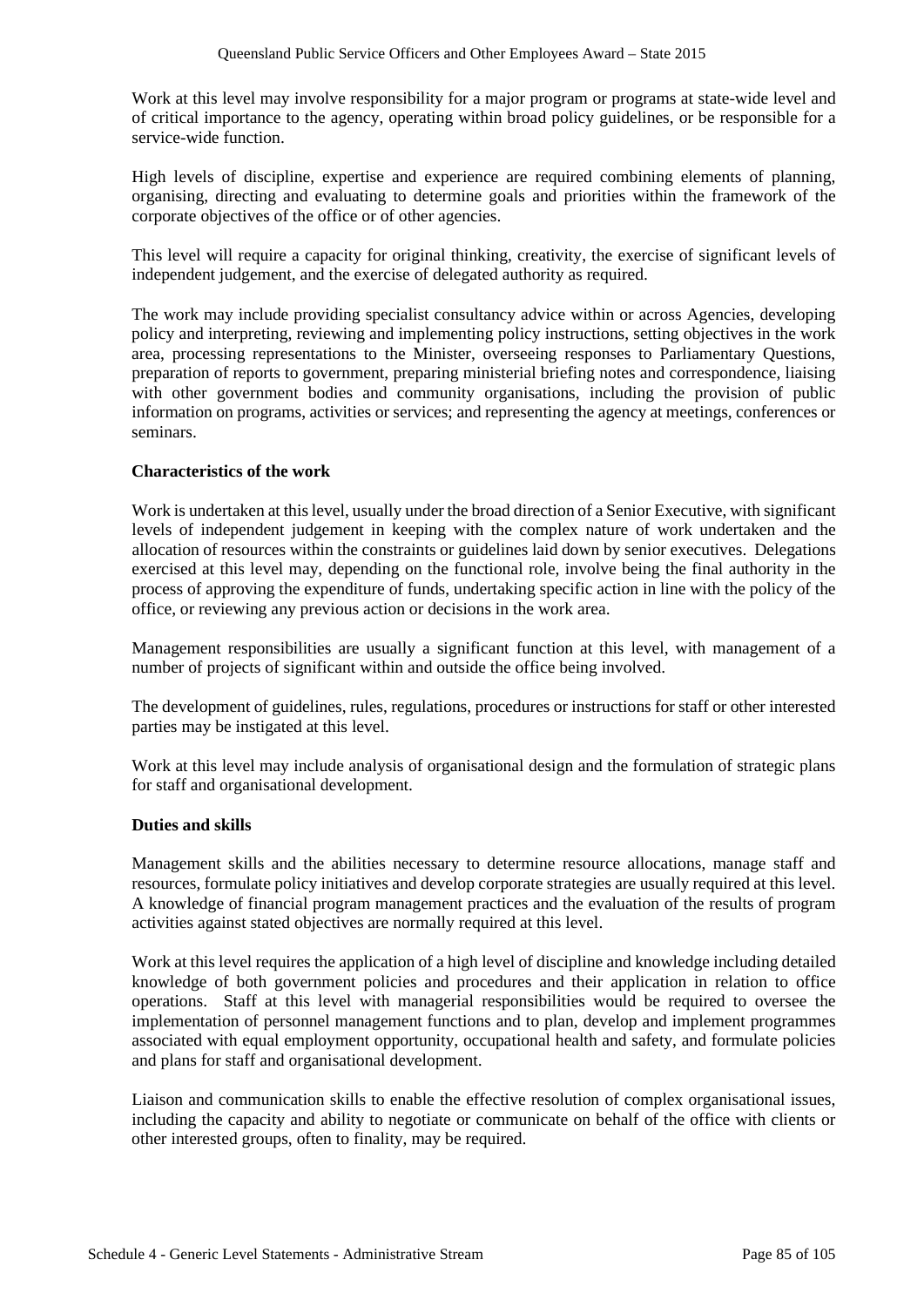# **Schedule 5 - Generic Level Statements - Professional Stream**

# **Professional officer level 1 (PO1)**

### **Work level description**

Work at this level is restricted to those employees who have met the minimum entry requirements under the relevant legislation e.g. *Public Service Act 2008* plus the education requirements for acceptance into an appropriate tertiary institution.

Appointment to this level is solely for the purpose of fulfilling prerequisite education and/or training prior to appointment to the substantive grade (degree) in the professional stream.

A requirement at this level is the successful completion of the educational or training requirements of the particular professional group.

Appointees to this level may be enrolled as a full-time or part-time student, and if part-time, may be required to do work associated with the relevant profession, but at a level and under a degree of supervision appropriate to the skills held. This may include some work normally which would be carried out by level 2 (i.e. practising) professional, provided such work is verified or validated by a qualified and experienced professional employee.

#### **Characteristics of the work**

Work within this level is performed under close supervision following standard routines, methods and procedures with little scope for deviation, or the exercise of initiative or judgment.

The routines, methods and procedures to be followed are at a level consistent with skills acquired. Initially direct guidance is given when problems arise.

Skills and knowledge will be acquired and demonstrated on a progressive basis consistent with the formal and informal training undertaken.

Positions at this level have no supervisory responsibility, although more experienced staff may be expected to assist new staff by providing basic advice and guidance.

#### **Duties and skills**

This level recognises that duties and skills will increase in complexity as the employee moves through the education and training phase.

Employees at this level usually perform repetitive tasks which are fully prescribed and are usually performed in response to standardised instructions or requests.

Employees at this level may undertake a combination of routine clerical, analysis, preparatory and operative duties requiring the application of basic skills and routines.

### **Professional officer level 2 (PO2)**

#### **Work level description**

Positions at this level consist of employees with a minimum of a degree qualification or agreed equivalent and who are identified as belonging to the generic groupingslisted in the definition statement.

Mandatory qualifications exist for entry to this level with an expectation of the application of professional knowledge gained through formal studies.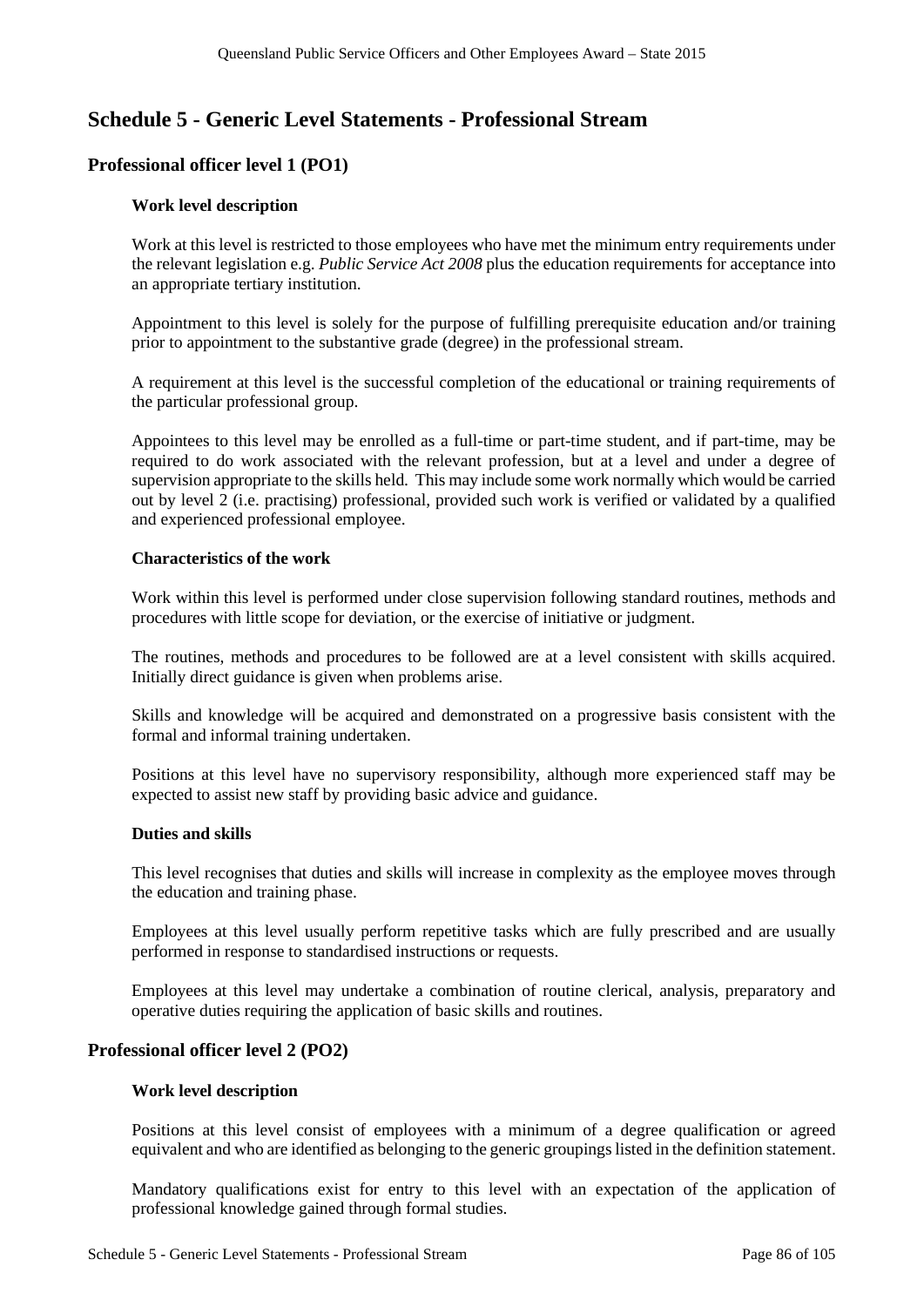Positions at this level involve the delivery of basic professional services which are in support of agency objectives.

#### **Characteristics of the work**

Work is initially performed under close supervision by a more experienced professional, however, this supervision is expected to reduce as experience increases. Guidance is always close at hand.

The solution of problems may require the exercise of professional judgement through the selection and application of procedures, methods and standards, however guidance from senior staff is readily available.

Employees at this level may operate individually or as a member of a project team within a work group.

Positions at this level generally have no supervisory responsibilities although more experienced employees may assist new employees by providing guidance and advice.

Possession of the mandatory tertiary qualification and experience is required for positions within this level.

Additionally, knowledge of basic practices and procedures relevant to the discipline is required. Professional judgement may be exercised within prescribed areas, however the provision of results are subject to verification and validation.

#### **Duties and skills**

Positions at this level may involve an employee in a range of activities including the analysis and interpretation of findings as they relate to the elements of the work. They could also include the preparation of reports incorporating recommendations on basic operations.

Employees at this level perform non-repetitive tasks, governed by established procedures, specific guidelines and standardised instructions.

Employees shall have obtained professional knowledge as indicated by successful completion of the appropriate three year undergraduate degree or diploma and be able to apply theoretical aspects of the relevant discipline to basic problems or minor phases of broader assignments.

### **Professional officer level 3 (PO3)**

### **Work level description**

This level usually requires professional expertise in one or more areas of a discipline. Detailed knowledge of standard professional tasks are required with scope existing for exercising initiative in the application of established work practices and procedures.

At this level some supervisory responsibility of subordinate staff may be required. The degree of supervision is variable depending on the assignment or project.

Employees will be required to progressively obtain greater specialised knowledge through postgraduate qualifications or postgraduate developmental experience through attendance at specialist seminars and achieve higher level of outcomes under reducing professional direction.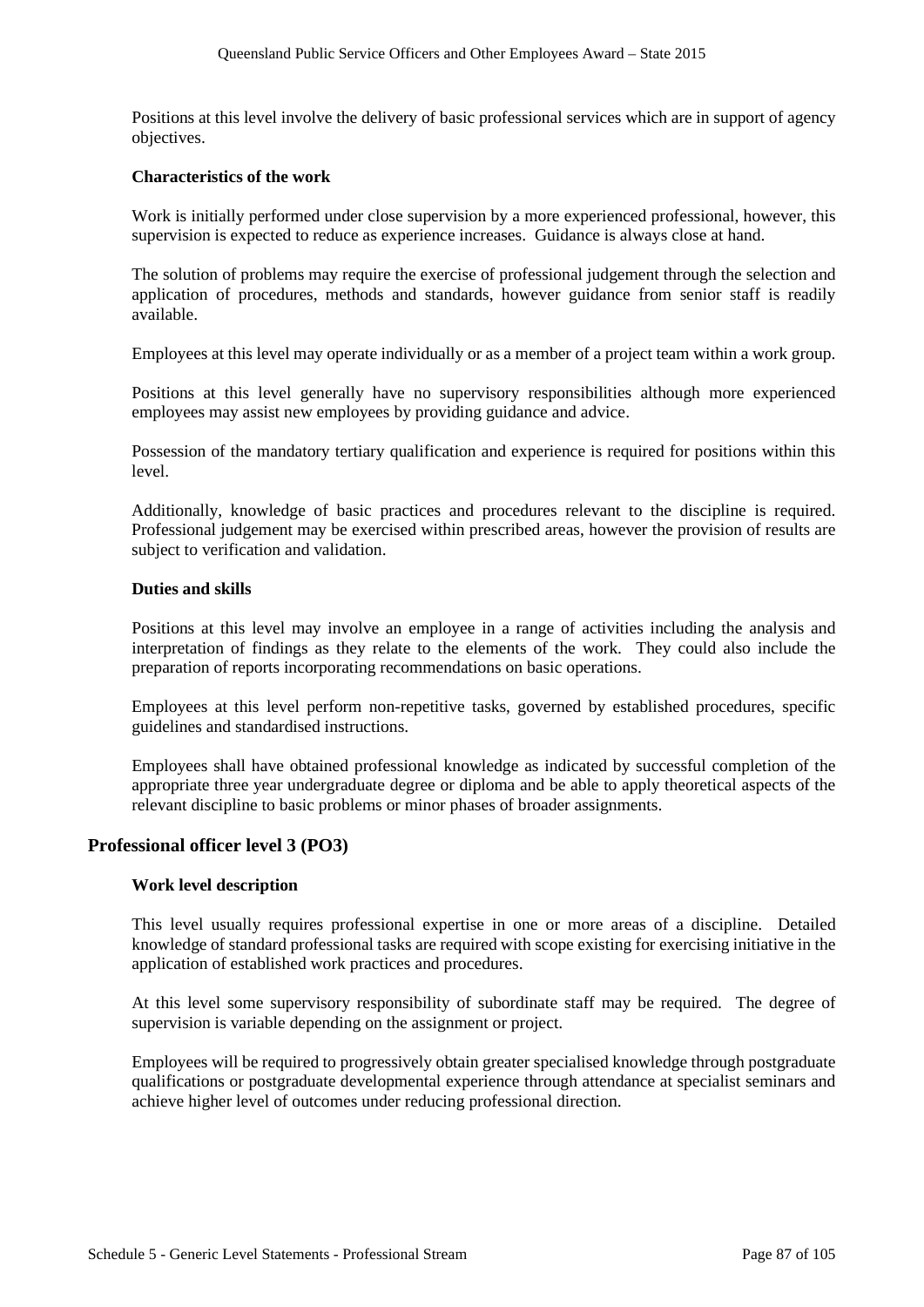## **Characteristics of the work**

Work is usually performed under general guidance with the general quality of output monitored by superiors. However, the technical content of the work is not normally subject to direct supervision. Guidance may be given in reviewing work programs or on unusual features of an assignment.

Employees are expected to exercise initiative in the application of professional practices either as a member (in some situations as leader) or a specialist professional in multi-disciplinary teams or independently and may deputise for the professional head of a small work unit.

Employees at this level may have supervisory responsibilities for technical staff, if required, together with responsibilities for training and development of subordinate professional staff within the discipline.

### **Duties and skills**

Work at this level requires the undertaking of more complex activities and the selection and application based on professional judgement of new and existing techniques and methodologies.

Employees may carry out research under professional supervision and may be expected to contribute to the advances of the techniques used.

Supervisory responsibilities include on-the-job training, staff assessment and performance counselling in relation to subordinates with the discipline or para professionals, as well as authority for the verification and validation of work results of supervised staff.

Duties also include the responsibility for varied professional assignments, requiring knowledge of either a broad or specialised field. Problems would be addressed by the use of combinations of standard procedures and/or modifications of standard procedures.

# **Professional officer level 4 (PO4)**

### **Work level description**

Work at this level usually requires the exercise of professional independence combined with competence derived from extensive experience and/or additional study.

High levels of initiative are required to be exhibited in accomplishing objectives and undertaking complex projects, which may be either on an individual basis as a recognised specialist, a professional practitioner with responsibilities for complex duties or as a senior specialist or leader in a multidisciplinary team and may deputise for a professional head of a work unit.

The management of work groups may be a function of this level.

### **Characteristics of the work**

Work is performed with limited or no professional supervision. Professional guidance from superiors is only received for those aspects of work which involve new or sophisticated techniques or relate to areas outside the normal span of activity.

Any standard professional task within the discipline, (including problem definition, planning, execution, analysis and reporting) is expected to be performed by an officer of this level.

Work at this level requires the development and provision of professional advice and consultancy services to other agencies, industry representatives and the public. The level of information provided and recommendations made influence the decisions of others, including superiors and peers, especially in the monitoring, development and delivery of programs.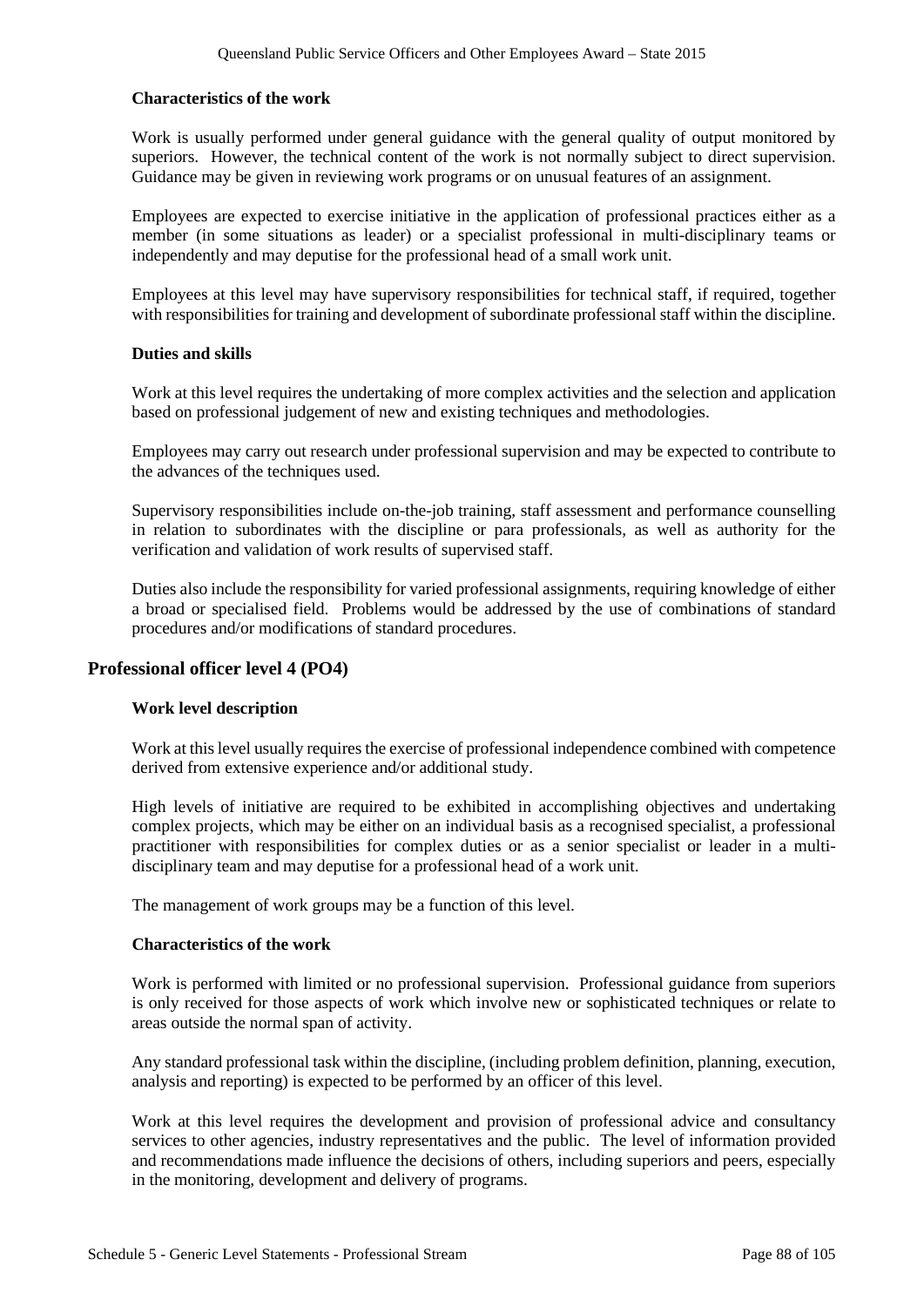The general quality of advice given is monitored by superiors and is subject to professional standards.

The application of knowledge obtained through postgraduate specialist qualifications or extensive recognised expertise is required for appointment to this level.

Professional specialists at this level would undertake work with significant scope and/or complexity and/or undertake professional duties of an innovative, novel and/or critical nature without professional direction.

## **Duties and skills**

The duties undertaken at this level are of a complex and varied nature. They require detailed knowledge of the agency's operations combined with a specialist or very high level of practitioner knowledge of major activities in the work unit.

Managerial responsibility may cover a small number of professional and related technical staff, and includes training of subordinate staff, co-ordination of workflow processes, responsibility for quality of output of the work unit, performance assessment and review, staff counselling, career planning and development, application of equal employment opportunity principles as well as implementing occupational health and safety guidelines and principles.

Work at this level requires the ability to interpret legislation, regulations and other guideline material relating to the operations and functions of the work area.

# **Professional officer level 5 (PO5)**

### **Work level description**

Appointees to this level are recognised as authorities within a particular specialised field of expertise or they may have extensive knowledge within the professional discipline and broad experience spanning more than one professional discipline.

Positions at this level may have professional responsibility for a large work group.

### **Characteristics of the work**

Work at this level may involve the exercise of substantial professional judgement based on knowledge of national initiatives and involvement in the development/application of discipline principles and new technology and/or knowledge of critical work which can involve a number of personnel from the disciplines or a variety of disciplines.

Work is usually performed without professional direction with a discretion permitted within the boundaries of broad guidelines to achieve organisational goals.

This level requires that appointees be recognised by their peers as expert professionals in their field either as practitioners or as professional specialists. This recognition is acknowledged by higher qualifications or by publications in refereed scientific journals.

The development and application of discipline principles and new technology may be a feature of this level, requiring the exercise of substantial professional judgement.

Management, initiation and formulation of research programs, major project or management of a scientific service or enterprise involving both a service and research work are features of this level.

Management of large work units, including prioritising work, training of staff, monitoring or work flow and setting of local strategic plans is often a feature of this level. Assessment and review of the standard of work of subordinate professional staff may also be required.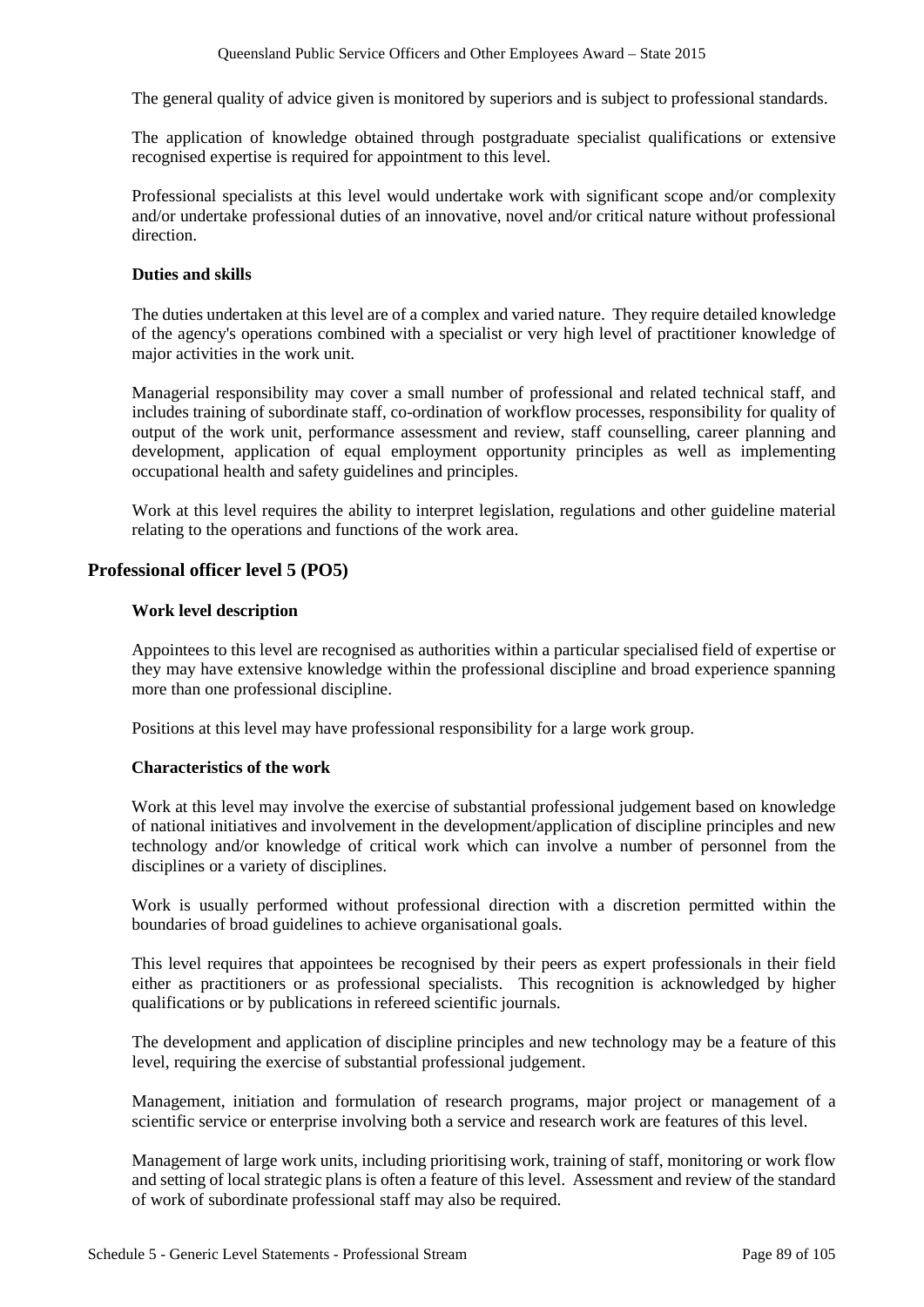Positions within this level will generally have a very high profile within the discipline and will operate within broad guidelines to achieve specific objectives with professional independence.

## **Duties and skills**

Work at this level requires a detailed knowledge of both governmental policies and procedures and an appreciation of their application in relation to agency operations. The ability to interpret and provide advice on legislation, regulations and other guideline material relating to the operations and functions of the work area is required.

Duties may span a range of activities in a complex, specialised environment and may include contributing to the formulation of corporate policy and the implementation of policy directives.

The provision of expert advice on a consultancy basis to outside bodies, agencies and the public as well as participation on inter-agency committees to develop policy, planning and other initiatives is required.

Significant managerial skills and the abilities necessary to monitor resource allocations, evaluate professional, technical and economic impacts of programs, formulate policy and corporate strategy proposals are a requirement of positions within this level.

The management of very complex projects involving a number of personnel from either the discipline or a variety of professional disciplines may be required.

# **Professional officer level 6 (PO6)**

### **Work level description**

Work at this level is usually under the broad direction of a senior executive and includes a requirement for high levels of expertise and experience to determine professional objectives and priorities within the frameworks of an agency's corporate goals and in the absence of general professional guidance.

Appointees to this level are recognised as national or international authorities within their discipline and have generally made a significant contribution to the development of professional understanding on a national or international basis.

High levels of expertise and experience are required with a comprehensive knowledge of a recognised professional discipline.

This level may require the management of programs of critical importance to the State, to satisfy the government's objectives or the agency's corporate goals.

### **Characteristics of the level**

Work is undertaken in a highly complex or specialised field to establish and/or modify standards, guidelines, concepts, theories, techniques or principles, both by adapting precedents and by making significant departures from traditional approaches.

In the absence of other evidence higher qualifications or national/international professional recognition of expertise is considered essential to undertake duties at this level.

The provision of expert specialist consultancy skills with critical impacts to the industry, to the State and at times the Nation must be combined with the exercise of total professional independence.

### **Duties and skills**

The lack of precedent is a significant feature of the majority of duties and actions undertaken.

Development and overseeing the implementation of new and high level programs and major investigations is a significant feature of this level, as is an emphasis on strategic management.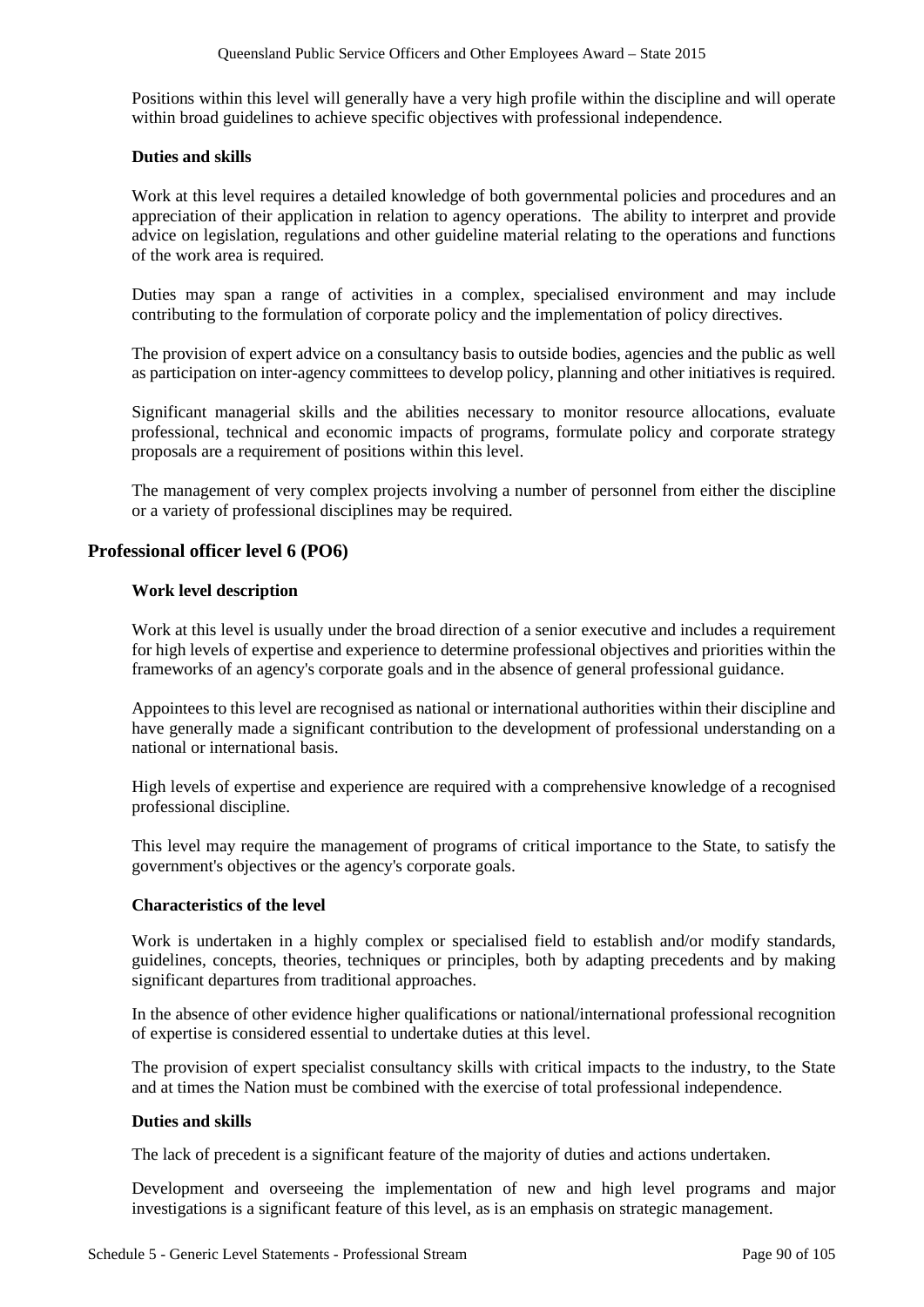# **Schedule 6 - Generic Level Statements - Technical Stream**

# **Technical officer level 1 (TO1)**

### **Work level description**

Work at this level is restricted to those employees who have met the minimum entry requirements under the relevant legislation e.g. *Public Service Act 2008* plus the education requirements for acceptance into the appropriate tertiary institution.

Appointment to this level is solely for the purpose of fulfilling prerequisite education and/or training prior to appointment to the substantive grade in the technical stream.

A requirement at this level is the successful completion of the educational or training requirements of the particular technical group.

Appointees to this level may be enrolled as a full-time or part-time student, and if part-time, may be required to do work associated with the relevant occupation, but at a level and under a degree of supervision appropriate to the skills held. This may include some work which normally would be carried out by level 2 (i.e. practising) technical officer, provided such work is verified or validated by a qualified and experienced technical employee.

### **Characteristics of the work**

Work within this level is performed under close supervision following standard routines, methods and procedures with little scope for deviation, or the exercise of initiative or judgment.

The routines, methods and procedures to be followed are at a level consistent with skills acquired. Initially direct guidance is given when problems arise.

Skills and knowledge will be acquired and demonstrated on a progressive basis consistent with the formal and informal training undertaken. Positions at this level have no supervisory responsibility, although more experienced staff may be expected to assist new staff by providing basic advice and guidance.

## **Duties and skills**

This level recognises that duties and skills will increase in complexity as the employee moves through the education and training phase.

Employees at this level usually perform repetitive tasks which are fully prescribed and are usually performed in response to standardised instructions or requests.

Employees at this level may undertake a combination of routine clerical, analysis, preparatory and operative duties requiring the application of basic skills and routines.

## **Technical officer level 2 (TO2)**

### **Work level description**

Positions at this level consist of employees with a minimum of a diploma, advanced diploma, qualification, or agreed equivalent and who are identified as belonging to the generic groupings listed in the definition statement.

Positions at this level involve the delivery of basic technical services which are in support of agency objectives.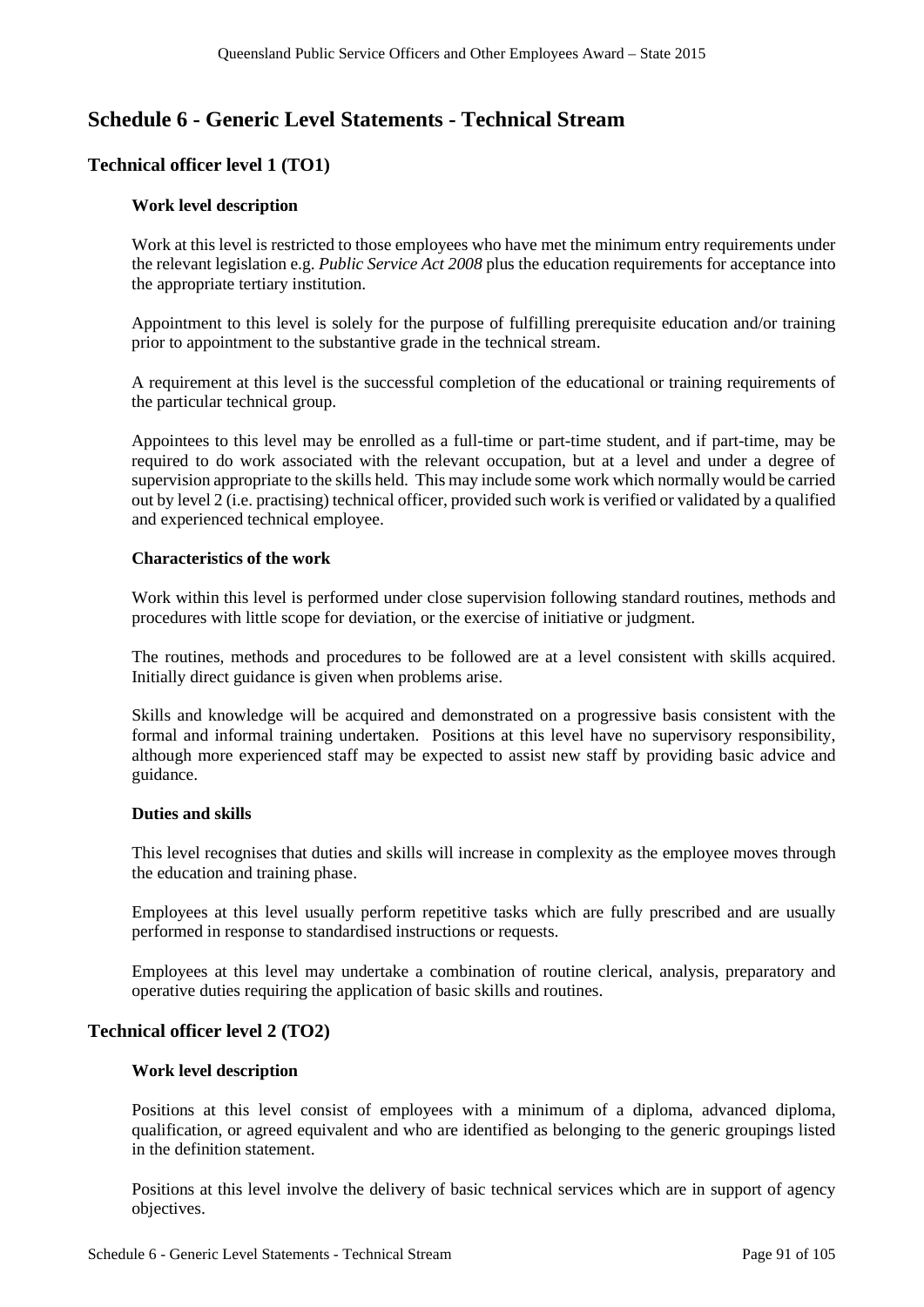#### **Characteristics of the work**

Work is initially performed under close supervision by a more experienced professional or technical officer, however, this supervision is expected to reduce as experience increases. Guidance is always close at hand and work outcomes are closely monitored.

The solution of problems may require the exercise of basic technical judgement through the application of standard procedures, methods and standards, however guidance from senior staff is readily available.

Employees at this level may operate individually under close supervision or as a member of a project team within a work group.

Positions at this level generally have no supervisory responsibilities although more experienced staff may assist new staff by providing guidance and advice.

Knowledge of basic practices and procedures relevant to the discipline is required with the possibility of specialisation in work application.

#### **Duties and skills**

Positions at this level may involve an employee in a range of activities including the analysis of findings as they relate to the elements of the work. They could also include the preparation of reports incorporating recommendations on basic technical investigations, tests or measurements.

Employees at this level perform non-repetitive tasks, governed by established procedures, specific guidelines and standardised instructions. Work is generally undertaken under technical guidance of senior staff.

Skills are generally transferable within particular disciplines.

Employees shall be required to have technical knowledge as indicated by successful completion of the appropriate diploma, advanced diploma, qualification and be able to apply theoretical aspects of the relevant discipline to basic problems or minor phases of broader assignments.

### **Technical officer level 3 (TO3)**

#### **Work level description**

Work at this level requires detailed technical knowledge and experience with demonstrated high levels of accuracy and precision. An understanding of the agency's functions, coupled with detailed knowledge of the Unit's operations, practices and procedures is necessary for competent performance.

An employee may be required to undertake a range of moderately complex tasks and functions or specialisation in a particular discipline may be a feature of work at this level.

#### **Characteristics of the work**

Work at thislevel is undertaken autonomously with limited guidance. Guidance is available for complex or unusual problems, research or moderately complex experimental work. However, the contribution of experience to resolve issues on a day to day basis for which there may be no established procedure is a requirement of this level.

Supervision of small work groups and responsibility for quality of output by the group may be a feature of this level.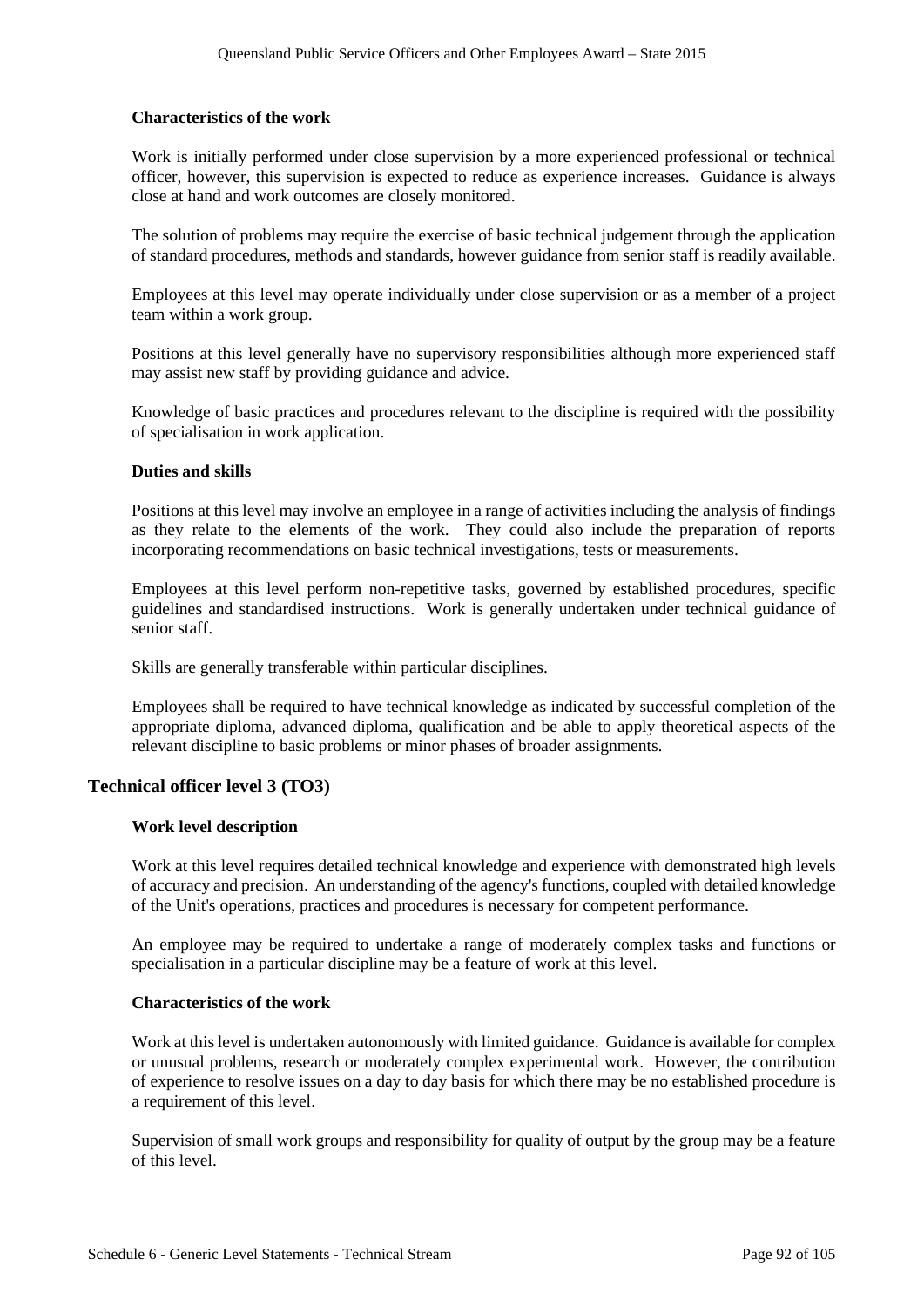## **Duties and skills**

The determination, conduct and evaluation of standard technical practices and procedures is required at this level. Significant technical responsibility exists for the application of new techniques to moderately complex problems and may be combined with limited specialist research.

Supervisory responsibilities would be limited and would include on-the-job training, staff assessment and performance counselling in relation to subordinates within the discipline.

## **Technical officer level 4 (TO4)**

## **Work level description**

Appointment to this level requires proven technical expertise and competence with demonstrated proficiency in applying established technical disciplines over several years either on an individual basis or as a member of a multi-disciplinary unit as either a technical practitioner or a technical specialist.

High levels of initiative in accomplishing technical objectives which may be either on an individual basis as a recognised technical specialist or as a senior technical specialist in a multi-disciplinary unit are required.

### **Characteristics of the work**

Work is performed either independently, with limited guidance from superiors only received for those aspects of work which involve new or sophisticated techniques or relate to areas outside the position's normal span of activity, or as a member of a specialist or multi-disciplinary team.

Specialist technical consultancy either in the particular area of expertise or in a specialist area of expertise is required as is a high level of technical assistance to the work group.

The general quality of advice given is monitored by superiors and is subject to professional standards.

Management of work groups may be a feature of this level.

### **Duties and skills**

Managerial responsibility includes training of subordinate staff, co-ordination of workflow processes, responsibility for quality of output of the work unit, performance assessment and review, staff counselling, career planning and development, application of equal employment opportunity principles as well as implementing occupational health and safety guidelines and principles.

Work at this level requires the ability to interpret legislation, regulations and other guideline material relating to the operations and functions of the work area.

The investigation of a range of operating and design issues is a key duty of this level.

### **Technical officer level 5 (TO5)**

### **Work level description**

This level requires a high level of knowledge of complex though conventional methods and techniques of a particular discipline resulting from many years' experience and/or advanced technical training.

High levels of autonomy and initiative are required to be exhibited in accomplishing objectives and undertaking complex research projects, which may be either on an individual basis as a recognised technical specialist or as a senior technical specialist in a multi-disciplinary team. Employees would be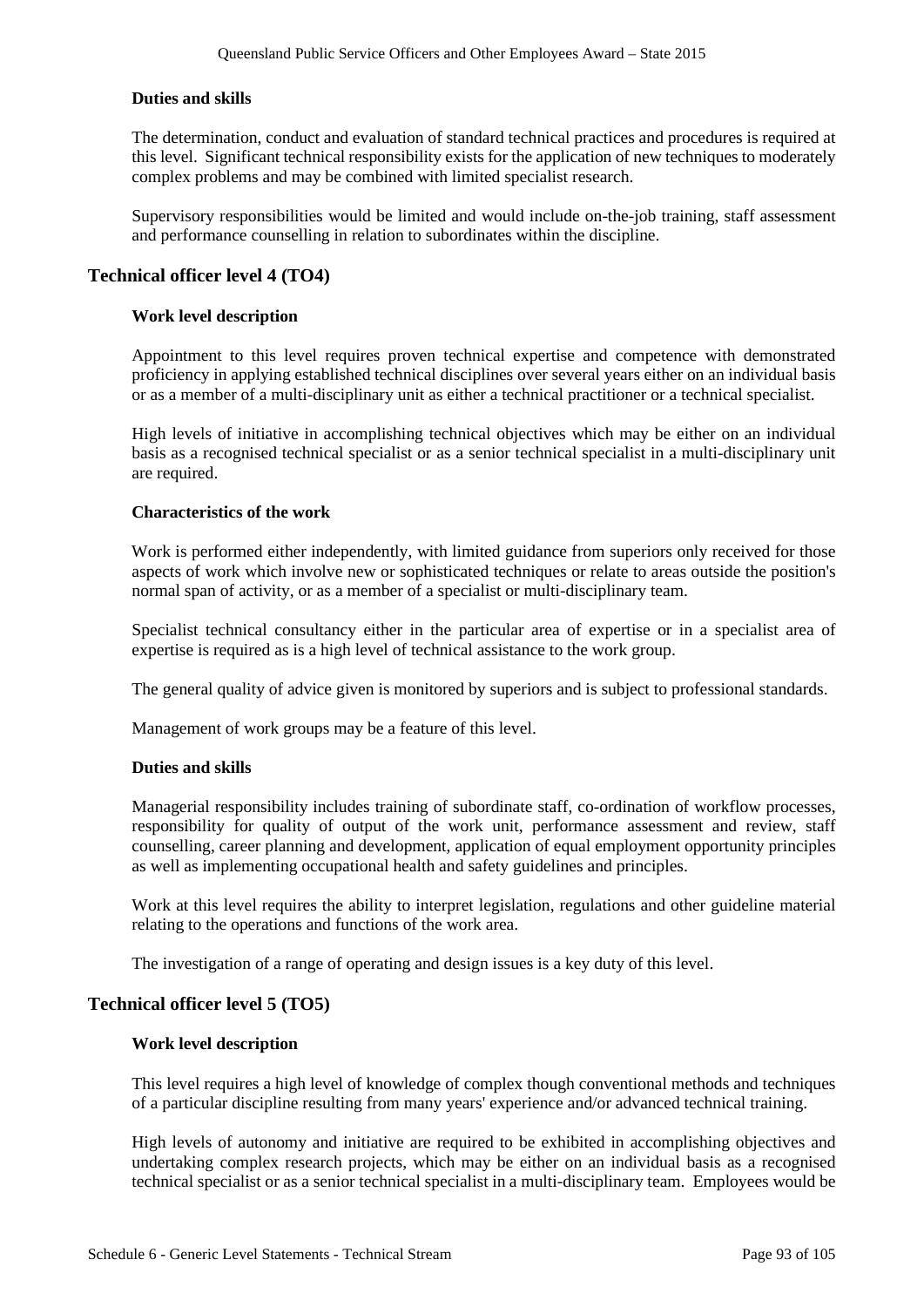expected to work with only broad guidelines in accomplishing objectives and undertaking complex projects.

The management of large technical work units which may be located across several work sites or involved in several programs may be a function of this level.

## **Characteristics of the work**

Higher qualifications or further study or research experience is usually a characteristic of this level.

Management of large technical work units, including prioritising work, training of staff, monitoring of work flow and setting of local strategic plans is often a feature of this level. Assessment and review of the standard of work of subordinate technical staff may also be required.

Work at this level requires the development and provision of specialist technical advice and consultancy services to other agencies, industry representatives and the public. The level of information provided and recommendations made influence the decisions of others, including superiors and peers, especially in the monitoring, development and delivery of programs.

### **Duties and skills**

The duties undertaken at this level are of a complex and varied nature. They require detailed knowledge of the agency's operations combined with a specialist knowledge of major activities within the work unit.

Key duties and skills include the development of innovative methodologies, the application of proven techniques to specialised technical services and the undertaking of significant projects requiring the use of analytical skills.

The development and implementation of research studies, the preparation of reports and the formulation of recommendations and strategic plans in relation to the operation of the unit are key duties at this level.

# **Technical officer level 6 (TO6)**

### **Work level description**

Appointees at this level are recognised as authorities within a particular specialised technical field of expertise. This expertise is exhibited through extensive knowledge and experience within the area of specialisation possibly gained through either research or further qualifications.

Positions at this level may have managerial responsibility for major work units.

High levels of initiative are required to be exhibited in accomplishing objectives and undertaking complex projects, which may be either on an individual basis as a recognised technical specialist or as a senior technical specialist in a multi-disciplinary team.

## **Characteristics of the work**

Work is usually performed without technical direction with a degree of individual discretion permitted within broad guidelines to achieve organisational goals.

The development and application of discipline principles and new technology may be a feature of this level, requiring the exercise of substantial technical judgement.

Positions within this level will generally have a very high profile within the discipline and will operate within broad guidelines to achieve specific objectives with technical independence.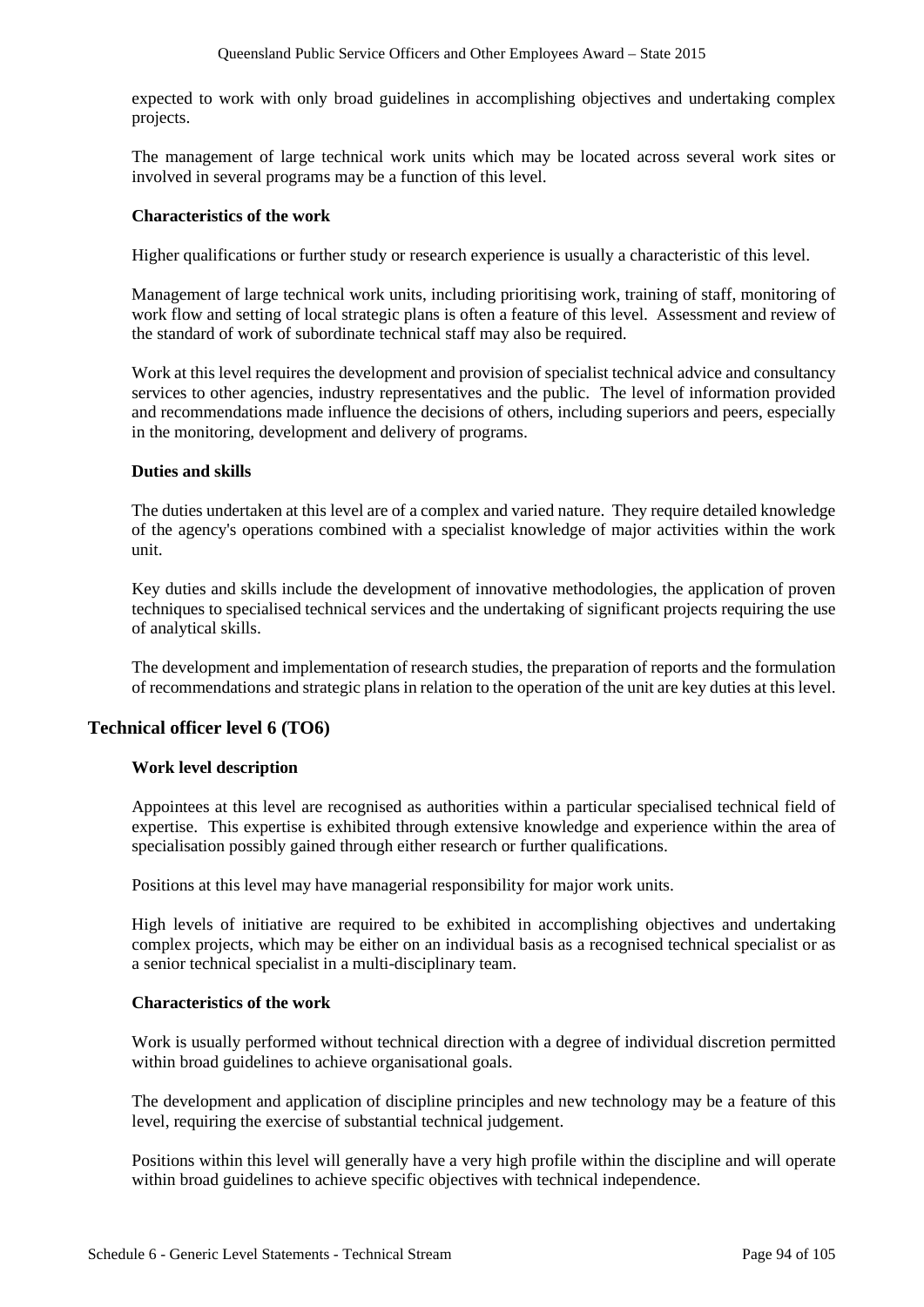## **Duties and skills**

Work at this level requires a detailed knowledge of both governmental policies and procedures and an appreciation of their application in relation to agency operations. The ability to interpret and provide advice on legislation, regulations and other guideline material relating to the operations and functions of the work area is required.

Duties may span a range of activities in a complex, specialised environment and may include contributing to the formulation of corporate policy and the implementation of policy directives.

The development of appropriate techniques in providing specialised technical services and the formulation of complex programs within the framework of objectives and priorities of major work units are key duties to this level.

The provision of expert advice on a consultancy basis to outside bodies, agencies and the public as well as participation on inter-agency committees to develop policy, planning and other initiatives is required.

Significant managerial skills and the abilities necessary to monitor resource allocations, evaluate program effectiveness, formulate policy and corporate strategy proposals are a requirement of positions within this level.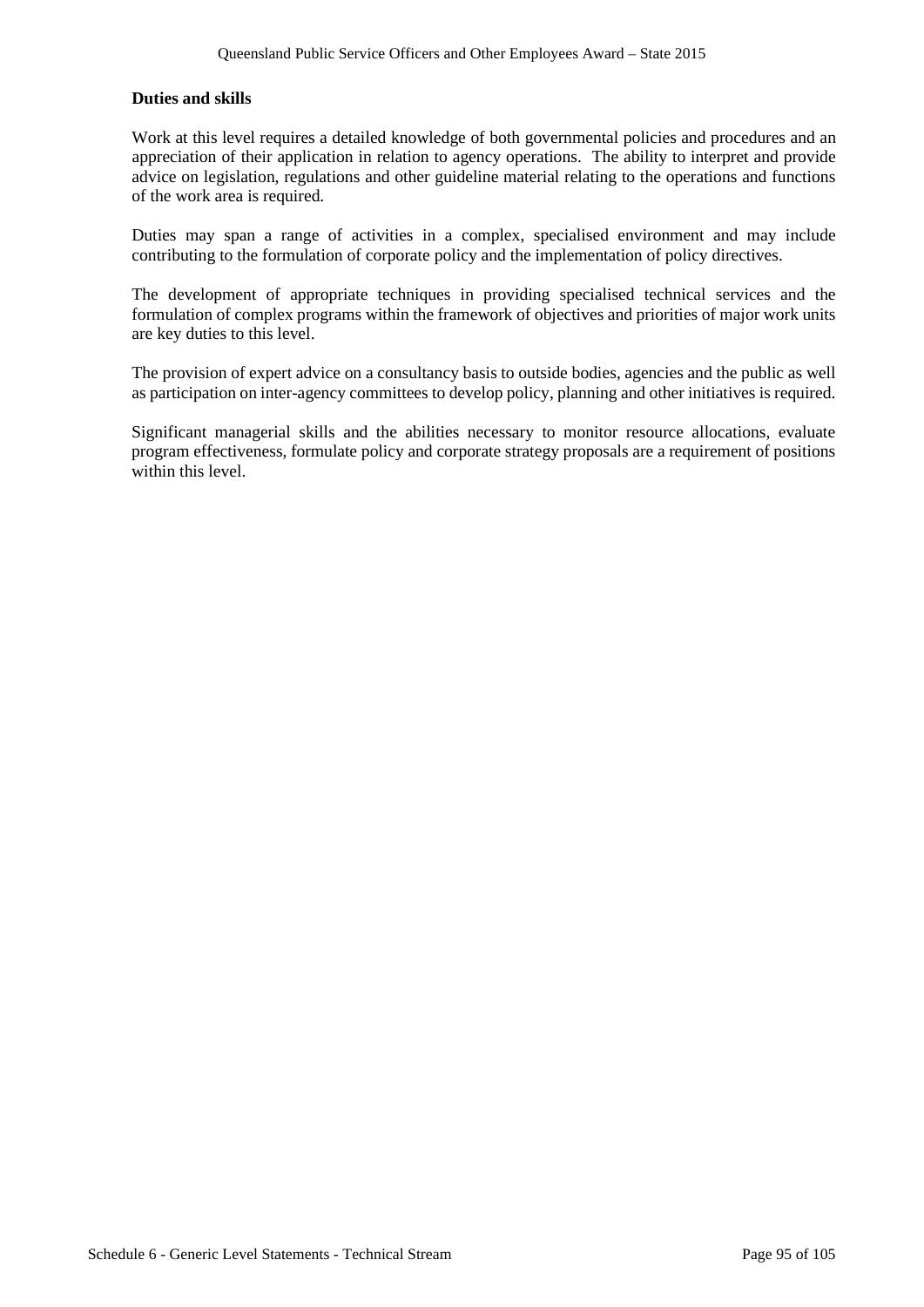# **Schedule 7 - Generic Level Statements - Operational Stream**

# **Operational officer level 1 (OO1)**

## **Work level description**

Training, both on and off the job, is a dominant feature of this level.

## **Characteristics of the level**

Work at this level is performed under close supervision and direction following standard routines, methods and procedures with little scope for deviation, or the exercise of initiative or judgment in the selection of appropriate means to complete the work assignment. Limited responsibility exists for the final outcome.

The routines, methods and procedures to be followed are at a level consistent with skills acquired. Direct guidance is given when problems arise.

Positions at this level have no supervisory responsibility.

### **Duties and skills**

Employees at this level usually perform repetitive tasks which are fully prescribed and are usually performed in response to standardised instructions or requests. There is only limited scope for interpretation.

# **Operational officer level 2 (OO2)**

### **Work level description**

Positions at this level involve the delivery of operational services whose work routines, methods, and procedures are clearly established and there is limited scope for deviation.

Training, both on and off the job, is often a dominant feature of this level.

### **Characteristics of the level**

Work may initially be performed under close supervision by a more experienced officer, however, this supervision is expected to reduce as experience increases. Employees at this level may operate individually or as a member of a project team within a work group.

Limited discretion is available for the selection of the appropriate means of completing duties or tasks. Guidance is always available and work outcomes may be closely monitored.

Positions at this level may have limited supervisory responsibilities with more experienced staff assisting new staff by providing guidance and advice.

### **Duties and skills**

Positions at this level may involve an employee in a range of activities including the performance of non-repetitive tasks governed by established procedures, specific guidelines and standardised instructions.

Duties may include field support or regulatory inspection activities and data collection and recording.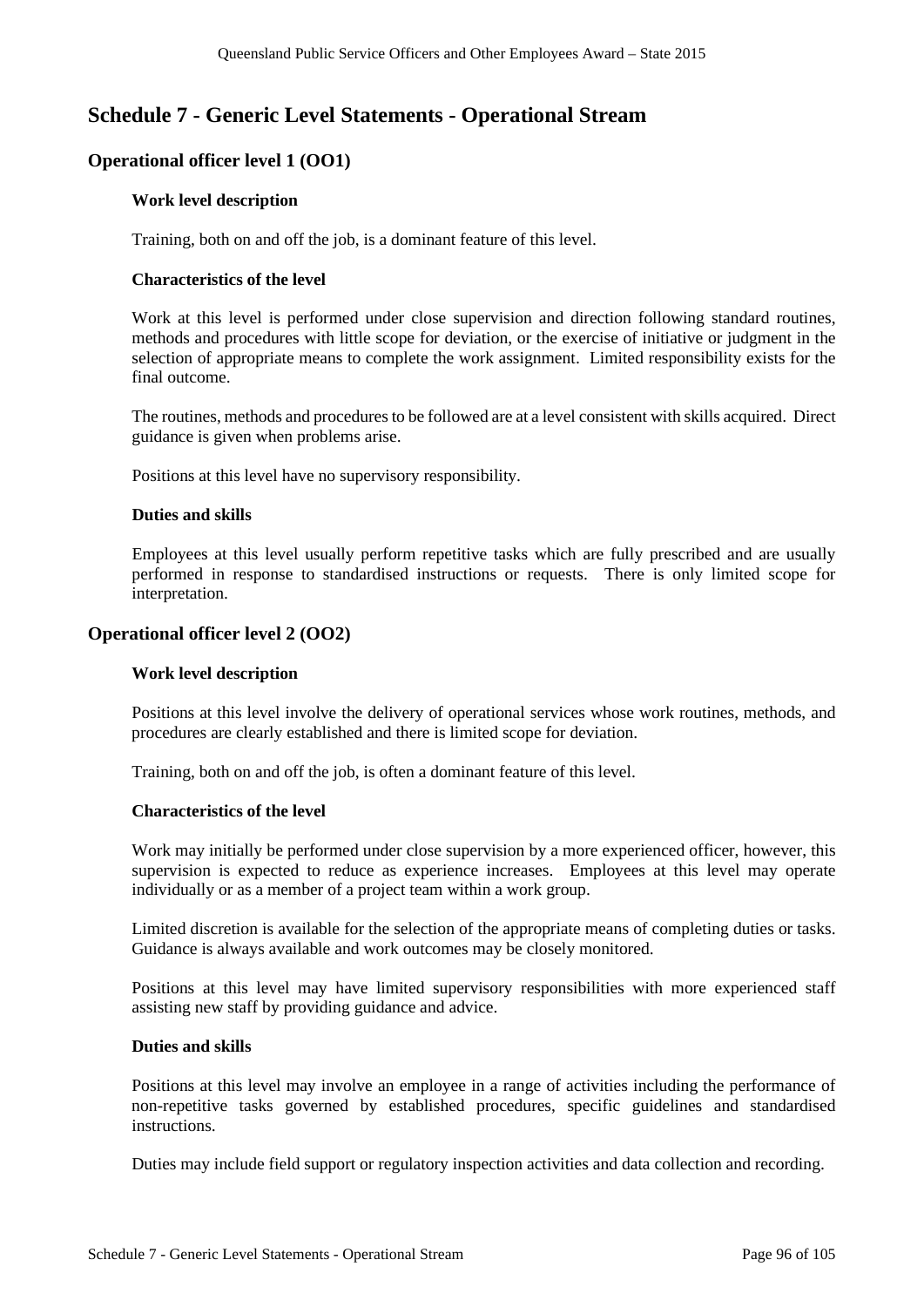Appointees to this level undertake a range of functions requiring the practical application of acquired skills and knowledge.

Technical skills not requiring trade or equivalent qualifications are required in order to safely and effectively operate basic machinery to perform routine and standard functions, and organise duties across a working day to meet regular work load requirements.

# **Operational officer level 3 (OO3)**

## **Work level description**

Appointment to this level requires proven expertise in the particular discipline with demonstrated proficiency in applying established techniques.

An understanding of the agency's functions coupled with detailed knowledge of the work units' operations, practices and procedures is necessary for competent performance.

## **Characteristics of the level**

Employees at this level work under general direction and undertake a range of functions which may require the application of trade based skills and experience or the practical application of a high level of skills.

Employees at this level may operate individually or as a member of a project team within a work group.

Supervision of subordinate employees within a small discrete work group or function may be a feature of this level.

Assistance is usually available if required when problems occur, although problems are usually resolvable by reference to procedures, documented methods and instructions.

Whilst there is some scope for the exercising of initiative in the application of established work practices and procedures, problems can generally be solved by reference to documented methods and instructions.

### **Duties and skills**

Work at this level requires a sound knowledge of the agency's functions and the requirements of the discipline.

A sound knowledge of the operating procedures is required.

Supervisory responsibilities may include co-ordination of work flow processes, training of subordinate staff, responsibility of quality of output of the workgroup, staff assessment and performance counselling in relation to subordinates.

Knowledge and compliance with regulations, codes and specifications may be required.

Duties at this level may include application of trade based skills or equivalent involving field work, design/modification of equipment, research projects, support services and the collating and analysis of specimens or data.

# **Operational officer level 4 (OO4)**

### **Work level description**

Work at this level requires specialised knowledge within the discipline.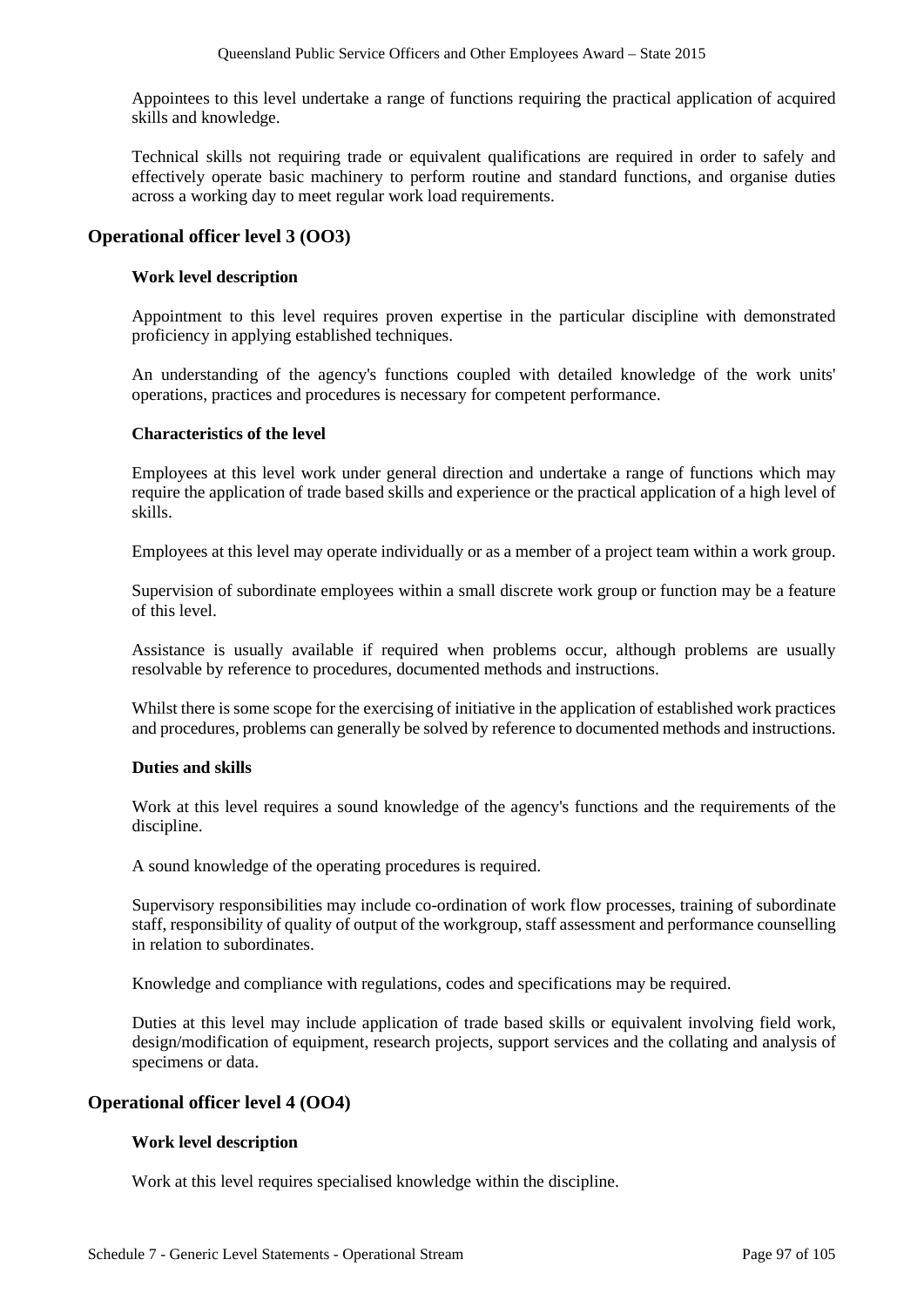Work is undertaken under limited direction as to work priorities and the detailed conduct of the task.

Employees may be responsible for larger work groups or functions, field groups or district operations.

High levels of initiative in accomplishing objectives may be required to be exercised either on an individual basis or in a multi-disciplinary unit.

#### **Characteristics of the work**

Work is performed either independently with guidance from superiors only received for those aspects of work which involve new or sophisticated techniques or relate to areas outside the position's normal span of activity.

There is scope for the exercise of initiative in the application of established work practices and procedures.

#### **Duties and skills**

Duties include the supervision of a work group or function, field group or regional operation, with responsibility for the standard of workmanship, completion of work assignments and allocation of resources.

Interpretation of guideline material and documented precedents and the application of judgement may be required in determining solutions to problems.

### **Operational officer level 5 (OO5)**

#### **Work level description**

Work at this level requires specialised knowledge of complex though conventional methods and techniques.

High levels of autonomy and initiative may be required to be exhibited in accomplishing objectives and undertaking projects.

Management of large work groups may be a factor.

#### **Characteristics of the level**

Employees at this level are subject to limited direction and may exercise managerial responsibility for a large and complex work program.

Usually only broad guidance and advice is provided as to operational requirements and deadlines to achieve end results in line with operating goals.

#### **Duties and skills**

Duties may involve detailed planning, directing, co-ordinating or financial control within budget, material and workforce limitations established by management and the implementation of overall agency policies.

Managerial responsibility includes training of subordinate staff, co-ordination of workflow processes, responsibility for quality of output of the work unit, performance assessment and review, staff counselling, career planning and development, application of equal employment opportunity principles as well as implementing occupational health and safety guidelines and principles.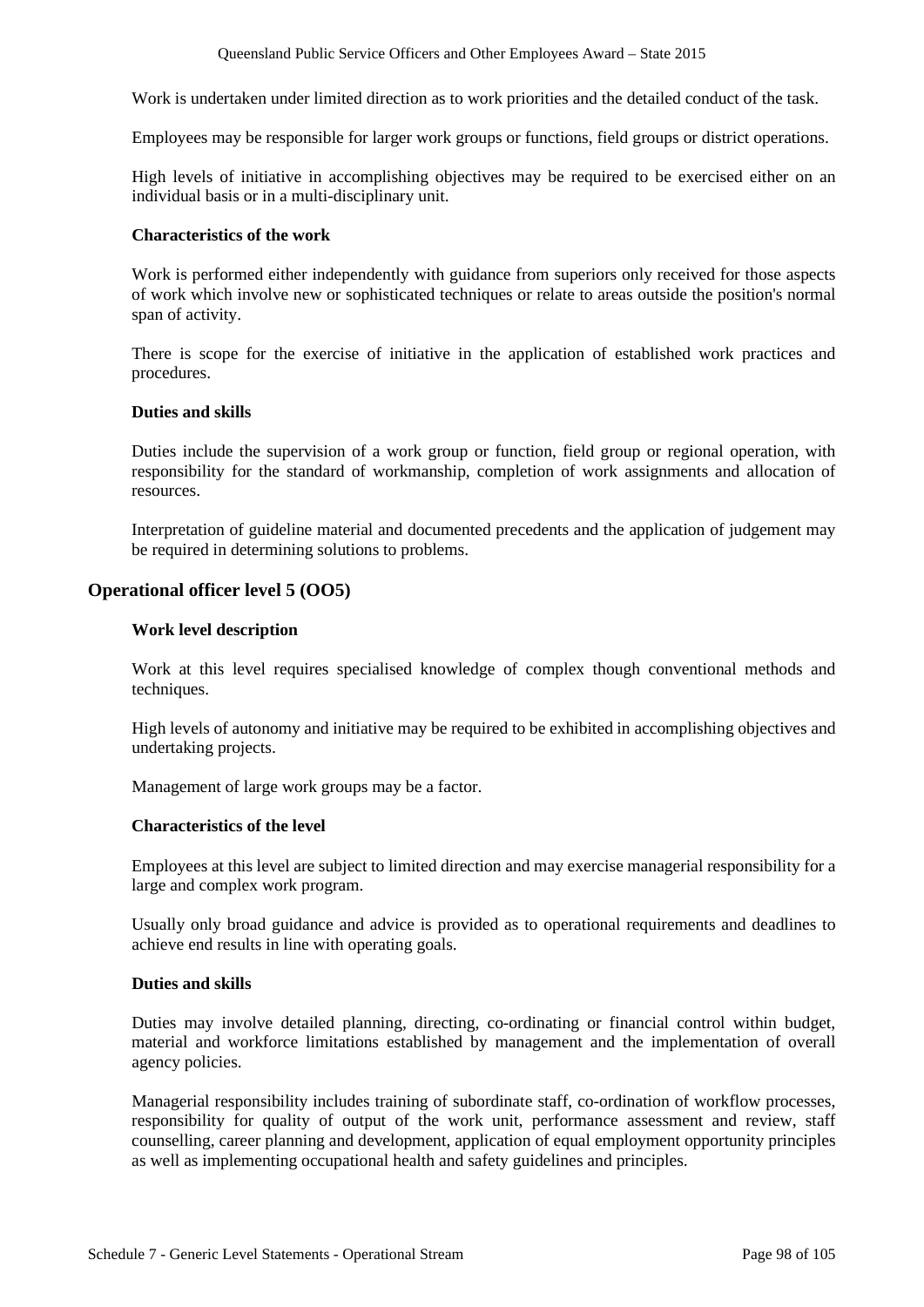## **Operational officers levels 6 & 7 (OO6 & OO7)**

#### **Work level description**

Work at this level requires specialised knowledge and may be undertaken autonomously.

These are managerial levels and may include responsibility for large and complex work groups.

#### **Characteristics of the work**

Responsibilities at these levels will reflect the size and complexity of agency operations and will normally entail significant independence of action in the allocation of resources within constraints imposed by management.

Work is performed under limited direction with a significant degree of discretion permitted within the boundaries of broad guidelines to achieve organisational goals.

## **Duties and skills**

Duties at this level reflect the independent operation of the employee and may involve significant allocation of resources.

Management of work units may include prioritising work, training staff, monitoring of work flow and setting of local strategic plans. Assessment and review of the standard of work of subordinate staff is also a requirement of this level.

Work at this level requires a knowledge and awareness of agency operations as well as detailed knowledge of major activities of the work unit.

The requirement to interpret legislation, regulations and other guidance material relating to the operations and functions of the work area is necessary for adequate performance at this level.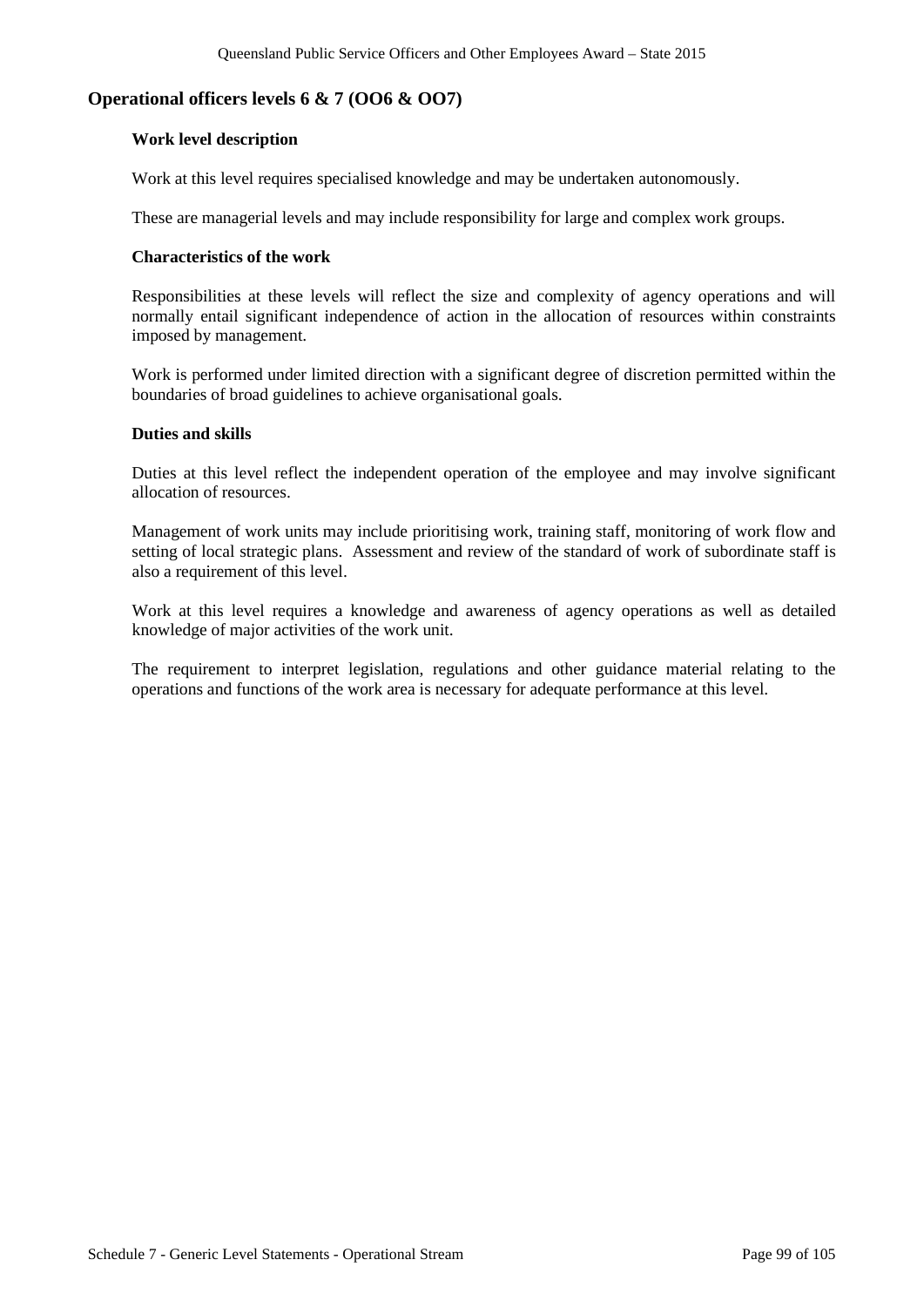# **Schedule 8 - Generic Level Statements - Nursing Stream**

# **Level 1**

## **Work level description**

A registered nurse is a nurse licensed to practise nursing without supervision and who assumes accountability and responsibility for their own actions and acts to rectify unsafe nursing practice and/or unprofessional conduct. It is essential that the nurse is registered by the Nursing and Midwifery Board of Australia and holds a current practising certificate.

The degree of expertise will increase as the registered nurse advances through this level.

The nurse may be a beginning practitioner or a registered nurse returning to the field after a period of absence.

# **Level 2**

# **Work level description**

An employee responsible for a specific client population who is able to function in more complex situations while providing support and direction to a registered nurse and other non-registered nursing personnel.

The clinical nurse identifies, selects, implements and evaluates nursing interventions that have less predictable outcomes.

The clinical nurse is able to demonstrate the following:

- advanced level clinical skills and problem-solving skills;
- planning and coordination skills in the clinical management of patient care;
- ability to work without a collegiate/team structure;
- awareness of and involvement with quality; and
- contribution to professional practice related to area of expertise.

### **Level 3**

### **Work level description**

A registered nurse may be appointed to an advanced practice position as identified below. Specific leadership roles and responsibilities of each of these advanced practice positions may include, but are not limited to, the following:

- integrates key objectives from the Strategic Plan into service delivery for a clinical unit;
- overall coordinates, formulates and directs policies relating to the provision of nursing care or speciality services which includes integration of patient care across the continuum of care (inpatient and ambulatory care);
- operationalises the strategies for a work based culture that promotes and supports education, learning, research and workforce development;
- implements education and applies research initiatives at the unit/division/facility level;
- integrates the strategic direction and priorities for quality improvement into a clinical service that establishes a quality framework which confirms/supports the direction a nursing service will take; and
- manages change at a local level.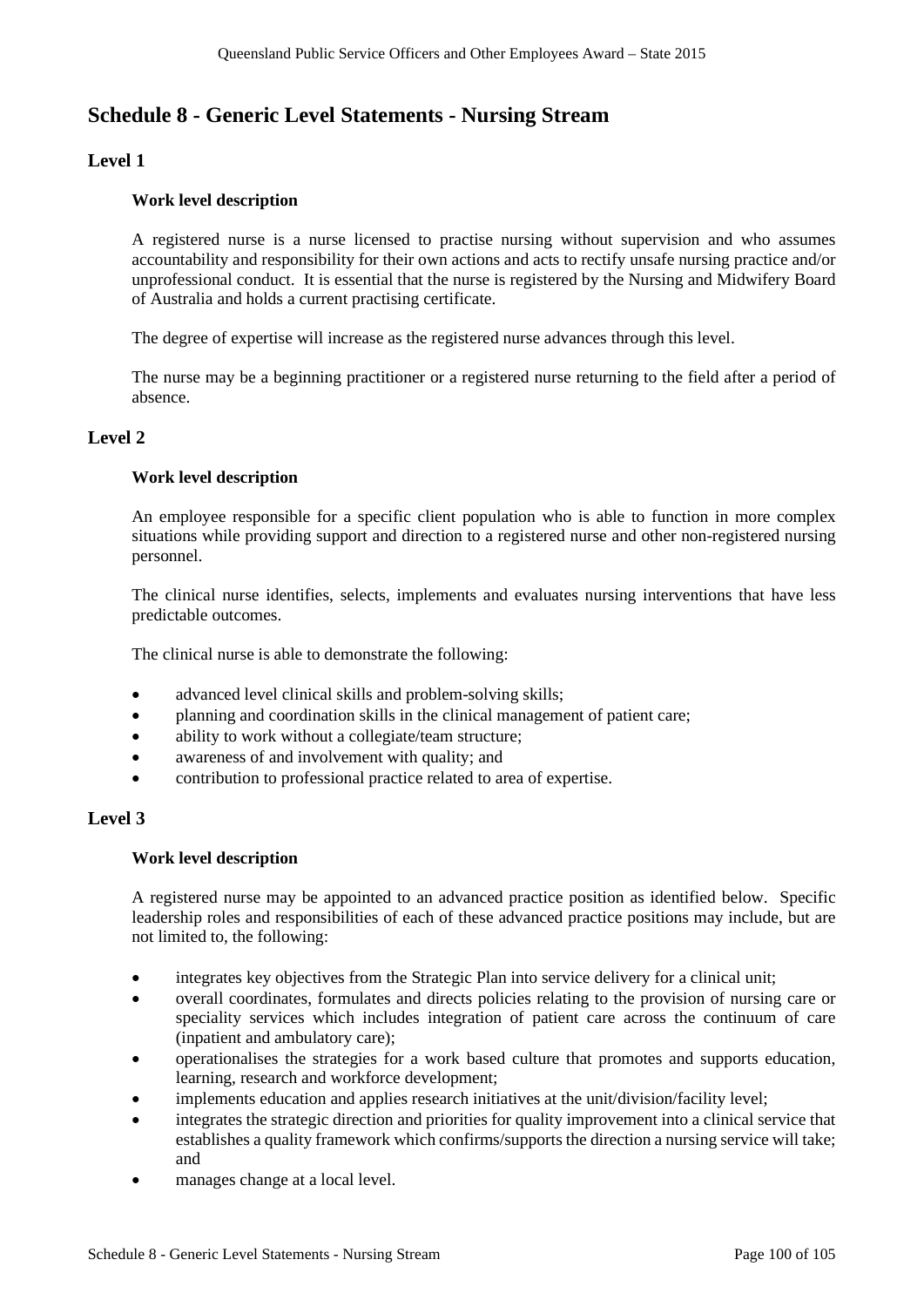Indicative titles for this level include clinical nurse consultant, health officer, nurse educator and nurse researcher.

# **Level 4**

## **Work level description**

A registered nurse may be appointed to a clinical and/or management position at this level who demonstrates clinical and management expertise and is responsible for:

- the overall planning, coordination, formulation and direction of policies relating to the provision of clinical care, development of partnership models and strategies to support undergraduate and post-graduate education and research in the workplace; and
- the provision of human and material resources.

Indicative titles for this level include nurse manager, assistant director of nursing and nursing director.

# **Level 5**

A registered nurse may be appointed to an expert clinical and/or management position at this level who:

- demonstrates expertise in clinical practice and management;
- is responsible for the activities of the nursing services or facilities and contributes to the development of service or facility wide policy;
- is accountable for nursing practice within a facility, leadership of nursing service, effective coordination of resources and development of health strategies (in collaboration with others);
- demonstrates expert and comprehensive knowledge of contemporary nursing practice;
- demonstrates expertise in strategic leadership; and
- demonstrates expertise in human, material, financial and resource management.

Indicative titles for this level include Director of Nursing.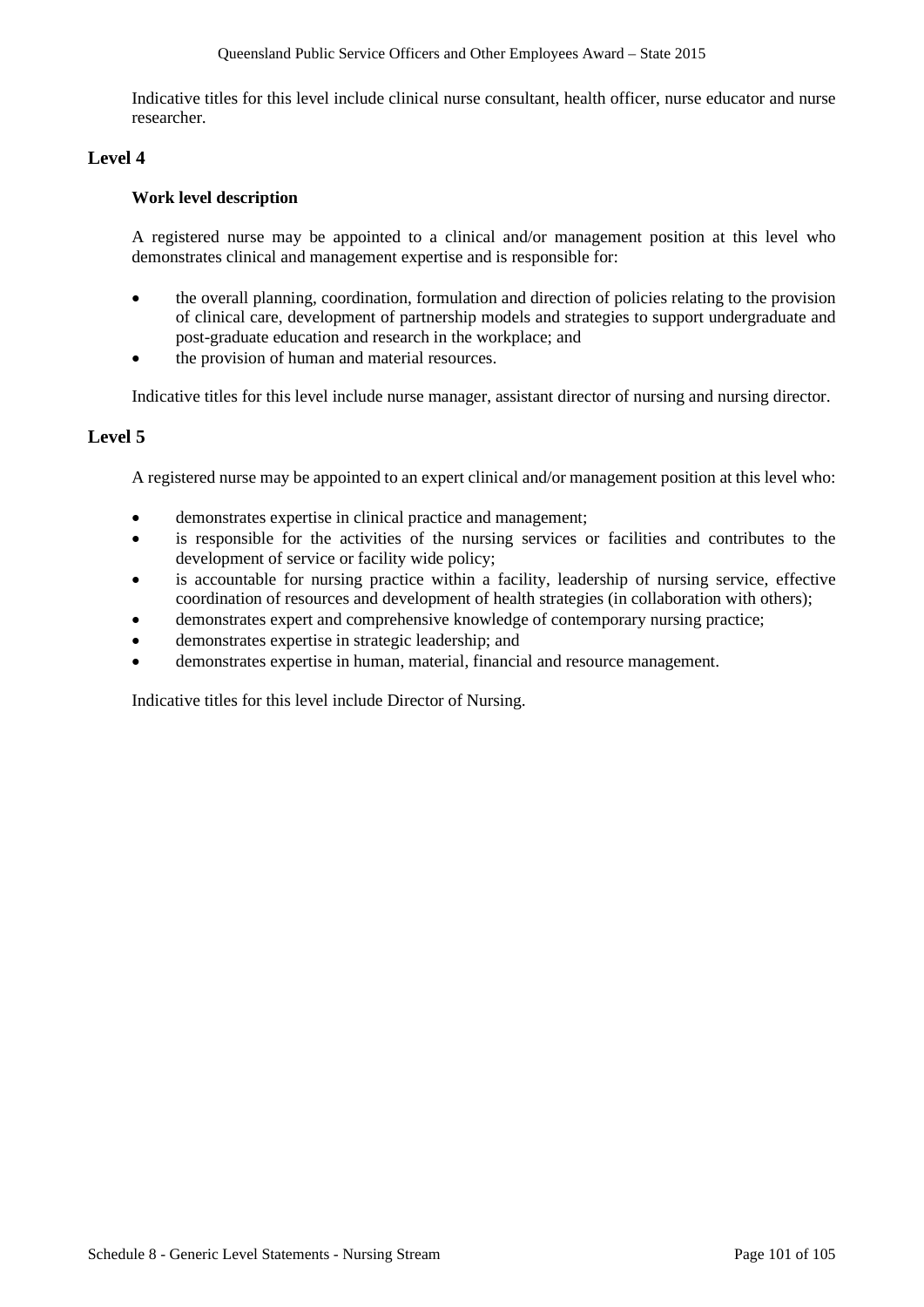# **Schedule 9 - Classification Standards - Safe Food Queensland**

## **Classification standards**

Employees of Safe Food Queensland are to be classified into the appropriate classification level using the classification standards referred to below.

The classification standards are generic and indicate in broad terms the skills, qualifications and in some instances, the type of work that may be required of employees.

The classification standards extend across a work and skill range typically performed by employees of Safe Food Queensland.

## **Band 1**

This is the entry level for administrative and technical employees. Supervision is typically close. It is expected that the range of work will be varied to provide experience in a variety of roles. Administrative employees at the top of this level would be expected to have completed studies leading to the relevant TAFE certificate or a program of structured training capable of being accredited as equivalent. Supervision of other employees is not a feature.

However employees could be required to assist new employees, providing information, guidance and advice.

## **Band 2**

All employees at this level are expected to work in an increasingly autonomous manner although the scope of the work remains limited and supervision is direct. The employee progressively develops sound working knowledge in identified administrative and technical areas and exercises a level of independent judgement in accordance with established policies. Specific task guidance could be included. Within this level employees would be expected to be undertaking studies, leading towards advanced certificate qualifications or equivalent.

# **Band 3**

To enter this level technical employees would have completed the advanced certificate or the second year of associate diploma studies, or have equivalent skill and knowledge. The certificate of technology or equivalent would be completed within this level. Administrative employees would be obtaining skills at an equivalent level of complexity, either through formal study or by work related skill formation activities. Employees would be expected to perform activities of gradually increasing complexity under more routine supervision. Both technical and administrative employees may be required to liaise between external agencies and the public on work related matters. Supervision of a small work team could be undertaken at this level.

### **Band 4**

Entry to this level is by appointment to a vacancy. It is the entry level for degree qualified employees in professional work roles. Technical employees would hold associate diploma qualifications or have equivalent skill and knowledge. Supervision of a work team could be undertaken within this level and work standards require the exercise of independent judgement in a limited field. At this level supervision received involves general guidance as to methods and requirements.

Employees working in technical fields would be expected to progress toward diploma qualifications or equivalent within this level.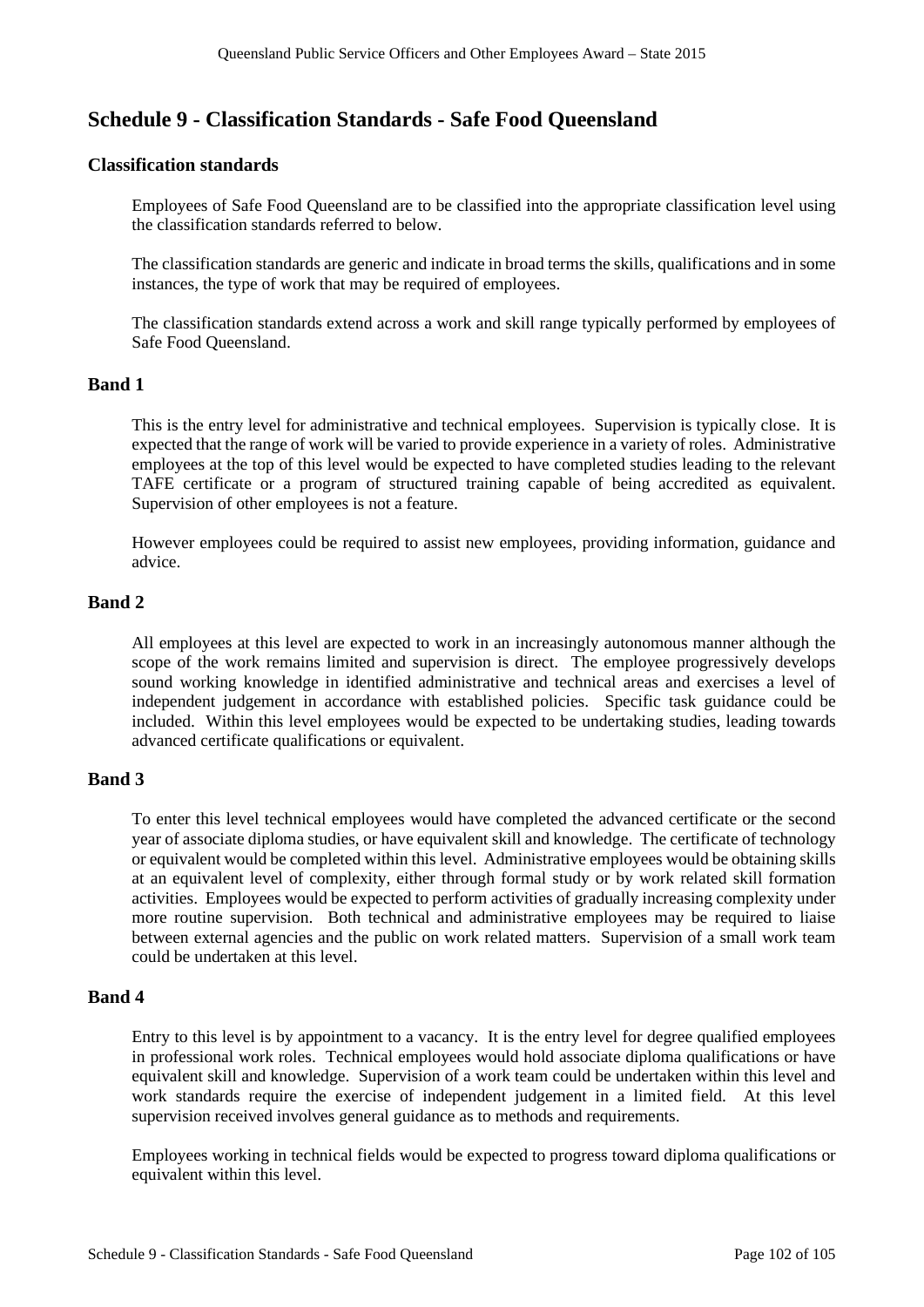# **Band 5**

Entry to this level is by appointment to a vacancy. At this level employees may be expected to perform complex, creative, planning, design, or co-ordinating roles at entry level within administrative, technical or professional fields. Professionals will develop a broad range of experience in various aspects of their discipline and may control limited projects. Administrative employees further develop and apply their knowledge of the Safe Food Queensland organisation and functions, and plan and co-ordinate activities such as monitoring work flow and employee attendance. Technical employees would be expected to progress toward diploma qualifications or equivalent within this level. As employees progress through this level the supervision received becomes more general in nature.

Appropriate qualifications at this level include degree qualifications, associate diploma qualifications or equivalent skill and knowledge.

## **Band 6**

Entry to this level is by appointment to a vacancy. Degree or diploma qualifications are expected at this level. Employees perform difficult and complex work under limited direction and are expected to deliver high quality advice, provide specialist services, or manage a local unit. Administrative employees would typically work within a specialised field or supervise at a section level. Such an employee would supervise a diversity of related functions, collect and analyse data and prepare reports and recommendations. The experienced professional at this level performs work that is novel, critical or complex with increasing autonomy.

Professionals may guide less experienced graduates, lead teams and projects and supervise the work of others. The technical employee performs complex work under limited guidance and may supervise employees.

## **Band 7**

Entry to this level is by appointment to a vacancy. Degree or diploma qualifications are expected at this level. This level includes roles that under broad guidance, perform work of considerable difficulty and complexity in administrative or professional areas, with potential corporate impact. Employees at this level would have completed specialised training and gained substantial relevant experience. Employees would be able to manage situations involving the application of complex legislation and policies, and provide policy advice on significant issues. They would be expected to undertake research, prepare comprehensive submissions, reports and recommendations and carry projects through to completion. Leadership of a work section may be a requirement.

### **Band 8**

Entry to this level is by appointment to a vacancy. Degree or diploma qualifications are expected at this level. Employees perform under executive direction to a level of marked difficulty and accountability in the administrative or professional work roles. The level of theoretical and applied knowledge is high. Employees may exercise specialist skills, or have organisational group supervision, at a significant level of responsibility. Work is typically linked to the achievement of Safe Food Queensland corporate goals. Senior professional specialists or practitioners apply comprehensive knowledge of policies and exercise significant decision making and advisory functions. Work is generally reviewed in relation to policy objectives. Supervision may be exercised over a range of employees and general resources. Management accountability is significant.

Whenever there is a statutory requirement for registration or licensing in order to legally carry out the work of Safe Food Queensland, this requirement will be specified in the relevant position description.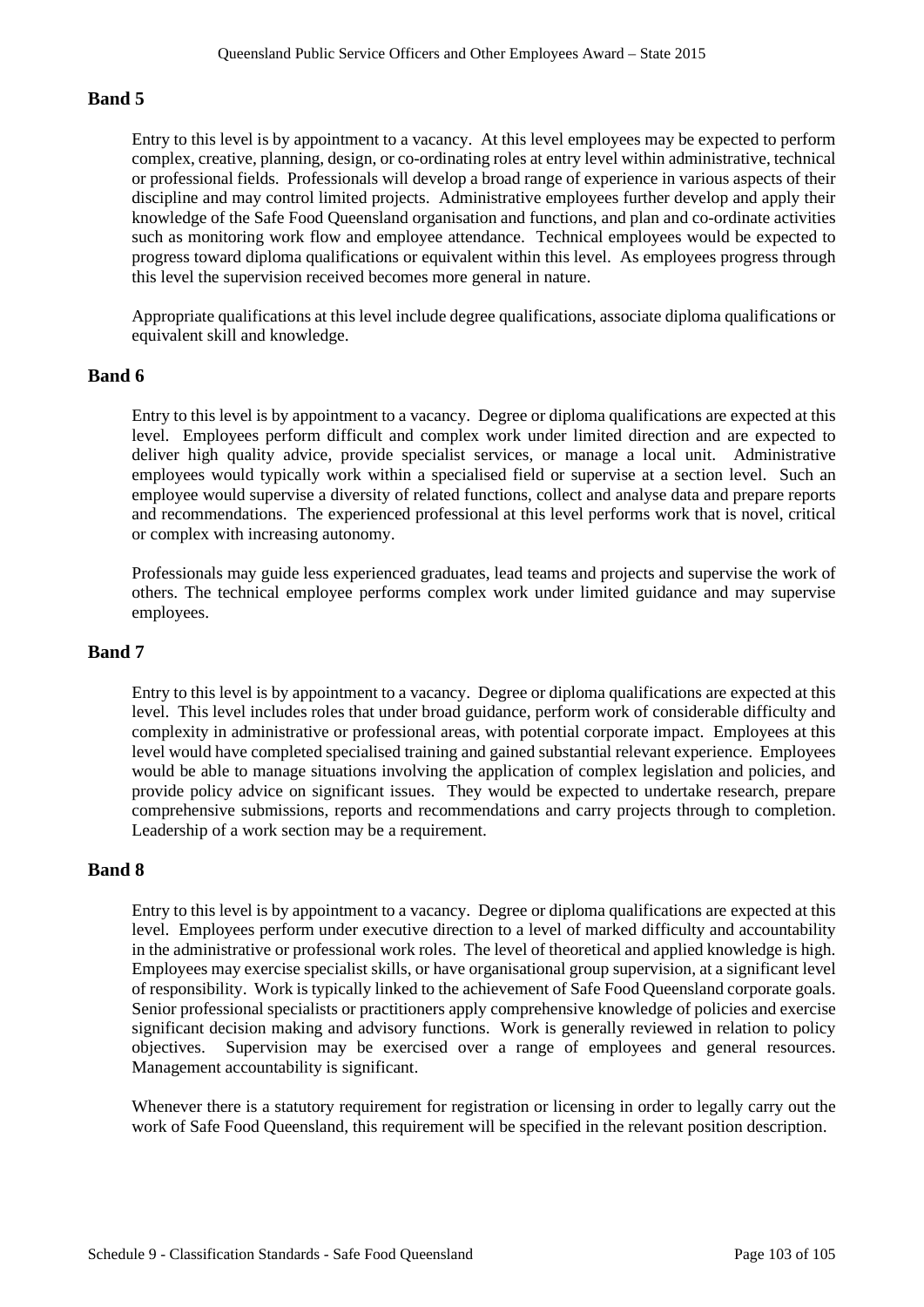## **Principles for progression**

- (a) All employees shall participate in the performance management process, and subject to satisfactory achievement of the goals set by agreement with their manager, shall advance to the next incremental paypoint within their nominal pay band.
- (b) In the case of employees working within bands 1 to 3, a review shall be conducted every 6 months from the date of commencement in a band.
- (c) In the case of all other employees, a review shall occur every 12 months from the date of commencement in a band.
- (d) Progression between bands will normally be by successful application to an advertised vacancy, except where competency-based development or progression is provided by agreement.
- (e) Where there is an identified business need, a work role may be classified and advertised as a broad-banded position within bands 1-3 or 4-5. At the time of advertising, a statement identifying the skill, competencies and responsibilities that are required at each band level must be available. Where there is an identified business need, a professional work role may be classified and advertised as a broad-banded position within bands 4-5 to allow for professional development.
- (f) An employee who has reached the top incremental paypoint may progress to the next band level subject to the approval of their manager, provided that the employee has achieved the agreed goals outlined in their performance plan and satisfies the requirements for selection to the higher band.